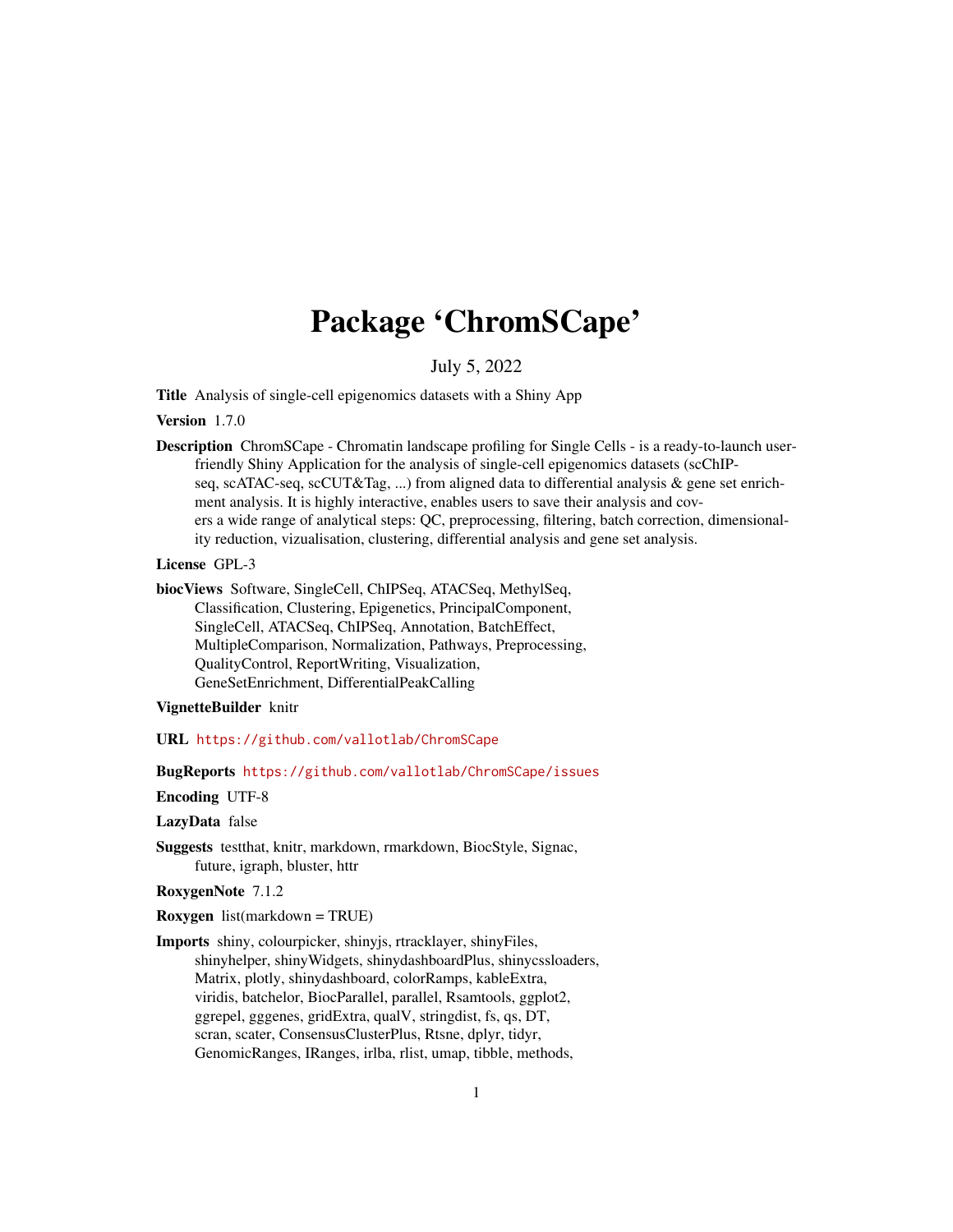jsonlite, edgeR, stats, graphics, grDevices, utils, S4Vectors, SingleCellExperiment, SummarizedExperiment, msigdbr, forcats, Rcpp, coop, matrixTests, DelayedArray

Depends  $R$  ( $>= 4.1$ )

LinkingTo Rcpp

git\_url https://git.bioconductor.org/packages/ChromSCape

git\_branch master

git\_last\_commit 1e130ad

git\_last\_commit\_date 2022-04-26

Date/Publication 2022-07-05

Author Pacome Prompsy [aut, cre] (<<https://orcid.org/0000-0003-4375-7583>>), Celine Vallot [aut] (<<https://orcid.org/0000-0003-1601-2359>>)

Maintainer Pacome Prompsy <pacome.prompsy@curie.fr>

# R topics documented:

| 5              |
|----------------|
| 6              |
| $\overline{7}$ |
| $\overline{7}$ |
| 8              |
| 8              |
| 9              |
| 10             |
| 11             |
| 12             |
| 12             |
| 13             |
| 14             |
| 15             |
| 15             |
| 16             |
| 16             |
| 17             |
| 18             |
| 18             |
| 19             |
| 20             |
| 22             |
| 22             |
| 24             |
| 25             |
| 25             |
| <b>26</b>      |
| 27             |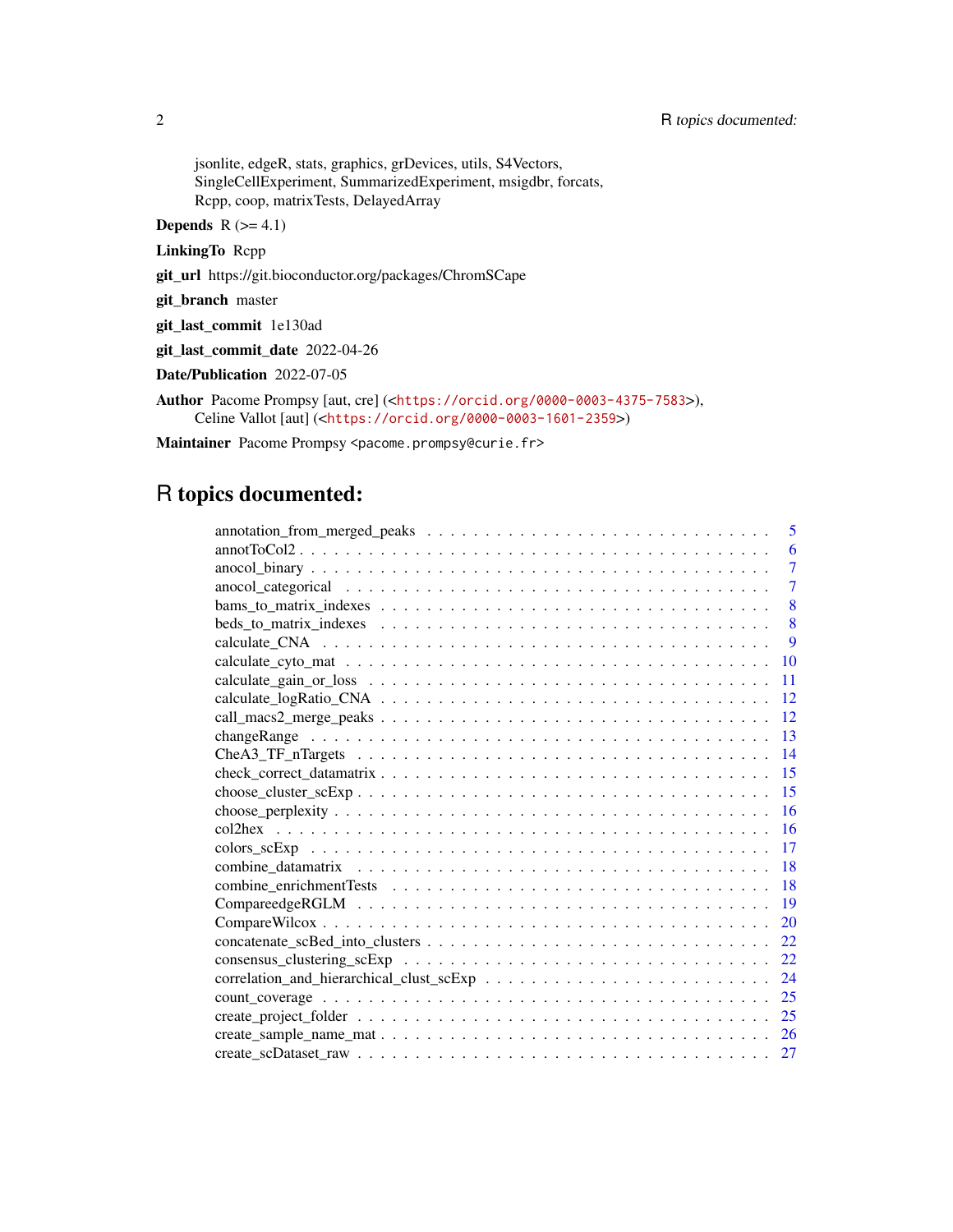|                                                                                                                 | 28 |
|-----------------------------------------------------------------------------------------------------------------|----|
|                                                                                                                 | 29 |
|                                                                                                                 | 30 |
|                                                                                                                 | 31 |
|                                                                                                                 | 32 |
|                                                                                                                 | 32 |
|                                                                                                                 | 33 |
|                                                                                                                 | 34 |
|                                                                                                                 | 36 |
|                                                                                                                 | 36 |
|                                                                                                                 | 37 |
|                                                                                                                 | 37 |
|                                                                                                                 | 39 |
|                                                                                                                 | 40 |
|                                                                                                                 | 40 |
|                                                                                                                 | 42 |
|                                                                                                                 | 42 |
|                                                                                                                 | 43 |
|                                                                                                                 | 44 |
|                                                                                                                 | 45 |
|                                                                                                                 |    |
|                                                                                                                 | 47 |
|                                                                                                                 | 48 |
|                                                                                                                 | 49 |
|                                                                                                                 | 50 |
|                                                                                                                 | 51 |
|                                                                                                                 | 52 |
|                                                                                                                 | 53 |
|                                                                                                                 | 53 |
|                                                                                                                 | 54 |
|                                                                                                                 | 55 |
|                                                                                                                 | 55 |
|                                                                                                                 | 56 |
|                                                                                                                 | 56 |
|                                                                                                                 | 57 |
|                                                                                                                 | 57 |
|                                                                                                                 | 58 |
|                                                                                                                 | 59 |
| hg38.cytoBand                                                                                                   | 59 |
| hg38.GeneTSS                                                                                                    | 60 |
| imageCol                                                                                                        | 60 |
|                                                                                                                 | 61 |
|                                                                                                                 | 62 |
|                                                                                                                 | 63 |
|                                                                                                                 | 63 |
| $intra\_correlation\_scExp \ldots \ldots \ldots \ldots \ldots \ldots \ldots \ldots \ldots \ldots \ldots \ldots$ | 64 |
|                                                                                                                 | 65 |
|                                                                                                                 | 66 |
|                                                                                                                 | 66 |
|                                                                                                                 |    |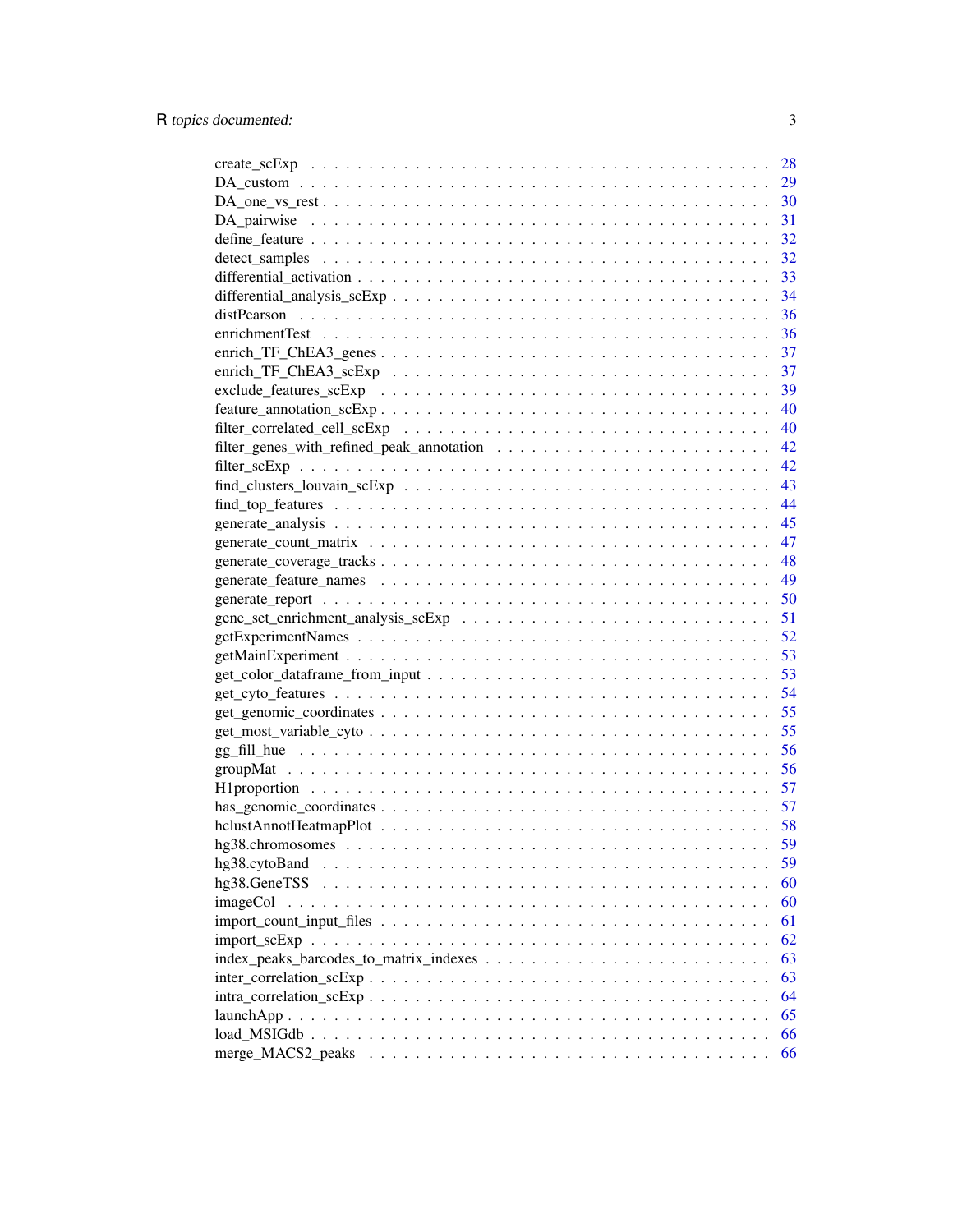|                               | 67 |
|-------------------------------|----|
|                               | 67 |
|                               | 68 |
|                               | 68 |
|                               | 69 |
|                               | 70 |
|                               | 70 |
|                               | 71 |
|                               | 72 |
|                               | 72 |
|                               | 73 |
|                               | 74 |
|                               | 75 |
|                               | 76 |
|                               | 76 |
|                               | 77 |
|                               | 78 |
|                               |    |
|                               | 79 |
|                               | 80 |
|                               | 81 |
|                               | 81 |
|                               | 82 |
|                               | 83 |
|                               | 84 |
|                               | 85 |
|                               | 86 |
|                               | 87 |
|                               | 88 |
|                               | 89 |
|                               | 89 |
|                               | 90 |
|                               | 91 |
|                               | 91 |
|                               | 92 |
|                               |    |
|                               |    |
|                               | 95 |
|                               | 96 |
|                               | 97 |
|                               | 98 |
| $remove\_non\_canonical\_fun$ | 98 |
|                               | 99 |
|                               | 99 |
|                               |    |
|                               |    |
|                               |    |
|                               |    |
|                               |    |
|                               |    |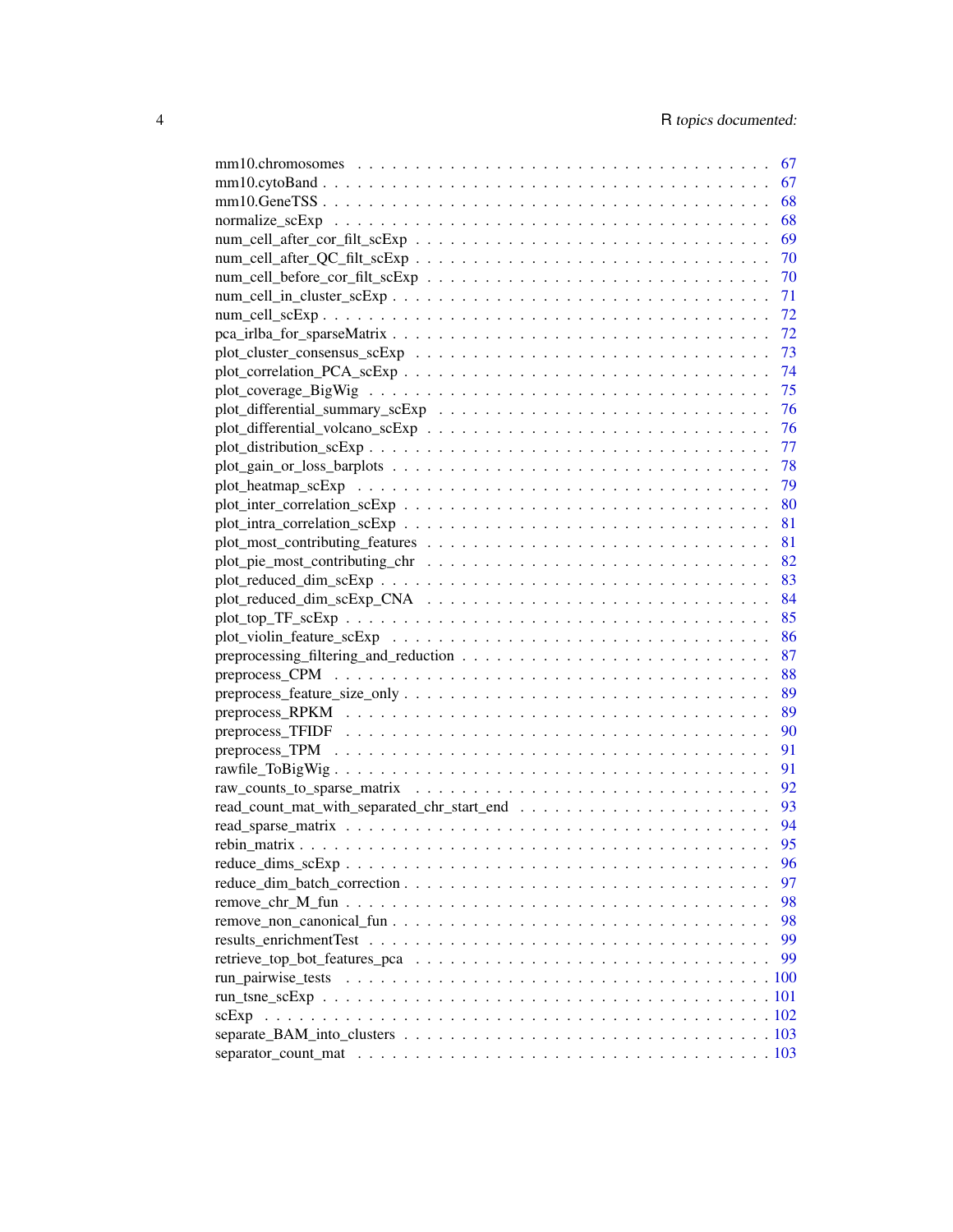<span id="page-4-0"></span>

| Index | 114 |
|-------|-----|

annotation\_from\_merged\_peaks *Find nearest peaks of each gene and return refined annotation*

# Description

Find nearest peaks of each gene and return refined annotation

# Usage

```
annotation_from_merged_peaks(scExp, odir, merged_peaks, geneTSS_annotation)
```
# Arguments

| scExp              | A SingleCellExperiment object                                |
|--------------------|--------------------------------------------------------------|
| odir               | An output directory where to write the merged peaks BED file |
| merged_peaks       | A list of GRanges object containing the merged peaks         |
| geneTSS_annotation |                                                              |
|                    | A GRanges object with reference genes                        |

#### Value

A data.frame with refined annotation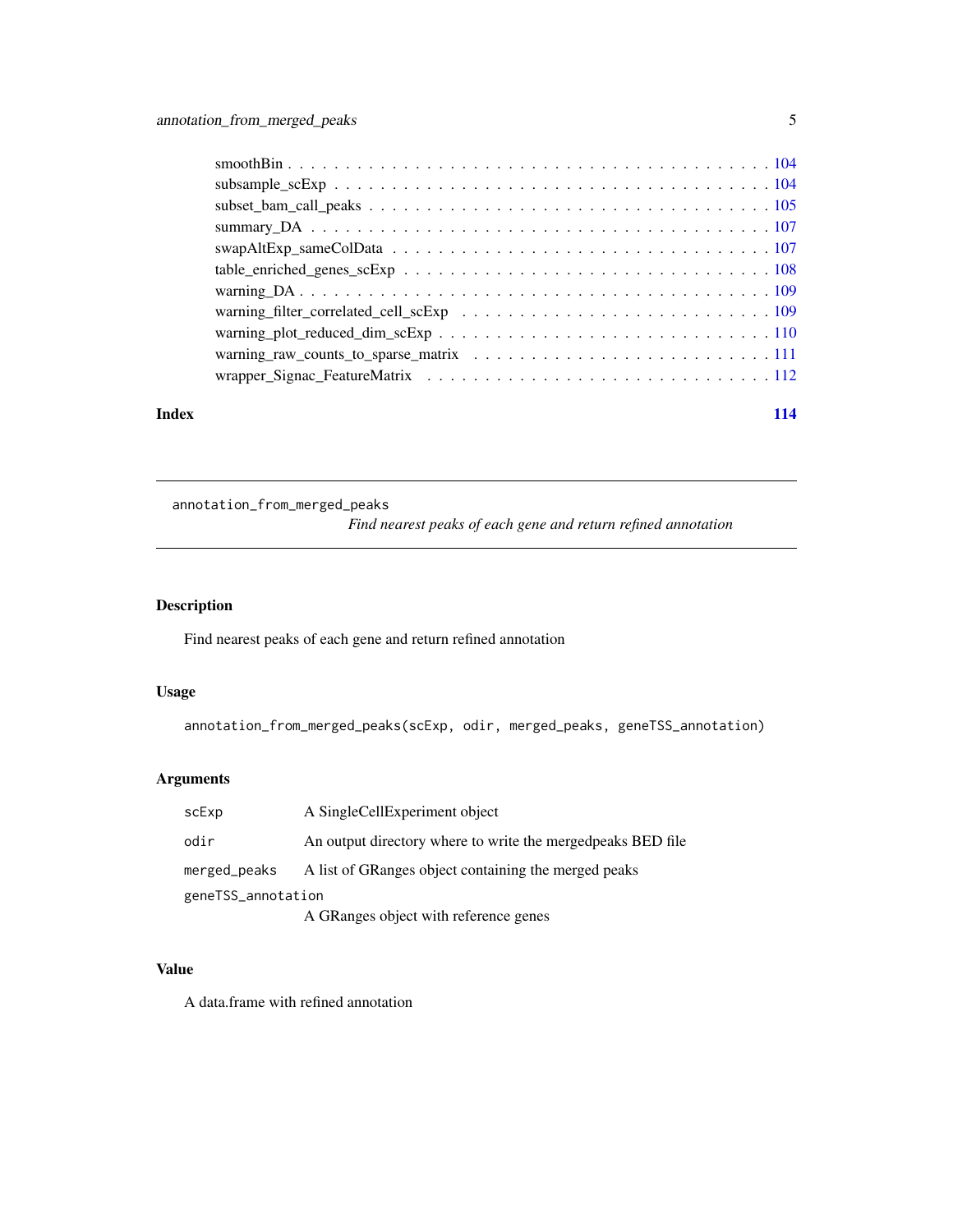<span id="page-5-0"></span>annotToCol2 *annotToCol2*

# Description

annotToCol2

# Usage

```
annotToCol2(
  annotS = NULL,annotT = NULL,missing = c("", NA),anotype = NULL,
 maxnumcateg = 2,
 categCol = NULL,
  quantitCol = NULL,
 plotLegend = TRUE,
 plotLegendFile = NULL
\mathcal{L}
```
# Arguments

| annotS      | A color matrix                            |
|-------------|-------------------------------------------|
| annotT      | A color matrix                            |
| missing     | Convert missing to NA                     |
| anotype     | Annotation type                           |
| maxnumcateg | Maximum number of categories              |
| categCol    | Categorical columns                       |
| quantitCol  | <b>Ouantitative columns</b>               |
| plotLegend  | Plot legend?                              |
|             | plotLegendFile Which file to plot legend? |

#### Value

A matrix of continuous or discrete colors

```
data("scExp")
annotToCol2(SingleCellExperiment::colData(scExp), plotLegend = FALSE)
```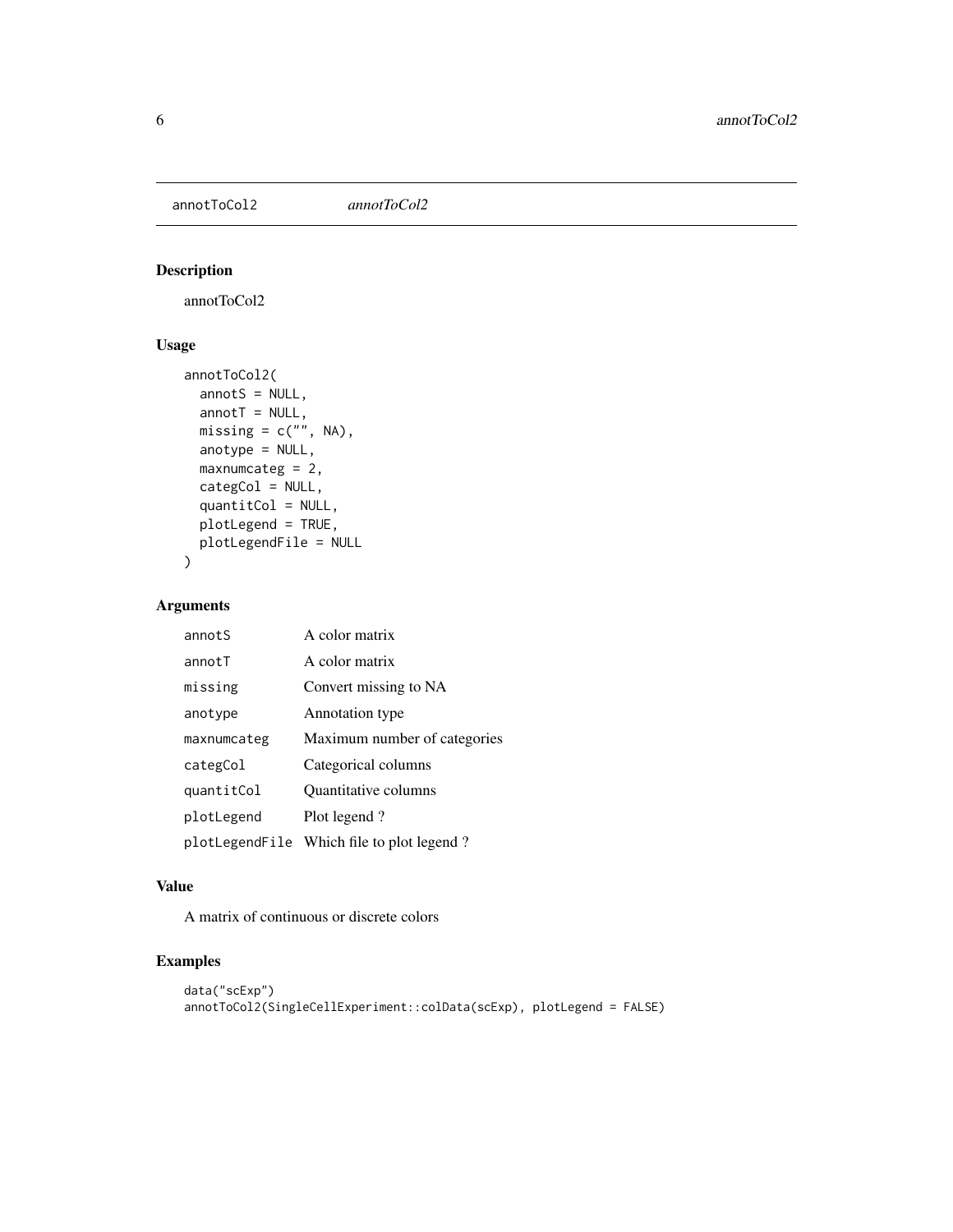<span id="page-6-0"></span>

# Description

Helper binary column for anocol function

# Usage

anocol\_binary(anocol, anotype, plotLegend, annotS)

# Arguments

| anocol     | The color feature matrix |
|------------|--------------------------|
| anotype    | The feature types        |
| plotLegend | Plot legend?             |
| annotS     | A color matrix           |

# Value

A color matrix similar to anocol with binrary columns colored

anocol\_categorical *Helper binary column for anocol function*

# Description

Helper binary column for anocol function

#### Usage

anocol\_categorical(anocol, categCol, anotype, plotLegend, annotS)

# Arguments

| anocol     | The color feature matrix        |
|------------|---------------------------------|
| categCol   | Colors for categorical features |
| anotype    | The feature types               |
| plotLegend | Plot legend?                    |
| annotS     | A color matrix                  |

# Value

A color matrix similar to anocol with binrary columns colored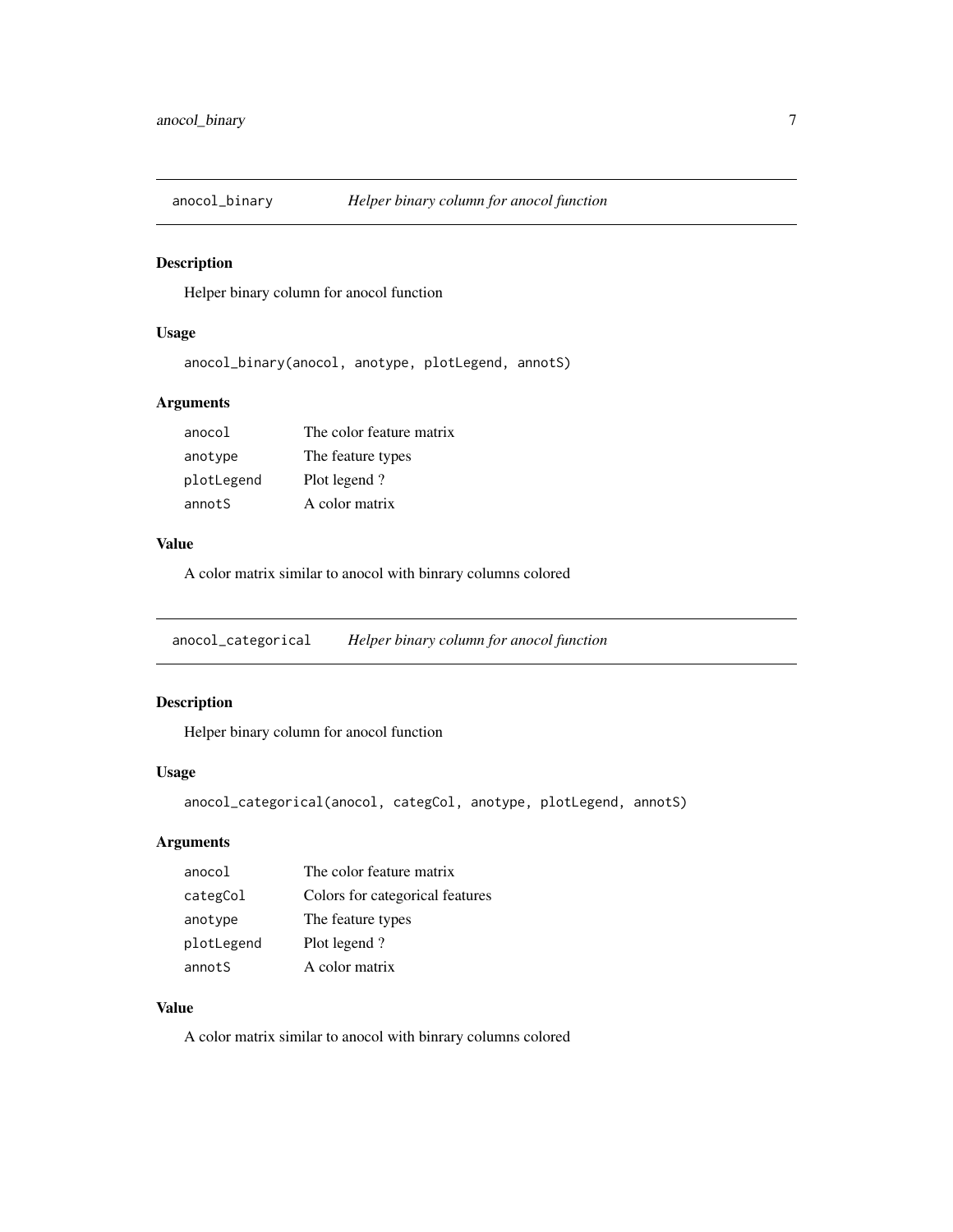```
bams_to_matrix_indexes
```
*Count bam files on interval to create count indexes*

#### Description

Count bam files on interval to create count indexes

#### Usage

```
bams_to_matrix_indexes(dir, which, BPPARAM = BiocParallel::bpparam())
```
#### Arguments

| dir            | A directory containing single cell BAM files and BAI files             |
|----------------|------------------------------------------------------------------------|
| which          | Genomic Range on which to count                                        |
| <b>BPPARAM</b> | BPPARAM object for multiprocessing. See bpparam for more informations. |
|                | Will take the default BPPARAM set in your R session.                   |

# Value

A list containing a "feature index" data.frame and a count vector for non 0 entries, both used to form the sparse matrix

```
beds_to_matrix_indexes
```
*Count bed files on interval to create count indexes*

# Description

Count bed files on interval to create count indexes

#### Usage

```
beds_to_matrix_indexes(dir, which, BPPARAM = BiocParallel::bpparam())
```
#### Arguments

| dir     | A directory containing the single cell BED files                       |
|---------|------------------------------------------------------------------------|
| which   | Genomic Range on which to count                                        |
| BPPARAM | BPPARAM object for multiprocessing. See bpparam for more informations. |
|         | Will take the default BPPARAM set in your R session.                   |

# Value

A list containing a "feature index" data.frame and a names of cells as vector both used to form the sparse matrix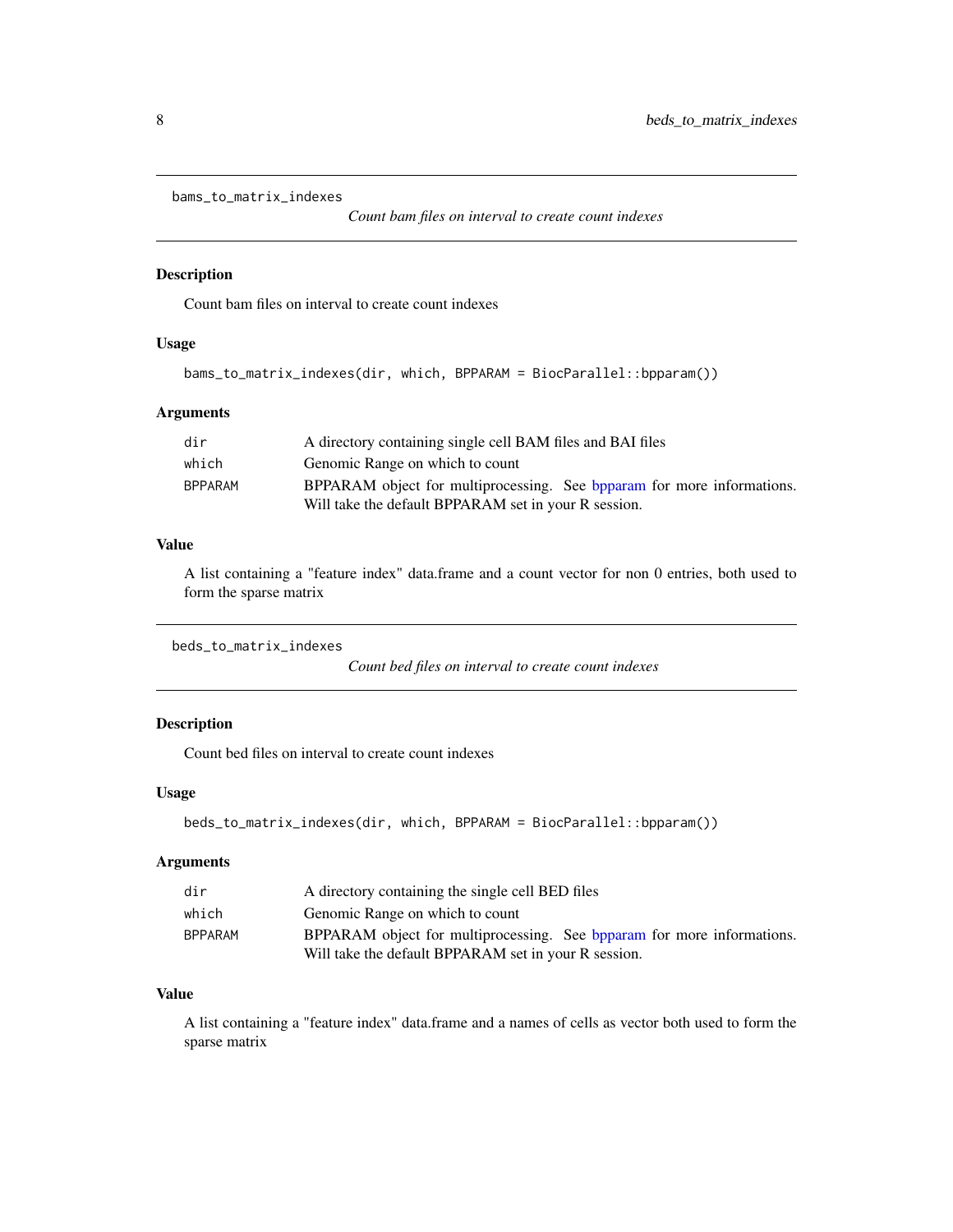<span id="page-8-0"></span>

# Description

Cytobands are considered large enough in order that a variation at the cytoband level is not considered as an epigenetic event but as a genetic event, e.g. Copy Number Alterations. The function successively :

- Calculates the fraction of reads in each cytoband (FrCyto). See [calculate\\_cyto\\_mat](#page-9-1)
- Calculates the log2-ratio FrCyto of each cell by the average FrCyto in normal cells. See [calculate\\_logRatio\\_CNA](#page-11-1)
- Estimates if there was a gain or a loss of copy in each cyto band. See [calculate\\_gain\\_or\\_loss](#page-10-1)

The corresponding matrices are accessibles in the reducedDim slots "cytoBands", "logRatio\_cytoBands" and "gainOrLoss\_cytoBands" respectively.

#### Usage

```
calculate_CNA(
  scExp,
  control_samples = unique(scExp$sample_id)[1],
  ref\_genome = c("hg38", "mm10")[1],quantiles_to_define_gol = c(0.05, 0.95)
)
```
#### Arguments

| scExp                   | A SingleCellExperiment with "logRatio_cytoBand" reducedDim slot filled. See<br>calculate_logRatio_CNA                                                       |  |
|-------------------------|-------------------------------------------------------------------------------------------------------------------------------------------------------------|--|
| control_samples         |                                                                                                                                                             |  |
|                         | Sample IDs of the normal sample to take as reference.                                                                                                       |  |
| ref_genome              | Reference genome ( $\gamma$ hg38' or $\gamma$ mm10')                                                                                                        |  |
| quantiles_to_define_gol |                                                                                                                                                             |  |
|                         | Quantiles of normal log2-ratio distribution below/above which cytoband is con-<br>sidered to be a loss/gain. $(c(0.05, 0.95))$ . See calculate_gain_or_loss |  |

#### Value

The SCE with the fraction of reads, log2-ratio and gain or loss in each cytobands in each cells (of dimension cell x cytoband) in the reducedDim slots.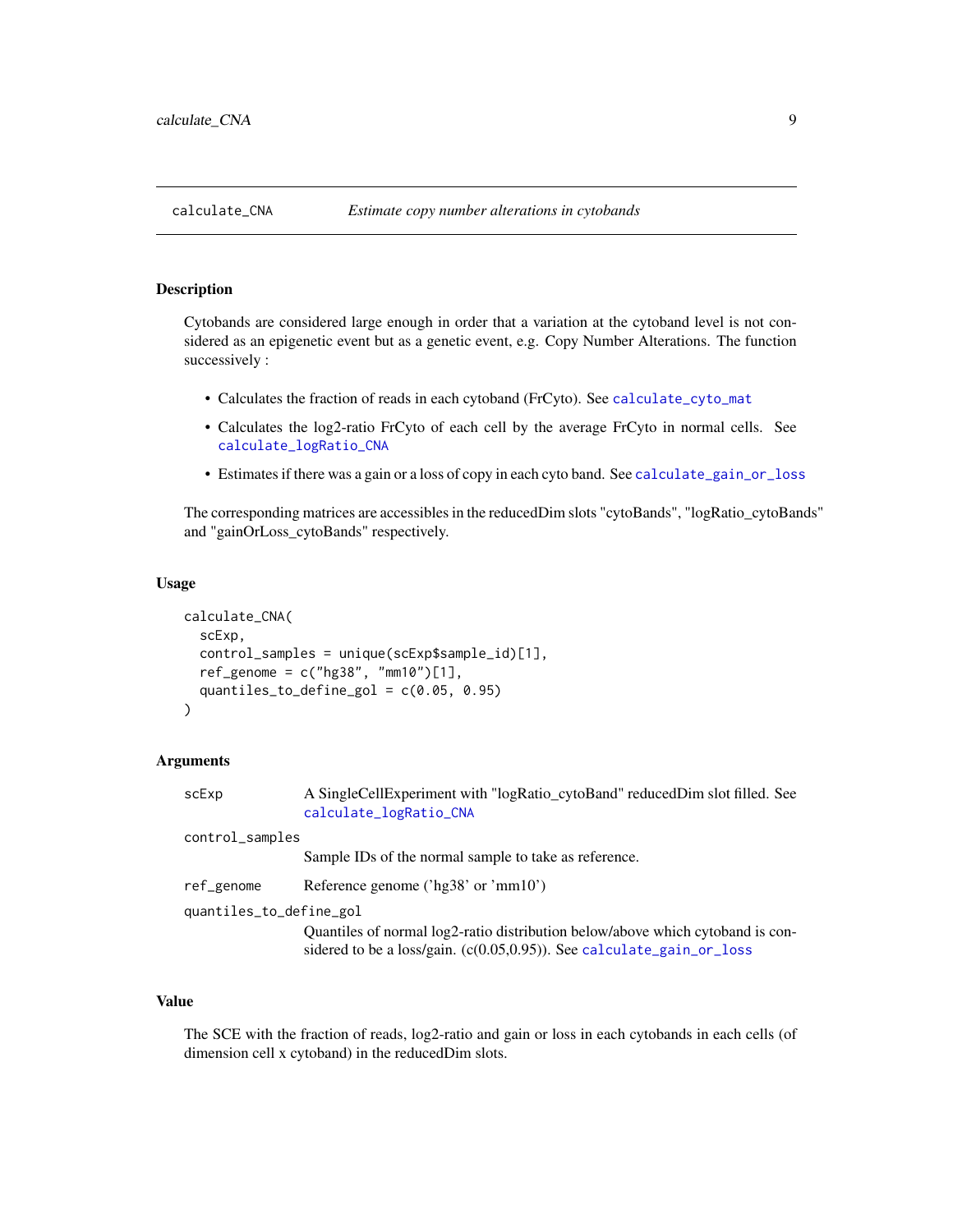#### Examples

```
data("scExp")
scExp = calculate_CNA(scExp, control_samples = unique(scExp$sample_id)[1],
ref_genome="hg38", quantiles_to_define_gol = c(0.05,0.95))
SingleCellExperiment::reducedDim(scExp, "cytoBand")
SingleCellExperiment::reducedDim(scExp, "logRatio_cytoBand")
SingleCellExperiment::reducedDim(scExp, "gainOrLoss_cytoBand")
```
<span id="page-9-1"></span>calculate\_cyto\_mat *Calculate Fraction of reads in each cytobands*

#### Description

Re-Count binned reads onto cytobands and calculate the fraction of reads in each of the cytoband in each cell. For each cell, the fraction of reads in any given cytoband is calculated. Cytobands are considered large enough in order that a variation at the cytoband level is not considered as an epigenetic event but as a genetic event, e.g. Copy Number Alterations.

#### Usage

```
calculate_cyto_mat(scExp, ref_genome = c("hg38", "mm10")[1])
```
#### Arguments

| scExp      | A Single Cell Experiment with genomic coordinate as features (peaks or bins)        |
|------------|-------------------------------------------------------------------------------------|
| ref_genome | Reference genome ( $\langle \text{hg38} \rangle$ or $\langle \text{mm10} \rangle$ ) |

# Value

The SCE with the fraction of reads in each cytobands in each cells (of dimension cell x cytoband ) in the reducedDim slot "cytoBand".

```
data("scExp")
scExp = calculate_cyto_mat(scExp, ref_genome="hg38")
SingleCellExperiment::reducedDim(scExp, "cytoBand")
```
<span id="page-9-0"></span>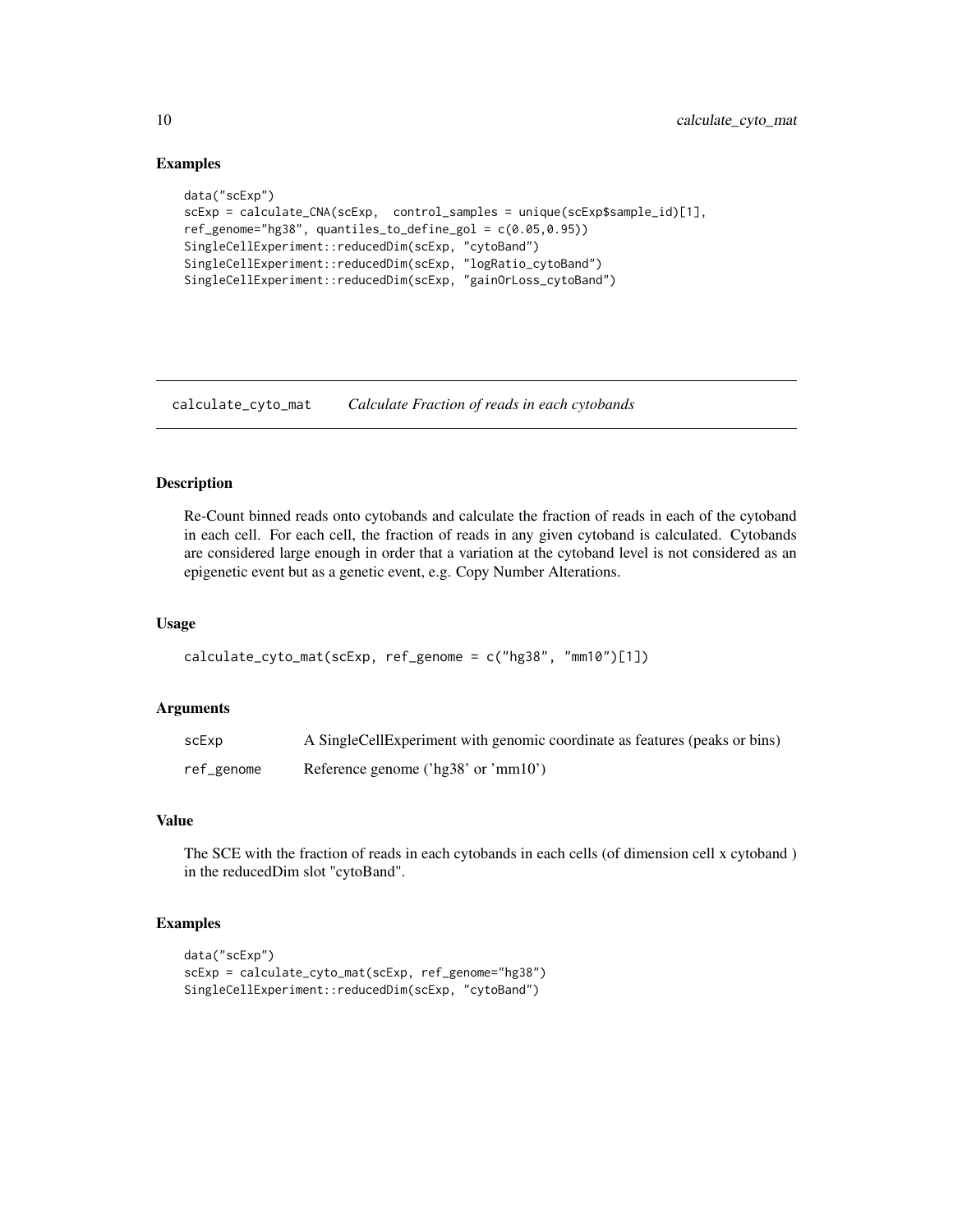```
calculate_gain_or_loss
```
*Estimate the copy gains/loss of tumor vs normal based on log2-ratio of fraction of reads*

# Description

Given a SingleCellExperiment object with the slot "logRatio\_cytoBand" containing the log2-ratio of the fraction of reads in each cytoband, estimate if the cytoband was lost or acquired a gain in a non-quantitative way. To do so, the quantiles distribution of the normal cells are calculated, and any cytoband below or above will be considered as a loss/gain. The False Discovery Rate is directly proportional to the quantiles.

#### Usage

```
calculate_gain_or_loss(scExp, controls, quantiles = c(0.05, 0.95))
```
#### Arguments

| scExp     | A Single Cell Experiment with "log Ratio cyto Band" reduced Dim slot filled. See<br>calculate_logRatio_CNA                     |
|-----------|--------------------------------------------------------------------------------------------------------------------------------|
| controls  | Sample IDs or Cell IDs of the normal sample to take as reference.                                                              |
| quantiles | Quantiles of normal log2-ratio distribution below/above which cytoband is con-<br>sidered to be a loss/gain. $(c(0.05, 0.95))$ |

#### Value

The SCE with the gain or loss in each cytobands in each cells (of dimension cell x cytoband ) in the reducedDim slot "gainOrLoss\_cytoBand".

```
data("scExp")
scExp = calculate_cyto_mat(scExp, ref_genome="hg38")
scExp = calculate_logRatio_CNA(scExp, controls=unique(scExp$sample_id)[1])
scExp = calculate_gain_or_loss(scExp, controls=unique(scExp$sample_id)[1])
SingleCellExperiment::reducedDim(scExp, "gainOrLoss_cytoBand")
```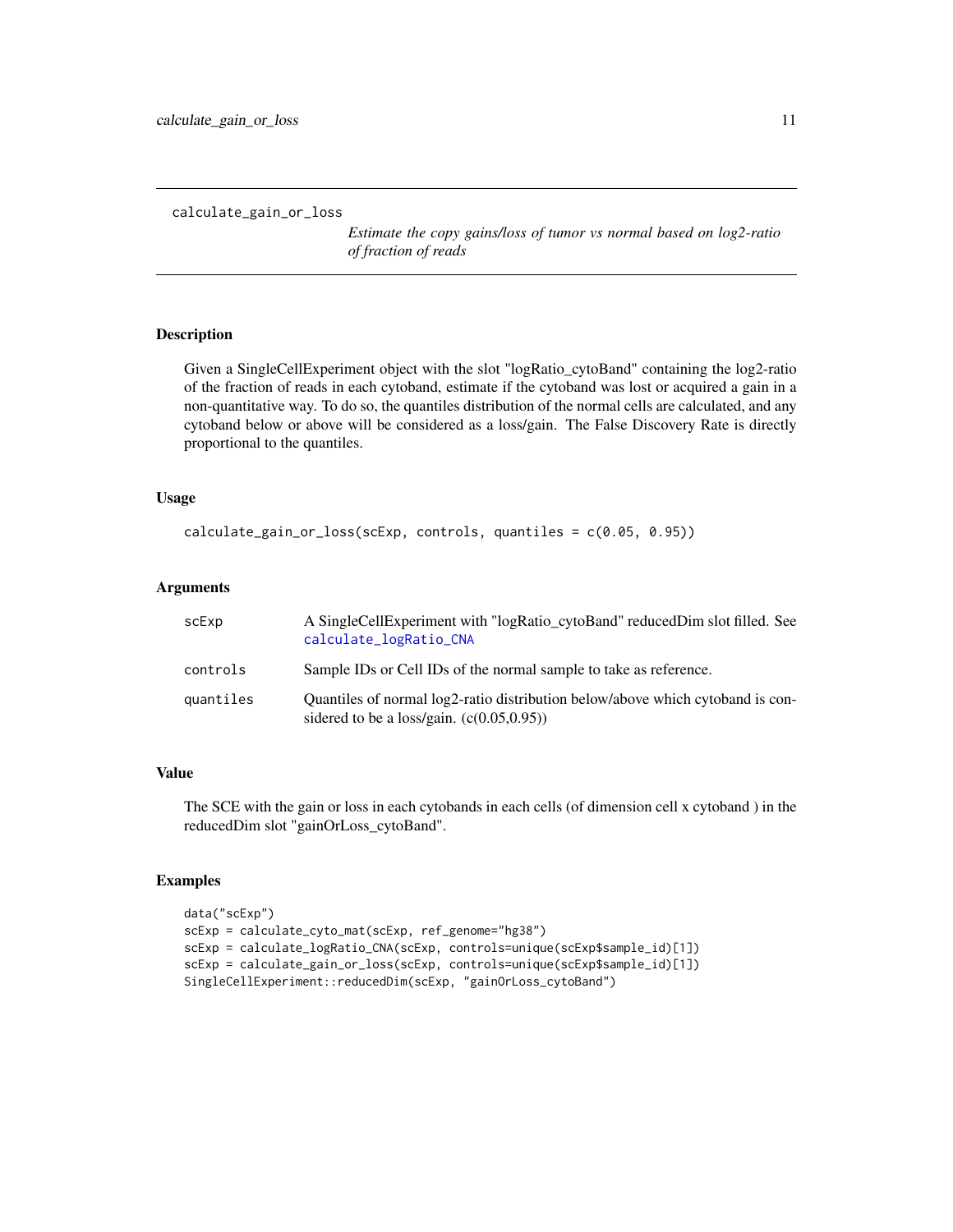```
calculate_logRatio_CNA
```
*Calculate the log2-ratio of tumor vs normal fraction of reads in cytobands*

#### Description

Given a SingleCellExperiment object with the slot "cytoBand" containing the fraction of reads in each cytoband, calculates the log2-ratio of tumor vs normal fraction of reads in cytobands, cell by cell. If the average signal in normal sample in a cytoband is 0, set this value to 1 so that the ratio won't affect the fraction of read value.

# Usage

```
calculate_logRatio_CNA(scExp, controls)
```
#### Arguments

| scExp    | A SingleCellExperiment with "cytoBand" reducedDim slot filled.    |
|----------|-------------------------------------------------------------------|
|          | $\bullet$ see calculate_cyto_mat                                  |
| controls | Sample IDs or Cell IDs of the normal sample to take as reference. |

#### Value

The SCE with the log2-ratio of fraction of reads in each cytobands in each cells (of dimension cell x cytoband ) in the reducedDim slot "logRatio\_cytoBand".

#### Examples

```
data("scExp")
scExp = calculate_cyto_mat(scExp, ref_genome="hg38")
scExp = calculate_logRatio_CNA(scExp, controls=unique(scExp$sample_id)[1])
SingleCellExperiment::reducedDim(scExp, "logRatio_cytoBand")
```
call\_macs2\_merge\_peaks

*Calling MACS2 peak caller and merging resulting peaks*

#### Description

Calling MACS2 peak caller and merging resulting peaks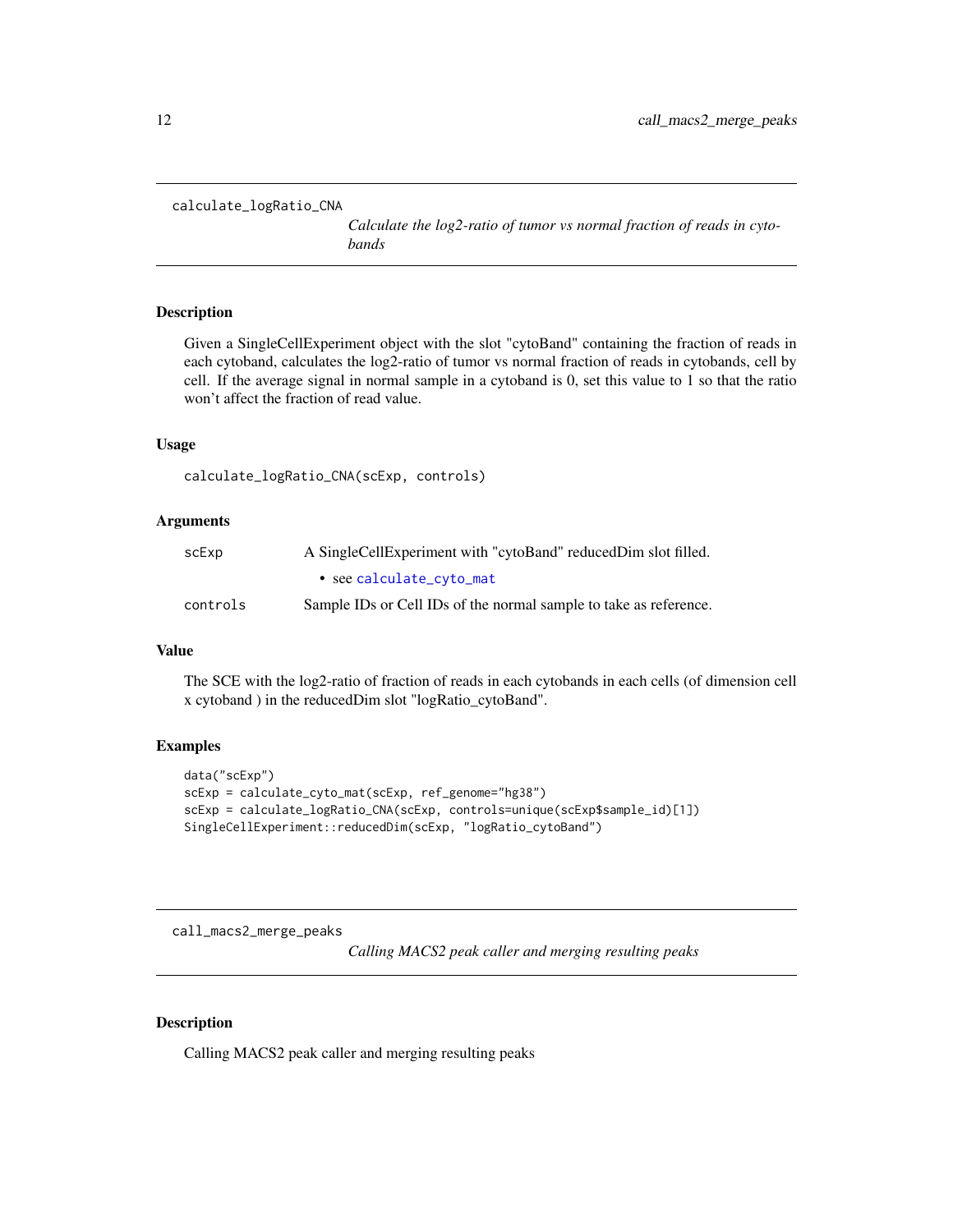# <span id="page-12-0"></span>changeRange 13

# Usage

```
call_macs2_merge_peaks(
  affectation,
  odir,
  p.value,
  format = c("scBED", "BAM")[1],ref,
  peak_distance_to_merge
\mathcal{L}
```
# Arguments

| affectation            | Annotation data.frame with cell cluster and cell id information |
|------------------------|-----------------------------------------------------------------|
| odir                   | Output directory to write MACS2 output                          |
| p.value                | P value to detect peaks, passed to MACS2                        |
| format                 | File format, either "BAM" or "scBED"                            |
| ref                    | Reference genome to get chromosome information from.            |
| peak_distance_to_merge |                                                                 |
|                        | Distance to merge peaks                                         |

# Value

A list of merged GRanges peaks

| changeRange | changeRange |  |
|-------------|-------------|--|
|             |             |  |

# Description

changeRange

# Usage

```
changeRange(v, newmin = 1, newmax = 10)
```
# Arguments

| $\mathsf{v}$ | A numeric vector |
|--------------|------------------|
| newmin       | New min          |
| newmax       | New max          |

# Value

A matrix with values scaled between newmin and newmax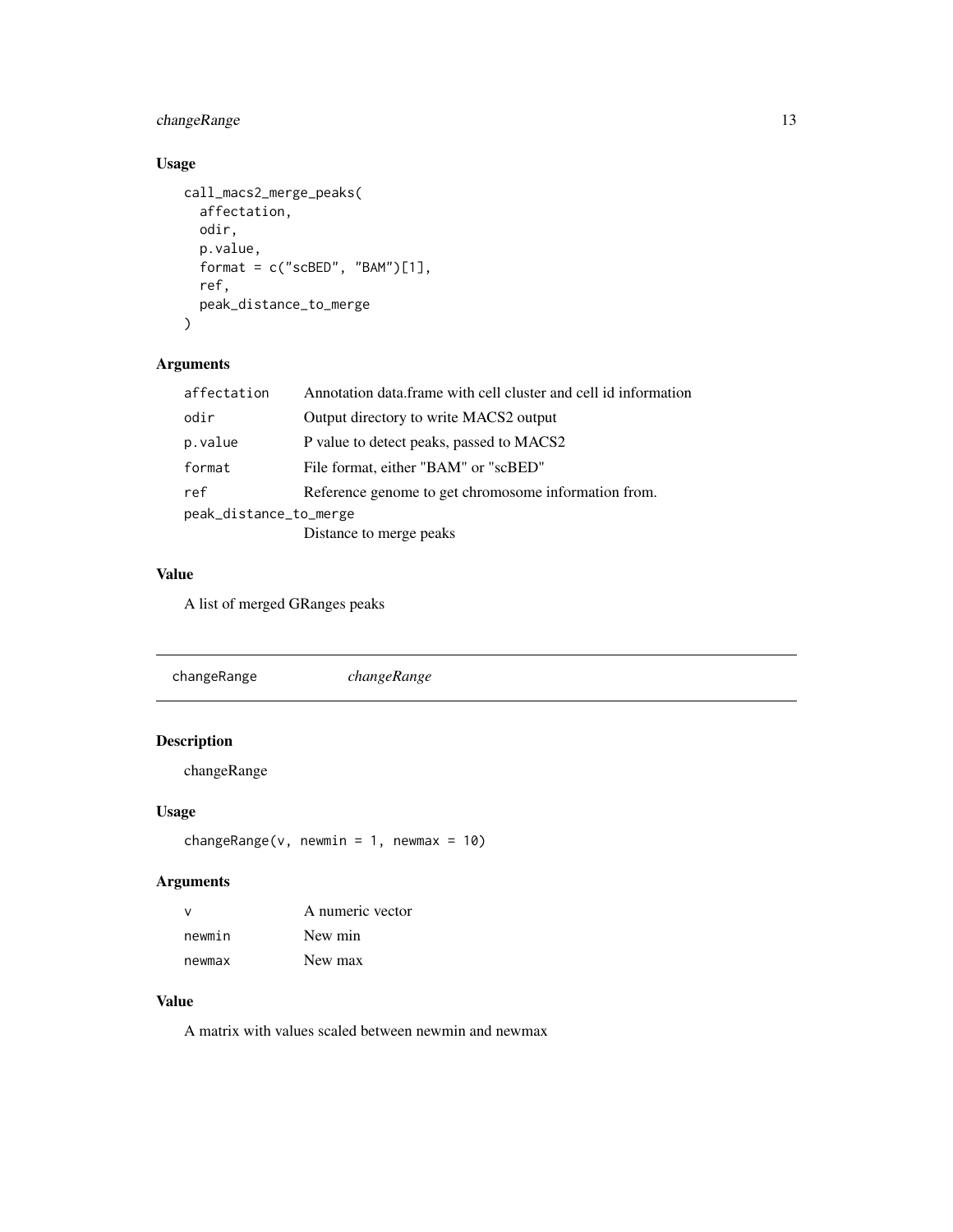<span id="page-13-0"></span>CheA3\_TF\_nTargets *A data.frame with the number of targets of each TF in ChEA3*

#### Description

This data.frame was obtained by downloading datasets from ChEA3 database (https://maayanlab.cloud/chea3/) and merging targets for :

- ARCHS4\_Coexpression
- ENCODE\_ChIP-seq
- Enrichr\_Queries
- GTEx\_Coexpression
- Literature\_ChIP-seq
- ReMap\_ChIP-seq

#### Usage

```
data("CheA3_TF_nTargets")
```
#### Format

CheA3\_TF\_nTargets - a data.frame with 1632 rows (unique TFs) and 2 columns

#### References

Keenan AB, Torre D, Lachmann A, Leong AK, Wojciechowicz M, Utti V, Jagodnik K, Kropiwnicki E, Wang Z, Ma'ayan A (2019) ChEA3: transcription factor enrichment analysis by orthogonal omics integration. Nucleic Acids Research. doi: 10.1093/nar/gkz446

The data.frame is composed of two columns:

- TF column containing the TF gene names (human)
- nTargets\_TF containing the number of targets for this TF in the combined database.

```
data("CheA3_TF_nTargets")
head(CheA3_TF_nTargets)
```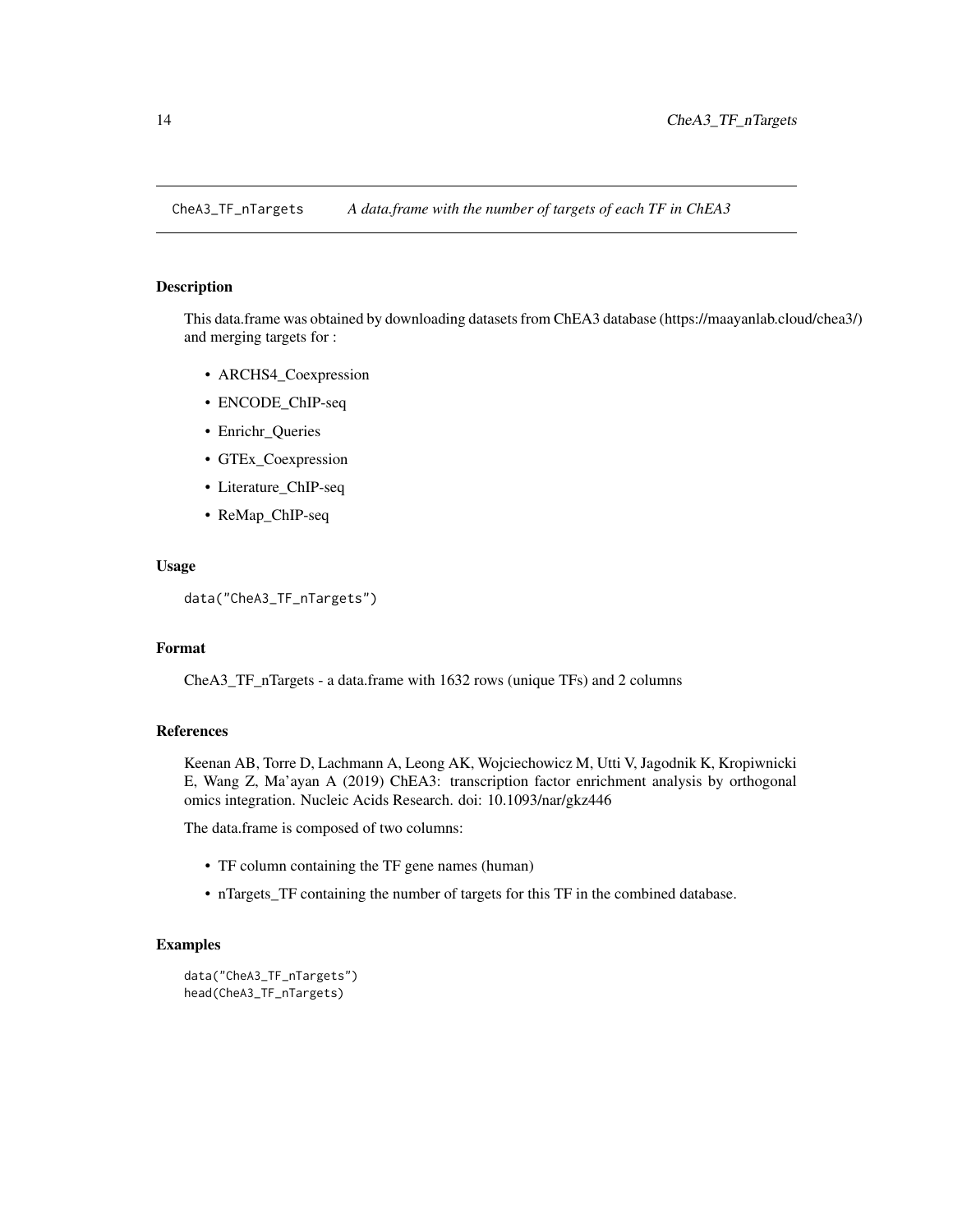<span id="page-14-0"></span>check\_correct\_datamatrix

*Check if matrix rownames are well formated and correct if needed*

#### Description

Throws warnings / error if matrix is in the wrong format

#### Usage

```
check_correct_datamatrix(datamatrix_single, sample_name = "")
```
#### **Arguments**

datamatrix\_single A sparse matrix sample\_name Matrix sample name for warnings

#### Value

A sparseMatrix in the right rownames format

choose\_cluster\_scExp *Choose a number of clusters*

#### Description

This functions takes as input a SingleCellExperiment object and a number of cluster to select. It outputs a SingleCellExperiment object with each cell assigned to a correlation cluster in colData. Also calculates a hierarchical clustering of the consensus associations calculated by Consensus-ClusterPlus.

# Usage

```
choose_cluster_scExp(
  scExp,
  ncluster = 3,
  consensus = FALSE,
  hc_linkage = "ward.D"
\mathcal{E}
```
# Arguments

| scExp      | A Single Cell Experiment object containing consclust in metadata.                   |
|------------|-------------------------------------------------------------------------------------|
| nclust     | Number of cluster to pick $(3)$                                                     |
| consensus  | Use consensus clustering results instead of simple hierarchical clustering? (FALSE) |
| hc_linkage | A linkage method for hierarchical clustering. See cor. ('ward.D')                   |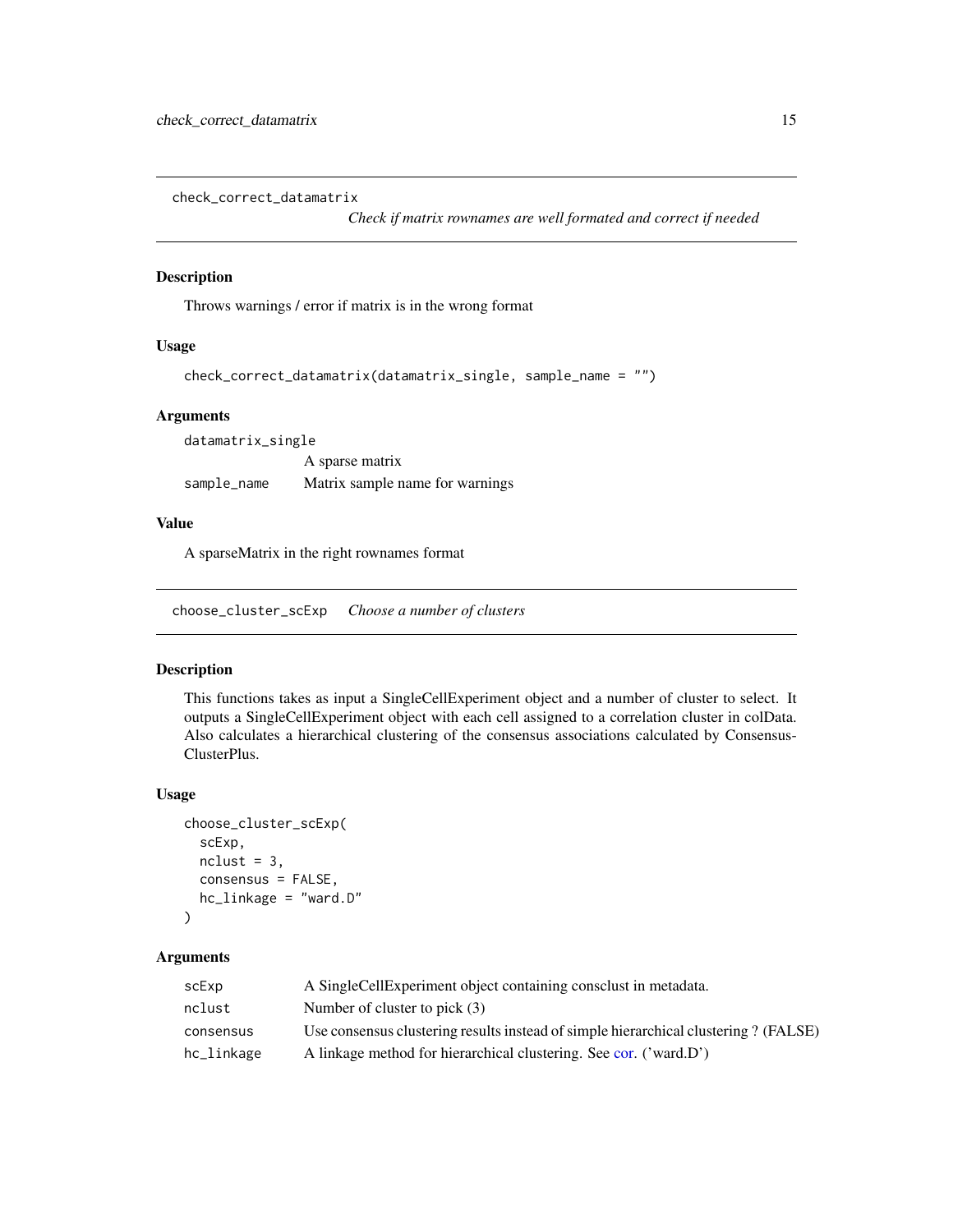#### <span id="page-15-0"></span>Value

Returns a SingleCellExperiment object with each cell assigned to a correlation cluster in colData.

#### Examples

```
data("scExp")
scExp_cf = correlation_and_hierarchical_clust_scExp(scExp)
scExp_cf = choose_cluster_scExp(scExp_cf,nclust=3,consensus=FALSE)
table(scExp_cf$cell_cluster)
scExp_cf = consensus_clustering_scExp(scExp)
scExp_cf_consensus = choose_cluster_scExp(scExp_cf,nclust=3,consensus=TRUE)
table(scExp_cf_consensus$cell_cluster)
```
choose\_perplexity *Choose perplexity depending on number of cells for Tsne*

# Description

Choose perplexity depending on number of cells for Tsne

#### Usage

```
choose_perplexity(dataset)
```
#### Arguments

dataset A matrix of features x cells (rows x columns)

#### Value

A number between 5 and 30 to use in Rtsne function

col2hex *Col2Hex*

# Description

Transform character color to hexadecimal color code.

#### Usage

col2hex(cname)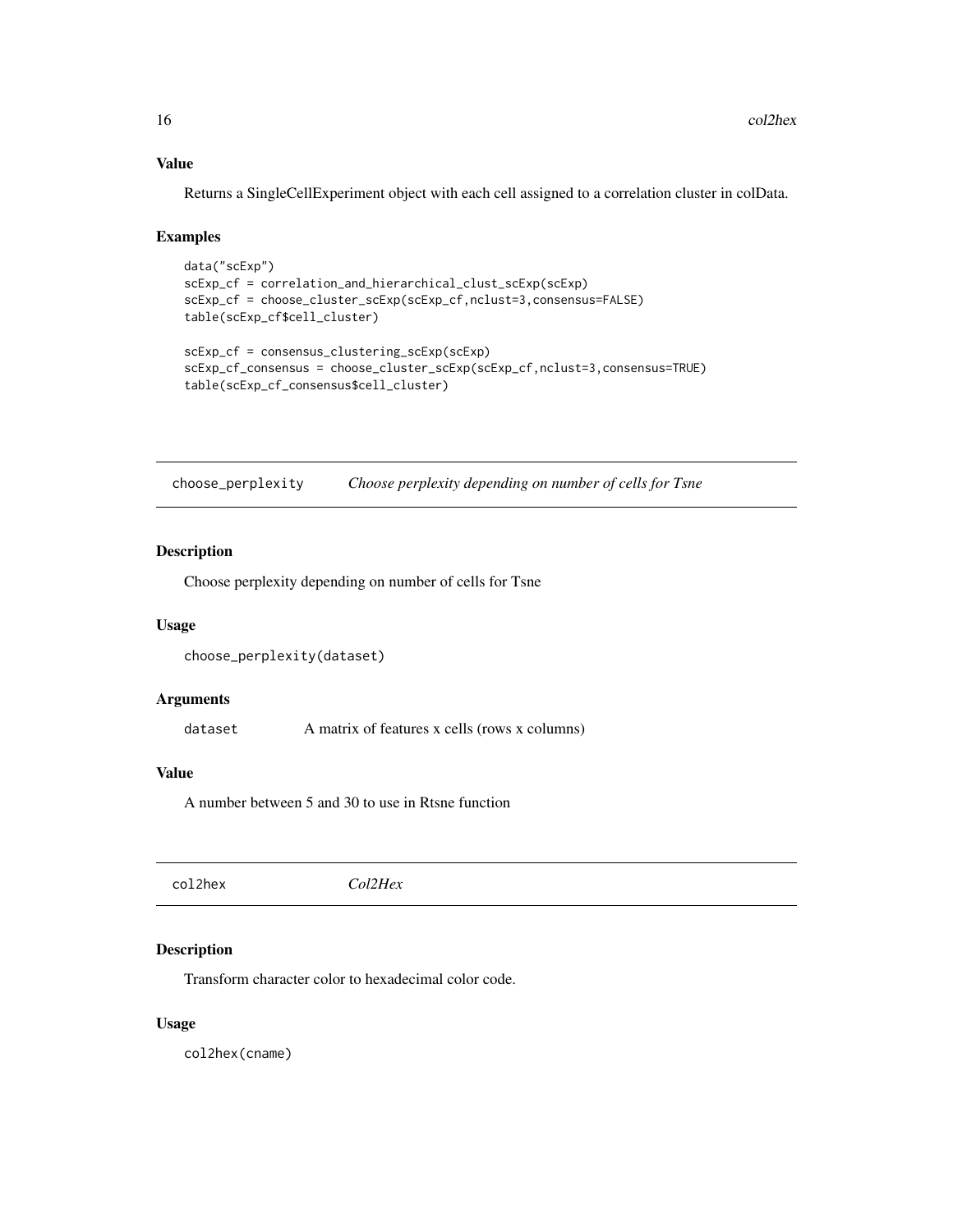# <span id="page-16-0"></span>colors\_scExp 17

#### **Arguments**

cname Color name

# Value

The HEX color code of a particular color

colors\_scExp *Adding colors to cells & features*

# Description

Adding colors to cells & features

#### Usage

```
colors_scExp(
  scExp,
  annotCol = "sample_id",
  color_by = "sample_id",
  color_df = NULL
\lambda
```
#### Arguments

| scExp    | A SingleCellExperiment Object                               |
|----------|-------------------------------------------------------------|
| annotCol | Column names to color                                       |
| color_by | If specifying color_df, column names to color               |
| color df | Color data frame to specify which color for which condition |

# Value

A SingleCellExperiment with additionnal "color" columns in colData

```
data("scExp")
scExp = colors_scExp(scExp,annotCol = c("sample_id",
"total_counts"),
color_by = c("sample_id","total_counts"))
#Specific colors using a manually created data.frame :
color_df = data.frame(sample_id=unique(scExp$sample_id),
sample_id_color=c("red","blue","green","yellow"))
scExp = colors_scExp(scExp,annotCol="sample_id",
color_by="sample_id",color_df=color_df)
```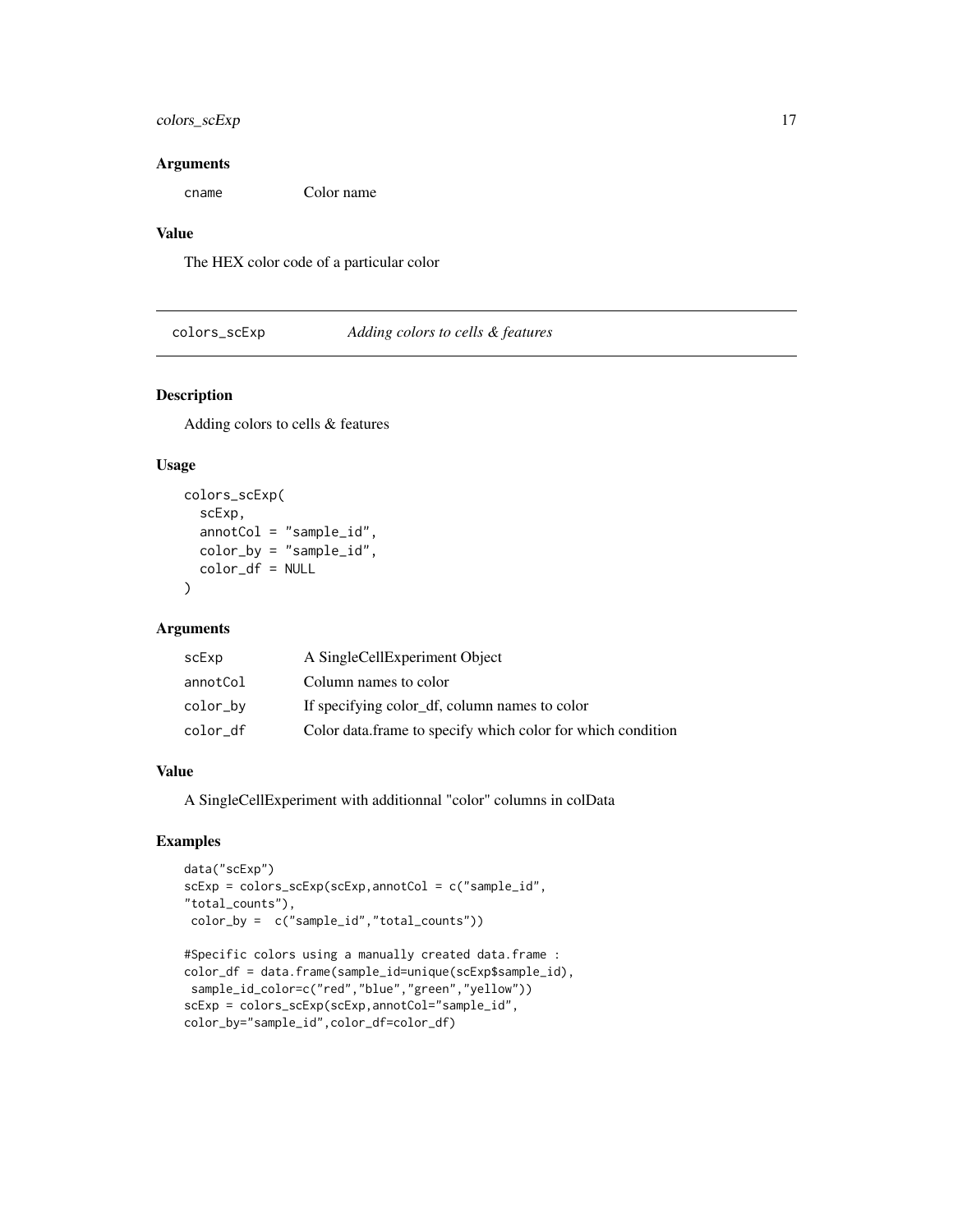<span id="page-17-0"></span>combine\_datamatrix *Combine two matrices and emit warning if no regions are in common*

#### Description

Combine two matrices and emit warning if no regions are in common

# Usage

```
combine_datamatrix(datamatrix, datamatrix_single, file_names, i)
```
#### Arguments

| datamatrix        | A sparse matrix or NULL if empty                   |
|-------------------|----------------------------------------------------|
| datamatrix_single |                                                    |
|                   | Another sparse matrix                              |
| file_names        | File name corresponding to the matrix for warnings |
| i                 | file number                                        |

#### Value

A combined sparse matrix

```
combine_enrichmentTests
```

```
Run enrichment tests and combine into list
```
#### Description

Run enrichment tests and combine into list

#### Usage

```
combine_enrichmentTests(
  diff,
  enrichment_qval,
  qval.th,
  logFC.th,
  min.percent,
  annotFeat_long,
 peak_distance,
  refined_annotation,
  GeneSets,
  GeneSetsDf,
 GenePool,
  progress = NULL
\mathcal{E}
```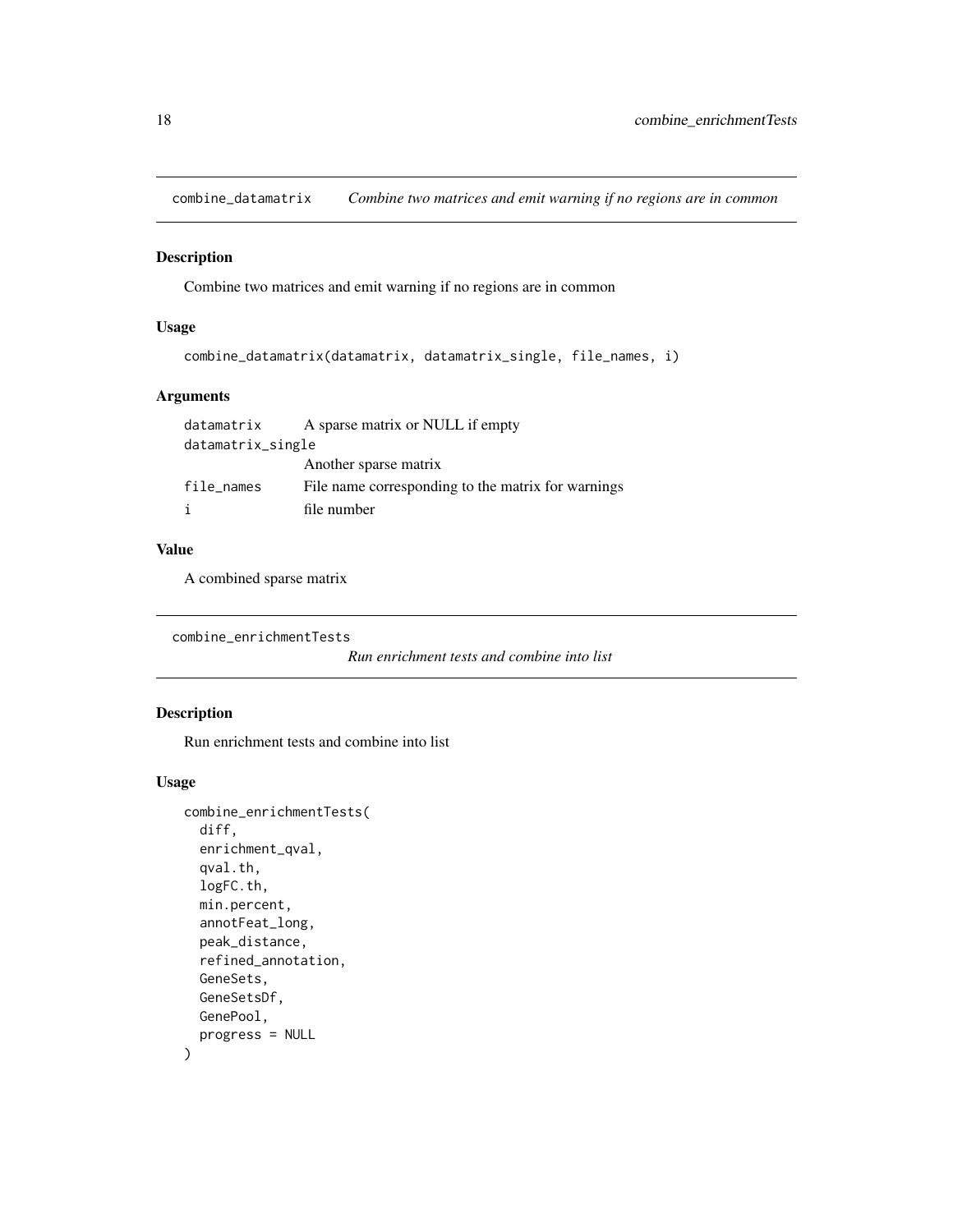# <span id="page-18-0"></span>CompareedgeRGLM 19

# Arguments

| diff                            | Differential list                                                                                             |  |
|---------------------------------|---------------------------------------------------------------------------------------------------------------|--|
| enrichment_qval                 |                                                                                                               |  |
|                                 | Adusted p-value threshold above which a pathway is considered significative list                              |  |
| qval.th                         | Differential analysis adjusted p. value threshold                                                             |  |
| logFC.th                        | Differential analysis log-fold change threshold                                                               |  |
| min.percent                     | Minimum fraction of cells having the feature active to consider it as significantly<br>differential. $(0.01)$ |  |
| annot Feat_long Long annotation |                                                                                                               |  |
|                                 | peak_distance Maximum gene to peak distance                                                                   |  |
| refined annotation              |                                                                                                               |  |
|                                 | Refined annotation data. frame if peak calling is done                                                        |  |
| GeneSets                        | List of pathways                                                                                              |  |
| GeneSetsDf                      | Data.frame of pathways                                                                                        |  |
| GenePool                        | Pool of possible genes for testing                                                                            |  |
| progress                        | A shiny Progress instance to display progress bar.                                                            |  |

# Value

A list of list of pathway enrichment data.frames for Both / Over / Under and for each cluster

| CompareedgeRGLM | Creates a summary table with the number of genes under- or overex-  |
|-----------------|---------------------------------------------------------------------|
|                 | pressed in each group and outputs several graphical representations |

# Description

Creates a summary table with the number of genes under- or overexpressed in each group and outputs several graphical representations

# Usage

```
CompareedgeRGLM(
  dataMat = NULL,
  annot = NULL,ref_group = NULL,
 groups = NULL,
 featureTab = NULL,
  norm_method = "TMMwsp"
\mathcal{E}
```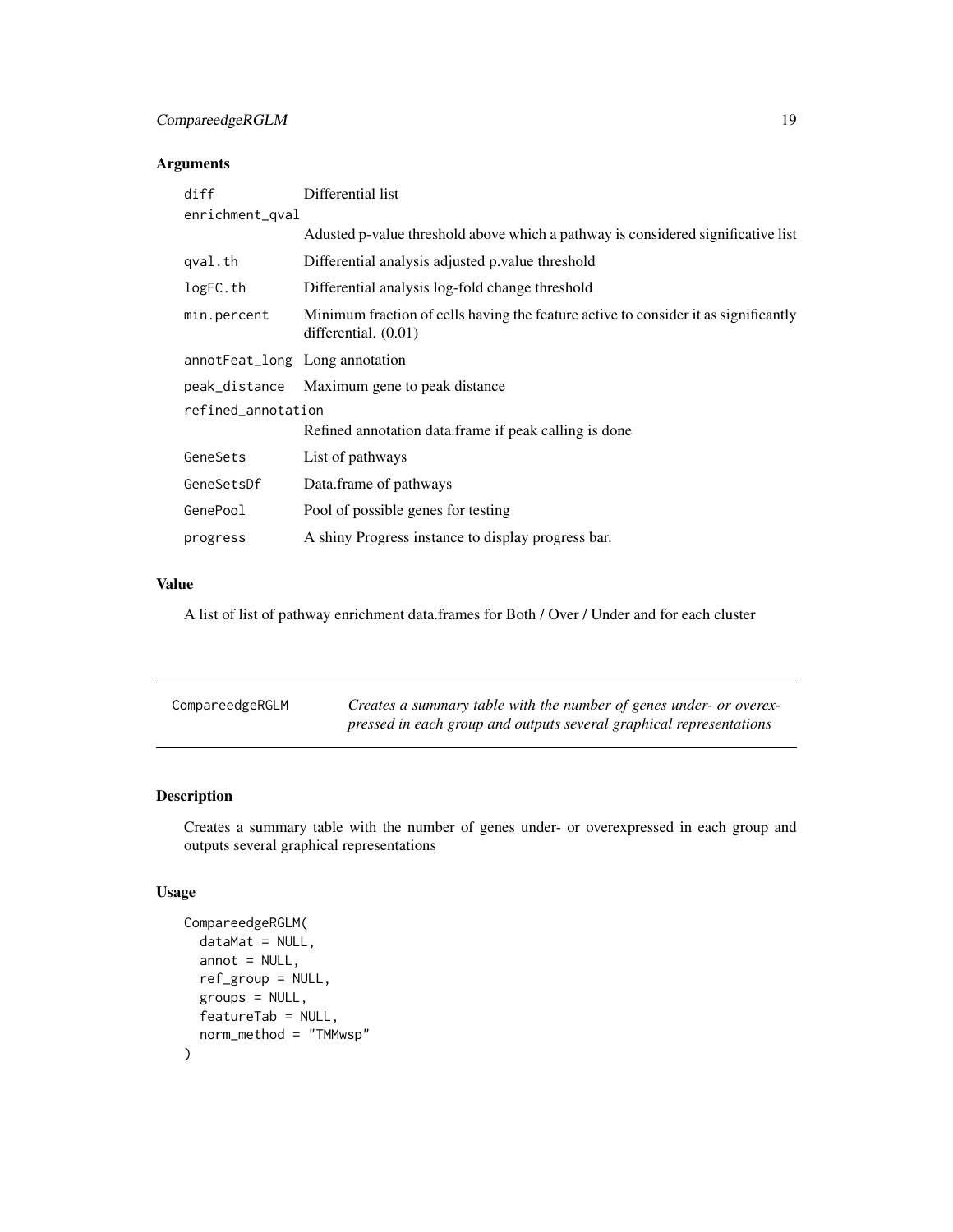#### <span id="page-19-0"></span>Arguments

| dataMat     | reads matrix                                                                                                                                                                                     |
|-------------|--------------------------------------------------------------------------------------------------------------------------------------------------------------------------------------------------|
| annot       | selected annotation of interest                                                                                                                                                                  |
| ref_group   | List containing one or more vectors of reference samples. Name of the vectors<br>will be used in the results table. The length of this list should be 1 or the same<br>length as the groups list |
| groups      | List containing the IDs of groups to be compared with the reference samples.<br>Names of the vectors will be used in the results table                                                           |
| featureTab  | Feature annotations to be added to the results table                                                                                                                                             |
| norm method | Which method to use for normalizing ('upperquantile')                                                                                                                                            |

#### Value

A dataframe containing the foldchange and p.value of each feature

#### Author(s)

Eric Letouze & Celine Vallot

# Examples

```
data("scExp")
scExp_cf = correlation_and_hierarchical_clust_scExp(scExp)
scExp_cf = choose_cluster_scExp(scExp_cf,nclust=2,consensus=FALSE)
featureTab = as.data.frame(SummarizedExperiment::rowRanges(scExp_cf))
rownames(featureTab) = featureTab$ID
ref_group = list("C1"=scExp_cf$cell_id[which(scExp_cf$cell_cluster=="C1")])
groups = list("C2"=scExp_cf$cell_id[which(scExp_cf$cell_cluster=="C2")])
myres = CompareedgeRGLM(as.matrix(SingleCellExperiment::counts(scExp_cf)),
annot=as.data.frame(SingleCellExperiment::colData(scExp_cf)),
   ref_group=ref_group,groups=groups, featureTab=featureTab)
```
CompareWilcox *CompareWilcox*

# Description

CompareWilcox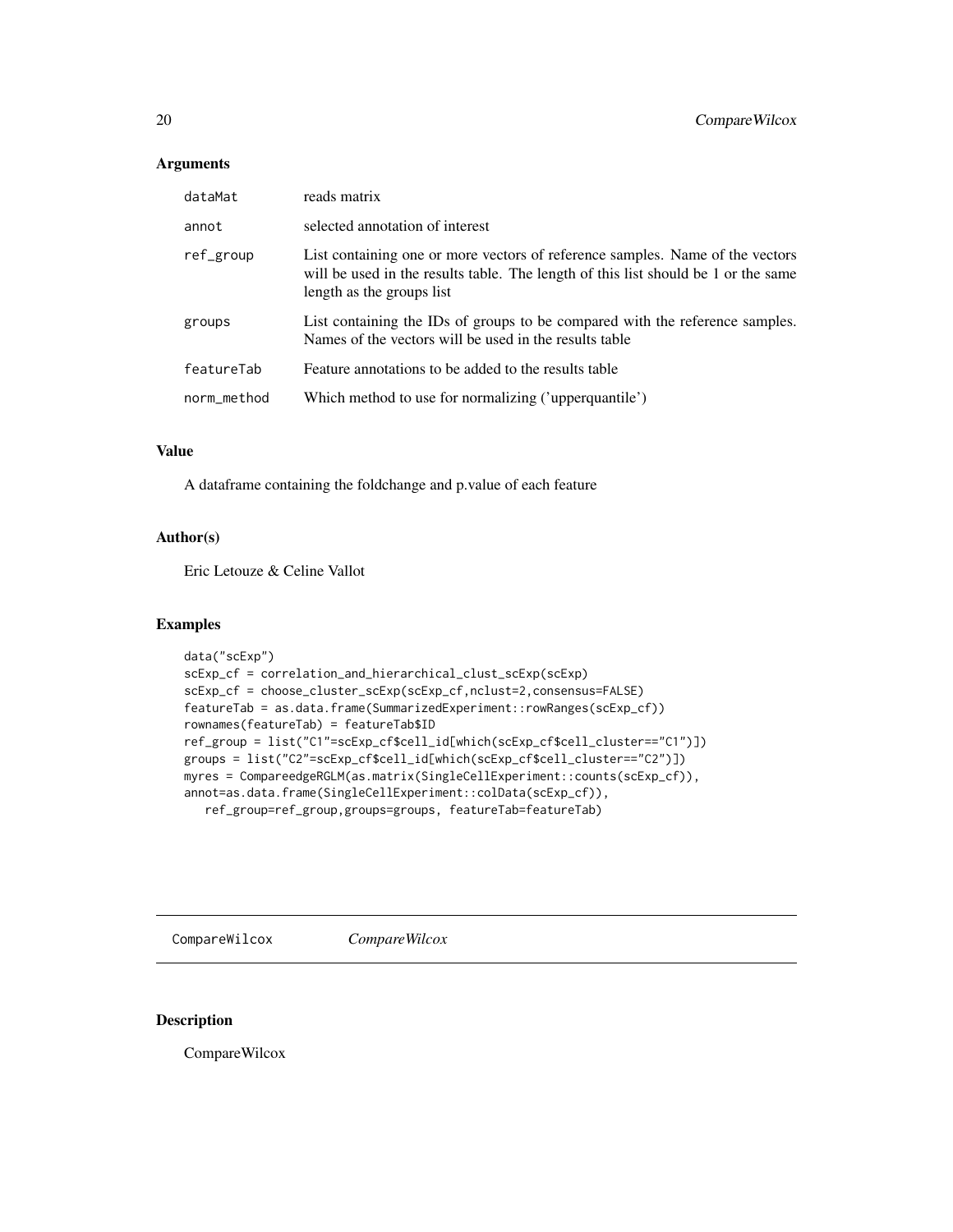# CompareWilcox 21

#### Usage

```
CompareWilcox(
  dataMat = NULL,
  annot = NULL,ref_group = NULL,
  groups = NULL,
  featureTab = NULL,
 block = NULL,
  BPPARAM = BiocParallel::bpparam()
)
```
# Arguments

| dataMat        | A raw count matrix                                                                                                             |
|----------------|--------------------------------------------------------------------------------------------------------------------------------|
| annot          | A cell annotation data frame                                                                                                   |
| ref_group      | List with cells in reference $group(s)$                                                                                        |
| groups         | List with cells in $group(s)$ to test                                                                                          |
| featureTab     | data. frame with feature annotation                                                                                            |
| block          | Use a blocking factor to conteract batch effect?                                                                               |
| <b>BPPARAM</b> | BPPARAM object for multiprocessing. See bpparam for more informations.<br>Will take the default BPPARAM set in your R session. |

# Value

A dataframe containing the foldchange and p.value of each feature

#### Author(s)

Eric Letouze & Celine Vallot & Pacome Prompsy

```
data("scExp")
scExp_cf = correlation_and_hierarchical_clust_scExp(scExp)
scExp_cf = choose_cluster_scExp(scExp_cf,nclust=2,consensus=FALSE)
featureTab = as.data.frame(SummarizedExperiment::rowRanges(scExp_cf))
rownames(featureTab) = featureTab$ID
ref_group = list("C1"=scExp_cf$cell_id[which(scExp_cf$cell_cluster=="C1")])
groups = list("C2"=scExp_cf$cell_id[which(scExp_cf$cell_cluster=="C2")])
myres = CompareWilcox(as.matrix(SingleCellExperiment::normcounts(scExp_cf)),
annot=as.data.frame(SingleCellExperiment::colData(scExp_cf)),
  ref_group=ref_group,groups=groups, featureTab=featureTab)
```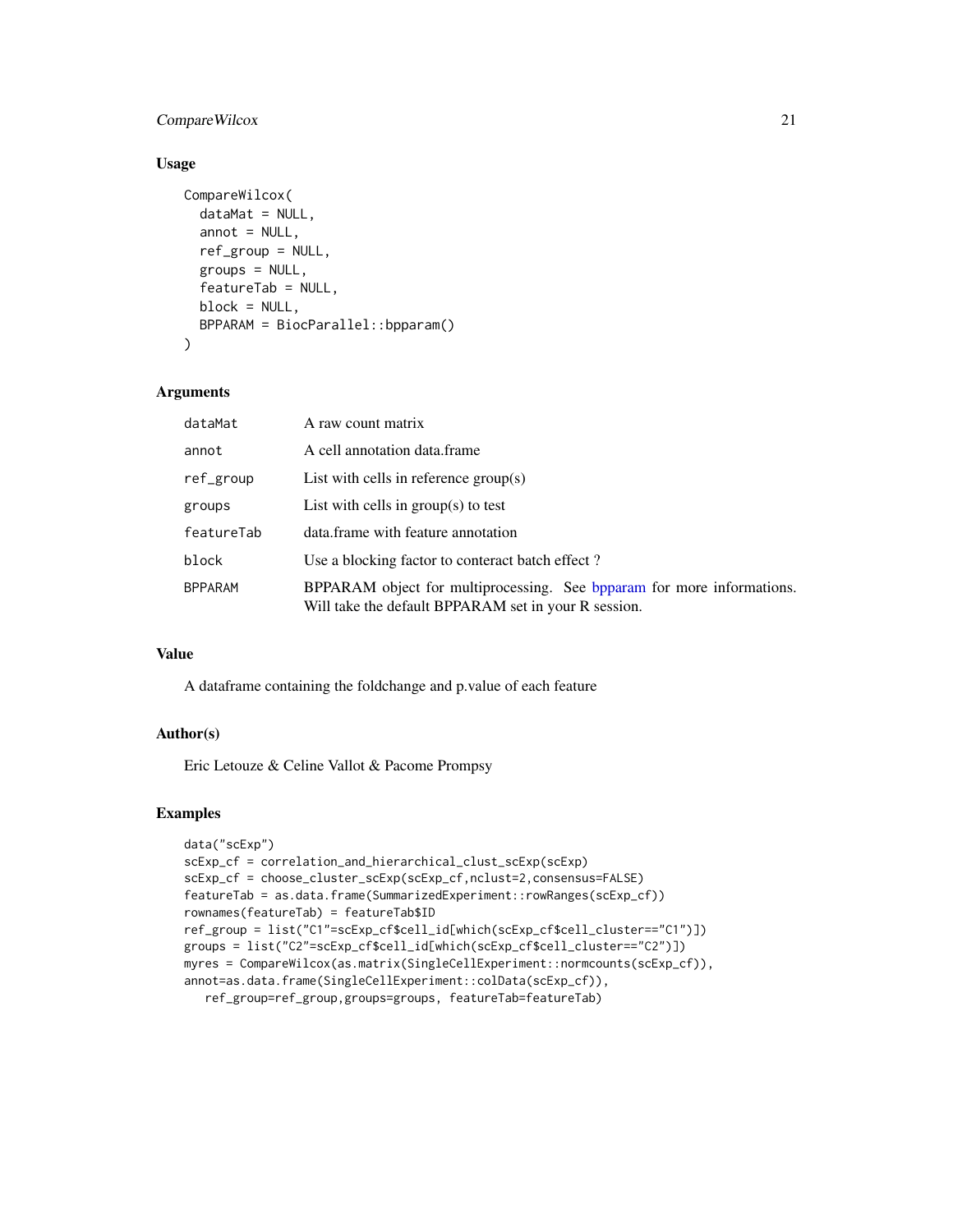<span id="page-21-0"></span>concatenate\_scBed\_into\_clusters

*Concatenate single-cell BED into clusters*

#### Description

Concatenate single-cell BED into clusters

#### Usage

```
concatenate_scBed_into_clusters(affectation, files_list, odir)
```
# Arguments

| affectation | Annotation data. frame containing cluster information                                                                                           |
|-------------|-------------------------------------------------------------------------------------------------------------------------------------------------|
| files_list  | Named list of scBED file paths to concatenate. List Names must match affecta-<br>tion\$sample id and basenames must match affectation\$barcode. |
| odir        | Output directory to write concatenate pseudo-bulk BEDs.                                                                                         |

# Value

Merge single-cell BED files into cluster BED files. Ungzip file if BED is gzipped.

consensus\_clustering\_scExp *Wrapper to apply ConsensusClusterPlus to scExp object*

# Description

Runs consensus hierarchical clustering on PCA feature space of scExp object. Plot consensus scores for each number of clusters. See [ConsensusClusterPlus](#page-0-0) - Wilkerson, M.D., Hayes, D.N. (2010). ConsensusClusterPlus: a class discovery tool with confidence assessments and item tracking. Bioinformatics, 2010 Jun 15;26(12):1572-3.

#### Usage

```
consensus_clustering_scExp(
  scExp,
 prefix = NULL,
 maxK = 10,
  reps = 100,
  pItem = 0.8,
  pFeature = 1,
  distance = "pearson",
  clusterAlg = "hc",
```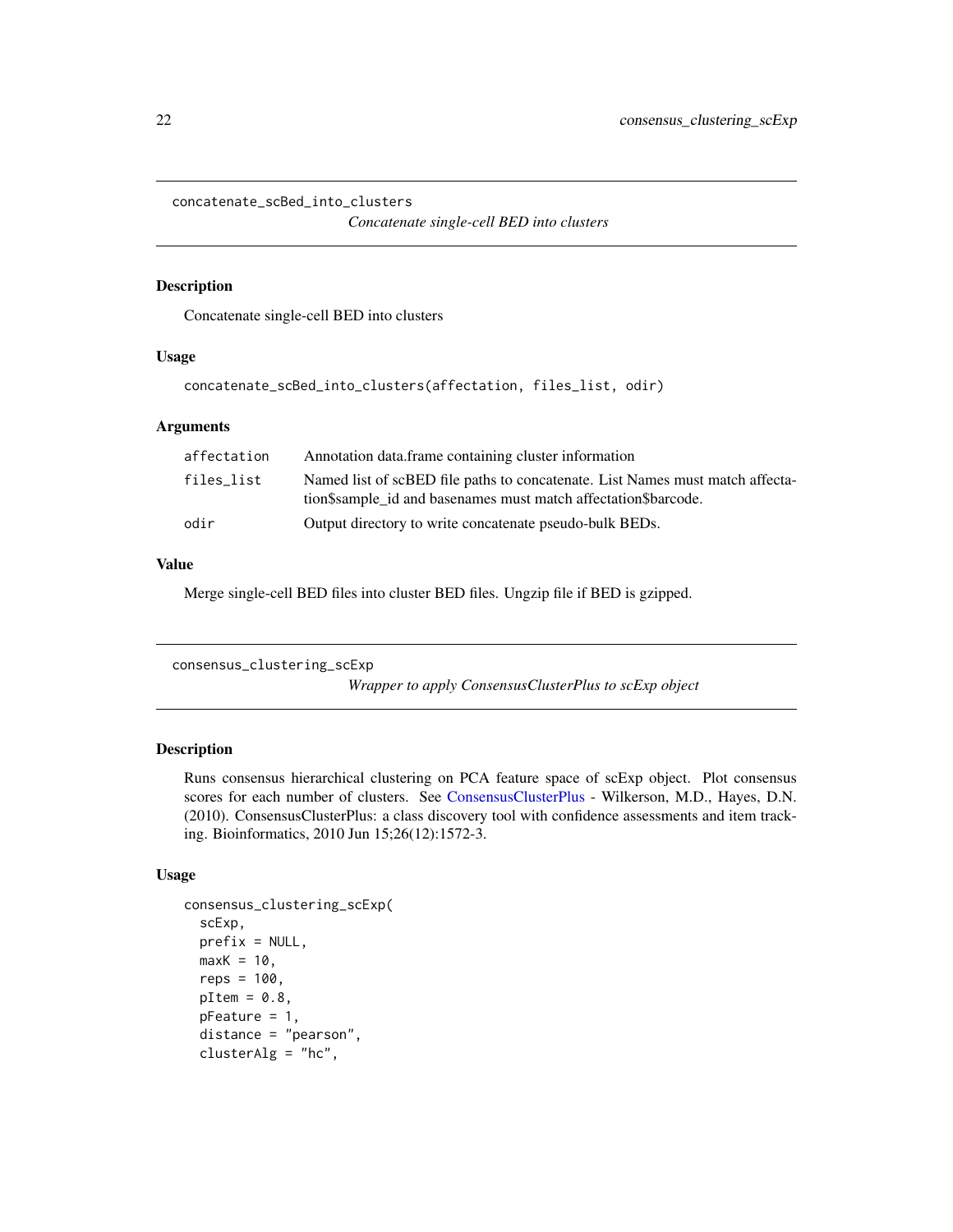```
innerLinkage = "ward.D",
  finalLinkage = "ward.D",
  plot_consclust = "pdf",
 plot_icl = "png"
\mathcal{E}
```
# Arguments

| scExp        | A SingleCellExperiment object containing 'PCA' in reducedDims.                                                                                                                                                                                                             |
|--------------|----------------------------------------------------------------------------------------------------------------------------------------------------------------------------------------------------------------------------------------------------------------------------|
| prefix       | character value for output directory. Directory is created only if plot_consclust<br>is not NULL. This title can be an abosulte or relative path.                                                                                                                          |
| maxK         | integer value. maximum cluster number to evaluate. (10)                                                                                                                                                                                                                    |
| reps         | integer value. number of subsamples. (100)                                                                                                                                                                                                                                 |
| pItem        | numerical value. proportion of items to sample. (0.8)                                                                                                                                                                                                                      |
| pFeature     | numerical value. proportion of features to sample. (1)                                                                                                                                                                                                                     |
| distance     | character value. 'pearson': (1 - Pearson correlation), 'spearman' (1 - Spear-<br>man correlation), 'euclidean', 'binary', 'maximum', 'canberra', 'minkowski' or<br>custom distance function. ('pearson')                                                                   |
| clusterAlg   | character value. cluster algorithm. 'hc' heirarchical (hclust), 'pam' for pari-<br>tioning around medoids, 'km' for k-means upon data matrix, 'kmdist' ('hc') for<br>k-means upon distance matrices (former km option), or a function that returns a<br>clustering. ('hc') |
| innerLinkage | hierarchical linkage method for subsampling. ('ward.D')                                                                                                                                                                                                                    |
| finalLinkage | hierarchical linkage method for consensus matrix. ('ward.D')                                                                                                                                                                                                               |
|              | plot_consclust character value. NULL - print to screen, 'pdf', 'png', 'pngBMP' for bitmap<br>png, helpful for large datasets. ('pdf')                                                                                                                                      |
| plot_icl     | same as above for item consensus plot. ('png')                                                                                                                                                                                                                             |

#### Details

This functions takes as input a SingleCellExperiment object that must have 'PCA' in reducedDims and outputs a SingleCellExperiment object containing consclust list calculated cluster consensus and item consensus scores in metadata.

#### Value

Returns a SingleCellExperiment object containing consclust list, calculated cluster consensus and item consensus scores in metadata.

#### References

ConsensusClusterPlus package by Wilkerson, M.D., Hayes, D.N. (2010). ConsensusClusterPlus: a class discovery tool with confidence assessments and item tracking. Bioinformatics, 2010 Jun 15;26(12):1572-3.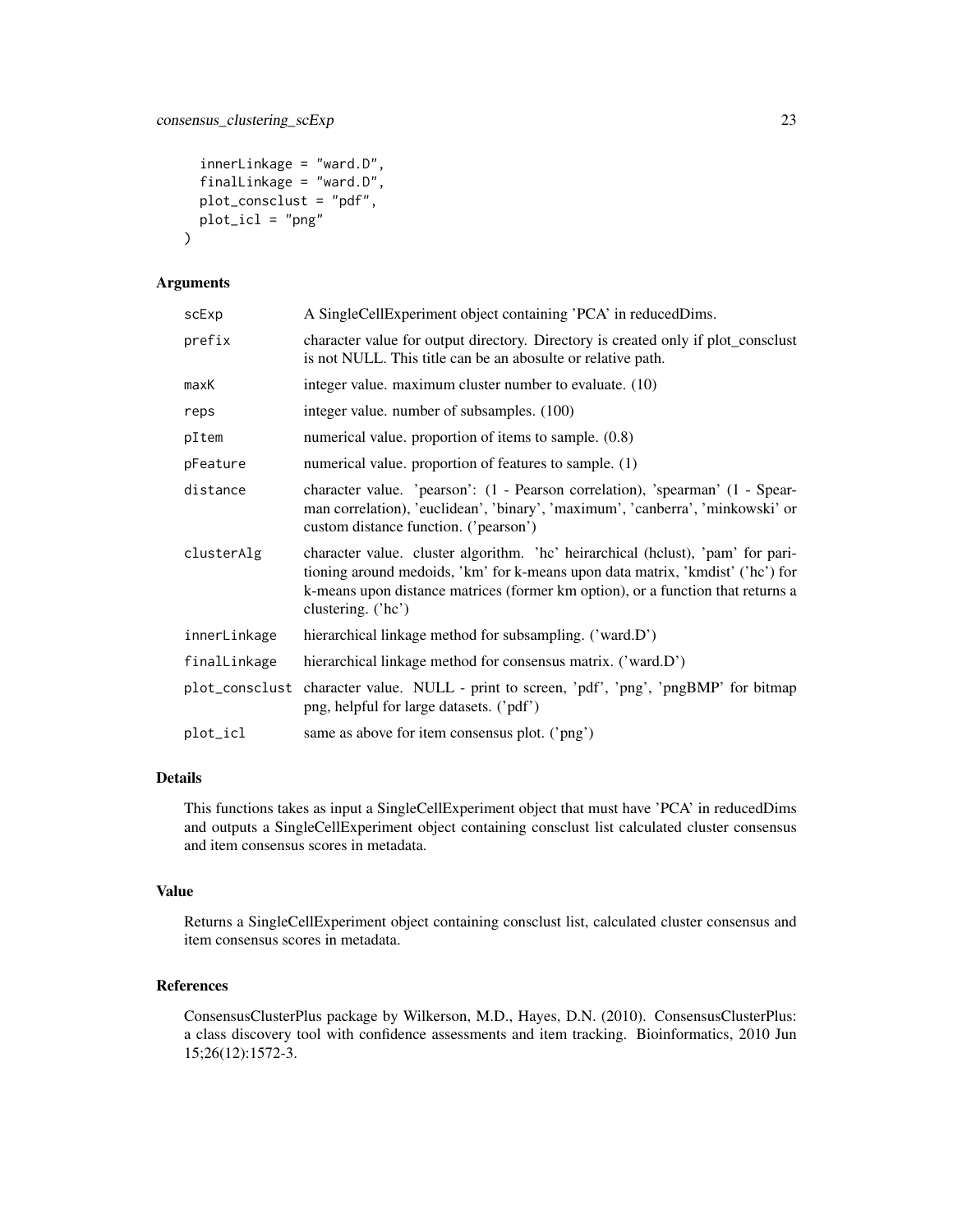#### Examples

```
data("scExp")
scExp_cf = correlation_and_hierarchical_clust_scExp(scExp)
scExp_cf = consensus_clustering_scExp(scExp)
```
correlation\_and\_hierarchical\_clust\_scExp *Correlation and hierarchical clustering*

# Description

Calculates cell to cell correlation matrix based on the PCA feature space and runs hierarchical clustering taking 1 - correlation scores as distance.

# Usage

```
correlation_and_hierarchical_clust_scExp(scExp, hc_linkage = "ward.D")
```
#### Arguments

| scExp      | A SingleCellExperiment object, containing 'PCA' in reducedDims.   |
|------------|-------------------------------------------------------------------|
| hc_linkage | A linkage method for hierarchical clustering. See cor. ('ward.D') |

# Details

This functions takes as input a SingleCellExperiment object that must have PCA calculated and outputs a SingleCellExperiment object with correlation matrix and hierarchical clustering.

# Value

Return a SingleCellExperiment object with correlation matrix & hiearchical clustering.

```
data("scExp")
scExp_cf = correlation_and_hierarchical_clust_scExp(scExp)
```
<span id="page-23-0"></span>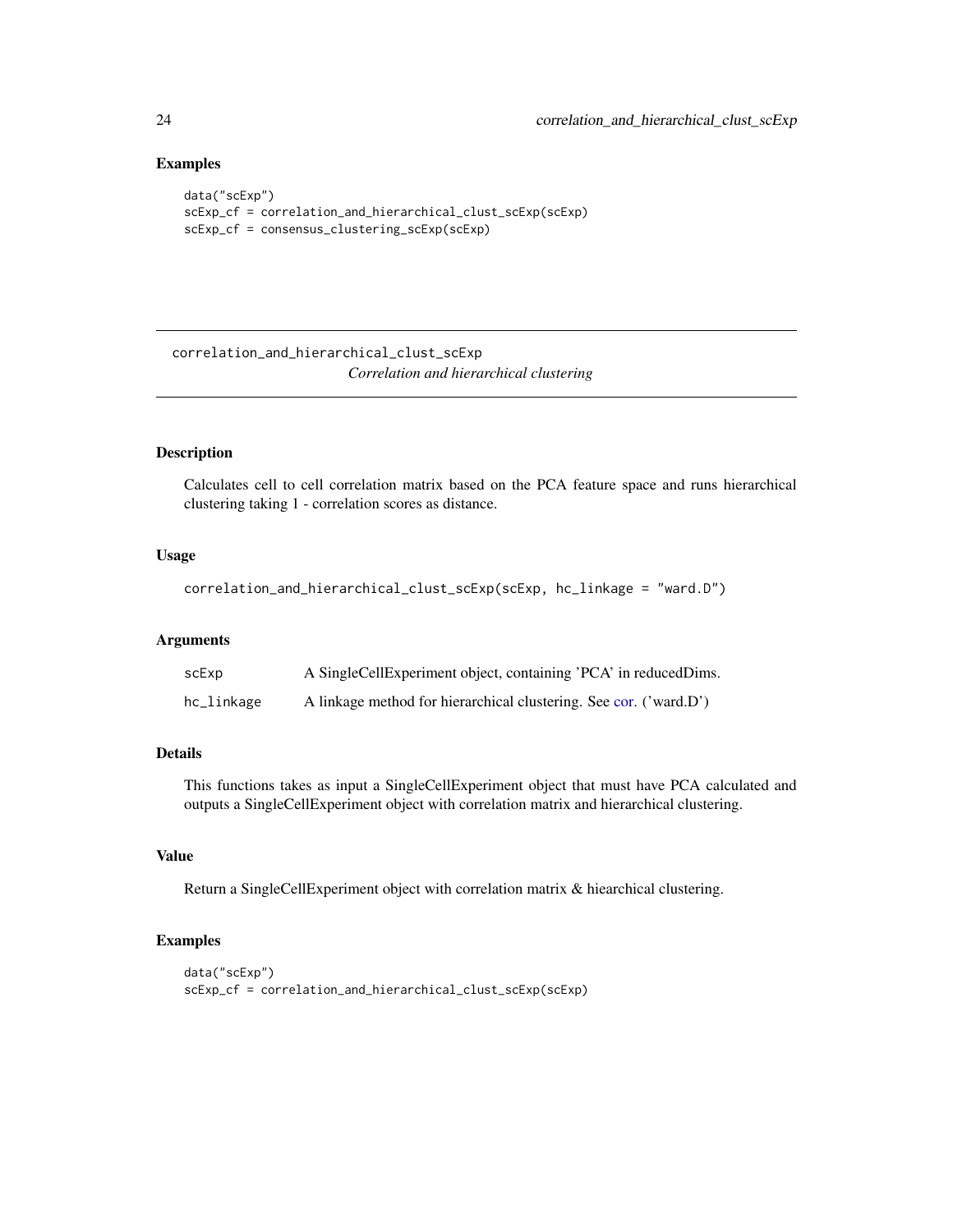<span id="page-24-0"></span>count\_coverage *Create a smoothed and normalized coverage track from a BAM file and given a bin GenomicRanges object (same as deepTools bamCoverage)*

# Description

Normalization is CPM, smoothing is done by averaging on n\_smoothBin regions left and right of any given region.

# Usage

```
count_coverage(
  filename,
  format = "BAM",
 bins,
  canonical_chr,
  n_smoothBin = 5,
 ref = "hg38",
  read_size = 101
)
```
#### Arguments

| filename      | Path towards the BAM to create coverage from           |
|---------------|--------------------------------------------------------|
| format        | File format, either "BAM" or "BED"                     |
| bins          | A Genomic Ranges object of binned genome               |
| canonical_chr | GenomicRanges of the chromosomes to read the BAM file. |
| n_smoothBin   | Number of bins left and right to smooth the signal.    |
| ref           | Genomic reference                                      |
| read_size     | Length of the reads                                    |

# Value

A binned GenomicRanges that can be readily exported into bigwig file.

create\_project\_folder *Create ChromSCape project folder*

#### Description

Creates a project folder that will be recognizable by ChromSCape Shiny application.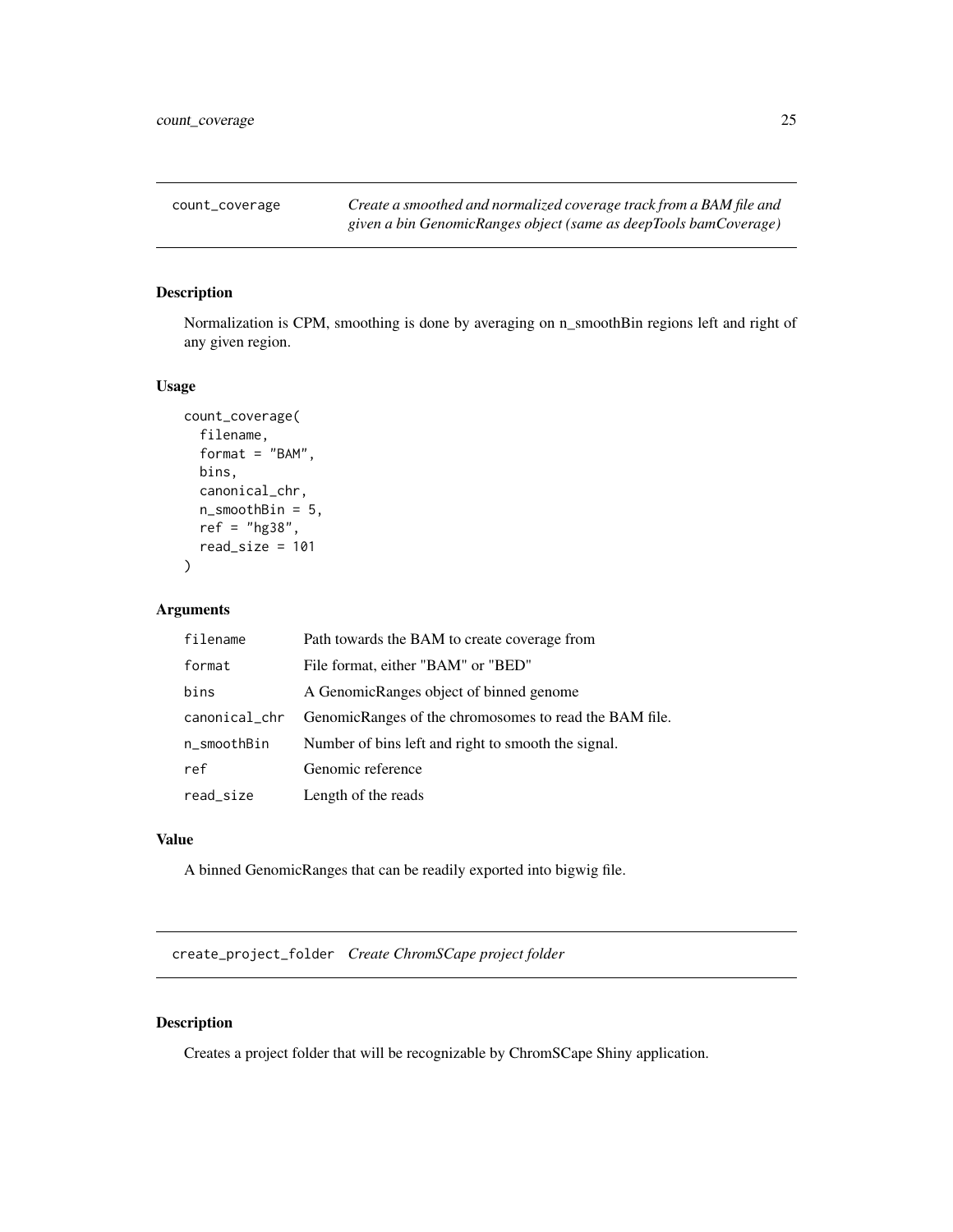#### Usage

```
create_project_folder(
  output_directory,
  analysis_name = "Analysis_1",
  ref_genome = c("hg38", "mm10")[1]
\mathcal{L}
```
# Arguments

| output_directory |                                                                                                                                                                                                                  |
|------------------|------------------------------------------------------------------------------------------------------------------------------------------------------------------------------------------------------------------|
|                  | Path towards the directory to create the 'ChromSCape_Analyses' folder and the<br>analysis subfolder. If this path already contains the 'ChromSCape_Analyses'<br>folder, will only create the analysis subfolder. |
| analysis_name    | Name of the analysis. Must only contain alphanumerical characters or $\cdot$ .                                                                                                                                   |
| ref_genome       | Reference genome, either 'hg38' or 'mm10'.                                                                                                                                                                       |

# Value

Creates the project folder and returns the root of the project.

# Examples

```
dir = tempdir()create_project_folder(output_directory = dir,
analysis_name = "Analysis_1")
list.dirs(file.path(dir))
```
create\_sample\_name\_mat

*Create a sample name matrix*

# Description

Create a sample name matrix

# Usage

```
create_sample_name_mat(nb_samples, samples_names)
```
# Arguments

| nb_samples    | Number of samples                |
|---------------|----------------------------------|
| samples_names | Character vector of sample names |

# Value

A matrix

<span id="page-25-0"></span>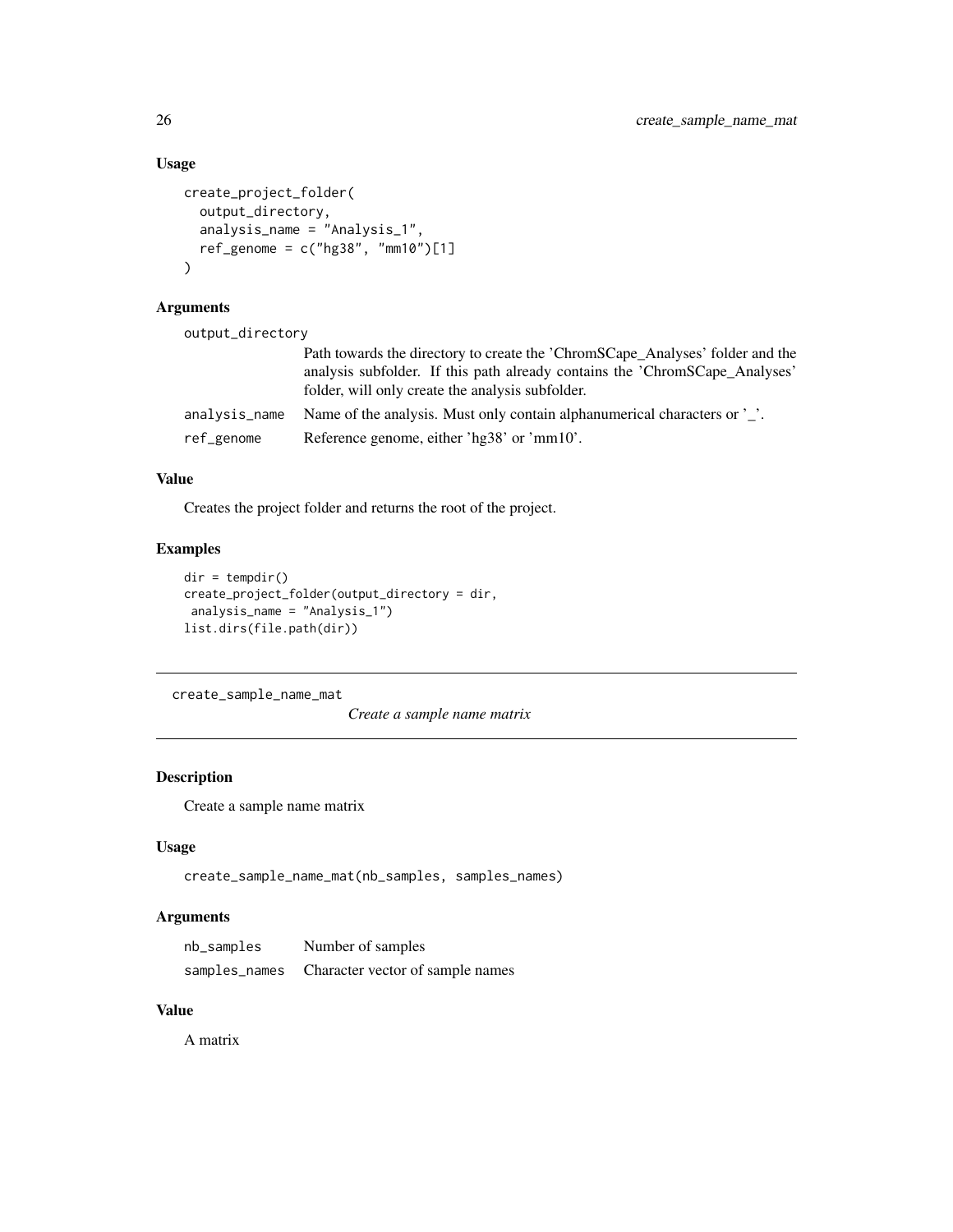<span id="page-26-0"></span>create\_scDataset\_raw *Create a simulated single cell datamatrix & cell annotation*

#### Description

Create a simulated single cell datamatrix & cell annotation

#### Usage

```
create_scDataset_raw(
  cells = 300,
  features = 600,
  featureType = c("window", "peak", "gene"),
  sparse = TRUE,
  nsamp = 4,
  ref = "hg38",
  batch_id = factor(rep(1, nsamp))\lambda
```
#### Arguments

| cells       | Number of cells (300)               |
|-------------|-------------------------------------|
| features    | Number of features (600)            |
| featureType | Type of feature (window)            |
| sparse      | Is matrix sparse ? (TRUE)           |
| nsamp       | Number of samples (4)               |
| ref         | Reference genome ('hg38')           |
| batch_id    | Batch origin (factor( $(1,1,1,1)$ ) |

#### Value

A list composed of \* mat : a sparse matrix following an approximation of the negative binomial law (adapted to scChIPseq) \* annot : a data.frame of cell annotation \* batches : an integer vector with the batch number for each cell

```
# Creating a basic sparse 600 genomic bins x 300 cells matrix and annotation
l = create_scDataset_raw()
head(l$mat)
head(l$annot)
head(l$batches)
# Specifying number of cells, features and samples
12 = \text{create\_sclataset\_raw(cells = 500, features = 500, nsamp=2)}
```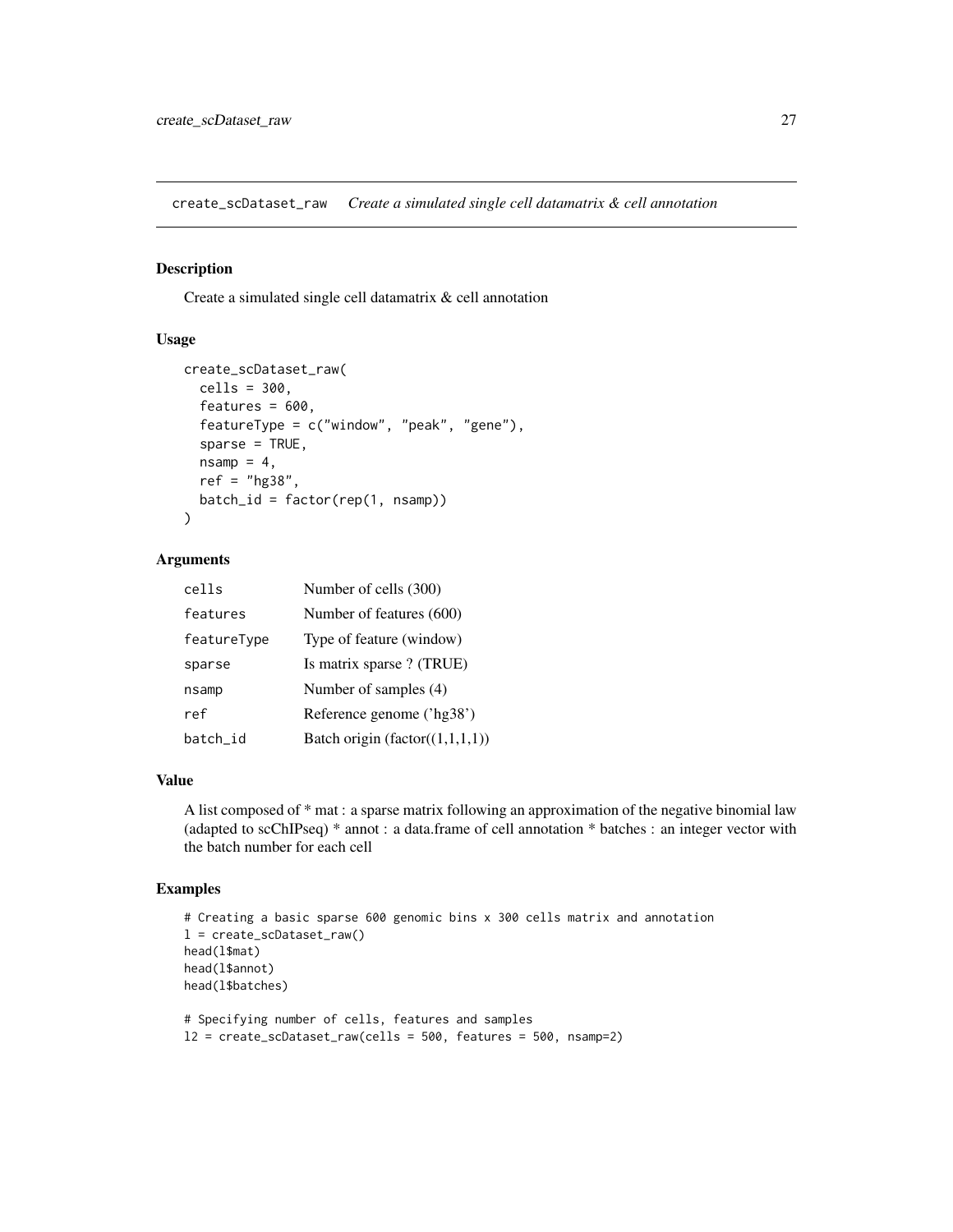```
# Specifying species
mouse_l = create_scDataset_raw(ref="mm10")
# Specifying batches
batch_l = create_scDatabase_lraw(nsample4, batch_id = factor(c(1,1,2,2)))# Peaks of different size as features
peak_l = create_scDataset_raw(featureType="peak")
head(peak_l$mat)
# Genes as features
gene_l = create_scDataset_raw(featureType="gene")
head(gene_l$mat)
```
create\_scExp *Wrapper to create the single cell experiment from count matrix and feature dataframe*

#### Description

Create the single cell experiment from (sparse) datamatrix and feature dataframe containing feature names and location. Also optionally removes zero count Features, zero count Cells, non canconical chromosomes, and chromosome M. Calculates QC Metrics (scran).

#### Usage

```
create_scExp(
  datamatrix,
  annot,
  remove_zero_cells = TRUE,
  remove_zero_features = TRUE,
  remove_non_canonical = TRUE,
  remove_chr_M = TRUE,
  mainExpName = "main",
  verbose = TRUE
)
```
# Arguments

| datamatrix           | A matrix or sparseMatrix of raw counts. Features x Cells (rows x columns).    |
|----------------------|-------------------------------------------------------------------------------|
| annot                | A data frame containing informations on cells. Should have the same number of |
|                      | rows as the number of columns in datamatrix.                                  |
| remove_zero_cells    |                                                                               |
|                      | remove cells with zero counts? (TRUE)                                         |
| remove_zero_features |                                                                               |
|                      | remove cells with zero counts? (TRUE)                                         |
| remove_non_canonical |                                                                               |
|                      | remove non canonical chromosomes ?(TRUE)                                      |

<span id="page-27-0"></span>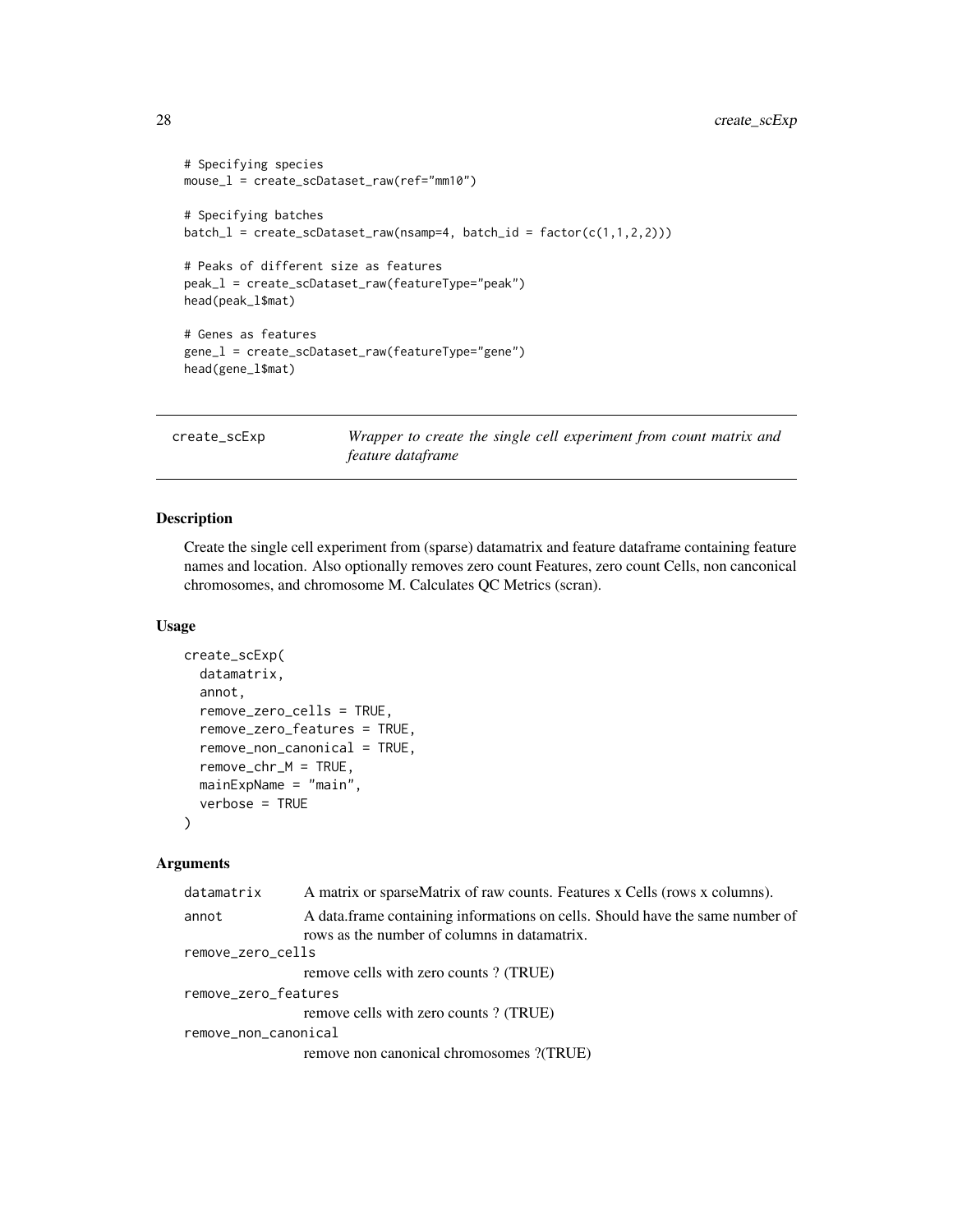# <span id="page-28-0"></span>DA\_custom 29

| remove chr M | remove chromosomes M ? (TRUE)                            |
|--------------|----------------------------------------------------------|
| mainExpName  | Name of the mainExpName e.g. 'bins', 'peaks' ("default") |
| verbose      | (TRUE)                                                   |

# Value

Returns a SingleCellExperiment object.

# Examples

```
raw <- create_scDataset_raw()
scExp = create_scExp(raw$mat, raw$annot)
scExp
```
DA\_custom *Differential Analysis in 'One vs Rest' mode*

# Description

Differential Analysis in 'One vs Rest' mode

# Usage

```
DA_custom(
  affectation,
  counts,
  method,
  feature,
  block,
  ref,
  group,
  progress = NULL,
  BPPARAM = BiocParallel::bpparam()
\mathcal{E}
```
# Arguments

| affectation | An annotation data.frame with cell_id and cell_cluster columns                                                                                        |
|-------------|-------------------------------------------------------------------------------------------------------------------------------------------------------|
| counts      | Count matrix                                                                                                                                          |
| method      | DA method : Wilcoxon or EdgeR                                                                                                                         |
| feature     | Feature tables                                                                                                                                        |
| block       | Blocking feature                                                                                                                                      |
| ref         | If de type is custom, the reference to compare (data.frame), must be a one-<br>column data.frame with cell_clusters or sample_id as character in rows |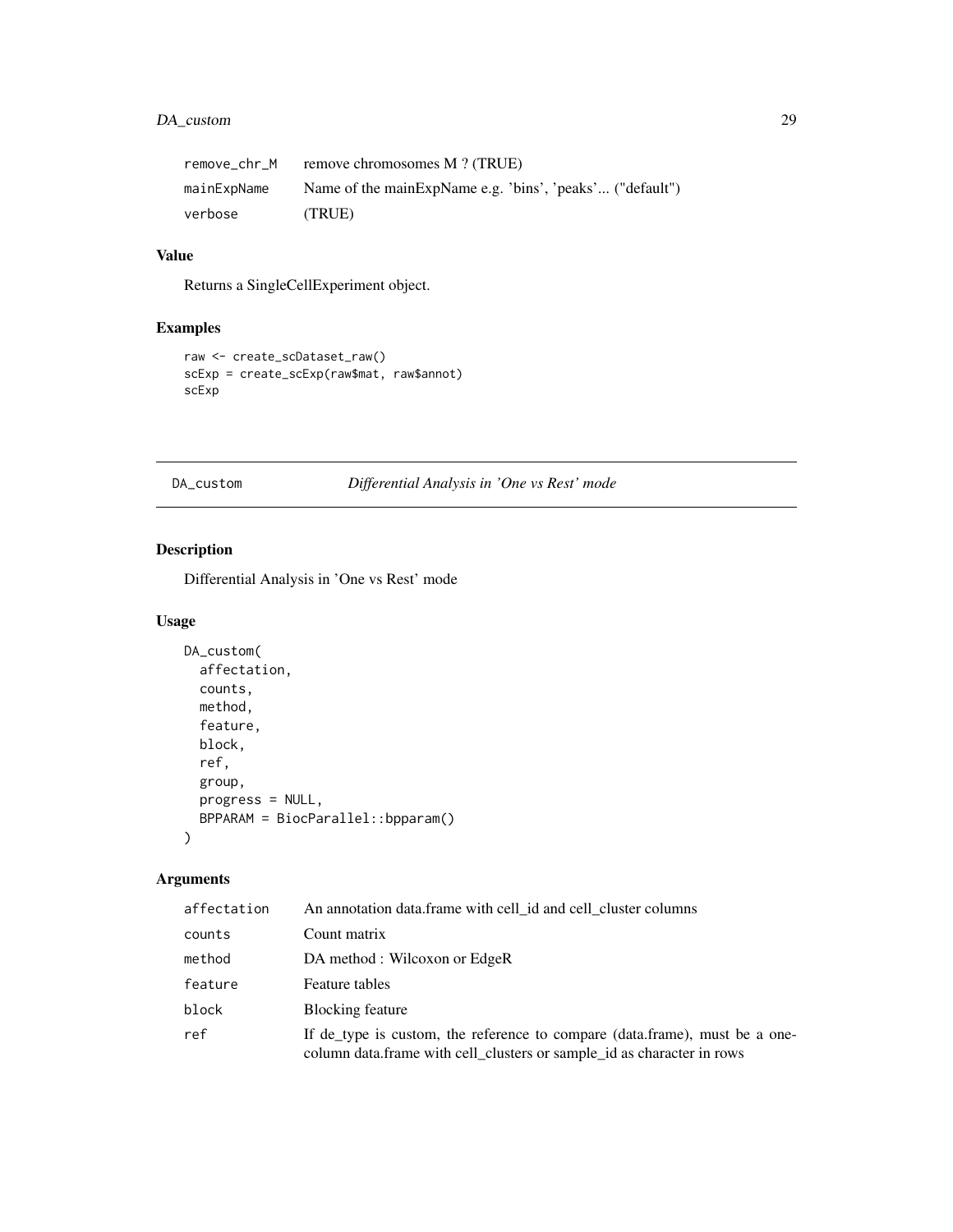<span id="page-29-0"></span>

| group          | If de_type is custom, the group to compare (data.frame), must be a one-column<br>data.frame with cell_clusters or sample_id as character in rows |
|----------------|--------------------------------------------------------------------------------------------------------------------------------------------------|
| progress       | A shiny Progress instance to display progress bar.                                                                                               |
| <b>BPPARAM</b> | BPPARAM object for multiprocessing. See bpparam for more informations.                                                                           |
|                | Will take the default BPPARAM set in your R session.                                                                                             |

# Value

A list of results, groups compared and references

DA\_one\_vs\_rest *Differential Analysis in 'One vs Rest' mode*

# Description

Differential Analysis in 'One vs Rest' mode

#### Usage

```
DA_one_vs_rest(
 affectation,
 nclust,
 counts,
 method,
 feature,
 block,
 progress = NULL,
 BPPARAM = BiocParallel::bpparam()
\mathcal{L}
```
# Arguments

| affectation    | An annotation data.frame with cell id and cell cluster columns                                                                 |
|----------------|--------------------------------------------------------------------------------------------------------------------------------|
| nclust         | Number of clusters                                                                                                             |
| counts         | Count matrix                                                                                                                   |
| method         | DA method : Wilcoxon or EdgeR                                                                                                  |
| feature        | Feature tables                                                                                                                 |
| block          | <b>Blocking feature</b>                                                                                                        |
| progress       | A shiny Progress instance to display progress bar.                                                                             |
| <b>BPPARAM</b> | BPPARAM object for multiprocessing. See bpparam for more informations.<br>Will take the default BPPARAM set in your R session. |

# Value

A list of results, groups compared and references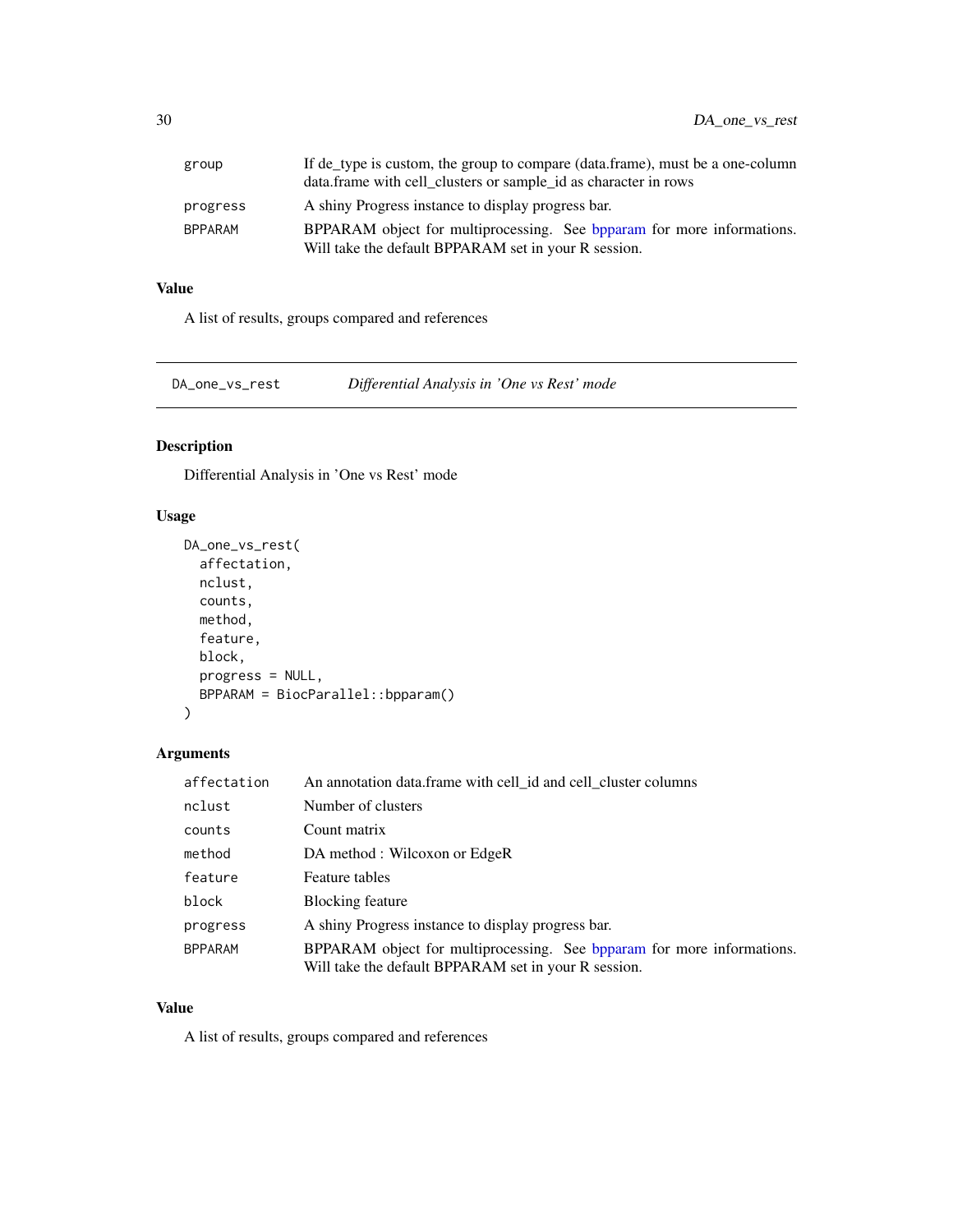<span id="page-30-0"></span>

# Description

Run differential analysis in Pairwise mode

# Usage

```
DA_pairwise(
  affectation,
  nclust,
  counts,
  method,
  feature,
  block,
  progress = NULL,
  BPPARAM = BiocParallel::bpparam()
)
```
# Arguments

| affectation    | An annotation data.frame with cell_cluster and cell_id columns                                                                 |
|----------------|--------------------------------------------------------------------------------------------------------------------------------|
| nclust         | Number of clusters                                                                                                             |
| counts         | Count matrix                                                                                                                   |
| method         | DA method, Wilcoxon or edgeR                                                                                                   |
| feature        | Feature data.frame                                                                                                             |
| block          | <b>Blocking feature</b>                                                                                                        |
| progress       | A shiny Progress instance to display progress bar.                                                                             |
| <b>BPPARAM</b> | BPPARAM object for multiprocessing. See bpparam for more informations.<br>Will take the default BPPARAM set in your R session. |

# Value

A list of results, groups compared and references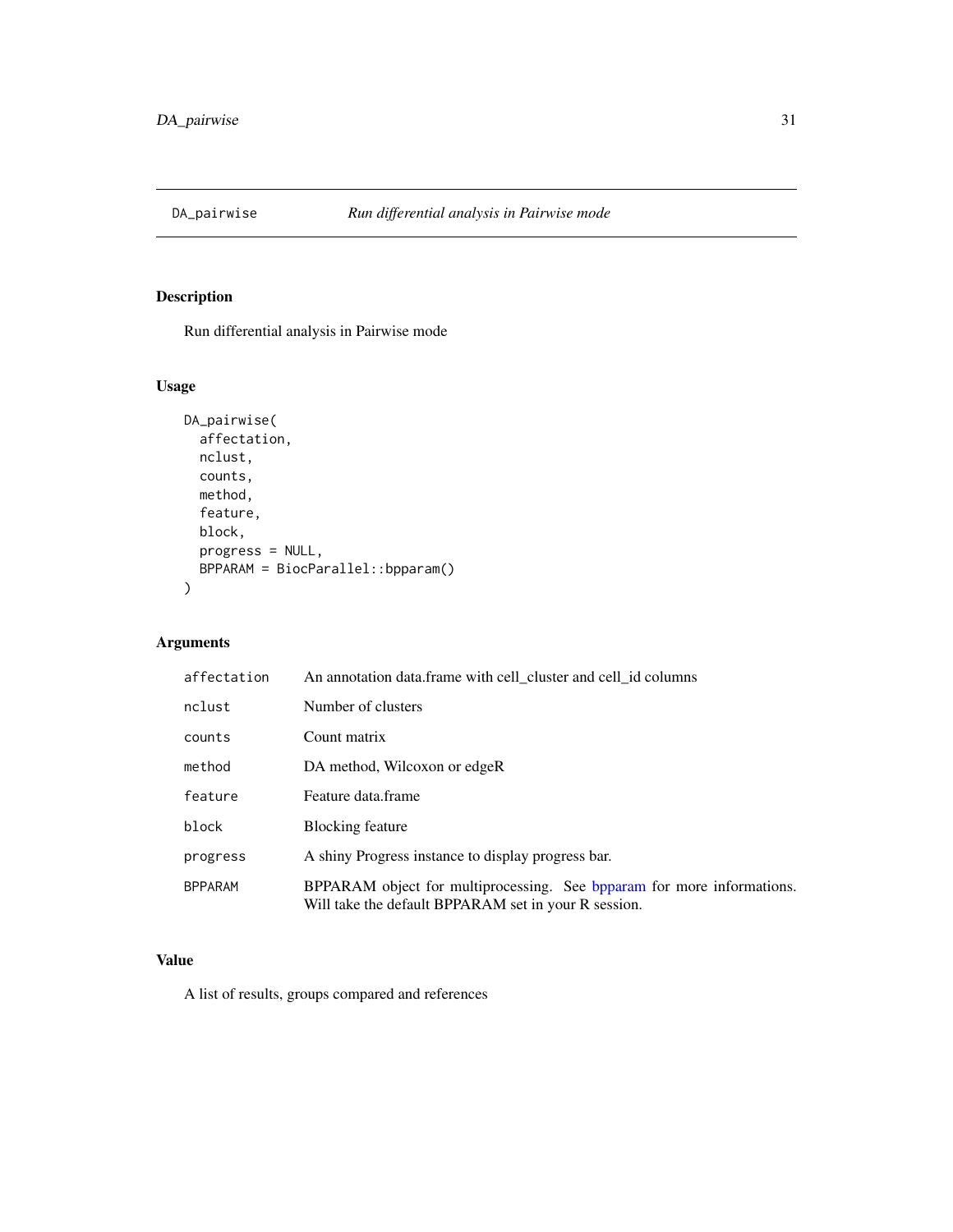<span id="page-31-0"></span>

#### Description

Define the features on which reads will be counted

#### Usage

```
define_feature(ref = c("hg38", "mm10")[1],peak_file = NULL,
bin_width = NULL,
genebody = FALSE,
extendPromoter = 2500)
```
# Arguments

| ref       | Reference genome                                                              |
|-----------|-------------------------------------------------------------------------------|
| peak_file | A bed file if counting on peaks                                               |
| bin_width | A number of bins if divinding genome into fixed width bins                    |
| genebody  | A logical indicating if feature should be counted in genebodies and promoter. |
|           | extendPromoter Extension length before TSS (2500).                            |

#### Value

A GRanges object

# Examples

```
gr_bins = define_feature("hg38", bin_width = 50000)
gr_genes = define_feature("hg38", genebody = TRUE, extendPromoter = 5000)
```
detect\_samples *Heuristic discovery of samples based on cell labels*

# Description

Identify a fixed number of common string (samples) in a set of varying strings (cells). E.g. in the set "Sample1\_cell1","Sample1\_cell2","Sample2\_cell1","Sample2\_cell2" and with nb\_samples=2, the function returns "Sample1","Sample1","Sample2","Sample2".

#### Usage

```
detect_samples(barcodes, nb_samples = 1)
```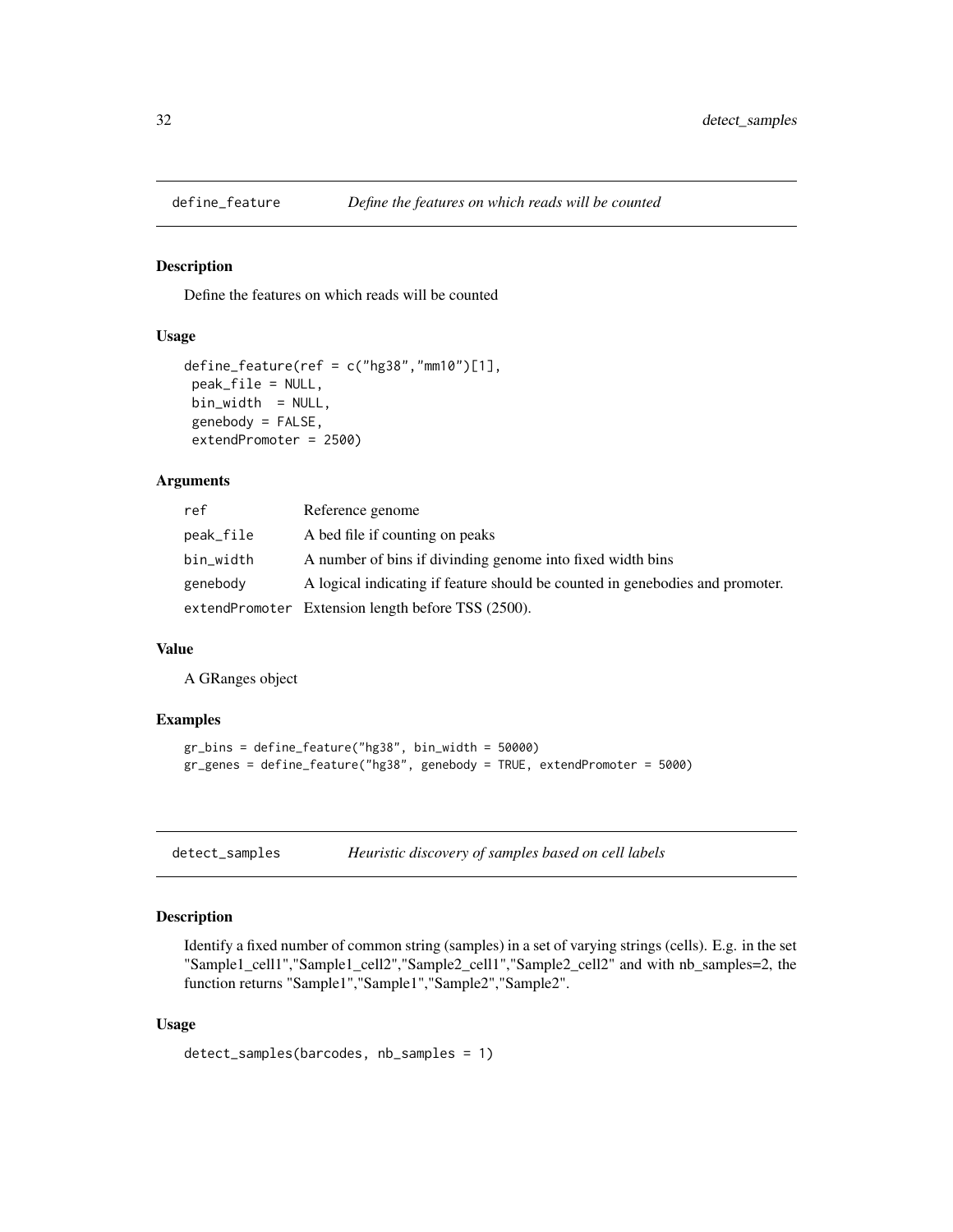#### <span id="page-32-0"></span>**Arguments**

| barcodes   | Vector of cell barcode names (e.g. Sample1_cell1, Sample1_cell2) |
|------------|------------------------------------------------------------------|
| nb_samples | Number of samples to find                                        |

#### Value

character vector of sample names the same length as cell labels

# Examples

```
barcodes = c(paste0("HBCx22_BC_",seq_len(100)),
paste0("mouse_sample_XX",208:397))
samples = detect_samples(barcodes, nb_samples=2)
```
differential\_activation

*Find Differentialy Activated Features (One vs All)*

#### Description

Based on the statement that single-cell epigenomic dataset are very sparse, specifically when analysis small bins or peaks, we can define each feature as being 'active' or not simply by the presence or the absence of reads in this feature. This is the equivalent of binarize the data. When trying to find differences in signal for a feature between multiple cell groups, this function simply compare the percentage of cells 'activating' the feature in each of the group. The p.values are then calculated using a Pearson's Chi-squared Test for Count Data (comparing the number of active cells in one group vs the other) and corrected using Benjamini-Hochberg correction for multiple testing.

#### Usage

```
differential_activation(
  scExp,
  group_by = c("cell_cluster", "sample_id")[1],
  verbose = TRUE,
 progress = NULL
)
```
#### **Arguments**

| scExp    | A SingleCellExperiment object containing consclust with selected number of<br>cluster. |
|----------|----------------------------------------------------------------------------------------|
| group_by | Which grouping to run the marker enrichment?                                           |
| verbose  | Print?                                                                                 |
| progress | A shiny Progress instance to display progress bar.                                     |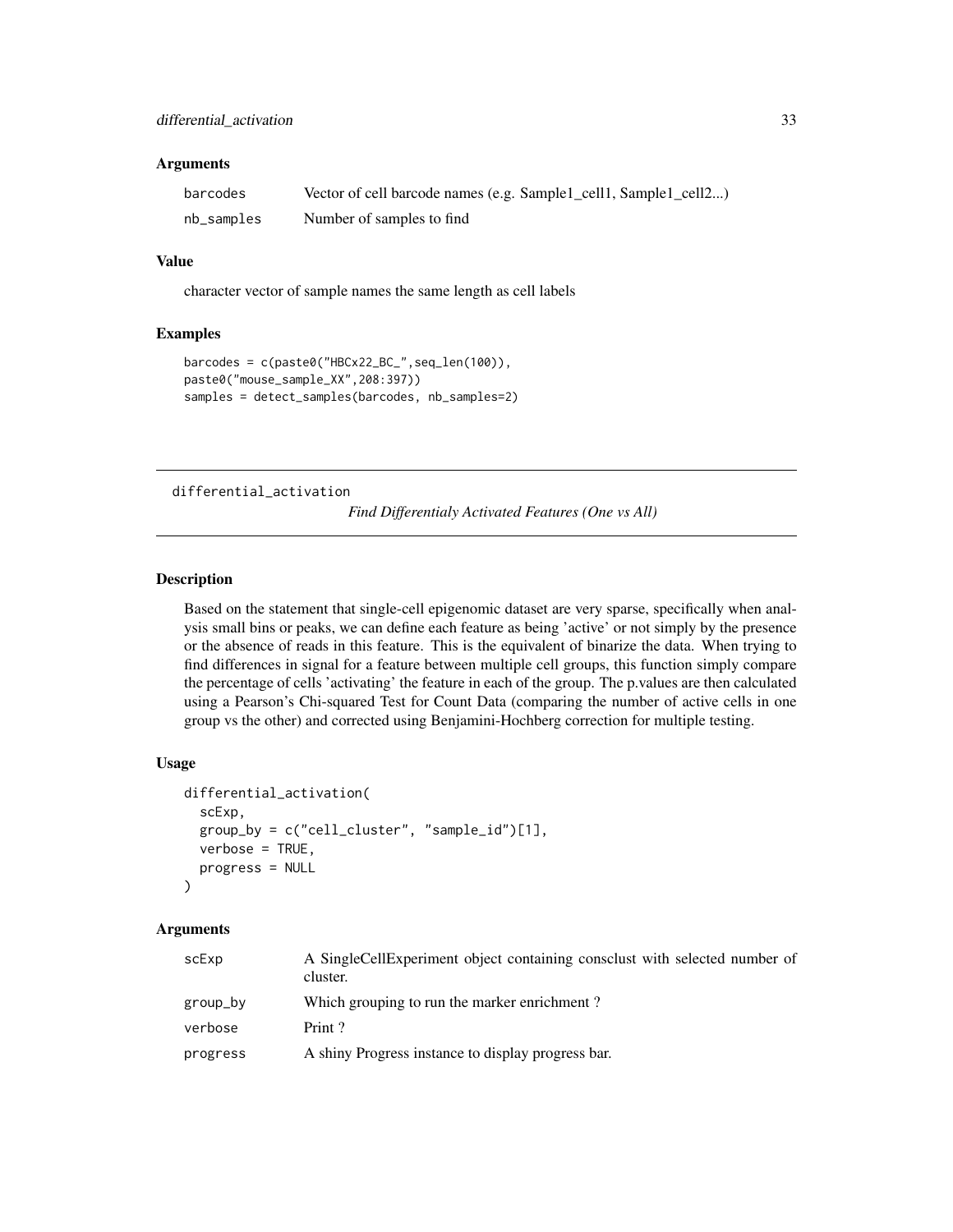#### <span id="page-33-0"></span>Details

To calculate the logFC, the percentage of activation of the features are corrected for total number of reads to correct for library size bias. For each cluster ('group') the function consider the rest of the cells as the reference.

#### Value

Returns a dataframe of differential activation results that contains the rowData of the SingleCellExperiment with additional logFC, q.value, group activation (fraction of cells active for each feature in the group cells), reference activation (fraction of cells active for each feature in the reference cells).

#### See Also

For Pearson's Chi-squared Test for Count Data [chisq.test.](#page-0-0) For other differential analysis see [differ](#page-33-1)[ential\\_analysis\\_scExp.](#page-33-1)

#### Examples

```
data("scExp")
res = differential_activation(scExp, group_by = "cell_cluster")
res = differential_activation(scExp, group_by = "sample_id")
```
<span id="page-33-1"></span>differential\_analysis\_scExp

*Runs differential analysis between cell clusters*

#### Description

Based on clusters of cell defined previously, runs non-parametric Wilcoxon Rank Sum test to find significantly depleted or enriched features, in 'one\_vs\_rest' mode or 'pairwise' mode. In pairwise mode, each cluster is compared to all other cluster individually, and then pairwise comparisons between clusters are combined to find overall differential features using combineMarkers function from scran.

#### Usage

```
differential_analysis_scExp(
  scExp,
  de_type = c("one_vs_rest_fast", "one_vs_rest", "pairwise")[1],
 method = "wilcox",
 block = NULL,group = NULL,
  ref = NULL,prioritize_genes = nrow(scExp) > 20000,
 max_distanceToTSS = 1000,
 progress = NULL,
 BPPARAM = BiocParallel::bpparam()
)
```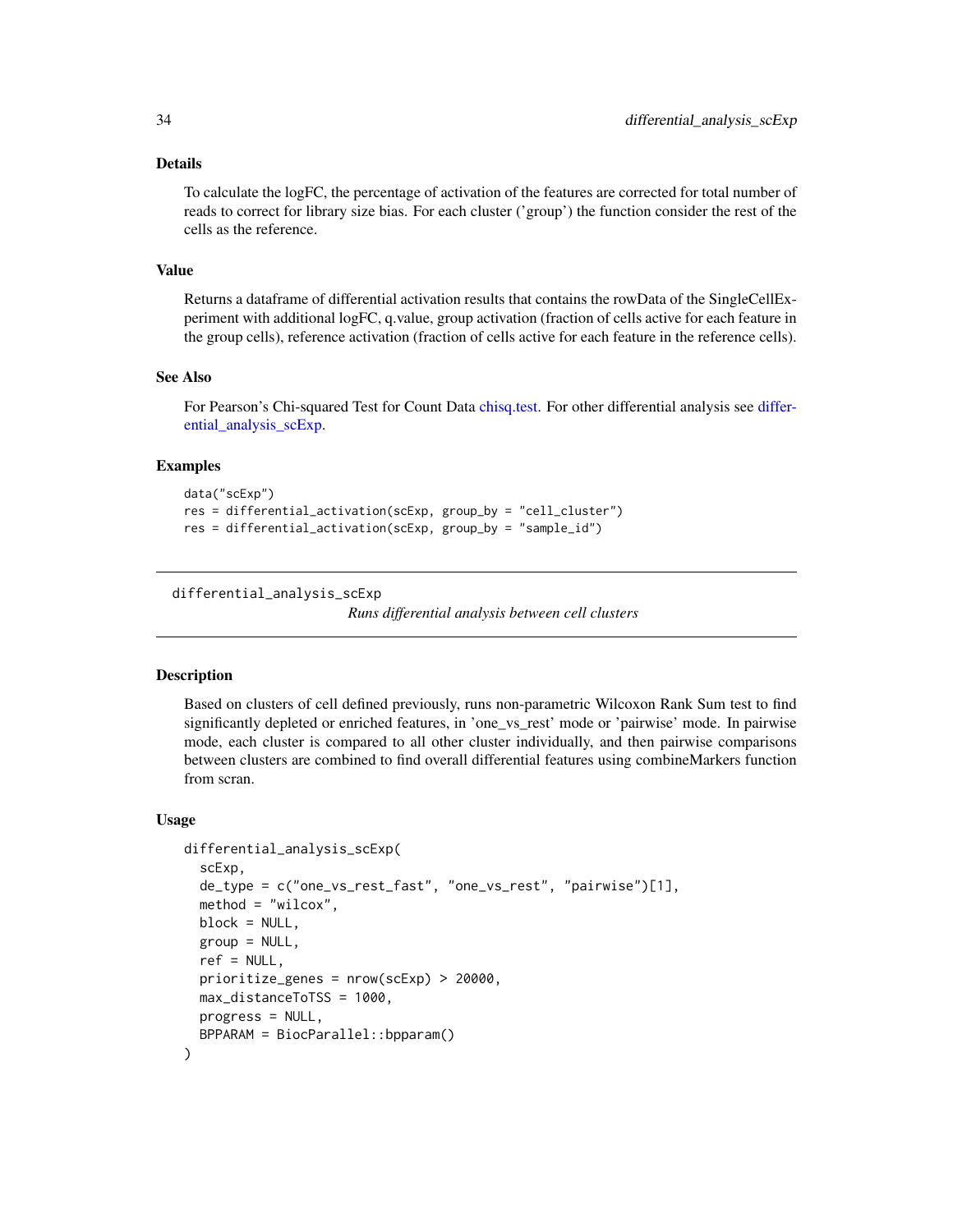#### Arguments

| scExp             | A SingleCellExperiment object containing consclust with selected number of<br>cluster.                                                                                                                        |  |
|-------------------|---------------------------------------------------------------------------------------------------------------------------------------------------------------------------------------------------------------|--|
| de_type           | Type of comparisons. Either 'one_vs_rest', to compare each cluster against all<br>others, or 'pairwise' to make 1 to 1 comparisons. ('one_vs_rest')                                                           |  |
| method            | Differential testing method, either 'wilcox' for Wilcoxon non-parametric testing<br>or 'neg.binomial' for edgerGLM based testing. ('wilcox')                                                                  |  |
| block             | Use batches as blocking factors ? If TRUE, block will be taken as the column<br>"batch_id" from the SCE. Cells will be compared only within samples belonging<br>to the same batch.                           |  |
| group             | If $de_type = "custom", the sample / cluster of interest as a one-column data frame.$<br>The name of the column is the group name and the values are character either<br>cluster ("C1", "C2", ) or sample_id. |  |
| ref               | If de_type = "custom", the sample / cluster of reference as a one- column data.frame.<br>The name of the column is the group name and the values are character either<br>cluster ("C1", "C2", ) or sample_id. |  |
| prioritize_genes  |                                                                                                                                                                                                               |  |
|                   | First filter by loci being close to genes? E.g. for differential analysis, it is more<br>relevant to keep features close to genes                                                                             |  |
| max_distanceToTSS |                                                                                                                                                                                                               |  |
|                   | If prioritize_genes is TRUE, the maximum distance to consider a feature close<br>to a gene.                                                                                                                   |  |
| progress          | A shiny Progress instance to display progress bar.                                                                                                                                                            |  |
| <b>BPPARAM</b>    | BPPARAM object for multiprocessing. See bpparam for more informations.<br>Will take the default BPPARAM set in your R session.                                                                                |  |

# Details

This functions takes as input a SingleCellExperiment object with consclust, the type of comparison, either 'one\_vs\_rest' or 'pairwise', the adjusted p-value threshold (qval.th) and the fold-change threshold (logFC.th). It outputs a SingleCellExperiment object containing a differential list.

#### Value

Returns a SingleCellExperiment object containing a differential list.

```
data("scExp")
scExp_cf = differential_analysis_scExp(scExp)
```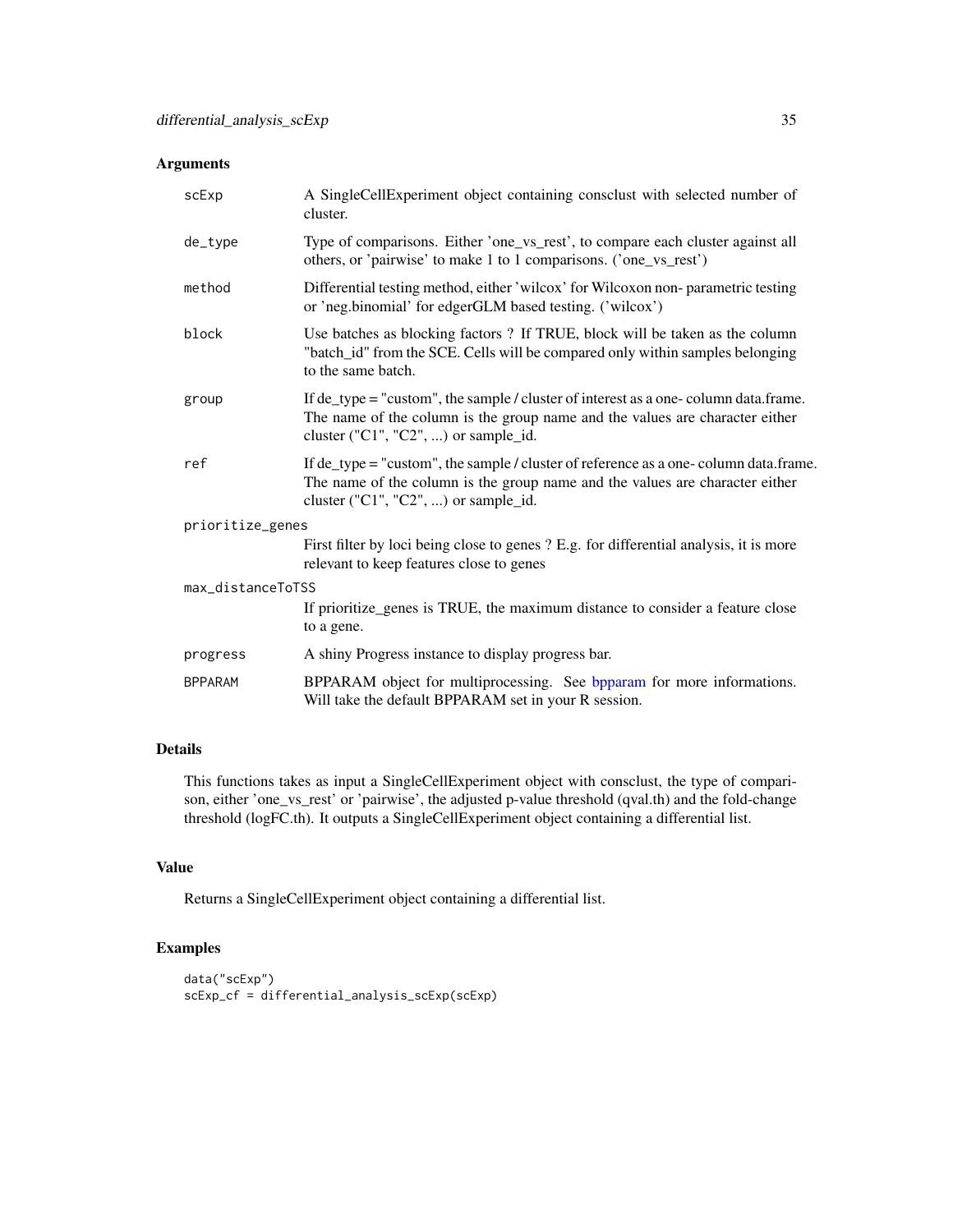<span id="page-35-0"></span>distPearson *distPearson*

# Description

distPearson

# Usage

distPearson(m)

# Arguments

m A matrix

# Value

A dist object

enrichmentTest *enrichmentTest*

# Description

enrichmentTest

# Usage

```
enrichmentTest(gene.sets, mylist, possibleIds, sep = ";", silent = FALSE)
```
# Arguments

| gene.sets   | A list of reference gene sets    |
|-------------|----------------------------------|
| mylist      | A list of genes to test          |
| possibleIds | All existing genes               |
| sep         | Separator used to collapse genes |
| silent      | Silent mode?                     |

#### Value

A dataframe with the gene sets and their enrichment p.value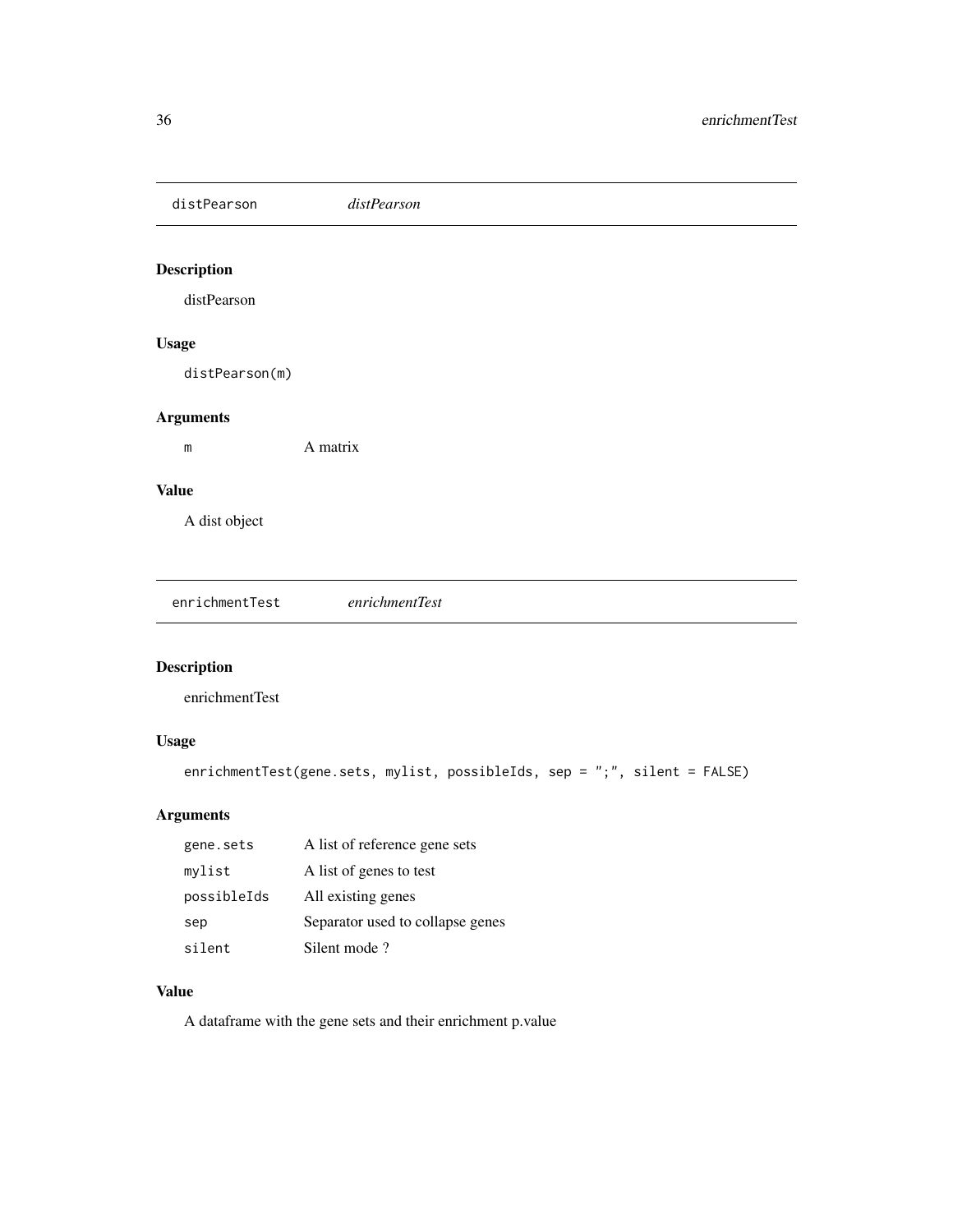enrich\_TF\_ChEA3\_genes *Find the TF that are enriched in the differential genes using ChEA3 API*

#### Description

Find the TF that are enriched in the differential genes using ChEA3 API

#### Usage

enrich\_TF\_ChEA3\_genes(genes)

#### Arguments

genes A character vector with the name of genes to enrich for TF.

#### Value

Returns a SingleCellExperiment object containing list of enriched Gene Sets for each cluster, either in depleted features, enriched features or simply differential features (both).

#### References

Keenan AB, Torre D, Lachmann A, Leong AK, Wojciechowicz M, Utti V, Jagodnik K, Kropiwnicki E, Wang Z, Ma'ayan A (2019) ChEA3: transcription factor enrichment analysis by orthogonal omics integration. Nucleic Acids Research. doi: 10.1093/nar/gkz446 +

#### Examples

```
data(scExp)
enrich_TF_ChEA3_genes(head(unlist(strsplit(SummarizedExperiment::rowData(scExp)$Gene, split = ",", fixed = TRUE)
```
enrich\_TF\_ChEA3\_scExp *Find the TF that are enriched in the differential genes using ChEA3 database*

#### Description

Find the TF that are enriched in the differential genes using ChEA3 database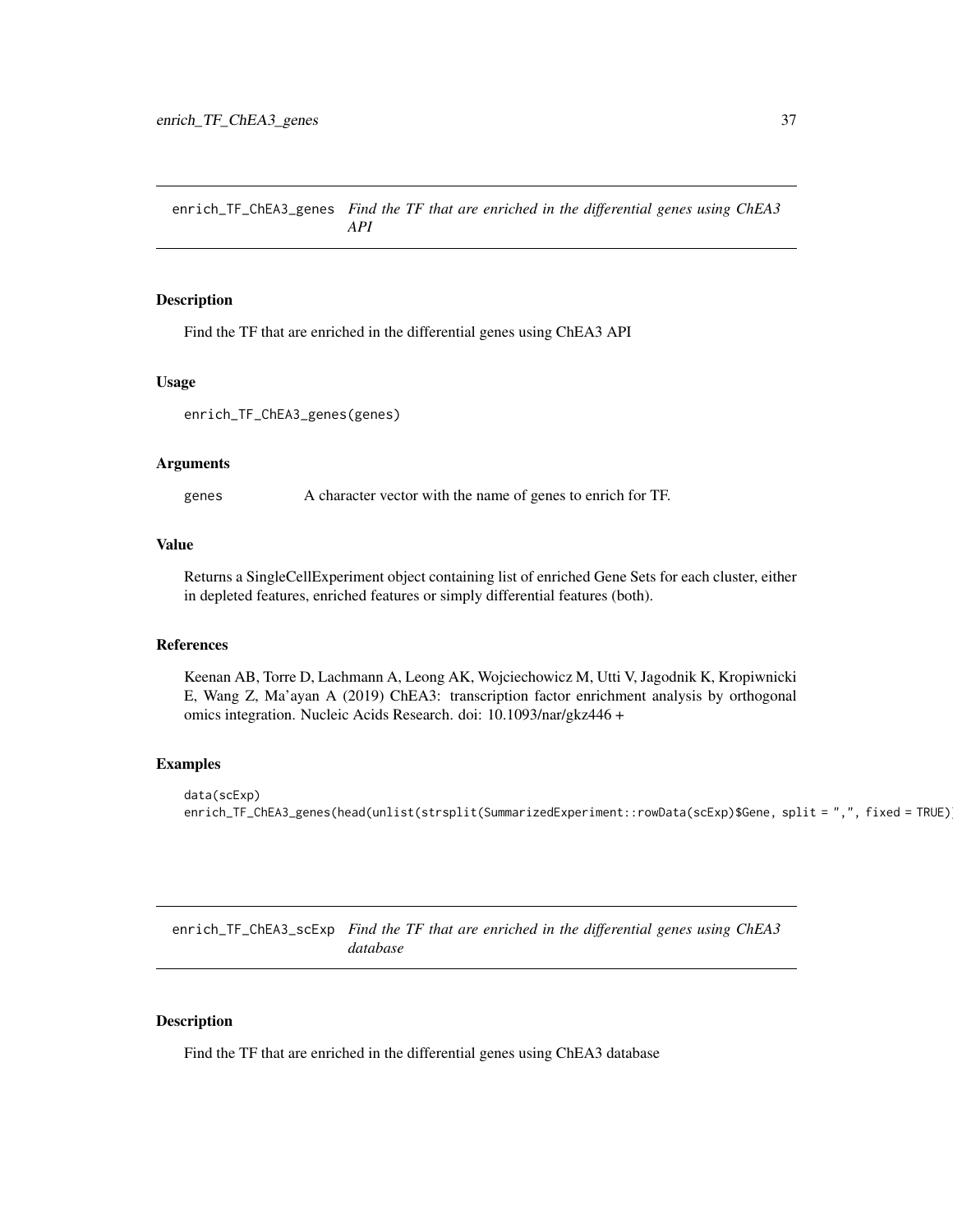# Usage

```
enrich_TF_ChEA3_scExp(
  scExp,
  ref = "hg38",
  qval.th = 0.01,
  logFC.th = 1,min.percent = 0.01,
 peak_distance = 1000,
  use_peaks = FALSE,
 progress = NULL,
  verbose = TRUE
\mathcal{L}
```
# Arguments

| scExp         | A Single Cell Experiment object containing list of differential features.                                     |
|---------------|---------------------------------------------------------------------------------------------------------------|
| ref           | A reference annotation, either 'hg38' or 'mm10'. ('hg38')                                                     |
| qval.th       | Adjusted p-value threshold to define differential features. (0.01)                                            |
| logFC.th      | Fold change threshold to define differential features. (1)                                                    |
| min.percent   | Minimum fraction of cells having the feature active to consider it as significantly<br>differential. $(0.01)$ |
| peak_distance | Maximum distance ToTSS of feature to gene TSS to consider associated, in bp.<br>(1000)                        |
| use_peaks     | Use peak calling method (must be calculated beforehand). (FALSE)                                              |
| progress      | A shiny Progress instance to display progress bar.                                                            |
| verbose       | A logical to print message or not. (TRUE)                                                                     |

### Value

Returns a SingleCellExperiment object containing list of enriched Gene Sets for each cluster, either in depleted features, enriched features or simply differential features (both).

### Examples

```
data("scExp")
scExp = enrich_TF_ChEA3_scExp(
 scExp,
 ref = "hg38",
 qval.th = 0.01,
 logFC.th = 1,min.percent = 0.01)
```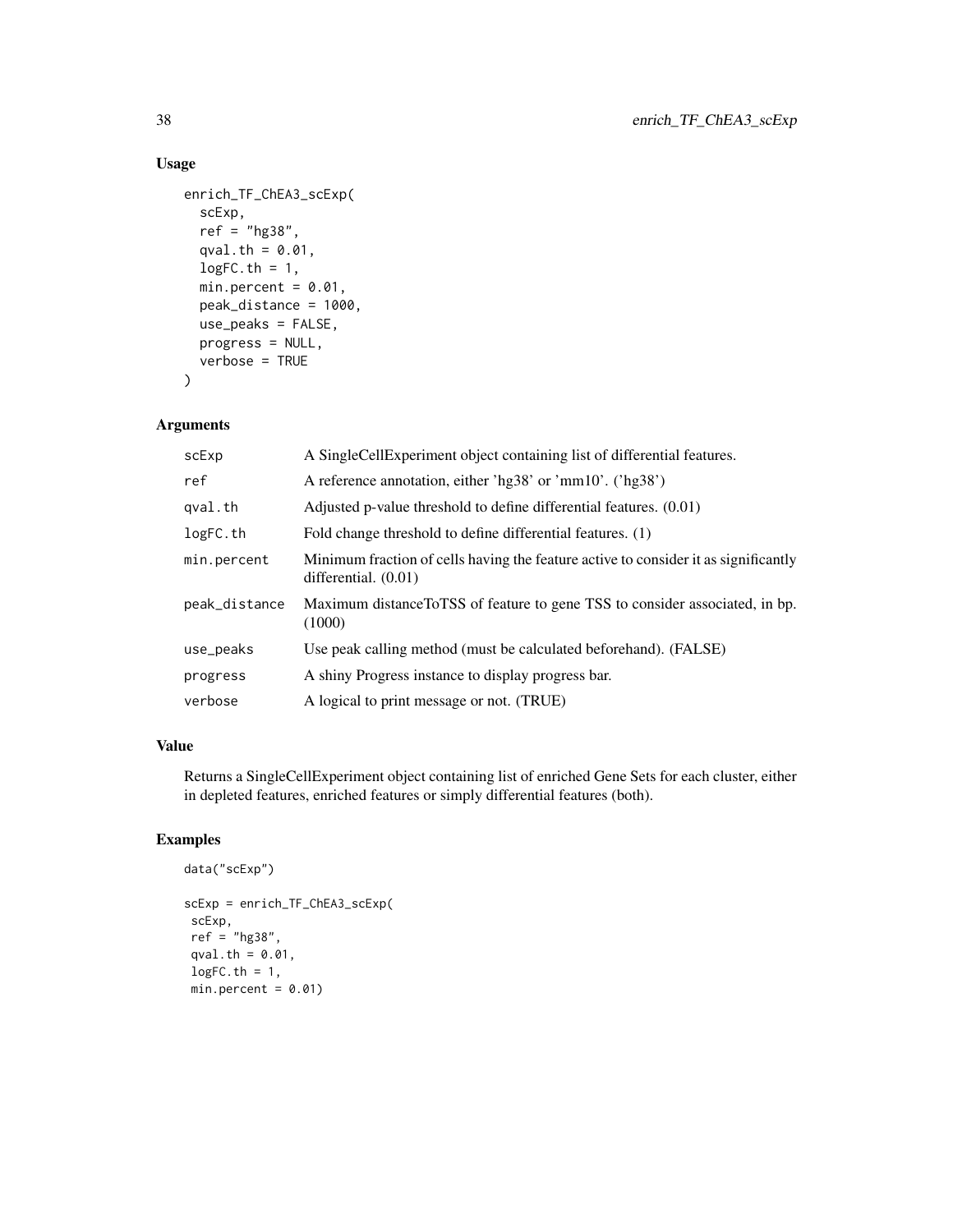exclude\_features\_scExp

*Remove specific features (CNA, repeats)*

## Description

Remove specific features (CNA, repeats)

#### Usage

```
exclude_features_scExp(
  scExp,
  features_to_exclude,
  by = "region",
  verbose = TRUE
\mathcal{L}
```
#### Arguments

| scExp               | A SingleCellExperiment object.                                                                                                                                                                                    |
|---------------------|-------------------------------------------------------------------------------------------------------------------------------------------------------------------------------------------------------------------|
| features_to_exclude |                                                                                                                                                                                                                   |
|                     | A Genomic Ranges object or data frame containing genomic regions or features<br>to exclude or path towards a BED file containing the features to exclude.                                                         |
| by                  | Type of features. Either 'region' or 'feature_name'. If 'region', will look for<br>genomic coordinates in columns 1-3 (chr, start, stop). If 'feature_name', will look<br>for a genes in first column. ('region') |
| verbose             | (TRUE)                                                                                                                                                                                                            |

#### Value

A SingleCellExperiment object without features to exclude.

## Examples

```
raw <- create_scDataset_raw()
scExp = create_scExp(raw$mat, raw$annot)
features_to_exclude = data.frame(chr=c("chr4","chr7","chr17"),
start=c(50000,8000000,2000000),
end=c(100000,16000000,2500000))
features_to_exclude = as(features_to_exclude,"GRanges")
scExp = exclude_features_scExp(scExp,features_to_exclude)
scExp
```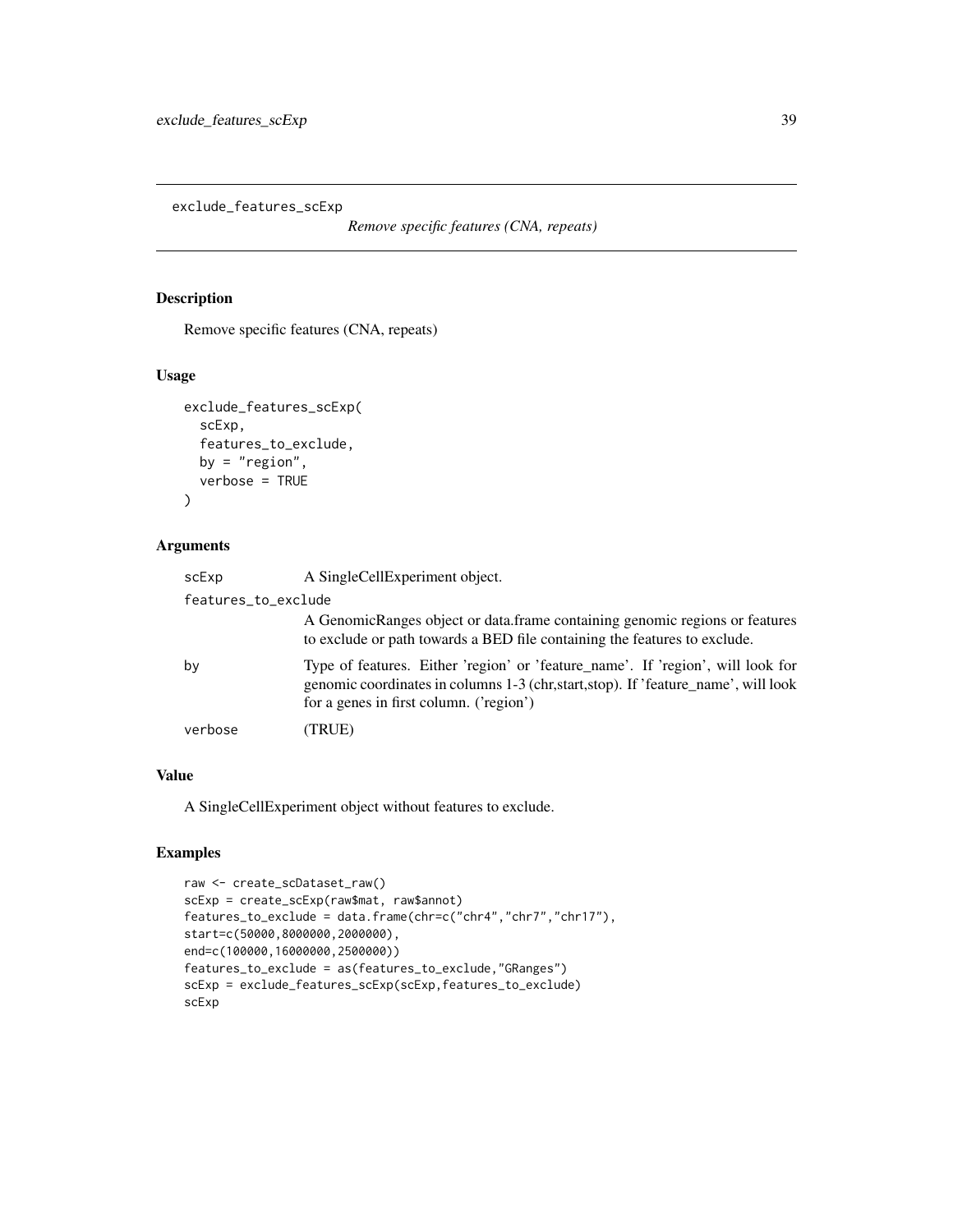```
feature_annotation_scExp
```
*Add gene annotations to features*

#### Description

Add gene annotations to features

#### Usage

```
feature_annotation_scExp(scExp, ref = "hg38", reference_annotation = NULL)
```
#### Arguments

| scExp                | A SingleCellExperiment object.                                              |  |
|----------------------|-----------------------------------------------------------------------------|--|
| ref                  | Reference genome. Either 'hg $38'$ or 'mm $10'$ . ('hg $38'$ )              |  |
| reference_annotation |                                                                             |  |
|                      | A data frame containing gene (or else) annotation with genomic coordinates. |  |

#### Value

A SingleCellExperiment object with annotated rowData.

#### Examples

```
raw <- create_scDataset_raw()
scExp = create_scExp(raw$mat, raw$annot)
scExp = feature_annotation_scExp(scExp)
head(SummarizedExperiment::rowRanges(scExp))
```

```
# Mouse
raw = create_scDataset_raw(ref = "mm10")
scExp = create_scExp(raw$mat, raw$annot)
scExp = feature_annotation_scExp(scExp,ref="mm10")
head(SummarizedExperiment::rowRanges(scExp))
```
filter\_correlated\_cell\_scExp

*Filter lowly correlated cells*

#### Description

Remove cells that have a correlation score lower than what would be expected by chance with other cells.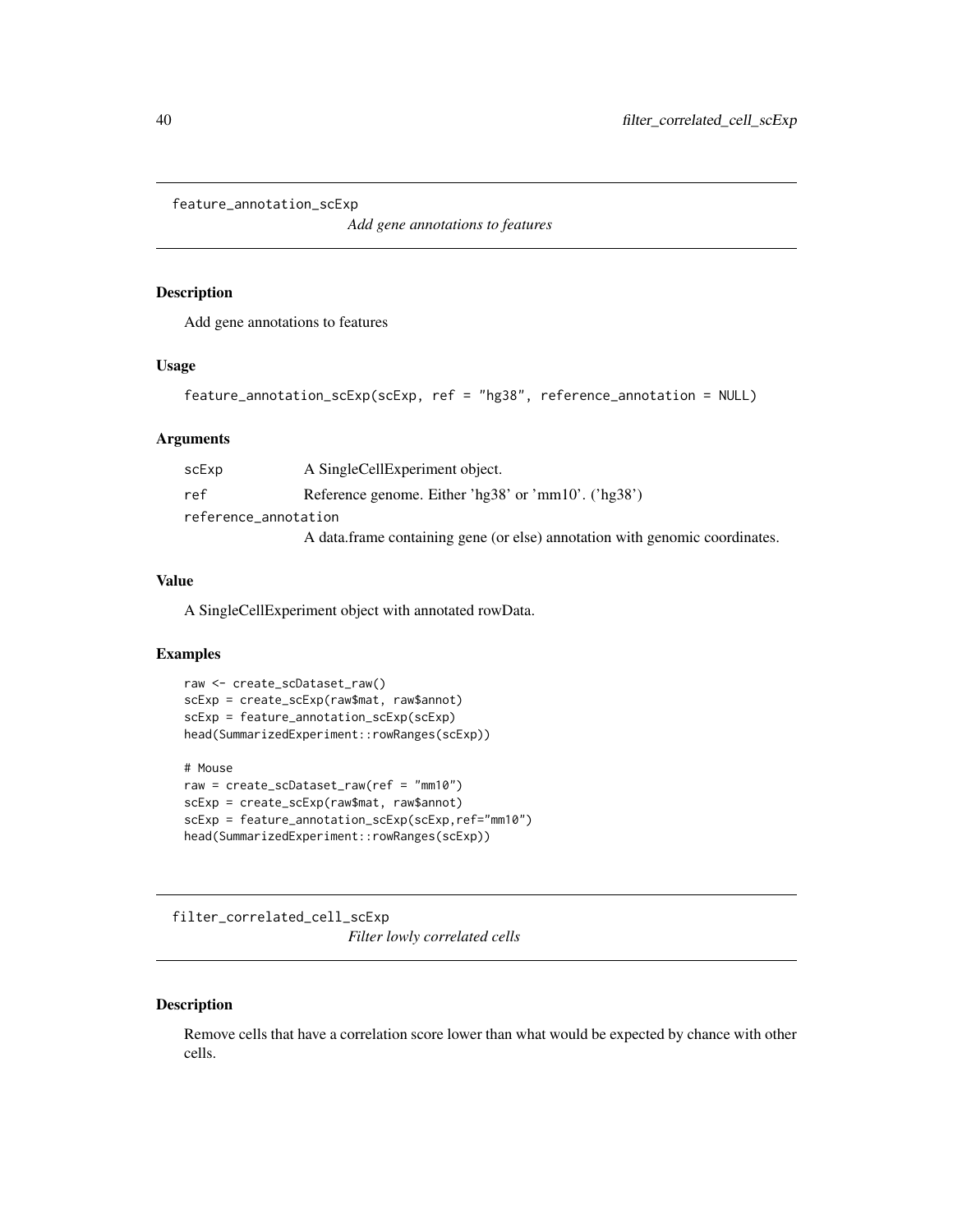# Usage

```
filter_correlated_cell_scExp(scExp, random_iter = 5,
corr_threshold = 99, percent_correlation = 1,
downsample = 2500, verbose = TRUE, n_process = 250,
BPPARAM = BiocParallel::bpparam())
```
# Arguments

| scExp               | A SingleCellExperiment object containing 'Cor', a correlation matrix, in re-<br>ducedDims.                                         |  |
|---------------------|------------------------------------------------------------------------------------------------------------------------------------|--|
| random_iter         | Number of random matrices to create to calculate random correlation scores.<br>(50)                                                |  |
|                     | corr_threshold Quantile of random correlation score above which a cell is considered to be<br>'correlated' with another cell. (99) |  |
| percent_correlation |                                                                                                                                    |  |
|                     | Percentage of the cells that any cell must be 'correlated' to in order to not be<br>filtered. $(1)$                                |  |
| downsample          | Number of cells to calculate correlation filtering threshold ? (2500)                                                              |  |
| verbose             | Print messages ? (TRUE)                                                                                                            |  |
| n_process           | Number of cell to proceed at a time. Increase this number to increase speed at<br>memory cost                                      |  |
| <b>BPPARAM</b>      | BPPARAM object for multiprocessing. See bpparam for more informations.<br>Will take the default BPPARAM set in your R session.     |  |

#### Details

This functions takes as input a SingleCellExperiment object that must have correlation matrix calculated and outputs a SingleCellExperiment object without lowly correlated cells. TSNE is recalculated.

## Value

Returns a SingleCellExperiment object without lowly correlated cells. The calculated correlation score limit threshold is saved in metadata.

## Examples

```
data("scExp")
dim(scExp)
scExp_cf = filter_correlated_cell_scExp(scExp,
corr_threshold = 99, percent_correlation = 1)
dim(scExp_cf)
```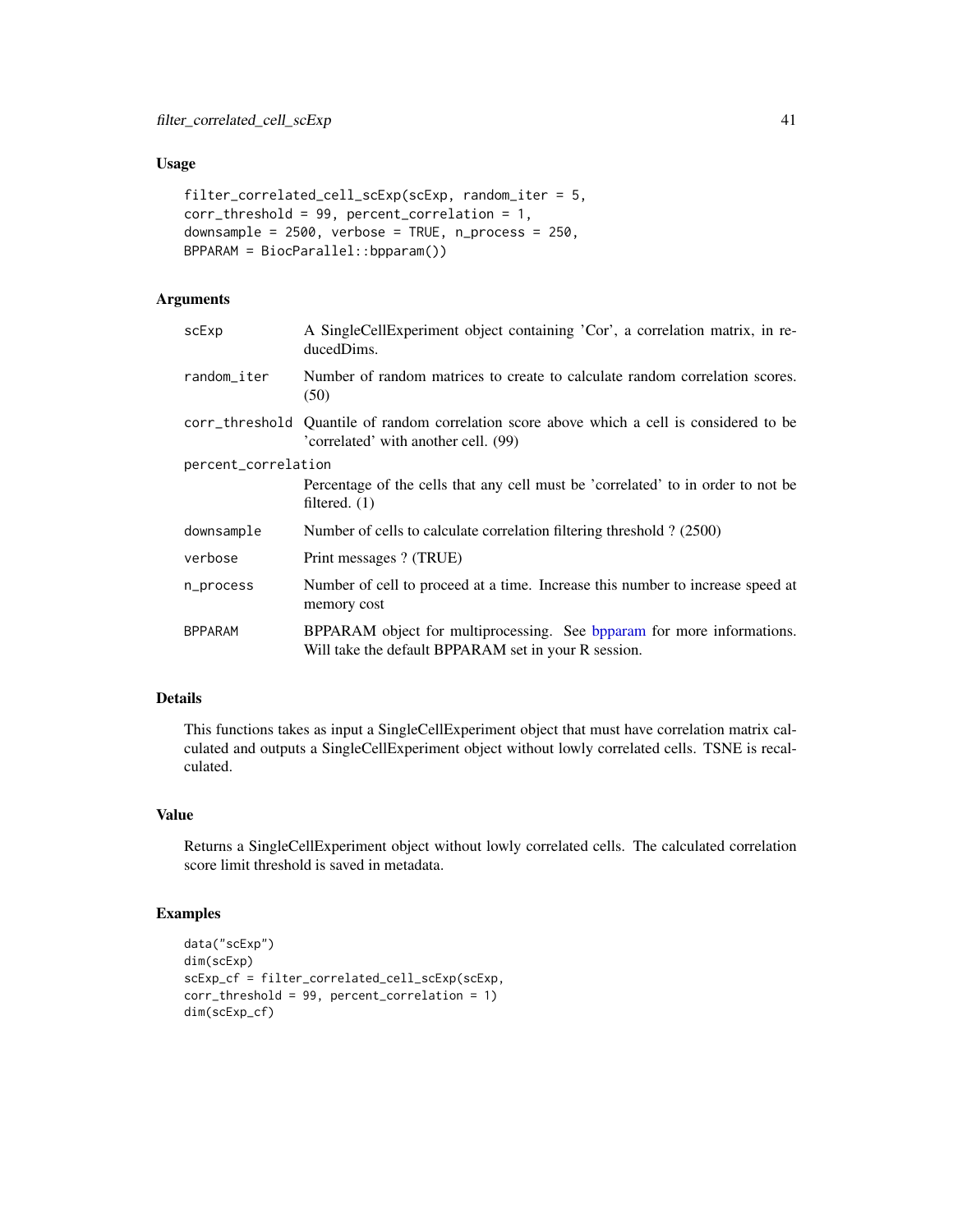filter\_genes\_with\_refined\_peak\_annotation *Filter genes based on peak calling refined annotation*

## Description

Filter genes based on peak calling refined annotation

### Usage

```
filter_genes_with_refined_peak_annotation(
  refined_annotation,
 peak_distance,
  signific,
 over,
 under
)
```
#### Arguments

| refined_annotation |                                                             |
|--------------------|-------------------------------------------------------------|
|                    | A data.frame containing each gene distance to real peak     |
| peak_distance      | Minimum distance to an existing peak to accept a given gene |
| signific           | Indexes of all significantly differential genes             |
| over               | Indexes of all significantly overexpressed genes            |
| under              | Indexes of all significantly underexpressed genes           |

### Value

List of significantly differential, overexpressed and underexpressed genes close enough to existing peaks

filter\_scExp *Filter cells and features*

### Description

Function to filter out cells & features from SingleCellExperiment based on total count per cell, number of cells 'ON' in features and top covered cells that might be doublets.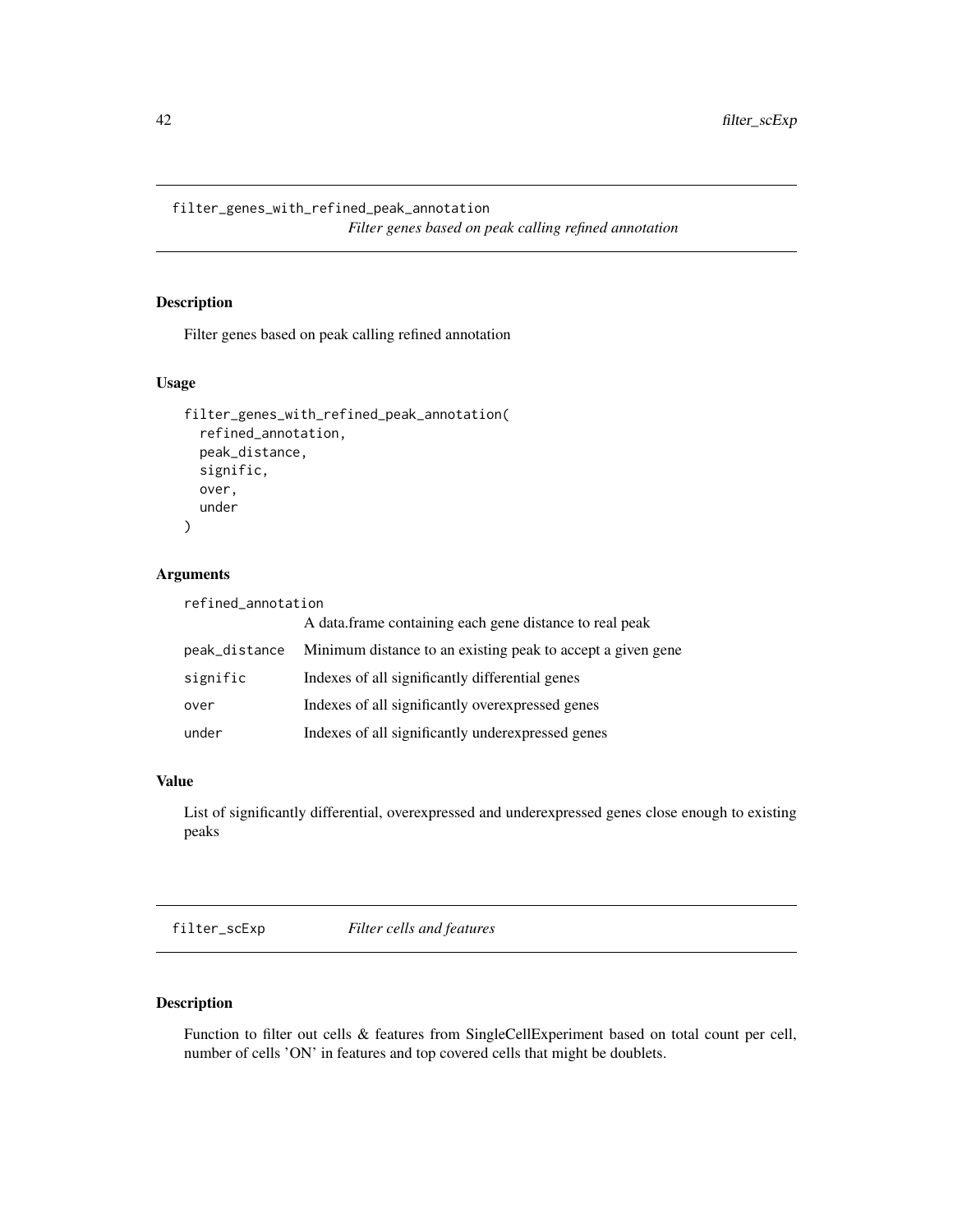# Usage

```
filter_scExp(
  scExp,
 min\_cov\_cell = 1600,quant_removal = 95,
 min_count_per_feature = 10,
  verbose = TRUE
)
```
### Arguments

| scExp                 | A SingleCellExperiment object.                                           |  |
|-----------------------|--------------------------------------------------------------------------|--|
| min_cov_cell          | Minimum counts for each cell. (1600)                                     |  |
|                       | quant_removal Centile of cell counts above which cells are removed. (95) |  |
| min_count_per_feature |                                                                          |  |
|                       | Minimum number of reads per feature (10).                                |  |
| verbose               | (TRUE)                                                                   |  |

### Value

Returns a filtered SingleCellExperiment object.

#### Examples

```
raw <- create_scDataset_raw()
scExp = create_scExp(raw$mat, raw$annot)
scExp. = filter_scExp(scExp)
# No feature filtering (all features are valuable)
```

```
scExp. = filter_scExp(scExp,min_count_per_feature=30)
```

```
# No cell filtering (all features are valuable)
scExp. = filter_scExp(scExp,min_cov_cell=0,quant_removal=100)
```
find\_clusters\_louvain\_scExp *Build SNN graph and find cluster using Louvain Algorithm*

#### Description

Build SNN graph and find cluster using Louvain Algorithm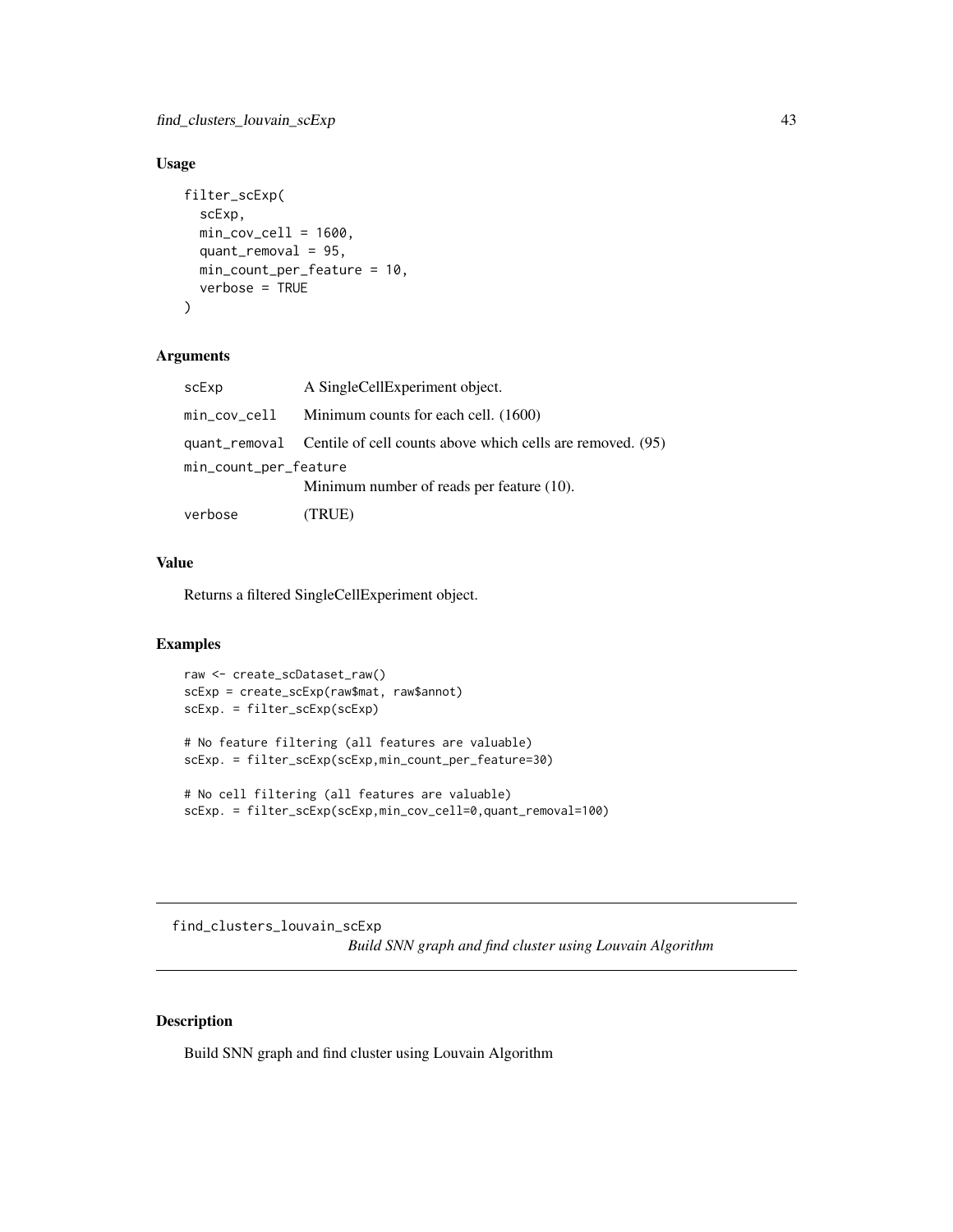## Usage

```
find_clusters_louvain_scExp(
  scExp,
  k = 10,
 use.dimred = "PCA",
  type = c("rank", "number", "jaccard")[3],
  BPPARAM = BiocParallel::bpparam()
)
```
### Arguments

| scExp          | A SingleCellExperiment with PCA calculated                                                                                     |
|----------------|--------------------------------------------------------------------------------------------------------------------------------|
| k              | An integer scalar specifying the number of nearest neighbors to consider during<br>graph construction.                         |
| use.dimred     | A string specifying the dimensionality reduction to use.                                                                       |
| type           | A string specifying the type of weighting scheme to use for shared neighbors.                                                  |
| <b>BPPARAM</b> | BPPARAM object for multiprocessing. See bpparam for more informations.<br>Will take the default BPPARAM set in your R session. |

## Value

A SingleCellExperiment containing the vector of clusters (named C1, C2 ....)

### Examples

data('scExp')

 $scExp = find_clusters_lowain_scExp(seExp, k = 10)$ 

find\_top\_features *Find most covered features*

### Description

Find the top most covered features that will be used for dimensionality reduction. Optionally remove non-top features.

#### Usage

```
find_top_features(
  scExp,
 n = 20000,
 keep_others = FALSE,
 prioritize_genes = FALSE,
 max_distanceToTSS = 10000,
  verbose = TRUE
)
```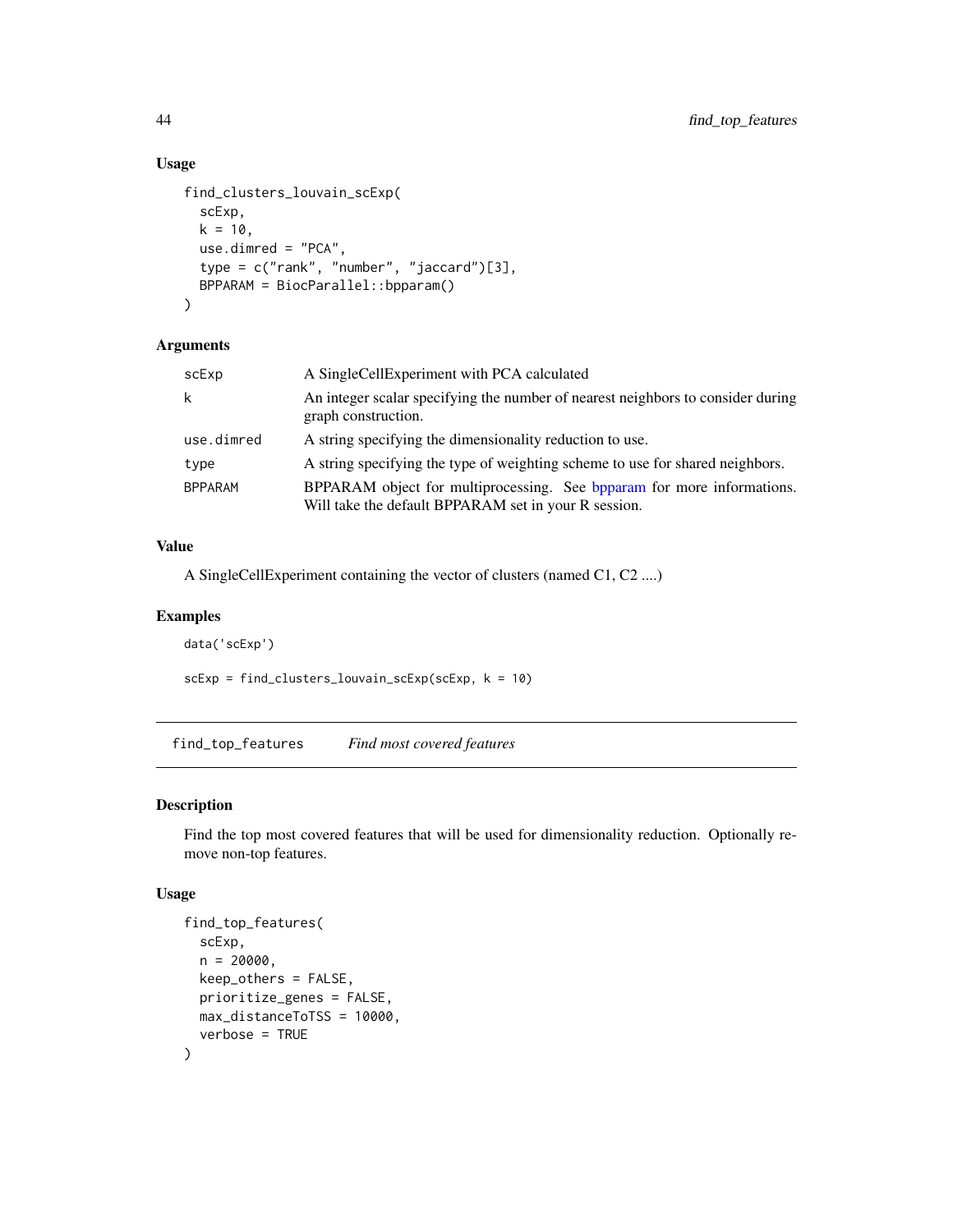#### Arguments

| scExp             | A SingleCellExperiment.                                                                                                                                                                                 |  |
|-------------------|---------------------------------------------------------------------------------------------------------------------------------------------------------------------------------------------------------|--|
| n                 | Either an integer indicating the number of top covered regions to find or a char-<br>acter vector of the top percentile of features to keep (e.g. $q20$ <sup>t</sup> to keep top $20\%$ )<br>features). |  |
| keep_others       | Logical indicating if non-top regions are to be removed from the SCE or not<br>(FALSE).                                                                                                                 |  |
| prioritize_genes  |                                                                                                                                                                                                         |  |
|                   | First filter by loci being close to genes? E.g. for differential analysis, it is more<br>relevant to keep features close to genes                                                                       |  |
| max_distanceToTSS |                                                                                                                                                                                                         |  |
|                   | If prioritize_genes is TRUE, the maximum distance to consider a feature close                                                                                                                           |  |
|                   | to a gene.                                                                                                                                                                                              |  |
| verbose           | Print?                                                                                                                                                                                                  |  |

## Value

A SCE with top features

### Examples

```
data(scExp)
scExp_top = find_top_features(scExp, n = 4000, keep_others = FALSE)
```
generate\_analysis *Generate a complete ChromSCape analysis*

# Description

Generate a complete ChromSCape analysis

### Usage

```
generate_analysis(input_data_folder,
analysis_name = "Analysis_1",
output_directory = "./",
input_data_type = c("scBED", "DenseMatrix", "SparseMatrix",
                   "scBAM")[1],
feature_count_on = c("bins","genebody","peaks")[1],
feature_count_parameter = 50000,
ref_genome = c("hg38","mm10")[1],
run = c("filter", "CNA","cluster", "consensus","peak_call", "coverage",
       "DA", "GSA", "report")[c(1,3,6,7,8,9)],
min_reads_per_cell = 1000,
max_quantile_read_per_cell = 99,
```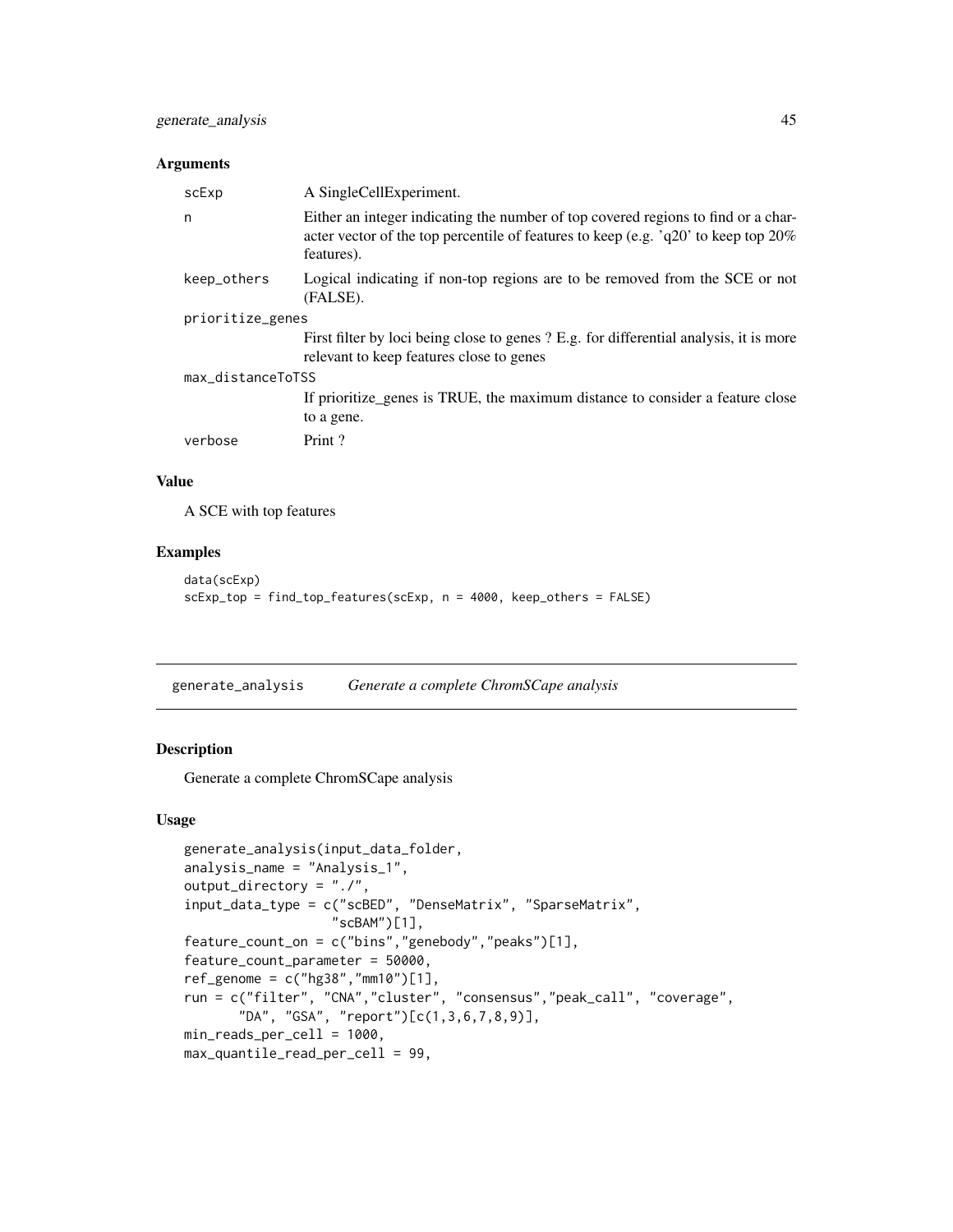```
n_top_features = 40000,
norm_{\text{type}} = "CPM".subsample_n = NULL,
exclude_regions = NULL,
n_clust = NULL,
corr_threshold = 99,
percent_correlation = 1,
maxK = 10,
qval.th = 0.1,
logFC.th = 1,enrichment_qval = 0.1,
doBatchCorr = FALSE,
batch_sels = NULL,
control_samples_CNA = NULL,
genes_to_plot = c("Krt8","Krt5","Tgfb1", "Foxq1", "Cdkn2b",
                 "Cdkn2a", "chr7:15000000-20000000")
)
```
### Arguments

input\_data\_folder Directory containing the input data. analysis\_name Name given to the analysis. output\_directory Directory where to create the analysis and the HTML report. input\_data\_type The type of input data. feature\_count\_on For raw data type, on which features to count the cells. feature\_count\_parameter Additional parameter corresponding to the 'feature\_count\_on' parameter. E.g. for 'bins' must be a numeric, e.g. 50000, for 'peaks' must be a character containing path towards a BED peak file. ref\_genome The genome of reference. run What steps to run. By default runs everything. Some steps are required in order to run downstream steps. min\_reads\_per\_cell Minimum number of reads per cell. max\_quantile\_read\_per\_cell Upper quantile above which to consider cells doublets. n\_top\_features Number of features to keep in the analysis. norm\_type Normalization type. subsample\_n Number of cells per condition to downsample to, for performance principally. exclude\_regions Path towards a BED file containing CNA to exclude from the analysis (optional).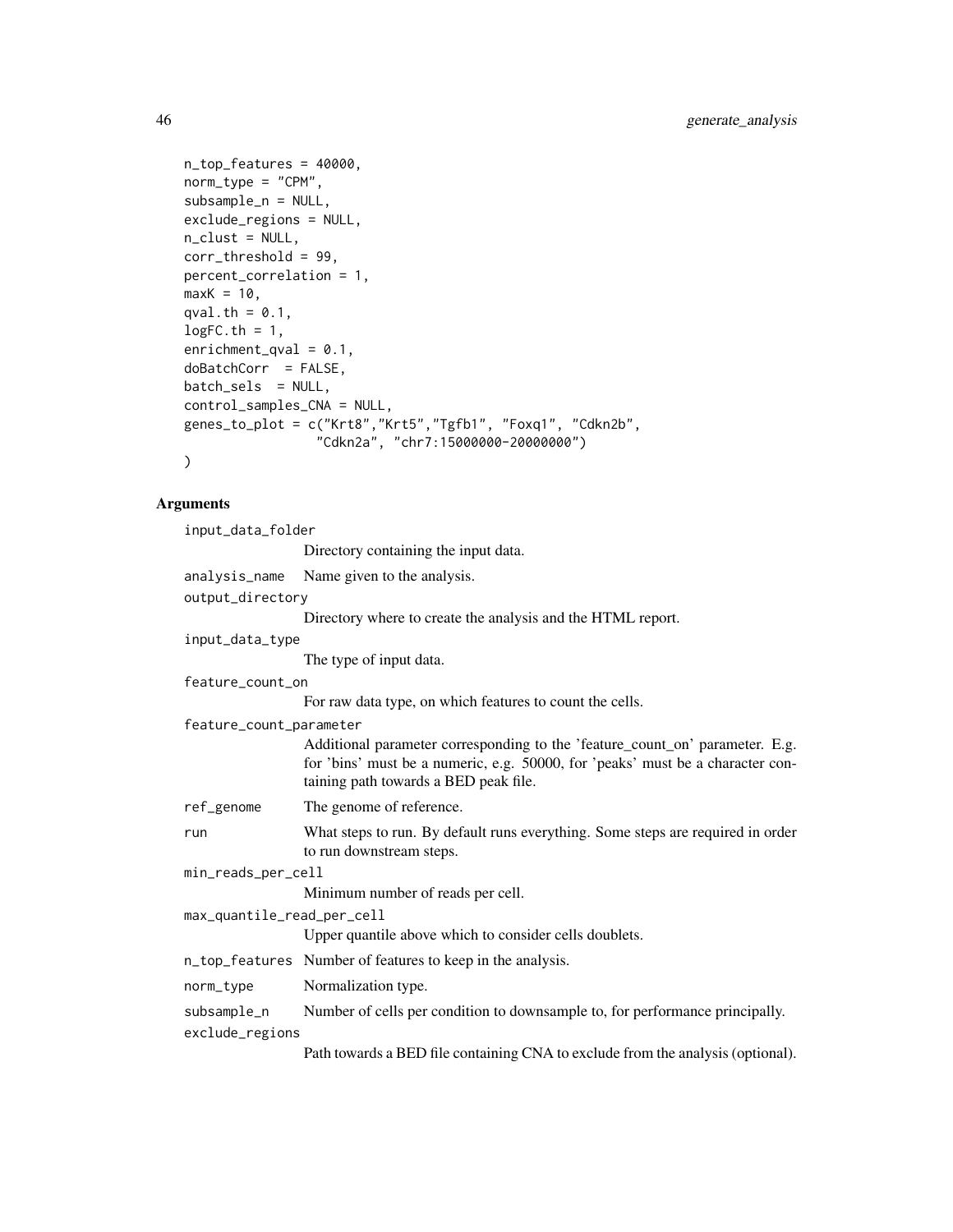| n_clust             | Number of clusters to force choice of clusters.                                                            |  |
|---------------------|------------------------------------------------------------------------------------------------------------|--|
|                     | corr_threshold Quantile of correlation above which two cells are considered as correlated.                 |  |
| percent_correlation |                                                                                                            |  |
|                     | Percentage of the total cells that a cell must be correlated with in order to be<br>kept in the analysis.  |  |
| maxK                | Upper cluster number to rest for ConsensusClusterPlus.                                                     |  |
| qval.th             | Adjusted p-value below which to consider features differential.                                            |  |
| logFC.th            | Log2-fold-change above/below which to consider a feature depleted/enriched.                                |  |
| enrichment_qval     |                                                                                                            |  |
|                     | Adjusted p-value below which to consider a gene set as significantly enriched in<br>differential features. |  |
| doBatchCorr         | Logical indicating if batch correction using fastMNN should be run.                                        |  |
| batch_sels          | If doBatchCorr is TRUE, a named list containing the samples in each batch.                                 |  |
| control_samples_CNA |                                                                                                            |  |
|                     | If running CopyNumber Analysis, a character vector of the sample names that<br>are 'normal'.               |  |
| genes_to_plot       | A character vector containing genes of interest of which to plot the coverage.                             |  |

# Value

Creates a ChromSCape-readable directory and saved objects, as well as a multi-tabbed HTML report resuming the analysis.

## Examples

```
## Not run:
generate_analysis("/path/to/data/", "Analysis_1")
```
## End(Not run)

generate\_count\_matrix *Generate count matrix*

# Description

Generate count matrix

#### Usage

```
generate_count_matrix(cells, features, sparse, cell_names, feature_names)
```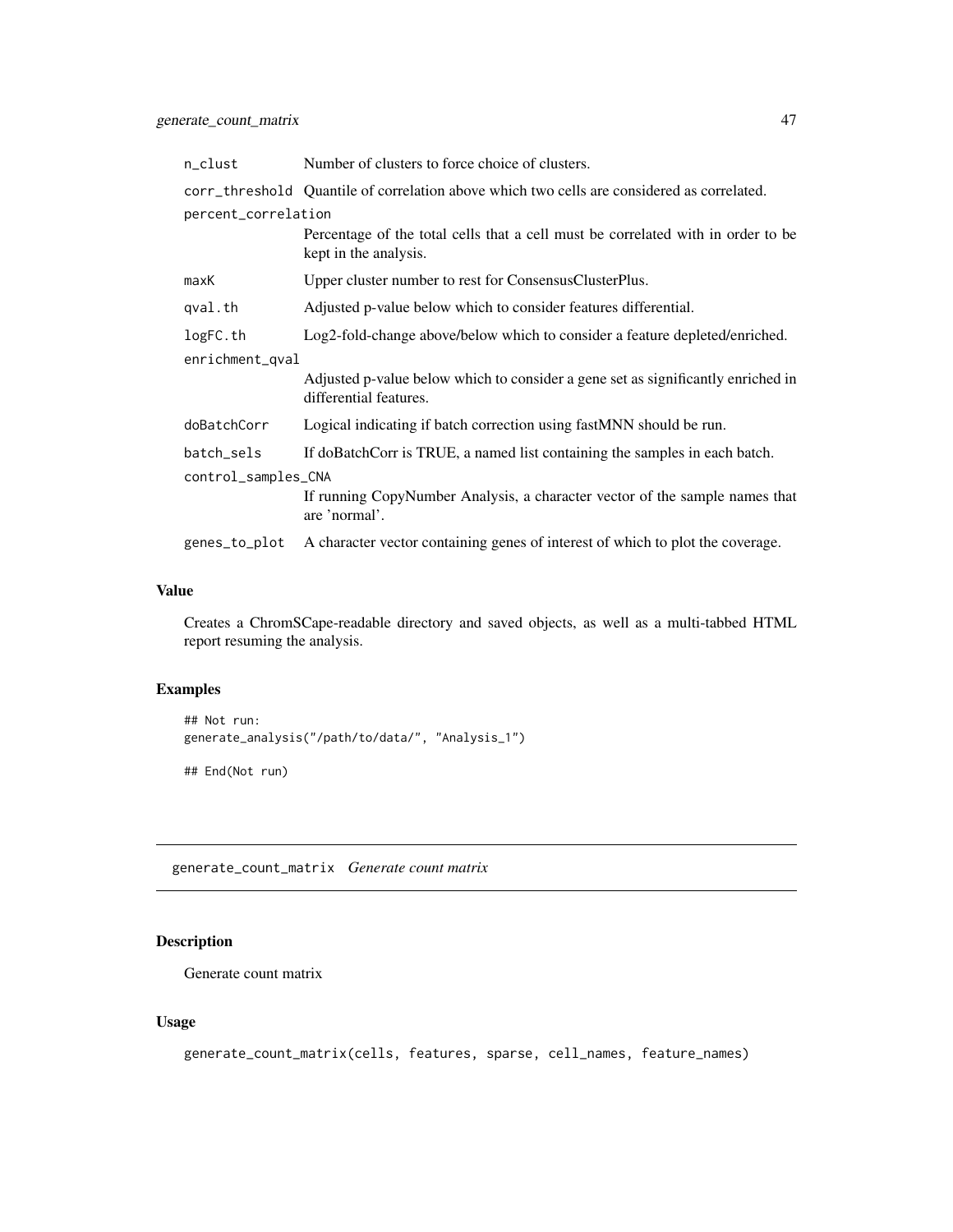#### Arguments

| cells         | Number of cells    |
|---------------|--------------------|
| features      | Number of features |
| sparse        | Is matrix sparse?  |
| cell names    | Cell names         |
| feature_names | Feature names      |

#### Value

A matrix or a sparse matrix

generate\_coverage\_tracks

*Generate cell cluster pseudo-bulk coverage tracks*

#### Description

Generate cell cluster pseudo-bulk coverage tracks. First, scBED files are concatenated into cell clusters contained in the 'cell\_cluster' column of your SingleCellExperiment object. To do so, for each sample in the given list, the barcodes of each cluster are grepped and BED files are merged into pseudo-bulk of clusters (C1,C2...). Two cells from different can have the same barcode ID as cell affectation is done sample by sample. Then coverage of pseudo-bulk BED files is calculated by averaging & smoothing reads on small genomic window (150bp per default). The pseudo bulk BED and BigWigs coverage tracks are writtend to the output directory. This functionality is not available on Windows as it uses the 'cat' and 'gzip' utilities from Unix OS.

#### Usage

```
generate_coverage_tracks(
  scExp_cf,
  input,
  odir,
  input_type = "scBED",
  ref_genome = c("hg38", "mm10")[1],
  bin_width = 150,
  n_smoothBin = 5,
  read_size = 101,
  progress = NULL
)
```
#### Arguments

scExp\_cf A SingleCellExperiment with cluster selected. (see [choose\\_cluster\\_scExp](#page-14-0)). It is recommended having a minimum of ~100 cells per cluster in order to obtain smooth tracks.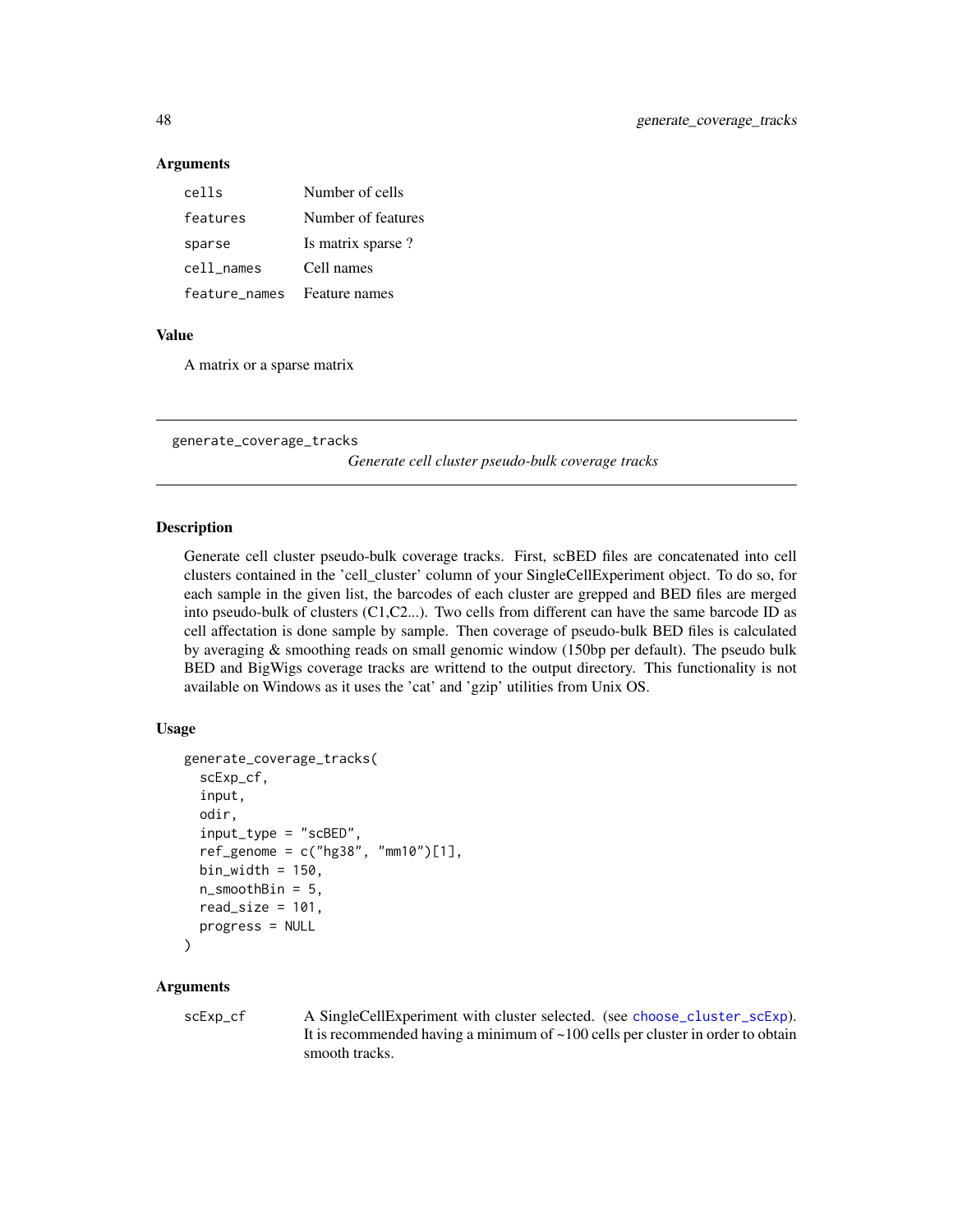| input       | Either a named list of character vector of path towards single-cell BED files or<br>a sparse raw matrix of small bins («500bp). If a named list specifying scBEDn<br>the names MUST correspond to the 'sample_id' column in your SingleCellEx-<br>periment object. The single-cell BED files names MUST match the barcode<br>names in your SingleCellExperiment (column 'barcode'). The scBED files can<br>be gzipped or not. |
|-------------|-------------------------------------------------------------------------------------------------------------------------------------------------------------------------------------------------------------------------------------------------------------------------------------------------------------------------------------------------------------------------------------------------------------------------------|
| odir        | The output directory to write the cumulative BED and BigWig files.                                                                                                                                                                                                                                                                                                                                                            |
| ref_genome  | The genome of reference, used to constrain to canonical chromosomes. Either<br>'hg $38'$ or 'mm $10'$ . 'hg $38'$ per default.                                                                                                                                                                                                                                                                                                |
| bin_width   | The width of the bin to create the coverage track. The smaller the greater the<br>resolution & runtime. Default to 150.                                                                                                                                                                                                                                                                                                       |
| n smoothBin | Number of bins left $\&$ right to average ('smooth') the signal on. Default to 5.                                                                                                                                                                                                                                                                                                                                             |
| read_size   | The estimated size of reads. Default to 101.                                                                                                                                                                                                                                                                                                                                                                                  |
| progress    | A Progress object for Shiny. Default to NULL.                                                                                                                                                                                                                                                                                                                                                                                 |

### Value

Generate coverage tracks (.bigwig) for each cluster in the SingleCellExperiment ("cell\_cluster" column).

# Examples

```
## Not run:
data(scExp)
input_files_coverage = list(
  "scChIP_Jurkat_K4me3" = paste0("/path/to/",scExp$barcode[1:51],".bed"),
  "scChIP_Ramos_K4me3" = paste0("/path/to/",scExp$barcode[52:106],".bed")
\lambdagenerate_coverage_tracks(scExp, input_files_coverage, "/path/to/output",
ref_genome = "hg38")
```
## End(Not run)

generate\_feature\_names

*Generate feature names*

# Description

Generate feature names

### Usage

generate\_feature\_names(featureType, ref, features)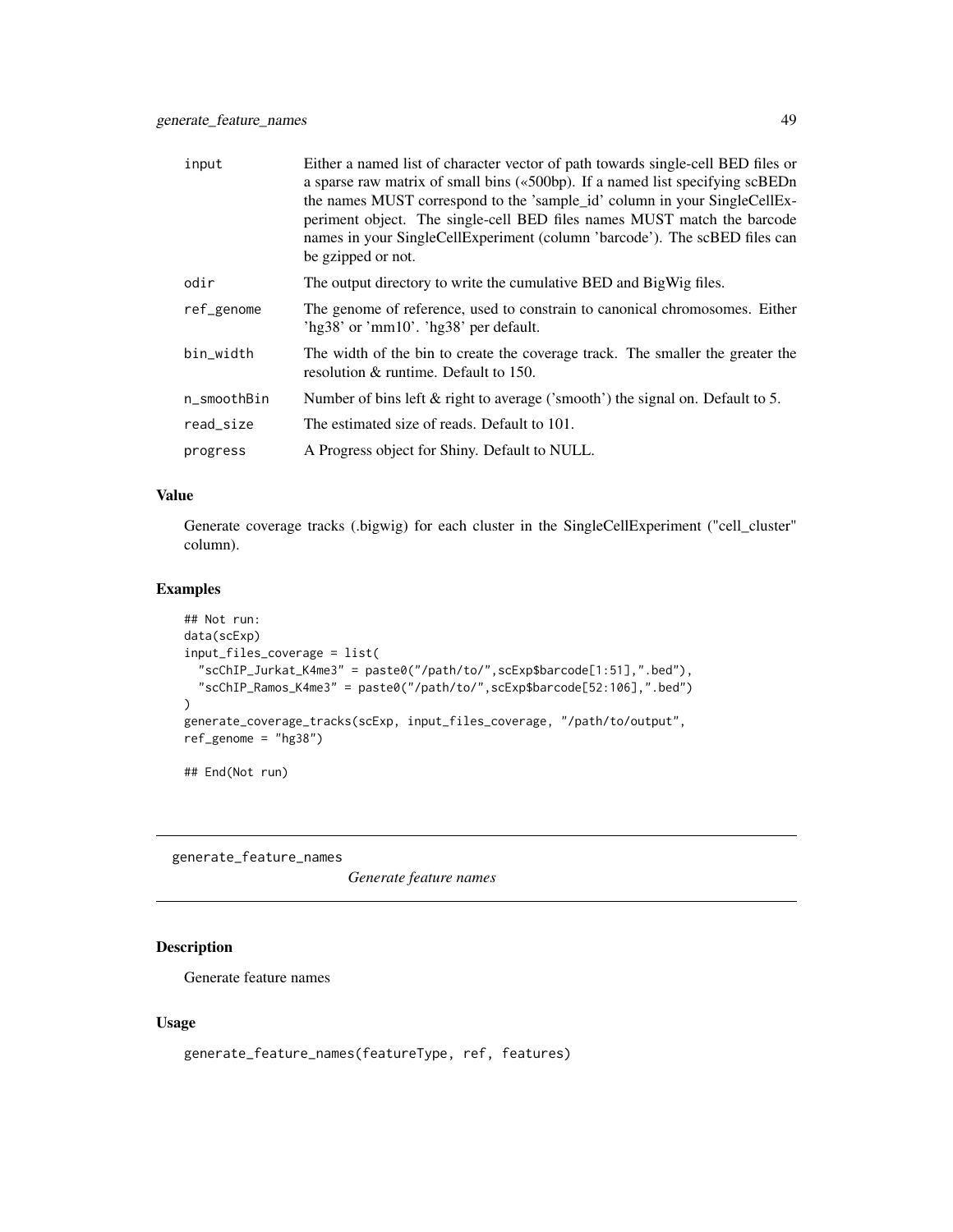## Arguments

| featureType | Type of feature                |
|-------------|--------------------------------|
| ref         | Reference genome               |
| features    | Number of features to generate |

# Value

A character vector of feature names

generate\_report *From a ChromSCape analysis directory, generate an HTML report.*

#### Description

From a ChromSCape analysis directory, generate an HTML report.

### Usage

```
generate_report(
 ChromSCape_directory,
 prefix = NULL,run = c("filter", "CNA", "cluster", "consensus", "peak_call", "coverage", "DA",
    "GSA", "report")[c(1, 3, 6, 7, 8, 9)],
  genes_to_plot = c("Krt8", "Krt5", "Tgfb1", "Foxq1", "Cdkn2b", "Cdkn2a",
    "chr7:15000000-20000000"),
 control_samples_CNA = NULL
)
```
#### Arguments

| ChromSCape_directory                 |                                                                                                                                                                                                                                          |
|--------------------------------------|------------------------------------------------------------------------------------------------------------------------------------------------------------------------------------------------------------------------------------------|
|                                      | Path towards the ChromSCape directory of which you want to create the report.<br>The report will be created at the root of this directory.                                                                                               |
| prefix                               | Name of the analysis with the filtering parameters (e.g. Analysis 3000 100000 99 uncorrected).<br>You will find the prefix in the Filtering_Normalize_Reduce subfolder.                                                                  |
| run                                  | Which steps to report ("filter", "CNA", "cluster", "consensus", "peak_call", "cov-<br>erage", "DA", "GSA", "report"). Only indicate steps that were done in the anal-<br>ysis. By default do not report CNA, consensus and peak calling. |
| genes_to_plot<br>control_samples_CNA | For the UMAP, which genes do you want to see in the report.<br>If running the Copy Number Alteration (CNA) part, which samples are the con-                                                                                              |
|                                      | trols                                                                                                                                                                                                                                    |

# Value

Generate an HTML report at the root of the analysis directory.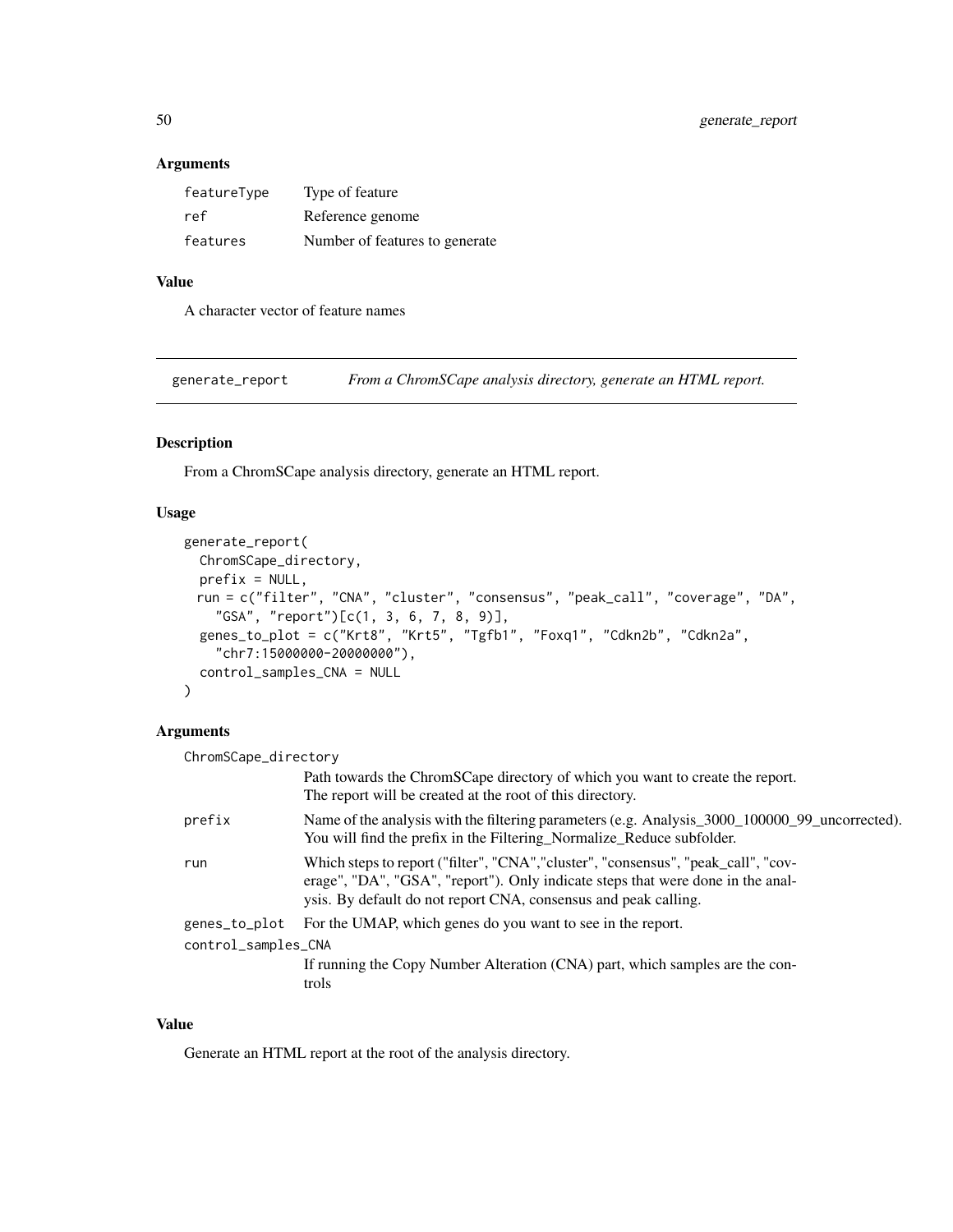#### Examples

```
## Not run:
generate_analysis("/path/to/data/", "Analysis_1")
## End(Not run)
```
gene\_set\_enrichment\_analysis\_scExp

*Runs Gene Set Enrichment Analysis on genes associated with differential features*

# Description

This function takes previously calculated differential features and runs hypergeometric test to look for enriched gene sets in the genes associated with differential features, for each cell cluster. This functions takes as input a SingleCellExperiment object with consclust, the type of comparison, either 'one\_vs\_rest' or 'pairwise', the adjusted p-value threshold (qval.th) and the fold-change threshold (logFC.th). It outputs a SingleCellExperiment object containing a differential list.

#### Usage

```
gene_set_enrichment_analysis_scExp(
  scExp,
  enrichment_qval = 0.1,
  ref = "hg38",
 GeneSets = NULL,
  GeneSetsDf = NULL,
  GenePool = NULL,
  qval.th = 0.01,
  logFC.th = 1,min.percent = 0.01,
 peak_distance = 1000,
 use_peaks = FALSE,
 GeneSetClasses = c("c1_positional", "c2_curated", "c3_motif", "c4_computational",
    "c5_GO", "c6_oncogenic", "c7_immunologic", "hallmark"),
  progress = NULL
)
```
#### Arguments

| scExp           | A SingleCellExperiment object containing list of differential features.                                                       |  |
|-----------------|-------------------------------------------------------------------------------------------------------------------------------|--|
| enrichment_qval |                                                                                                                               |  |
|                 | Adjusted p-value threshold for gene set enrichment. $(0.1)$                                                                   |  |
| ref             | A reference annotation, either 'hg38' or 'mm10'. ('hg38')                                                                     |  |
| GeneSets        | A named list of gene sets. If NULL will automatically load MSigDB list of gene<br>sets for specified reference genome. (NULL) |  |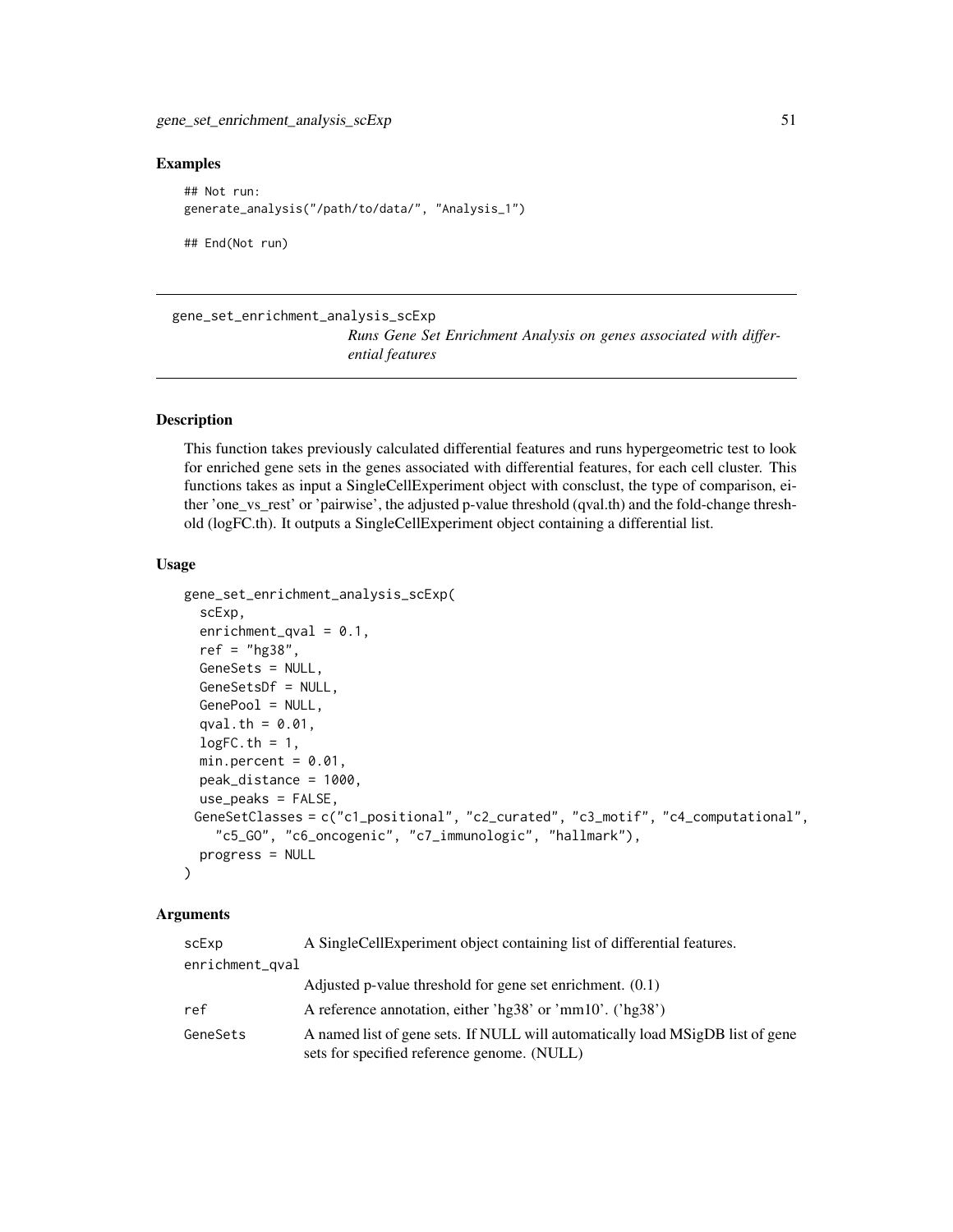| GeneSetsDf    | A data frame containing gene sets & class of gene sets. If NULL will auto-<br>matically load MSigDB dataframe of gene sets for specified reference genome.<br>(NULL) |
|---------------|----------------------------------------------------------------------------------------------------------------------------------------------------------------------|
| GenePool      | The pool of genes to run enrichment in. If NULL will automatically load Gen-<br>code list of genes fro specified reference genome. (NULL)                            |
| qval.th       | Adjusted p-value threshold to define differential features. (0.01)                                                                                                   |
| logFC.th      | Fold change threshold to define differential features. (1)                                                                                                           |
| min.percent   | Minimum fraction of cells having the feature active to consider it as significantly<br>differential. $(0.01)$                                                        |
| peak_distance | Maximum distanceToTSS of feature to gene TSS to consider associated, in bp.<br>(1000)                                                                                |
| use_peaks     | Use peak calling method (must be calculated beforehand). (FALSE)                                                                                                     |
|               | GeneSetClasses Which classes of MSIGdb to look for.                                                                                                                  |
| progress      | A shiny Progress instance to display progress bar.                                                                                                                   |

# Value

Returns a SingleCellExperiment object containing list of enriched Gene Sets for each cluster, either in depleted features, enriched features or simply differential features (both).

## Examples

```
data("scExp")
#Usually recommanding qval.th = 0.01 & logFC.th = 1 or 2
## Not run: scExp_cf = gene_set_enrichment_analysis_scExp(scExp,
qval.th = 0.4, logFC.th = 0.3)
## End(Not run)
```
getExperimentNames *Get experiment names from a SingleCellExperiment*

### Description

Get experiment names from a SingleCellExperiment

## Usage

```
getExperimentNames(scExp)
```
# Arguments

scExp A SingleCellExperiment with named mainExp and altExps.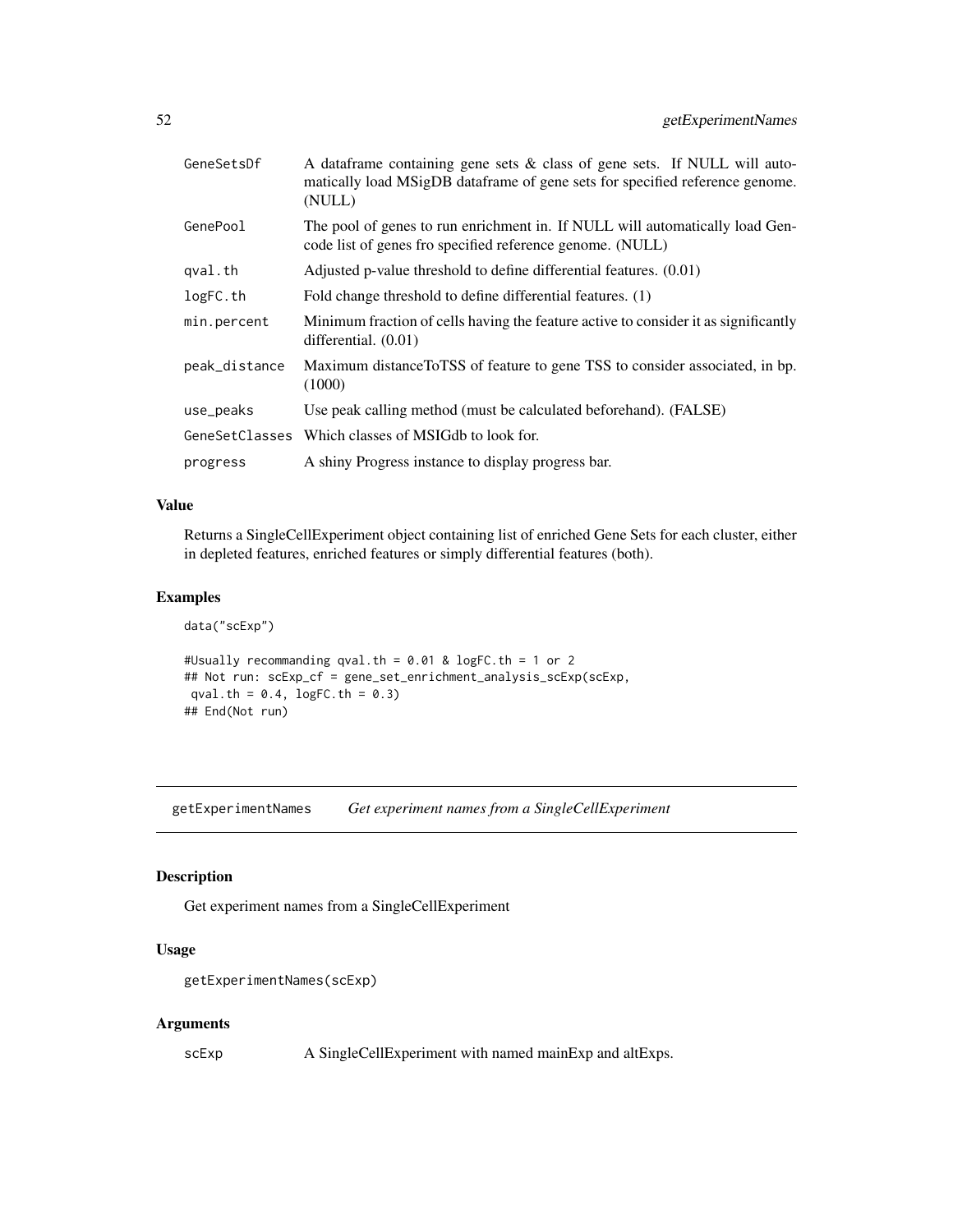## getMainExperiment 53

# Value

Character vector of unique experiment names

### Examples

```
data(scExp)
getExperimentNames(scExp)
```
getMainExperiment *Get Main experiment of a SingleCellExperiment*

### Description

Get Main experiment of a SingleCellExperiment

# Usage

```
getMainExperiment(scExp)
```
## Arguments

scExp A SingleCellExperiment with named mainExp and altExps.

## Value

The swapped SingleCellExperiment towards "main" experiment

#### Examples

```
data(scExp)
getMainExperiment(scExp)
```
get\_color\_dataframe\_from\_input

*Get color dataframe from shiny::colorInput*

## Description

Get color dataframe from shiny::colorInput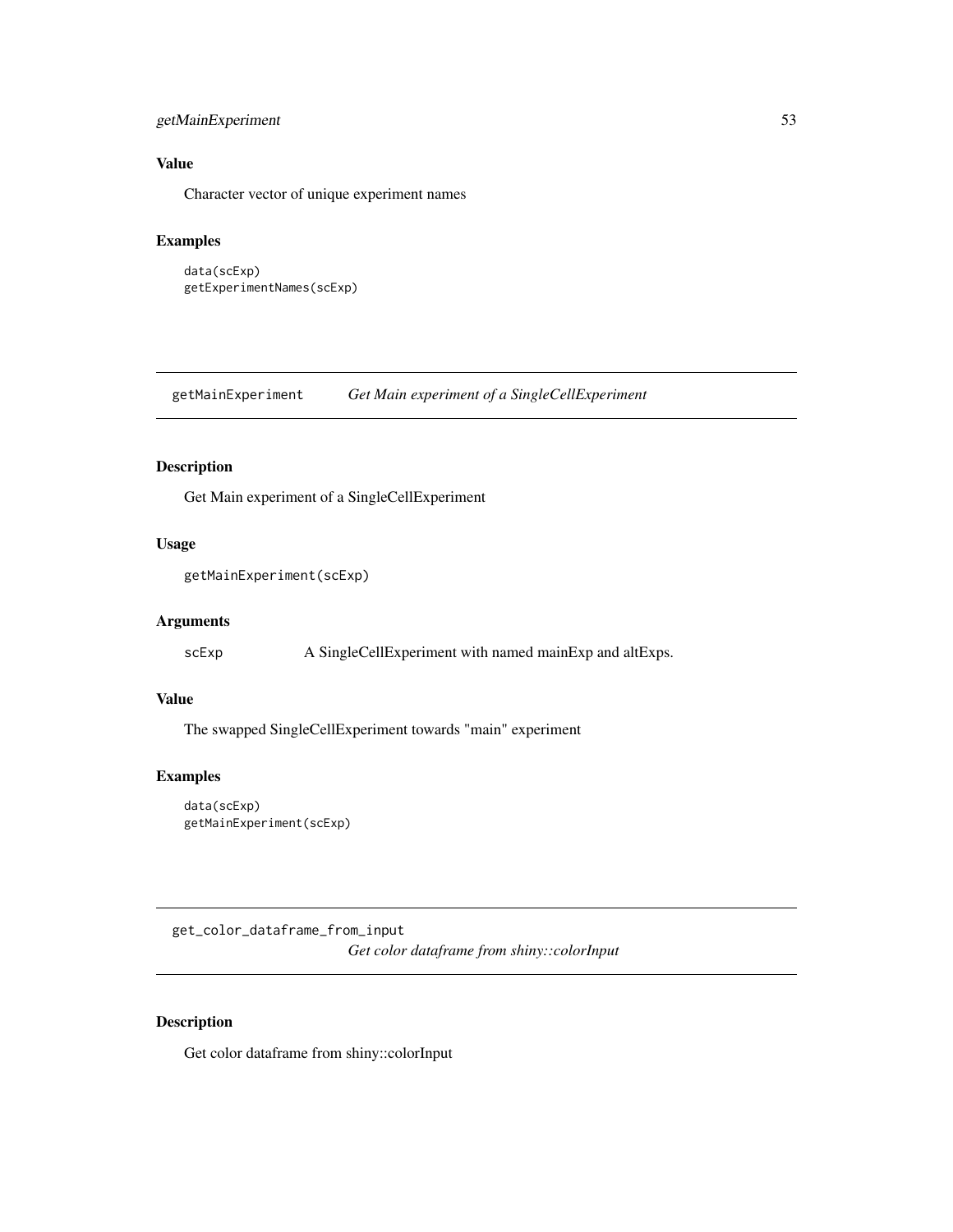#### Usage

```
get_color_dataframe_from_input(
  input,
  levels_selected,
  color_by = c("sample_id", "total_counts"),
  input_id_prefix = "color_"
)
```
# Arguments

| input           | Shiny input object                   |
|-----------------|--------------------------------------|
| levels_selected |                                      |
|                 | Names of the features                |
| color_by        | Which feature color to retrieve      |
| input_id_prefix |                                      |
|                 | Prefix in front of the feature names |

### Value

A data.frame with the feature levels and the colors of each level of this feature.

get\_cyto\_features *Map features onto cytobands*

#### Description

Map the features of a SingleCellExperiment onto the cytobands of a given genome. Some features might not be mapped to any cytobands (e.g. if they are not in the canconical chromosomes), and are removed from the returned object.

# Usage

get\_cyto\_features(scExp, ref\_genome = c("hg38", "mm10")[1])

#### Arguments

| scExp      | A Single Cell Experiment with genomic coordinate as features (peaks or bins)        |
|------------|-------------------------------------------------------------------------------------|
| ref_genome | Reference genome ( $\langle \text{hg38} \rangle$ or $\langle \text{mm10} \rangle$ ) |

## Details

The cytobands are an arbitrary cutting of the genome that dates back to staining metaphase chromosomes with Giemsa.

#### Value

A data.frame of the SCE features with their corresponding cytoband name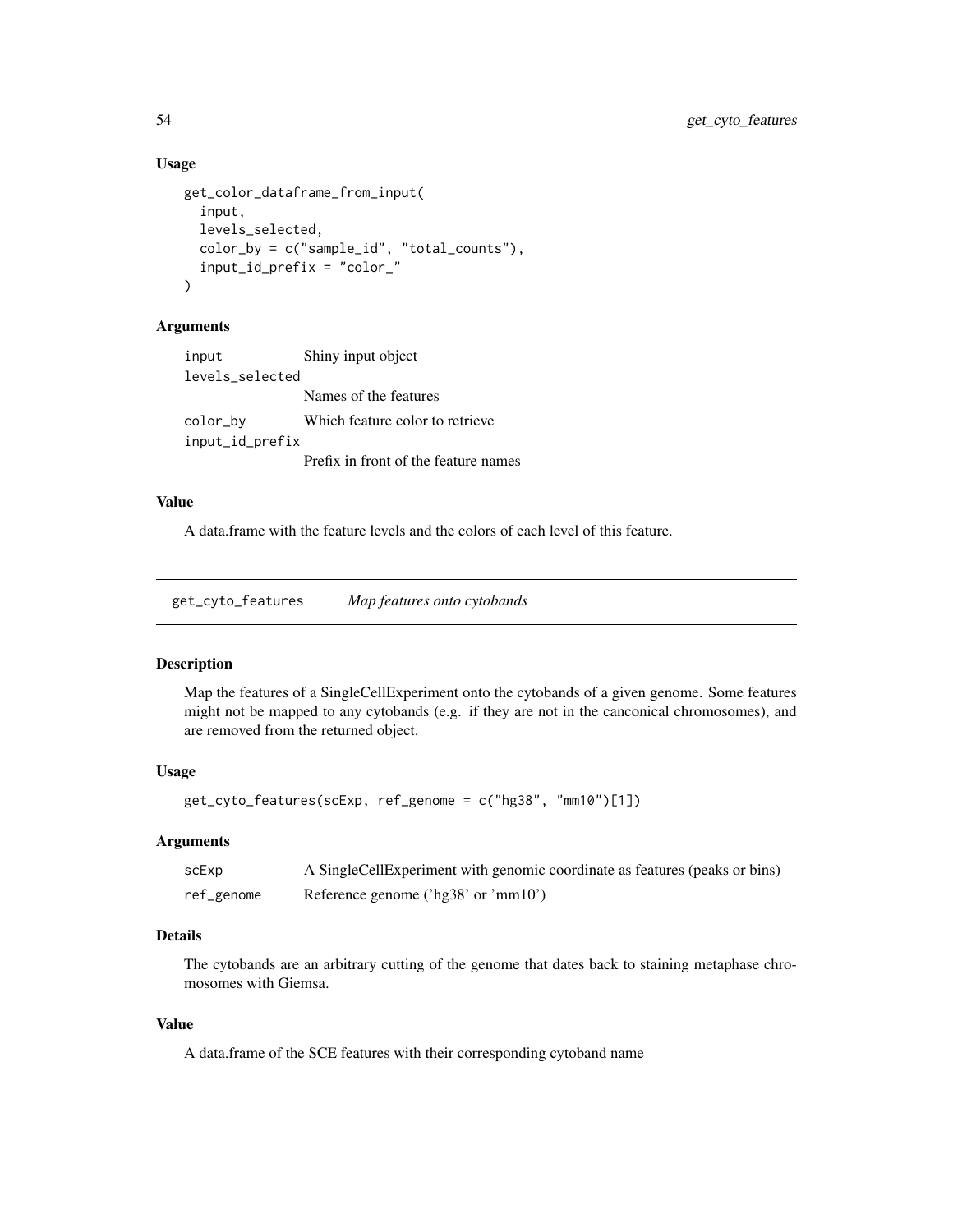get\_genomic\_coordinates 55

#### Examples

```
data("scExp")
matching_cyto = get_cyto_features(scExp, ref_genome="hg38")
```
get\_genomic\_coordinates

*Get SingleCellExperiment's genomic coordinates*

#### Description

Get SingleCellExperiment's genomic coordinates

#### Usage

get\_genomic\_coordinates(scExp)

#### Arguments

scExp A SingleCellExperiment object.

#### Value

A GRanges object of genomic coordinates.

#### Examples

```
raw <- create_scDataset_raw()
scExp = create_scExp(raw$mat, raw$annot)
feature_GRanges = get_genomic_coordinates(scExp)
```
get\_most\_variable\_cyto

*Retrieve the cytobands with the most variable fraction of reads*

### Description

Given a SingleCellExperiment object with the slot "cytoBand" containing the fraction of reads in each cytoband, calculates the variance of each cytoband and returns a data.frame with the top variables cytobands. Most cytobands are expected to be unchanged between normal and tumor samples, therefore focusing on the top variable cytobands enable to focus on the most interseting regions.

#### Usage

```
get_most_variable_cyto(scExp, top = 50)
```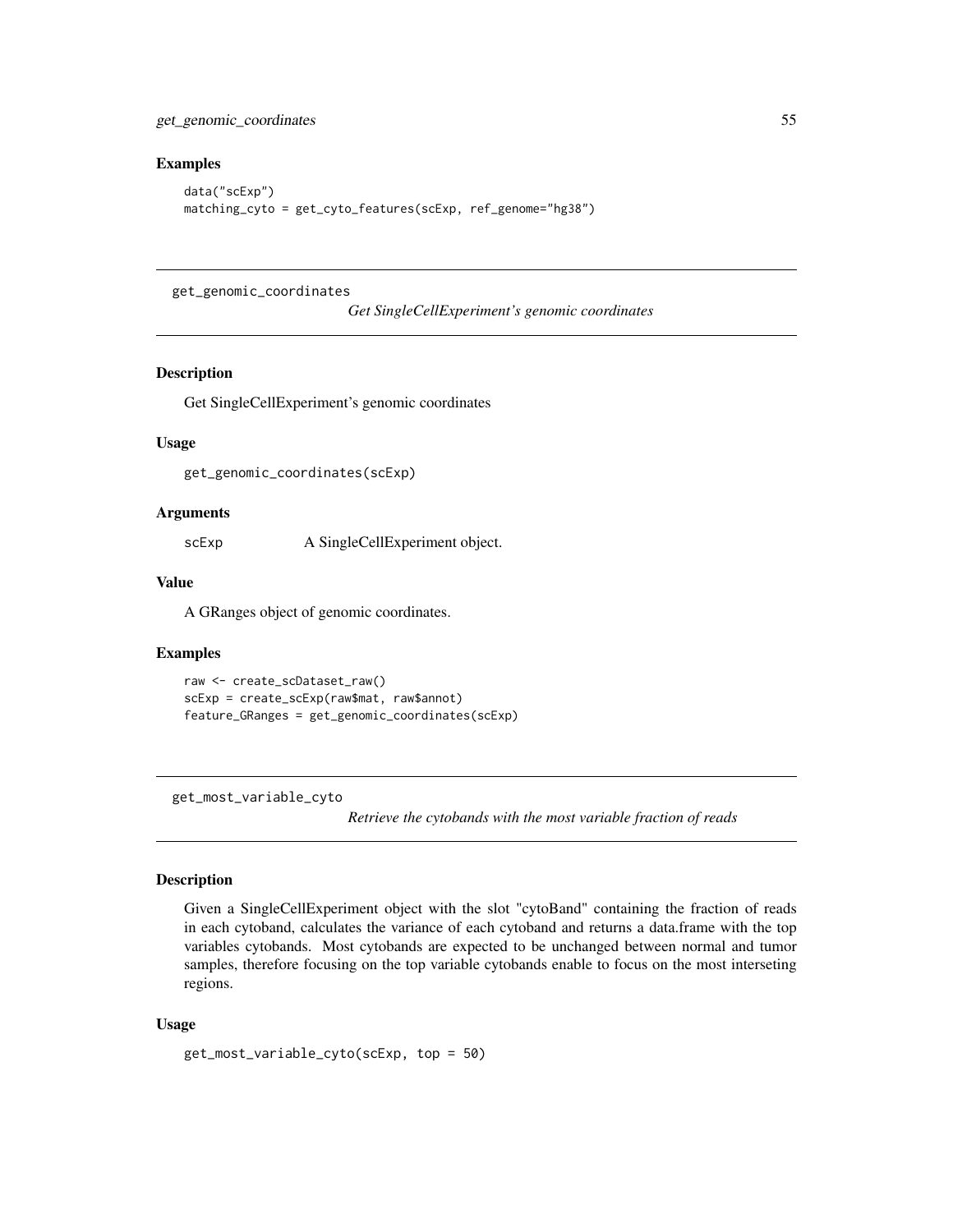56 groupMat

# Arguments

| scExp | A SingleCellExperiment with "cytoBand" reducedDim slot filled. |
|-------|----------------------------------------------------------------|
| top   | Number of cytobands to return $(50)$ .                         |

# Value

A data.frame of the top variable cytoBands and their variance

## Examples

```
data("scExp")
scExp = calculate_cyto_mat(scExp, ref_genome="hg38")
get_most_variable_cyto(scExp, top=50)
```
gg\_fill\_hue *gg\_fill\_hue*

## Description

gg\_fill\_hue

### Usage

gg\_fill\_hue(n)

#### Arguments

n num hues

#### Value

A color in HEX format

| groupMat |  |
|----------|--|
|          |  |

# Description

groupMat

## Usage

```
groupMat(mat = NA, margin = 1, groups = NA, method = "mean")
```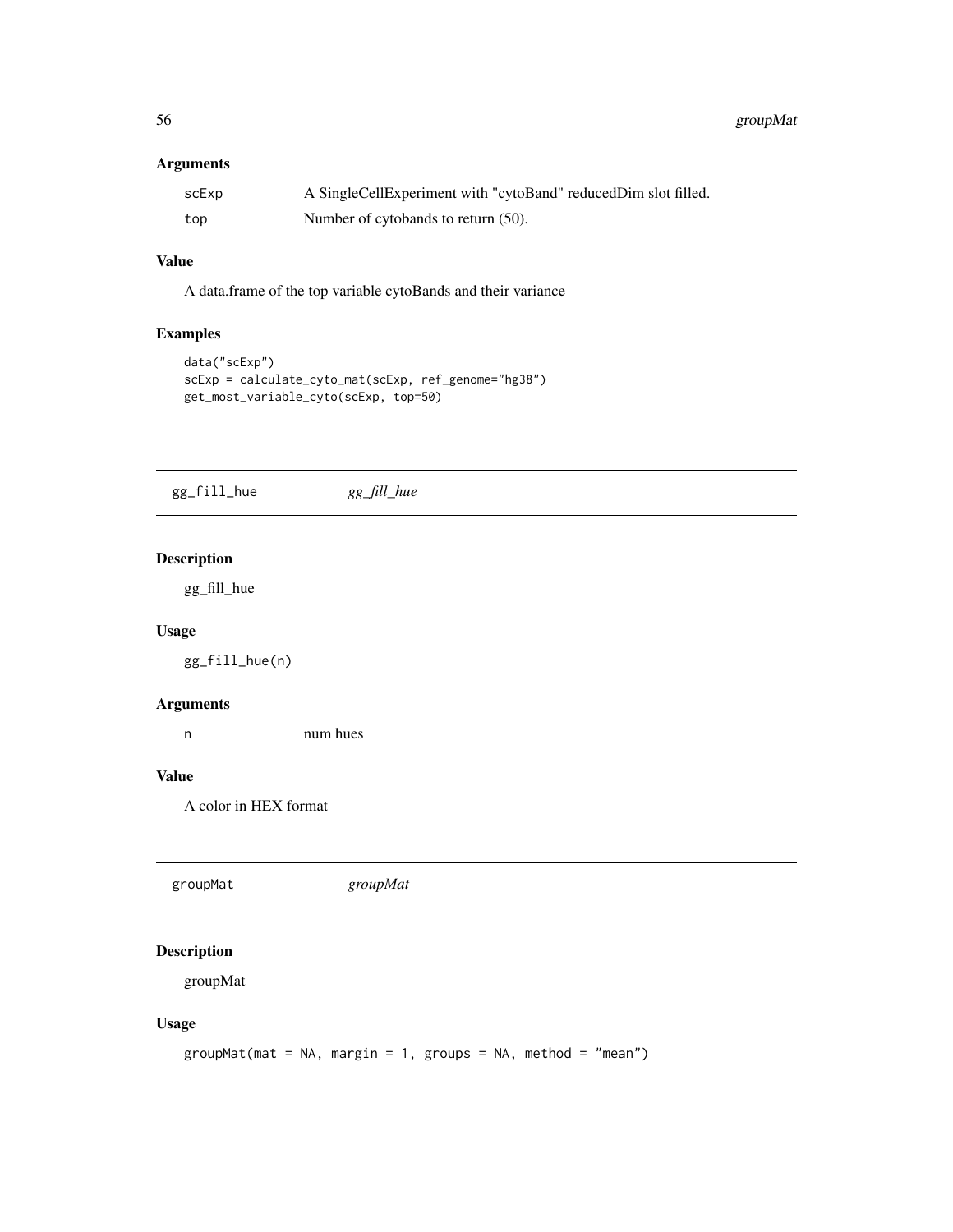## H1proportion 57

# Arguments

| mat    | A matrix           |
|--------|--------------------|
| margin | By row or columns? |
| groups | Groups             |
| method | Method to group    |

# Value

A grouped matrix

H1proportion *H1proportion*

# Description

H1proportion

# Usage

H1proportion(pv = NA, lambda =  $0.5$ )

# Arguments

| pv     | P value vector |
|--------|----------------|
| lambda | Lambda value   |

# Value

H1 proportion value

has\_genomic\_coordinates

*Does SingleCellExperiment has genomic coordinates in features ?*

# Description

Does SingleCellExperiment has genomic coordinates in features ?

# Usage

has\_genomic\_coordinates(scExp)

## Arguments

scExp A SingleCellExperiment object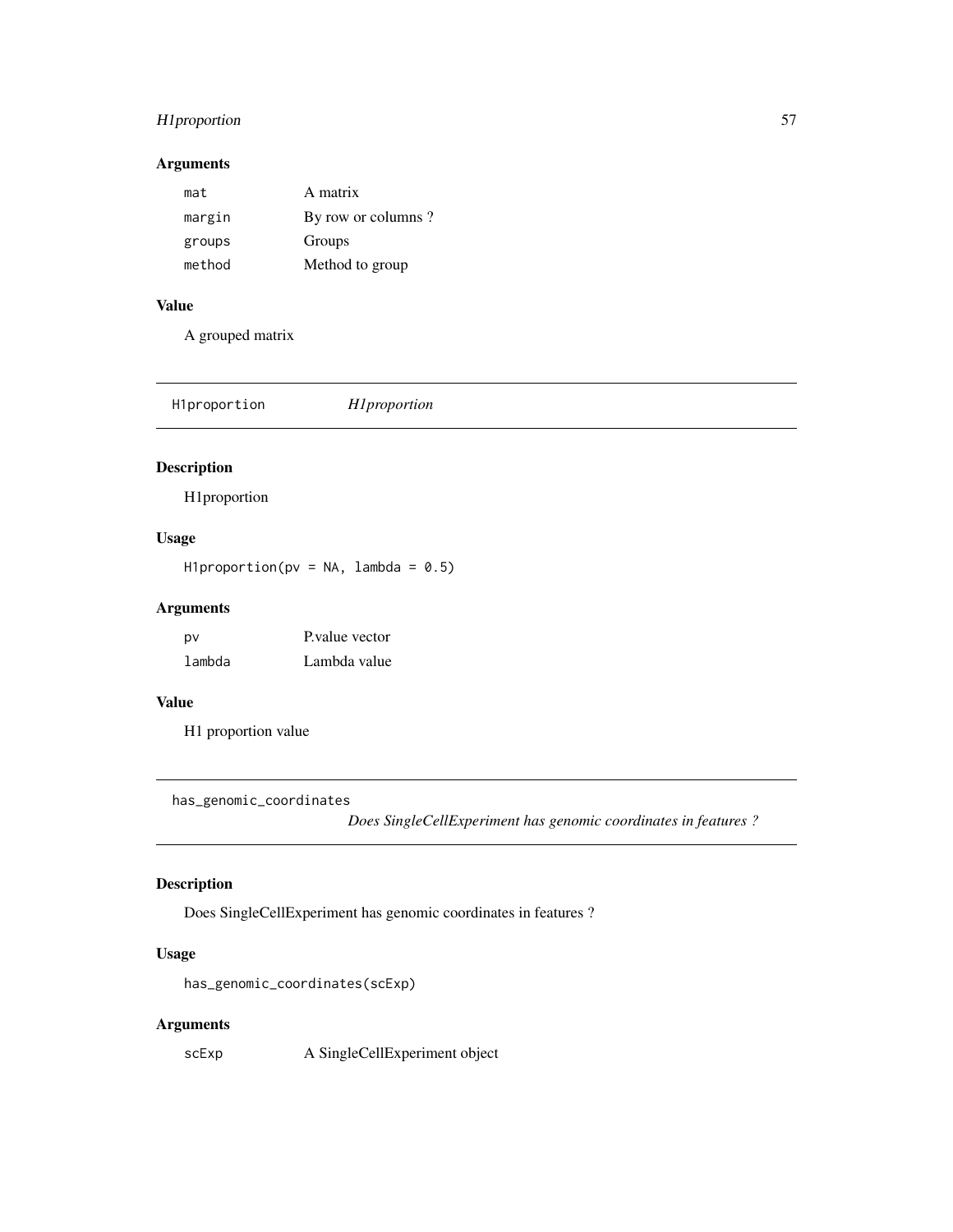# Value

TRUE or FALSE

# Examples

```
raw <- create_scDataset_raw()
scExp = create_scExp(raw$mat, raw$annot)
has_genomic_coordinates(scExp)
raw_genes = create_scDataset_raw(featureType="gene")
scExp_gene = create_scExp(raw_genes$mat, raw_genes$annot)
has_genomic_coordinates(scExp_gene)
```
hclustAnnotHeatmapPlot

*hclustAnnotHeatmapPlot*

### Description

hclustAnnotHeatmapPlot

### Usage

```
hclustAnnotHeatmapPlot(
 x = NULL,hc = NULL,hmColors = NULL,
 anocol = NULL,xpos = c(0.1, 0.9, 0.114, 0.885),ypos = c(0.1, 0.5, 0.5, 0.6, 0.62, 0.95),
 dendro.cex = 1,
 xlab.cex = 0.8,
 hmRowNames = FALSE,
  hmRowNames.cex = 0.5
)
```
# Arguments

| X          | A correlation matrix |
|------------|----------------------|
| hc         | An helust object     |
| hmColors   | A color palette      |
| anocol     | A matrix of colors   |
| xpos       | Xpos                 |
| ypos       | Ypos                 |
| dendro.cex | Size of denro names  |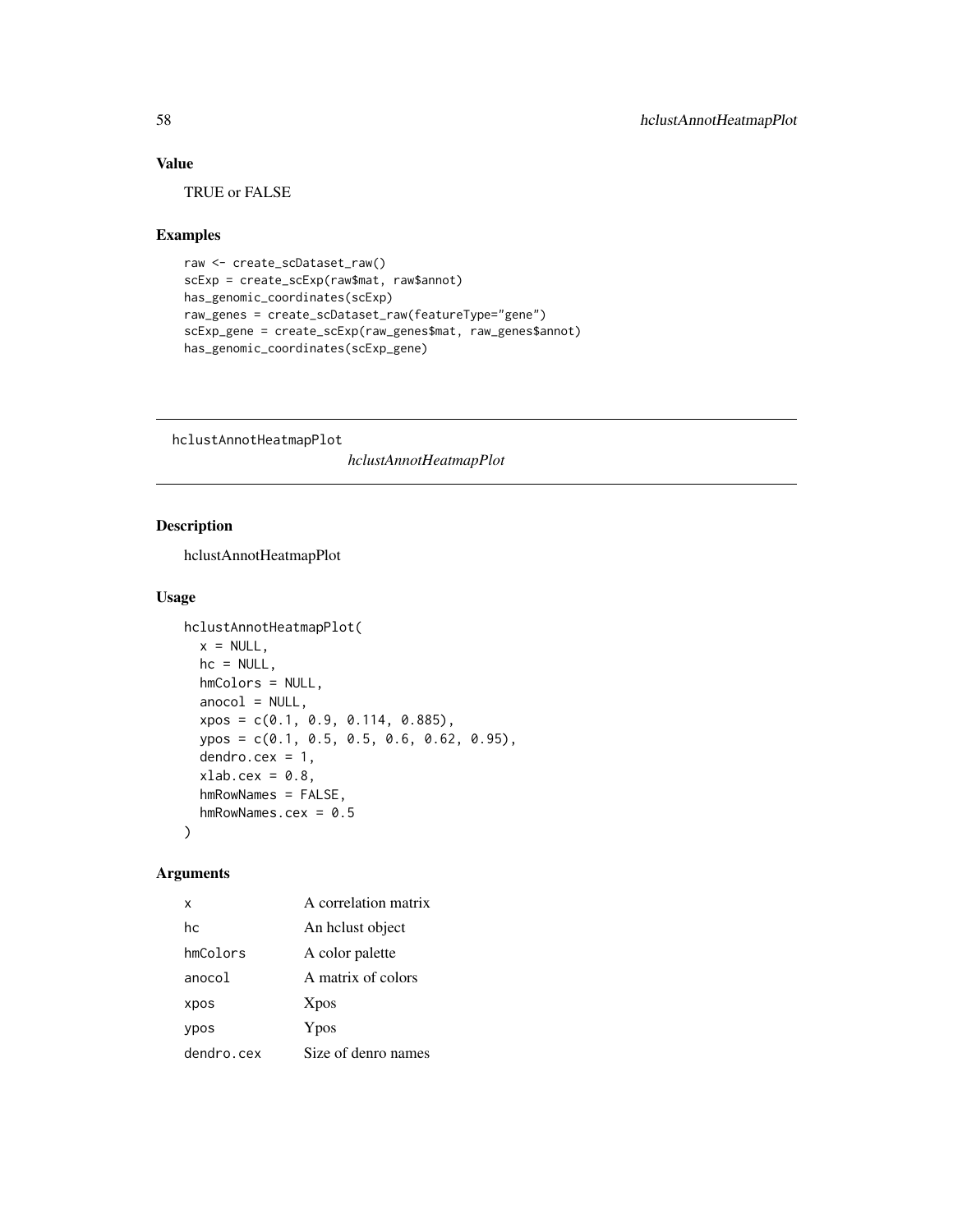# hg38.chromosomes 59

| xlab.cex   | Size of x label                  |
|------------|----------------------------------|
| hmRowNames | Write rownames?                  |
|            | hmRowNames.cex Size of rownames? |

### Value

A heatmap

hg38.chromosomes *Data.frame of chromosome length - hg38*

### Description

This data frame provides the length of each "canonical" chromosomes of Homo Sapiens genome build hg38.

#### Usage

data("hg38.chromosomes")

#### Format

hg38.chromosomes - a data frame with 24 rows and 3 variables:

chr Chromosome - character

start Start of the chromosome (bp) - integer

end End of the chromosome (bp) - integer

hg38.cytoBand *Data.frame of cytoBandlocation - hg38*

#### Description

This data frame provides the location of each cytoBands of Homo Sapiens genome build hg38.

### Usage

```
data("hg38.cytoBand")
```
### Format

hg38.cytoBand - a data frame with 862 rows and 4 variables:

chr Chromosome - character

start Start of the chromosome (bp) - integer

end End of the chromosome (bp) - integer

cytoBand Name of the cytoBand - character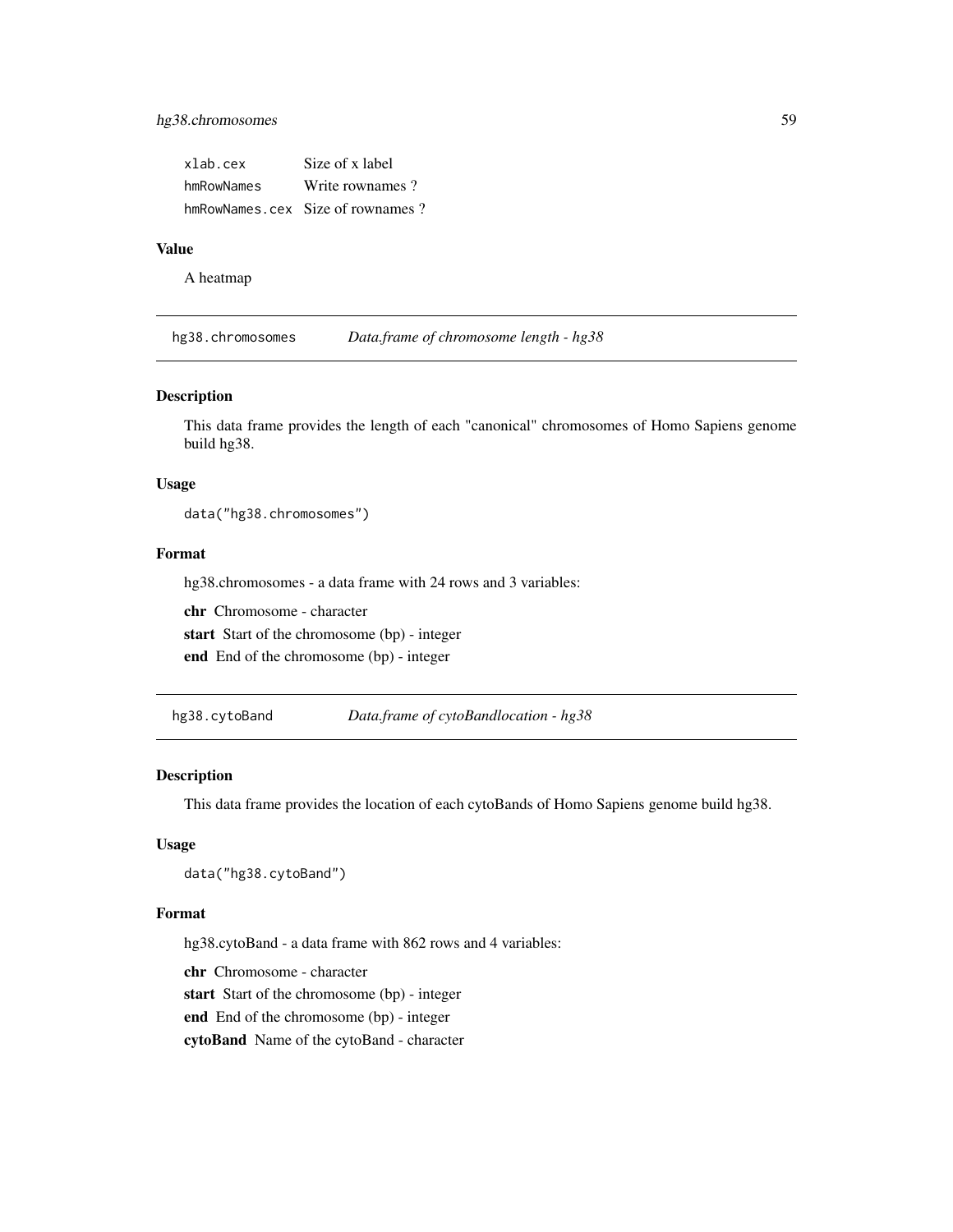### Description

This dataframe was extracted from Gencode v25 and report the Transcription Start Site of each gene in the Homo Sapiens genome build hg38.

# Usage

data("hg38.GeneTSS")

#### Format

hg38.GeneTSS - a data frame with 24 rows and 3 variables:

chr Chromosome - character start Start of the gene (TSS) - integer end End of the gene - integer gene Gene symbol - character

imageCol *imageCol*

## Description

imageCol

### Usage

```
imageCol(
 matcol = NULL,
 strat = NULL,
 xlab.cex = 0.5,
 ylab.cex = 0.5,
 drawLines = c("none", "h", "v", "b")[1],...
\mathcal{L}
```
## Arguments

| matcol    | A matrix of colors    |
|-----------|-----------------------|
| strat     | <b>Strat</b>          |
| xlab.cex  | X label size          |
| ylab.cex  | Y label size          |
| drawlines | Draw lines?           |
|           | Additional parameters |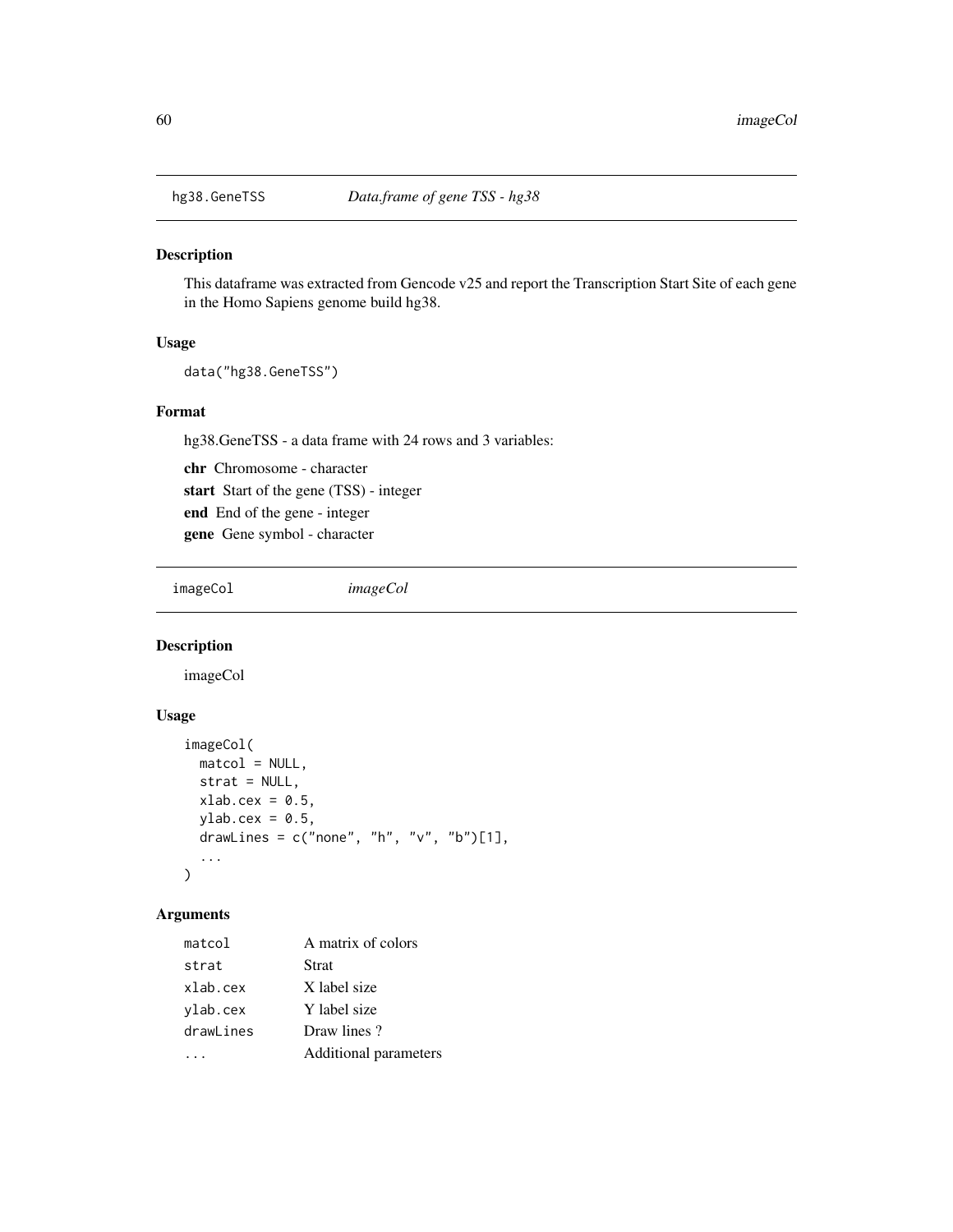# Value

A rectangular image

import\_count\_input\_files

*Import and count input files depending on their format*

# Description

Import and count input files depending on their format

#### Usage

```
import_count_input_files(
 files_dir_list,
 file_type,
 which,
  ref,
 verbose,
 progress,
 BPPARAM = BiocParallel::bpparam()
)
```
# Arguments

|  |  |  | files_dir_list A named list of directories containing the input files. |
|--|--|--|------------------------------------------------------------------------|
|--|--|--|------------------------------------------------------------------------|

| file_type      | Input file type.                                                                                                               |
|----------------|--------------------------------------------------------------------------------------------------------------------------------|
| which          | A GRanges object of features.                                                                                                  |
| ref            | Reference genome.                                                                                                              |
| verbose        | Print?                                                                                                                         |
| progress       | A progress object for Shiny.                                                                                                   |
| <b>BPPARAM</b> | BPPARAM object for multiprocessing. See bpparam for more informations.<br>Will take the default BPPARAM set in your R session. |

# Value

A list with the feature indexes data.frame containing non-zeroes entries in the count matrix and the cell names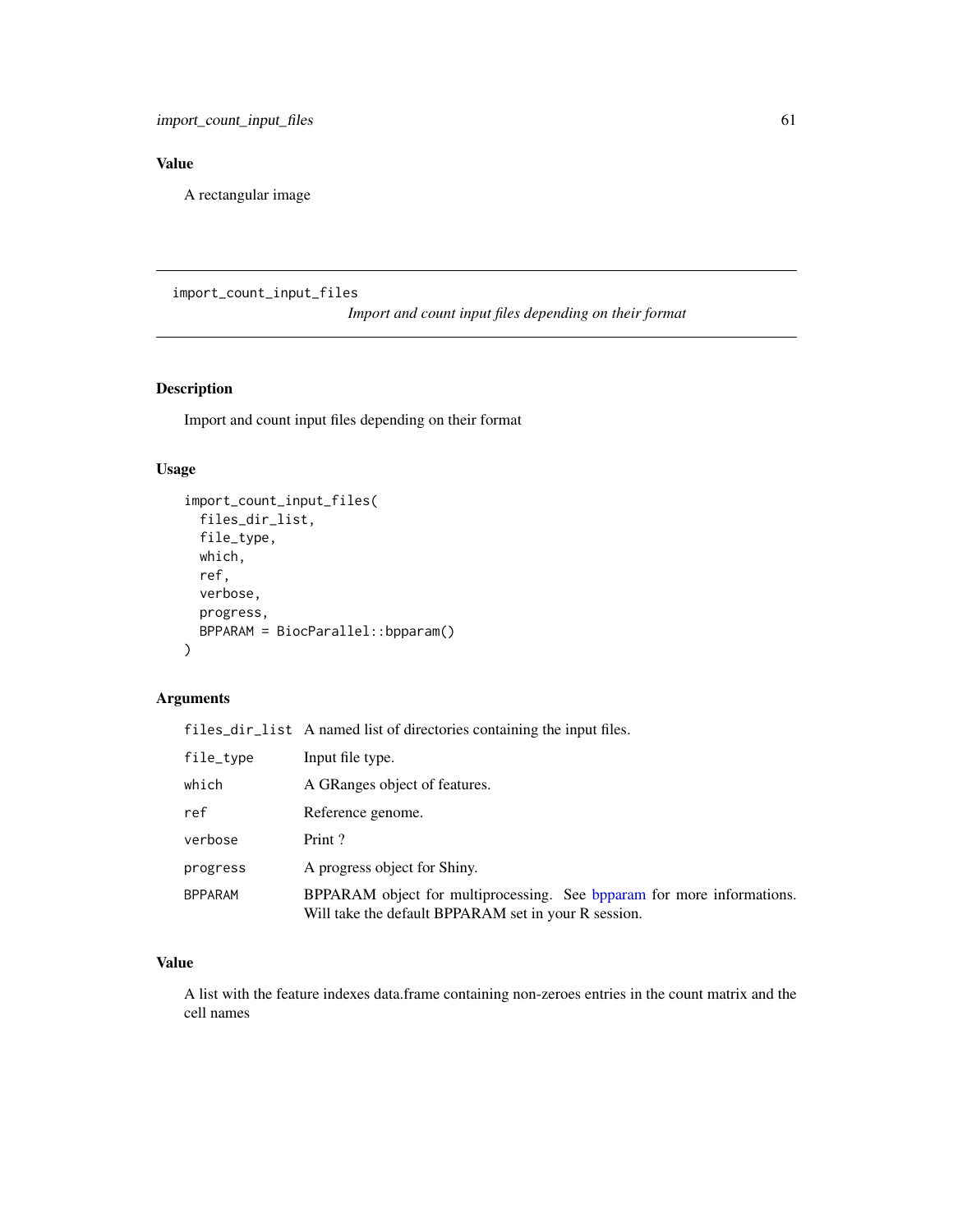#### Description

Combine one or multiple matrices together to create a sparse matrix and cell annotation data.frame.

#### Usage

```
import_scExp(file_paths, remove_pattern = "", temp_path = NULL)
```
### Arguments

| file_paths | A character vector of file names towards single cell epigenomic matrices (fea-<br>tures x cells) (must be $.txt / .tsv$ ) |
|------------|---------------------------------------------------------------------------------------------------------------------------|
|            | remove_pattern A string pattern to remove from the sample names. Can be a regexp.                                         |
| temp_path  | In case matrices are stored in temporary folder, a character vector of path to-<br>wards temporary files. (NULL)          |

#### Value

A list containing:

- datamatrix: a sparseMatrix of features x cells
- annot\_raw: an annotation of cells as data.frame

# Examples

```
mat1 = mat2 = create_scDataset_raw()$mat
tmp1 = tempfile(fileext = ".tsv")
tmp2 = tempfile(fileext = ".tsv")
write.table(as.matrix(mat1),file=tmp1,sep = "\t",
row.names = TRUE,col.names = TRUE,quote = FALSE)
write.table(as.matrix(mat2),file=tmp2, sep = "\t",
row.names = TRUE,col.names = TRUE,quote = FALSE)
file\_paths = c(tmp1,tmp2)out = import_scExp(file_paths)
```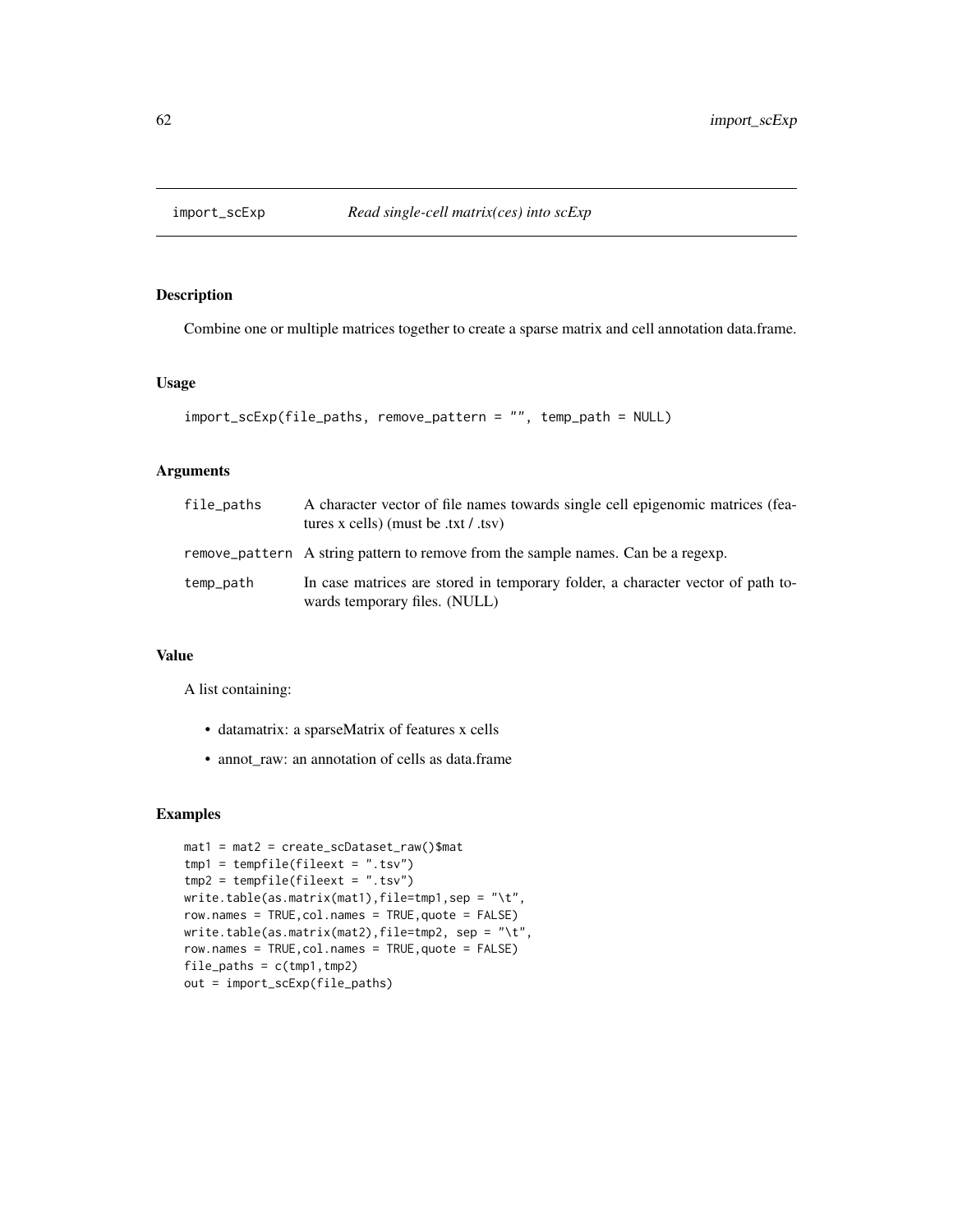index\_peaks\_barcodes\_to\_matrix\_indexes

*Read index-peaks-barcodes trio files on interval to create count indexes*

## Description

Read index-peaks-barcodes trio files on interval to create count indexes

### Usage

```
index_peaks_barcodes_to_matrix_indexes(
  feature_file,
 matrix_file,
 barcode_file,
 binarize = FALSE
)
```
### Arguments

| feature_file | A file containing the features genomic locations                                                                   |
|--------------|--------------------------------------------------------------------------------------------------------------------|
| matrix_file  | A file containing the indexes of non-zeroes values and their value (respectively<br><i>i,j,x,see sparseMatrix)</i> |
| barcode_file | A file containing the barcode ids                                                                                  |
| binarize     | Binarize matrix?                                                                                                   |

### Value

A list containing a "feature index" data.frame, name\_cells, and a region GenomicRange object used to form the sparse matrix

inter\_correlation\_scExp

*Calculate inter correlation between cluster or samples*

### Description

Calculate inter correlation between cluster or samples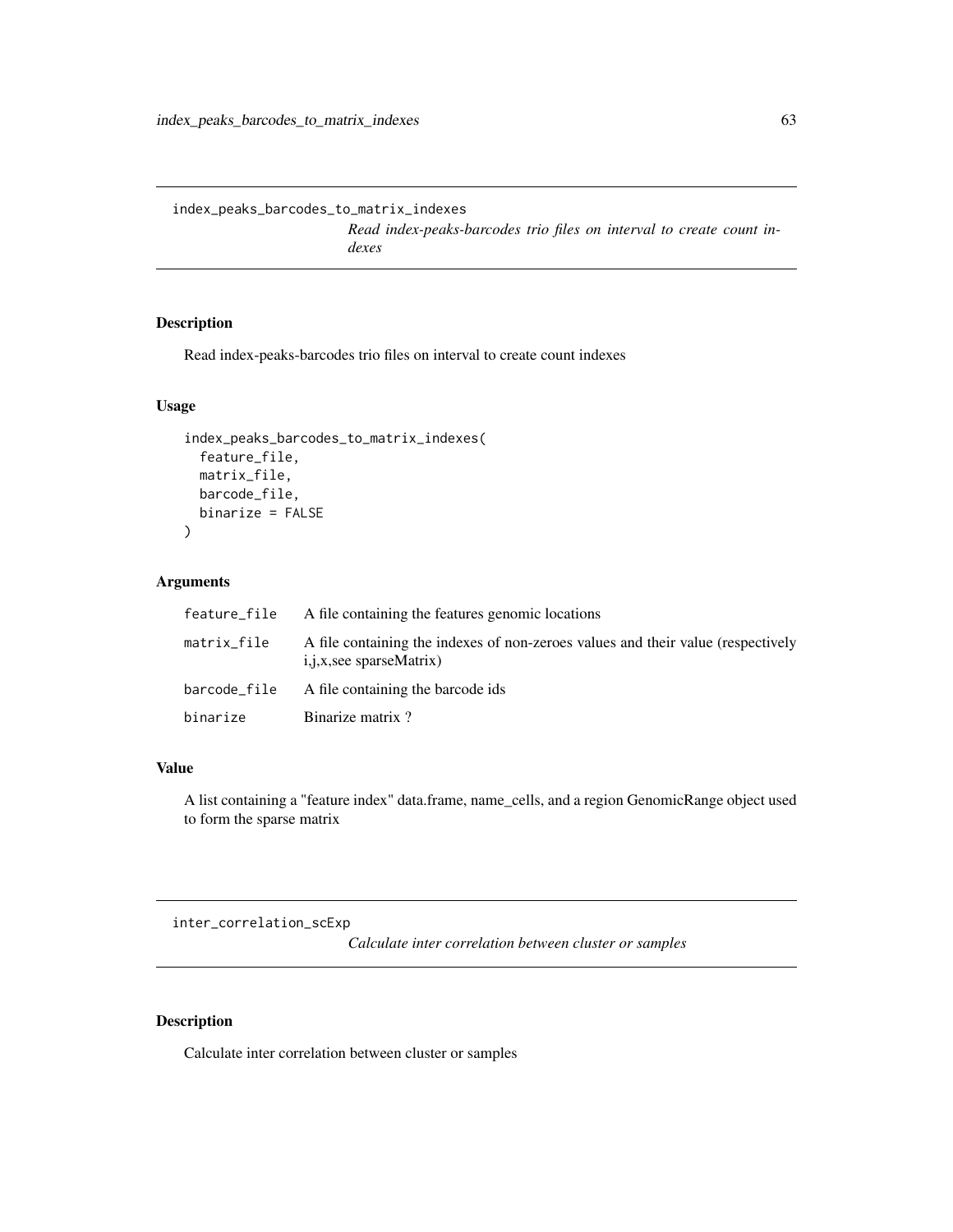# Usage

```
inter_correlation_scExp(
  scExp_cf,
 by = c("sample_id", "cell_cluster")[1],
 reference_group = unique(scExp_cf[[by]])[1],
 other_groups = unique(scExp_cf[[by]]),
  fullCor = TRUE
)
```
# Arguments

| scExp_cf        | A SingleCellExperiment                                                                                                                |
|-----------------|---------------------------------------------------------------------------------------------------------------------------------------|
| by              | On which feature to calculate correlation ("sample_id" or "cell_cluster")                                                             |
| reference_group |                                                                                                                                       |
|                 | Reference group to calculate correlation with. Must be in accordance with "by".                                                       |
| other_groups    | Groups on which to calculate correlation (can contain multiple groups, and also<br>reference_group). Must be in accordance with "by". |
| fullCor         | A logical specifying if the correlation matrix was calculated on the entire set of<br>cells (TRUE).                                   |

### Value

A data.frame of average inter-correlation of cells in other\_groups with cells in reference\_group

#### Examples

data(scExp) inter\_correlation\_scExp(scExp)

intra\_correlation\_scExp

*Calculate intra correlation between cluster or samples*

## Description

Calculate intra correlation between cluster or samples

# Usage

```
intra_correlation_scExp(
 scExp_cf,
 by = c("sample_id", "cell_cluster")[1],
  fullCor = TRUE
)
```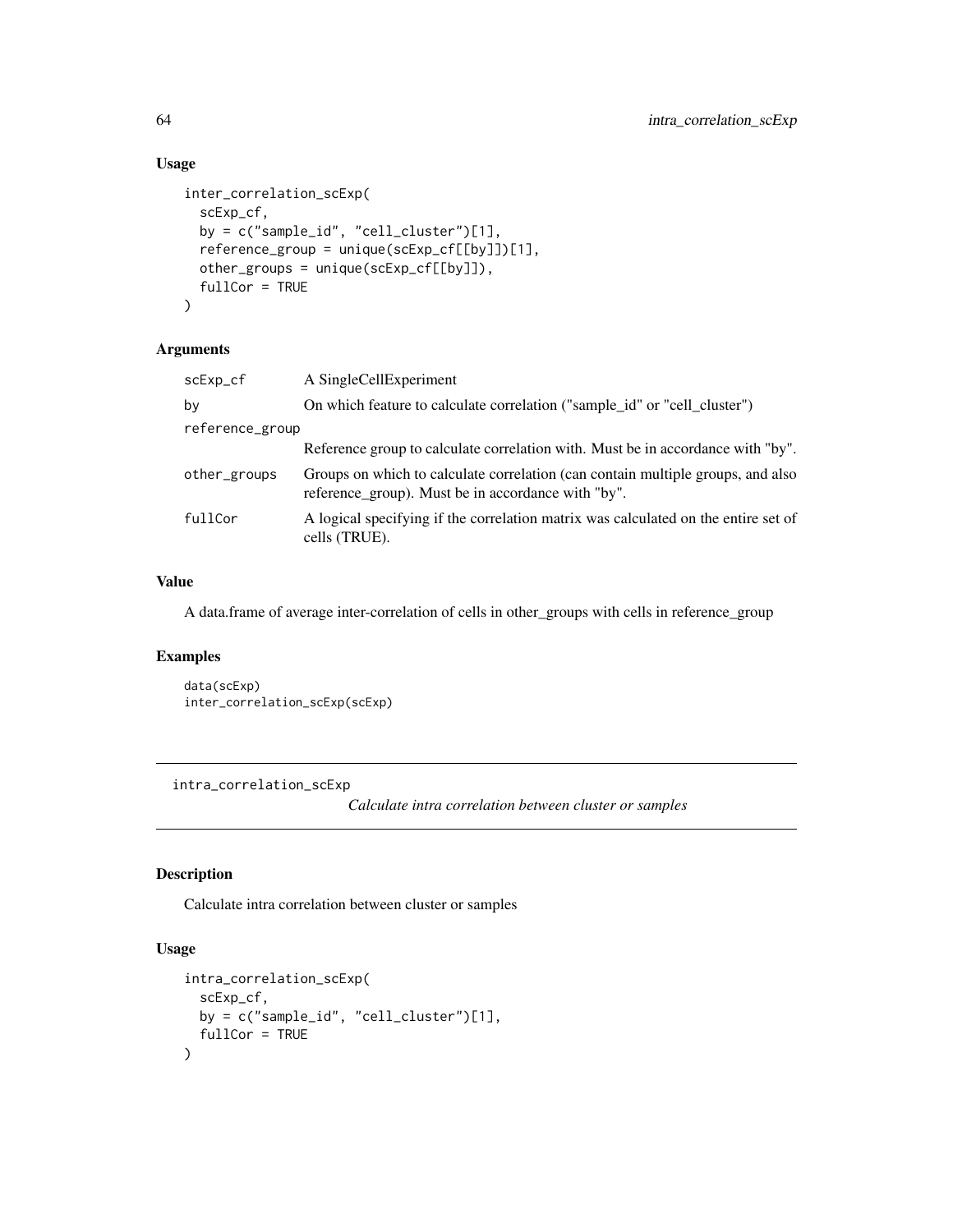## launchApp 65

#### Arguments

| scExp_cf | A SingleCellExperiment                                                                                |
|----------|-------------------------------------------------------------------------------------------------------|
| by       | On which feature to calculate correlation ("sample_id" or "cell_cluster")                             |
| fullCor  | Logical specifying if the correlation matrix was run on the entire number of cells<br>or on a subset. |

### Value

A data.frame of cell average intra-correlation

## Examples

```
data(scExp)
intra_correlation_scExp(scExp, by = "sample_id")
intra_correlation_scExp(scExp, by = "cell_cluster")
```
launchApp *Launch ChromSCape*

## Description

Main function to launch ChromSCape in your favorite browser. You can pass additional parameters that you would pass to shiny::runApp ([runApp](#page-0-0))

## Usage

```
launchApp(launch.browser = TRUE, ...)
```
# Arguments

launch.browser Wether to launch browser or not ... Additional parameters passed to [runApp](#page-0-0)

### Value

Launches the shiny application

## Examples

## Not run: launchApp()

## End(Not run)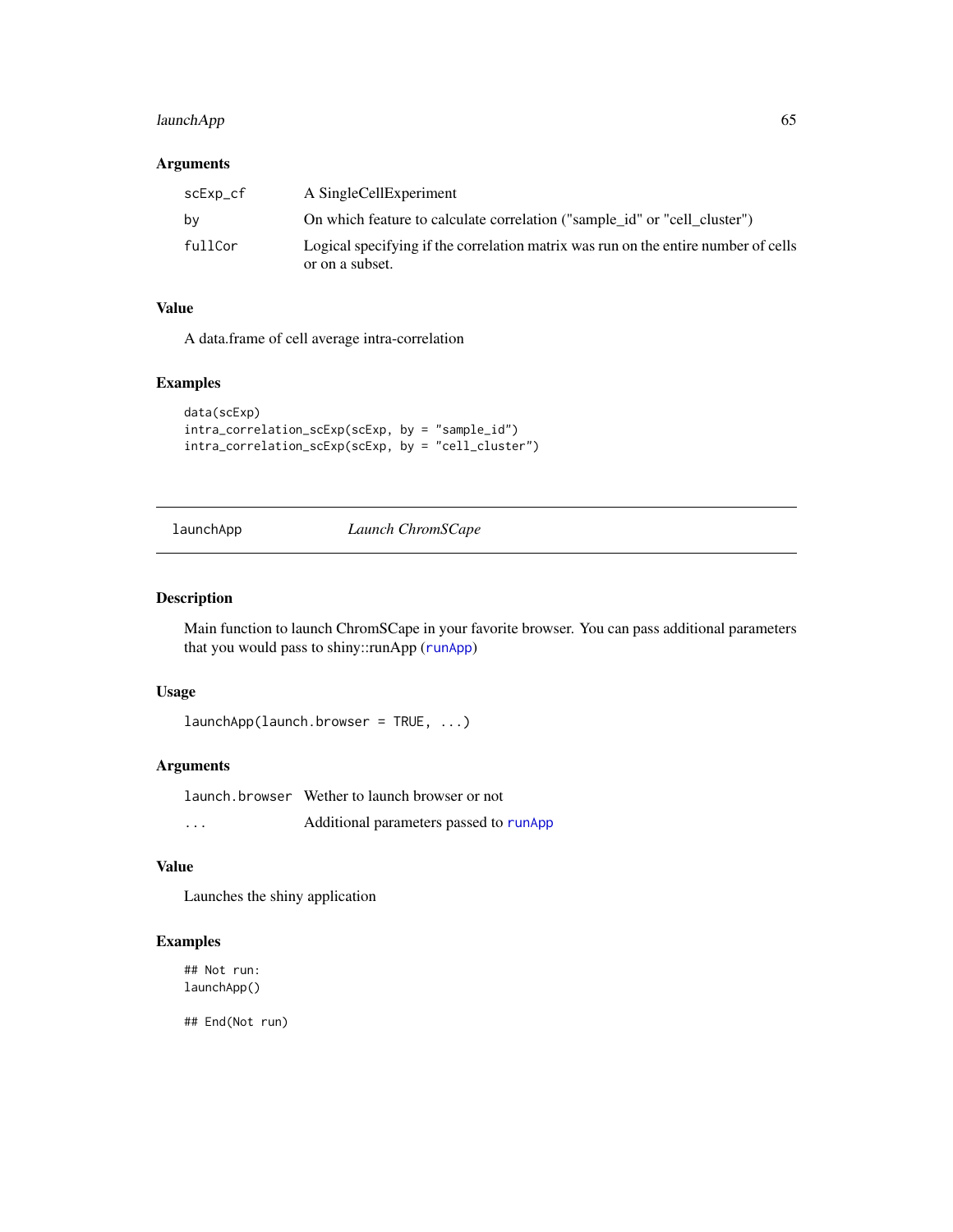## Description

Load and format MSIGdb pathways using msigdbr package

#### Usage

```
load_MSIGdb(ref, GeneSetClasses)
```
## Arguments

ref Reference genome, either mm10 or hg38 GeneSetClasses Which classes of MSIGdb to load

# Value

A list containing the GeneSet (list), GeneSetDf (data.frame) and GenePool character vector of all possible genes

merge\_MACS2\_peaks *Merge peak files from MACS2 peak caller*

### Description

Merge peak files from MACS2 peak caller

### Usage

merge\_MACS2\_peaks(odir, class, peak\_distance\_to\_merge, ref)

### Arguments

| odir                   | Output directory                    |
|------------------------|-------------------------------------|
| class                  | Cell cluster                        |
| peak_distance_to_merge |                                     |
|                        | Maximum distance to merge two peaks |
| ref                    | Reference genome                    |

### Value

Peaks as GRanges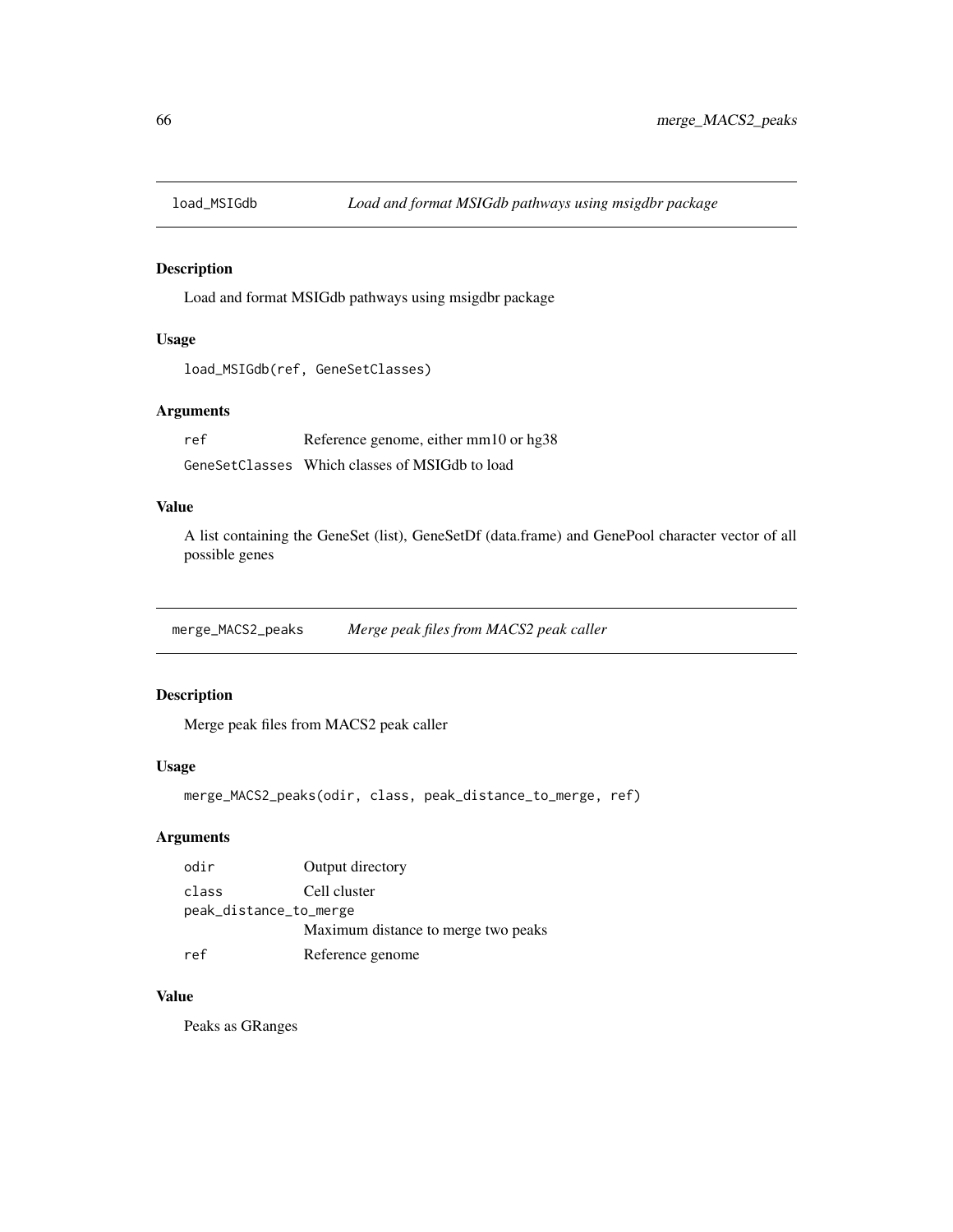mm10.chromosomes *Data.frame of chromosome length - mm10*

#### Description

This data frame provides the length of each "canonical" chromosomes of Mus Musculus (Mouse) genome build mm10.

#### Usage

```
data("mm10.chromosomes")
```
### Format

mm10.chromosomes - a data frame with 24 rows and 3 variables:

chr Chromosome - character

start Start of the chromosome (bp) - integer

end End of the chromosome (bp) - integer

mm10.cytoBand *Data.frame of cytoBandlocation - mm10*

#### Description

This data frame provides the location of each cytoBands of Homo Sapiens genome build mm10.

## Usage

```
data("mm10.cytoBand")
```
#### Format

mm10.cytoBand - a data frame with 862 rows and 4 variables:

chr Chromosome - character start Start of the chromosome (bp) - integer end End of the chromosome (bp) - integer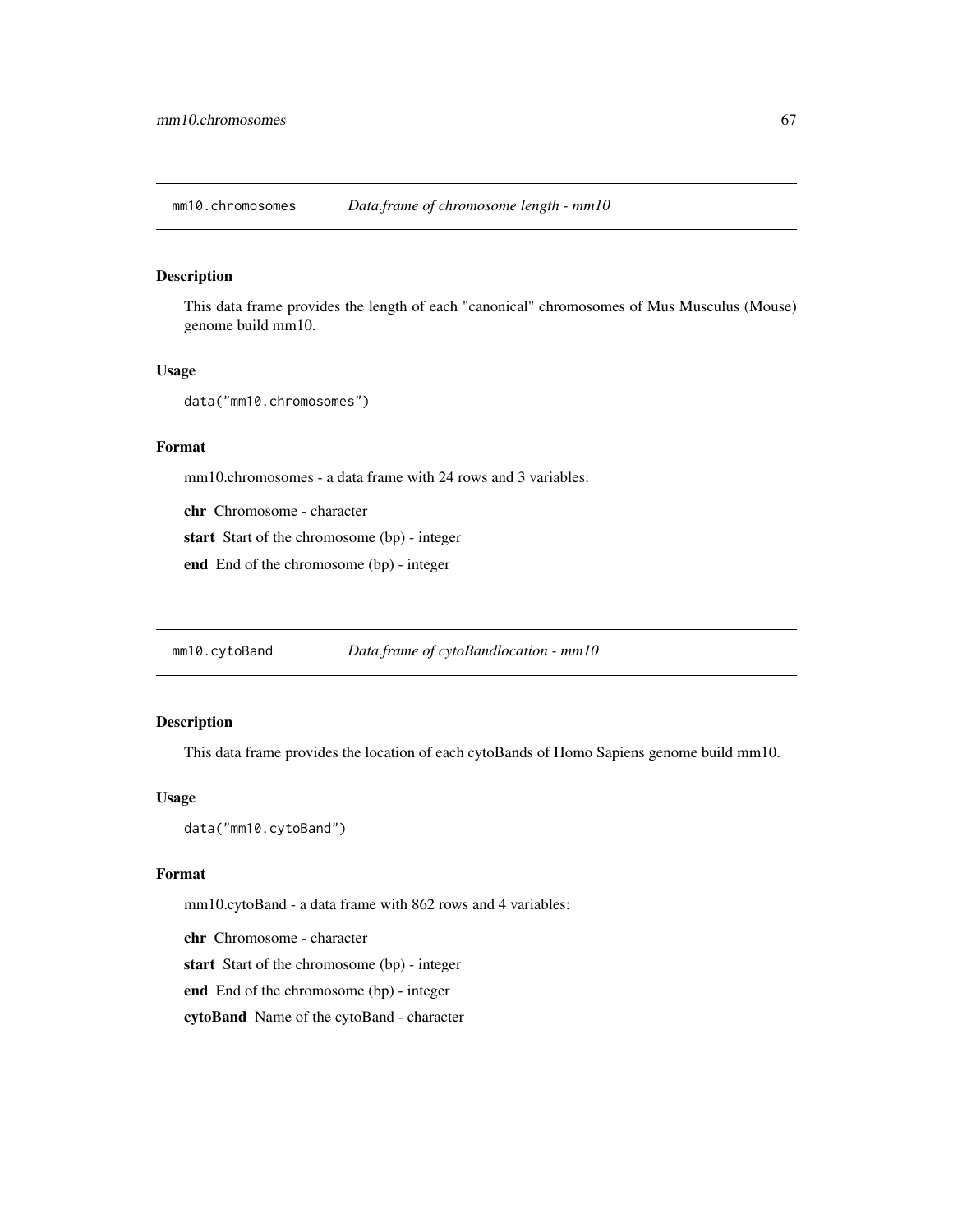### Description

This dataframe was extracted from Gencode v25 and report the Transcription Start Site of each gene in the Mus Musculus genome build mm10 (Mouse).

#### Usage

data("mm10.GeneTSS")

#### Format

mm10.GeneTSS - a data frame with 24 rows and 3 variables:

chr Chromosome name - character

start Start of the gene (TSS) - integer

end End of the gene - integer

gene Gene symbol - character

normalize\_scExp *Normalize counts*

#### Description

Normalize counts

#### Usage

```
normalize_scExp(
  scExp,
  type = c("CPM", "TFIDF", "RPKM", "TPM", "feature_size_only")
)
```
#### Arguments

| scExp | A SingleCellExperiment object.                                              |
|-------|-----------------------------------------------------------------------------|
| type  | Which normalization to apply. Either 'CPM', 'TFIDF', 'RPKM', 'TPM' or 'fea- |
|       | ture size only'. Note that for all normalization by size (RPKM, TPM, fea-   |
|       | ture_size_only), the features must have defined genomic coordinates.        |

### Value

A SingleCellExperiment object containing normalized counts. (See ?normcounts())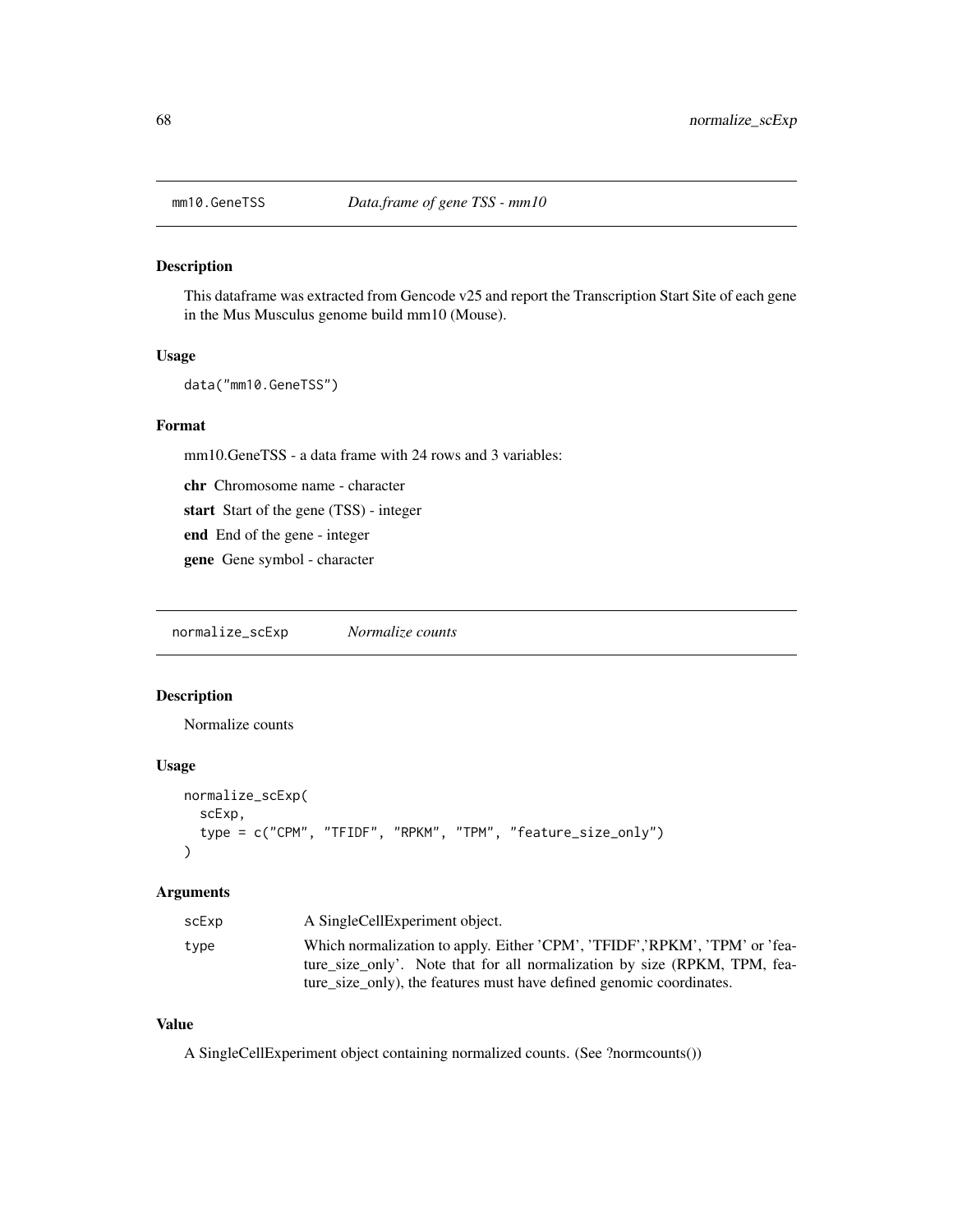num\_cell\_after\_cor\_filt\_scExp 69

# Examples

```
raw <- create_scDataset_raw()
scExp = create_scExp(raw$mat, raw$annot)
scExp = normalize_scExp(scExp)
head(SingleCellExperiment::normcounts(scExp))
```
num\_cell\_after\_cor\_filt\_scExp *Number of cells before & after correlation filtering*

## Description

Number of cells before & after correlation filtering

#### Usage

num\_cell\_after\_cor\_filt\_scExp(scExp, scExp\_cf)

# Arguments

| scExp    | SingleCellExperiment object before correlation filtering. |
|----------|-----------------------------------------------------------|
| scExp_cf | SingleCellExperiment object atfer correlation filtering.  |

### Value

A colored kable with the number of cells per sample before and after filtering for display

#### Examples

```
data("scExp")
scExp_cf = correlation_and_hierarchical_clust_scExp(scExp)
scExp_cf = filter_correlated_cell_scExp(scExp_cf,
corr_threshold = 99, percent_correlation = 1)
## Not run: num_cell_after_cor_filt_scExp(scExp,scExp_cf)
```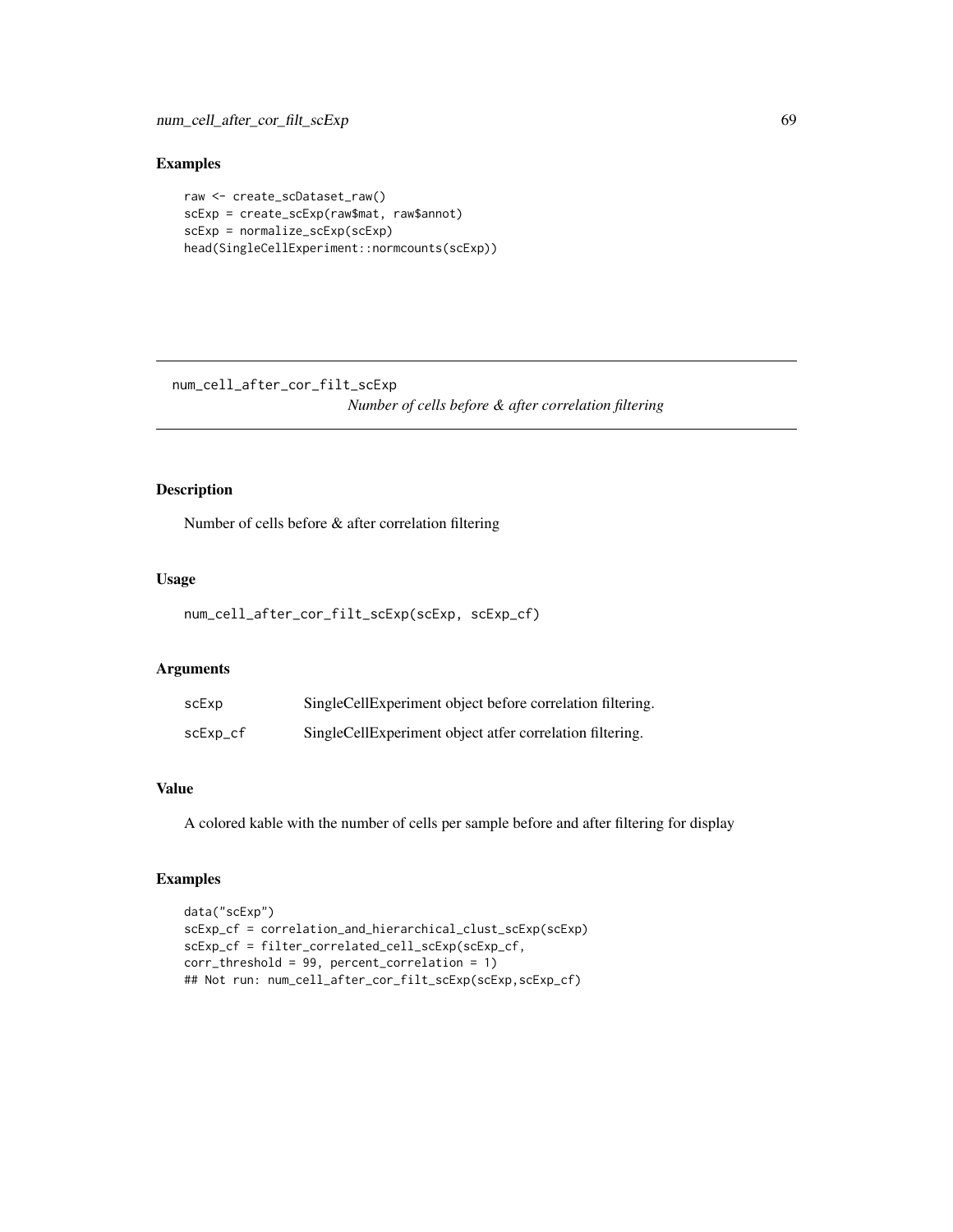num\_cell\_after\_QC\_filt\_scExp

*Table of cells before / after QC*

#### Description

Table of cells before / after QC

#### Usage

```
num_cell_after_QC_filt_scExp(scExp, annot, datamatrix)
```
#### Arguments

| scExp      | A SingleCellExperiment object.                         |
|------------|--------------------------------------------------------|
| annot      | A raw annotation data frame of cells before filtering. |
| datamatrix | A matrix of cells per regions before filtering.        |

# Value

A formatted kable in HTML.

### Examples

```
raw <- create_scDataset_raw()
scExp = create_scExp(raw$mat, raw$annot)
scExp_filtered = filter_scExp(scExp)
## Not run: num_cell_after_QC_filt_scExp(
scExp_filtered,SingleCellExperiment::colData(scExp))
## End(Not run)
```
num\_cell\_before\_cor\_filt\_scExp *Table of number of cells before correlation filtering*

# Description

Table of number of cells before correlation filtering

### Usage

num\_cell\_before\_cor\_filt\_scExp(scExp)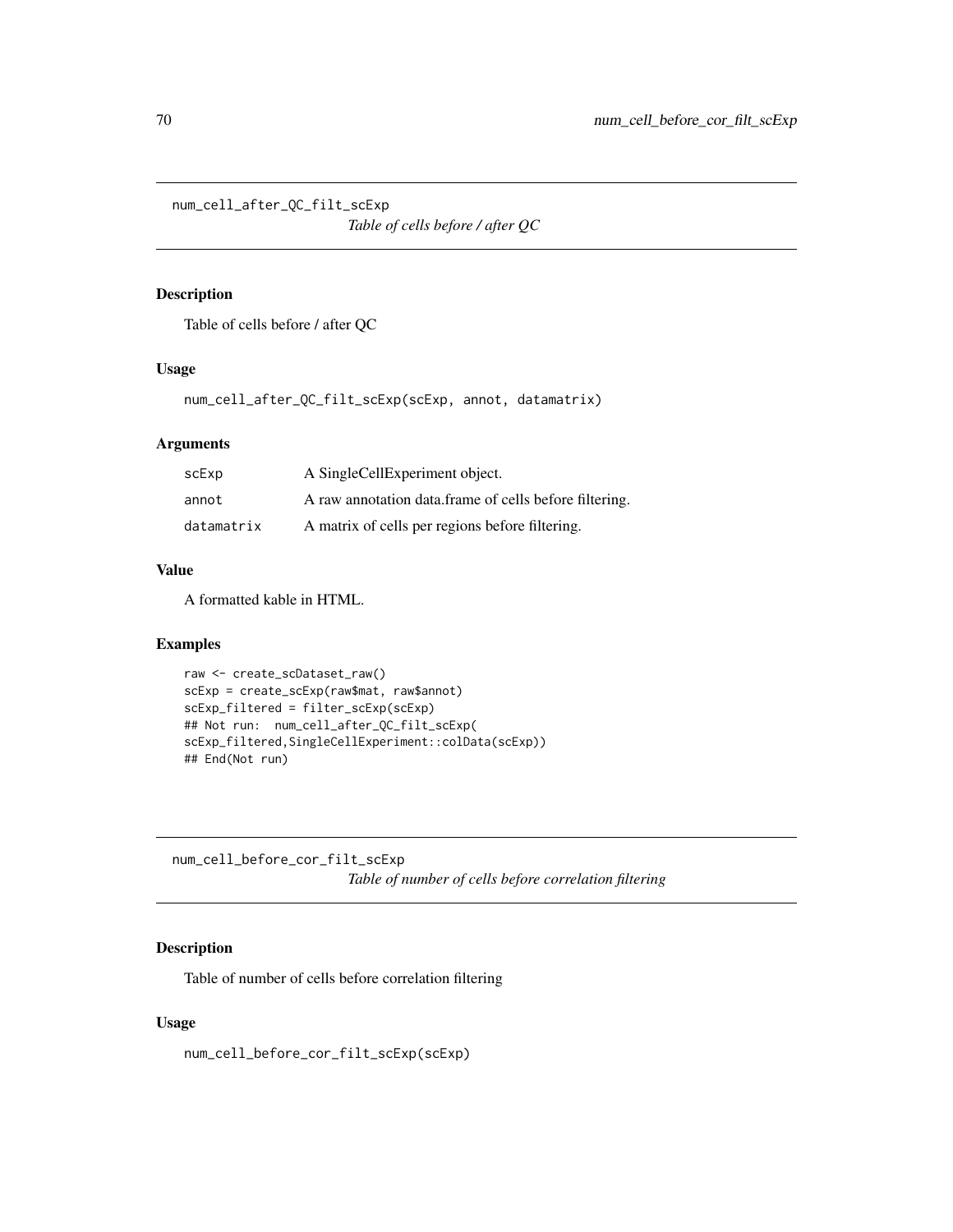### Arguments

scExp A SingleCellExperiment Object

#### Value

A colored kable with the number of cells per sample for display

# Examples

```
data("scExp")
## Not run: num_cell_before_cor_filt_scExp(scExp)
```
num\_cell\_in\_cluster\_scExp

*Number of cells in each cluster*

## Description

Number of cells in each cluster

#### Usage

```
num_cell_in_cluster_scExp(scExp)
```
#### Arguments

scExp A SingleCellExperiment object containing chromatin groups.

# Value

A formatted kable of cell assignation to each cluster.

## Examples

```
data("scExp")
scExp_cf = correlation_and_hierarchical_clust_scExp(scExp)
scExp_cf = choose_cluster_scExp(scExp_cf,nclust=3,consensus=FALSE)
## Not run: num_cell_in_cluster_scExp(scExp_cf)
```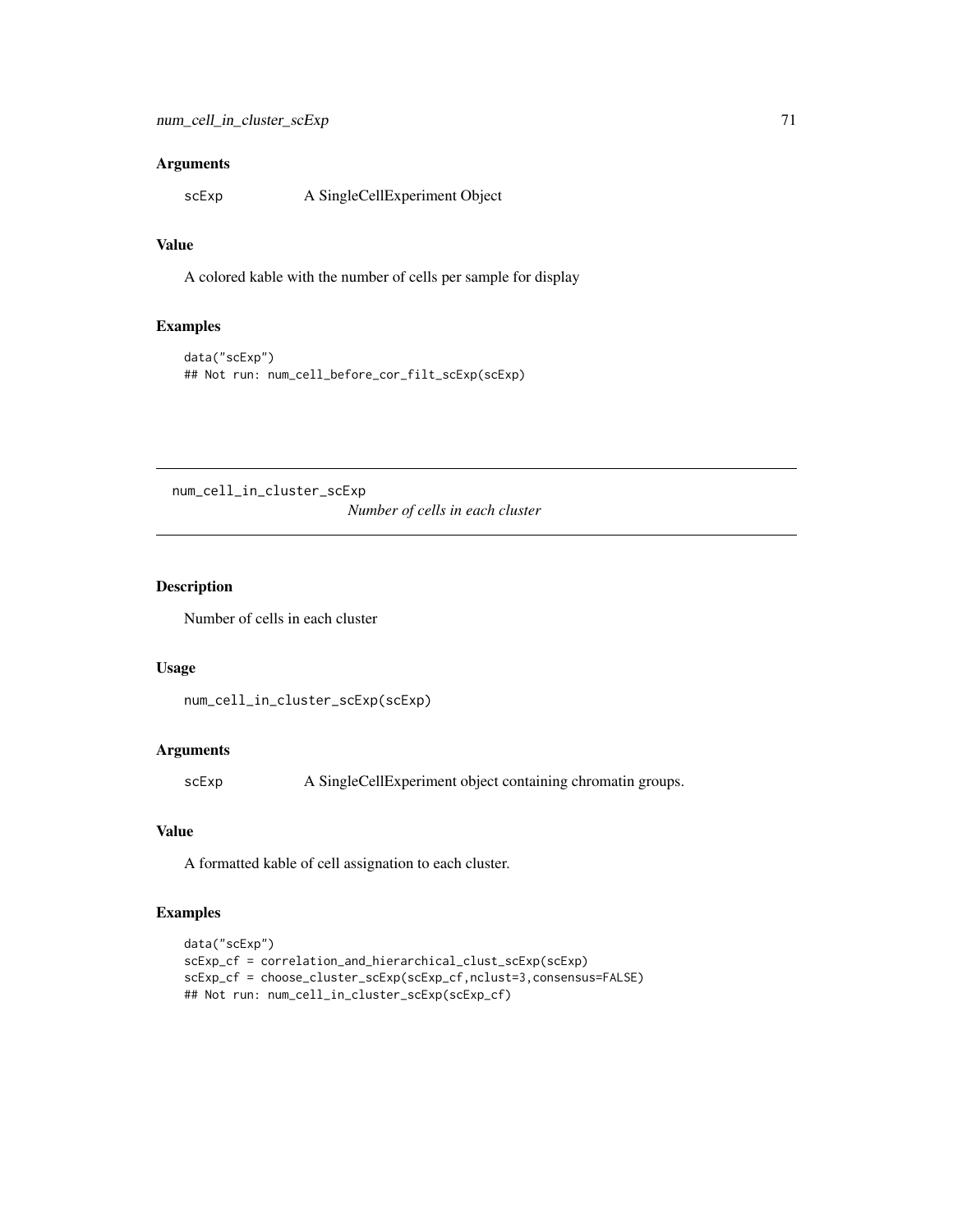num\_cell\_scExp *Table of cells*

#### Description

Table of cells

## Usage

num\_cell\_scExp(annot, datamatrix)

# Arguments

| annot      | An annotation of cells. Can be obtain through 'colData(scExp)'. |
|------------|-----------------------------------------------------------------|
| datamatrix | A matrix of cells per regions before filtering.                 |

#### Value

A formatted kable in HTML.

#### Examples

```
raw <- create_scDataset_raw()
scExp = create_scExp(raw$mat, raw$annot)
## Not run: num_cell_scExp(SingleCellExperiment::colData(scExp))
```
pca\_irlba\_for\_sparseMatrix *Run sparse PCA using irlba SVD*

#### Description

This function allows to run a PCA using IRLBA Singular Value Decomposition in a fast & memory efficient way. The increamental Lanczos bidiagonalisation algorithm allows to keep the matrix sparse as the "loci" centering is implicit. The function then multiplies by the approximate singular values (svd\$d) in order to get more importance to the first PCs proportionnally to their singular values. This step is crucial for downstream approaches, e.g. UMAP or T-SNE.

#### Usage

```
pca_irlba_for_sparseMatrix(x, n_comp, work = 3 * n_ccomp)
```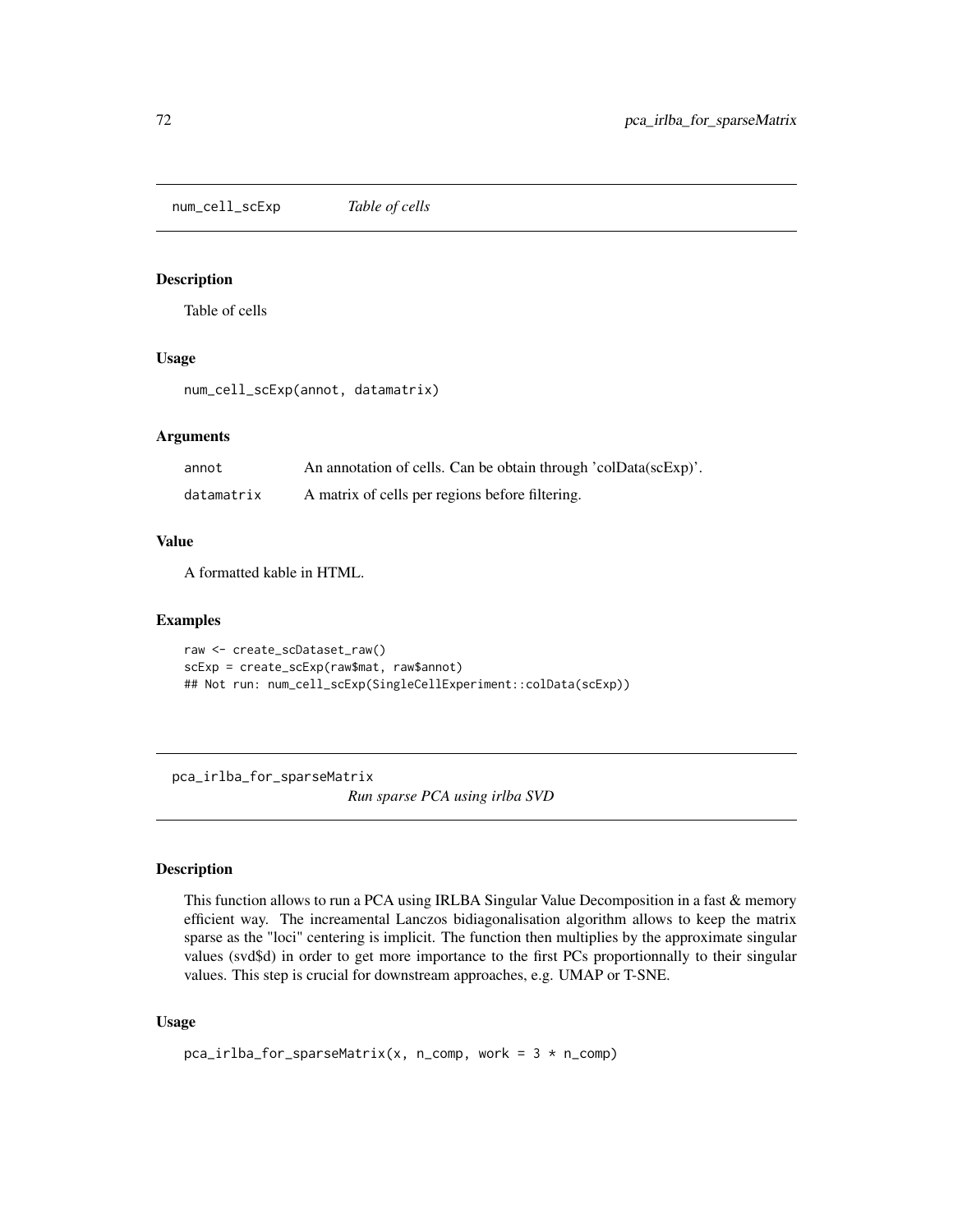# Arguments

|                 | A sparse normalized matrix (features x cells)                                                      |
|-----------------|----------------------------------------------------------------------------------------------------|
| $n_{\rm\_comp}$ | The number of principal components to keep                                                         |
| work            | Working subspace dimension, larger values can speed convergence at the cost<br>of more memory use. |

# Value

The rotated data, e.g. the cells x PC column in case of sc data.

plot\_cluster\_consensus\_scExp *Plot cluster consensus*

# Description

Plot cluster consensus score for each k as a bargraph.

# Usage

plot\_cluster\_consensus\_scExp(scExp)

# Arguments

scExp A SingleCellExperiment

# Value

The consensus score for each cluster for each k as a barplot

# Examples

data("scExp")

plot\_cluster\_consensus\_scExp(scExp)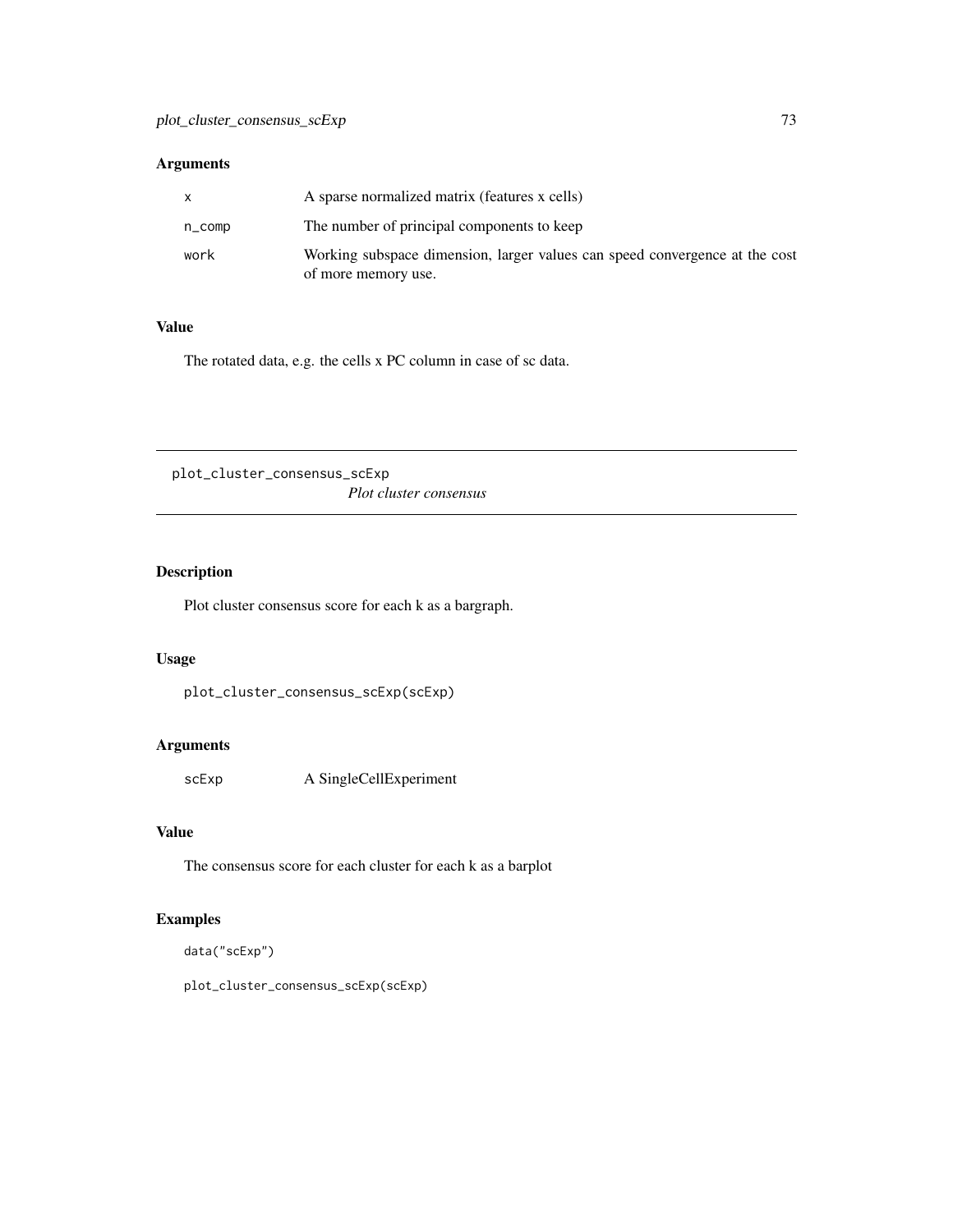plot\_correlation\_PCA\_scExp

*Plotting correlation of PCs with a variable of interest*

# Description

Plotting correlation of PCs with a variable of interest

# Usage

```
plot_correlation_PCA_scExp(
  scExp,
  correlation_var = "total_counts",
  color_by = NULL,
  topPC = 10\mathcal{L}
```
# Arguments

| scExp           | A SingleCellExperiment Object                                                                                                                      |
|-----------------|----------------------------------------------------------------------------------------------------------------------------------------------------|
| correlation_var |                                                                                                                                                    |
|                 | A string specifying with which numeric variable from colData of scExp to cal-<br>culate and plot the correlation of each PC with. ('total_counts') |
| color_by        | A string specifying with which categorical variable to color the plot. ('NULL')                                                                    |
| topPC           | An integer specifying the number of PCs to plot correlation with 10                                                                                |

# Value

A ggplot histogram representing the distribution of count per cell

# Examples

```
data("scExp")
plot_correlation_PCA_scExp(scExp, topPC = 25)
plot_correlation_PCA_scExp(scExp, color_by = "cell_cluster")
plot_correlation_PCA_scExp(scExp, color_by = "sample_id")
```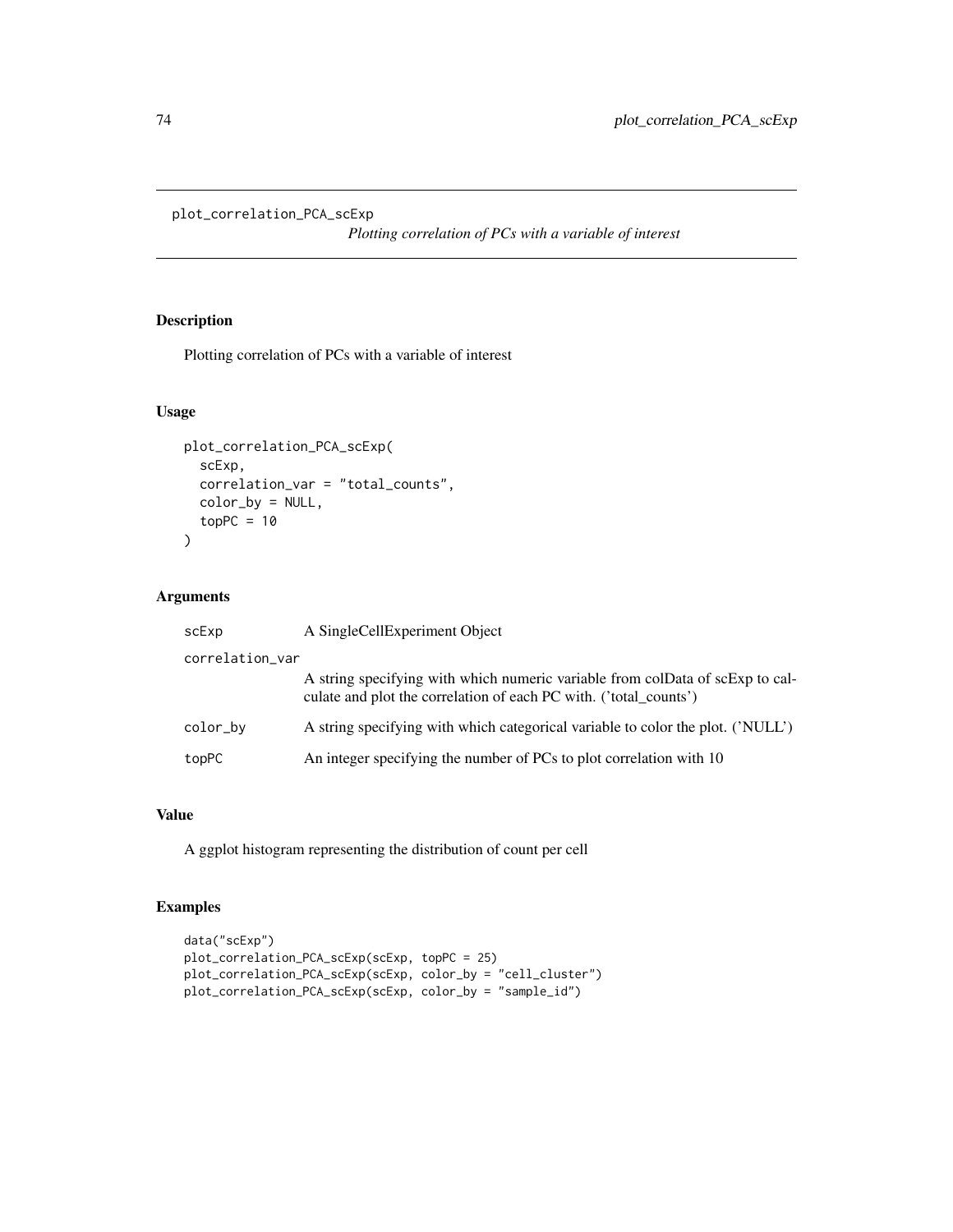# Description

Coverage plot

# Usage

```
plot_coverage_BigWig(
  coverages,
  label_color_list,
  peaks = NULL,
  chrom,
  start,
  end,
  ref = "hg38"\mathcal{L}
```
# Arguments

| coverages        | A list containing sample coverage as Genomic Ranges           |
|------------------|---------------------------------------------------------------|
| label_color_list |                                                               |
|                  | List of colors, list names are labels                         |
| peaks            | A GRanges object containing peaks location to plot (optional) |
| chrom            | Chromosome                                                    |
| start            | <b>Start</b>                                                  |
| end              | End                                                           |
| ref              | Genomic Reference                                             |

# Value

A coverage plot annotated with genes

# Examples

data(scExp)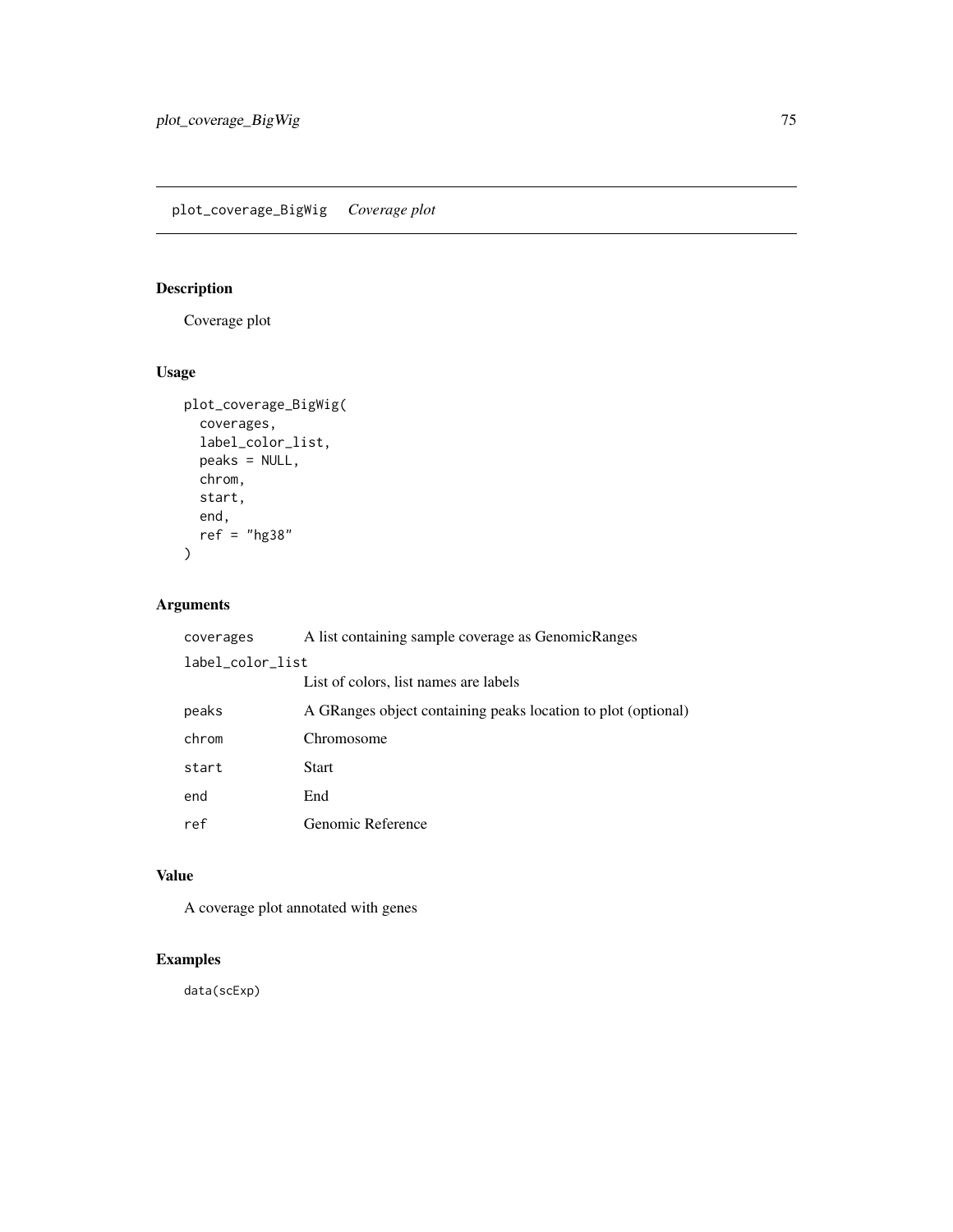plot\_differential\_summary\_scExp *Differential summary barplot*

# Description

Differential summary barplot

# Usage

```
plot_differential_summary_scExp(
  scExp_cf,
  qval.th = 0.01,
  logFC.th = 1,min.percent = 0.01\mathcal{L}
```
# Arguments

| scExp_cf    | A Single Cell Experiment object                                                                               |
|-------------|---------------------------------------------------------------------------------------------------------------|
| qval.th     | Adjusted p-value threshold. $(0.01)$                                                                          |
| logFC.th    | Fold change threshold. (1)                                                                                    |
| min.percent | Minimum fraction of cells having the feature active to consider it as significantly<br>differential. $(0.01)$ |

# Value

A barplot summary of differential analysis

# Examples

```
data("scExp")
plot_differential_summary_scExp(scExp)
```
plot\_differential\_volcano\_scExp *Volcano plot of differential features*

# Description

Volcano plot of differential features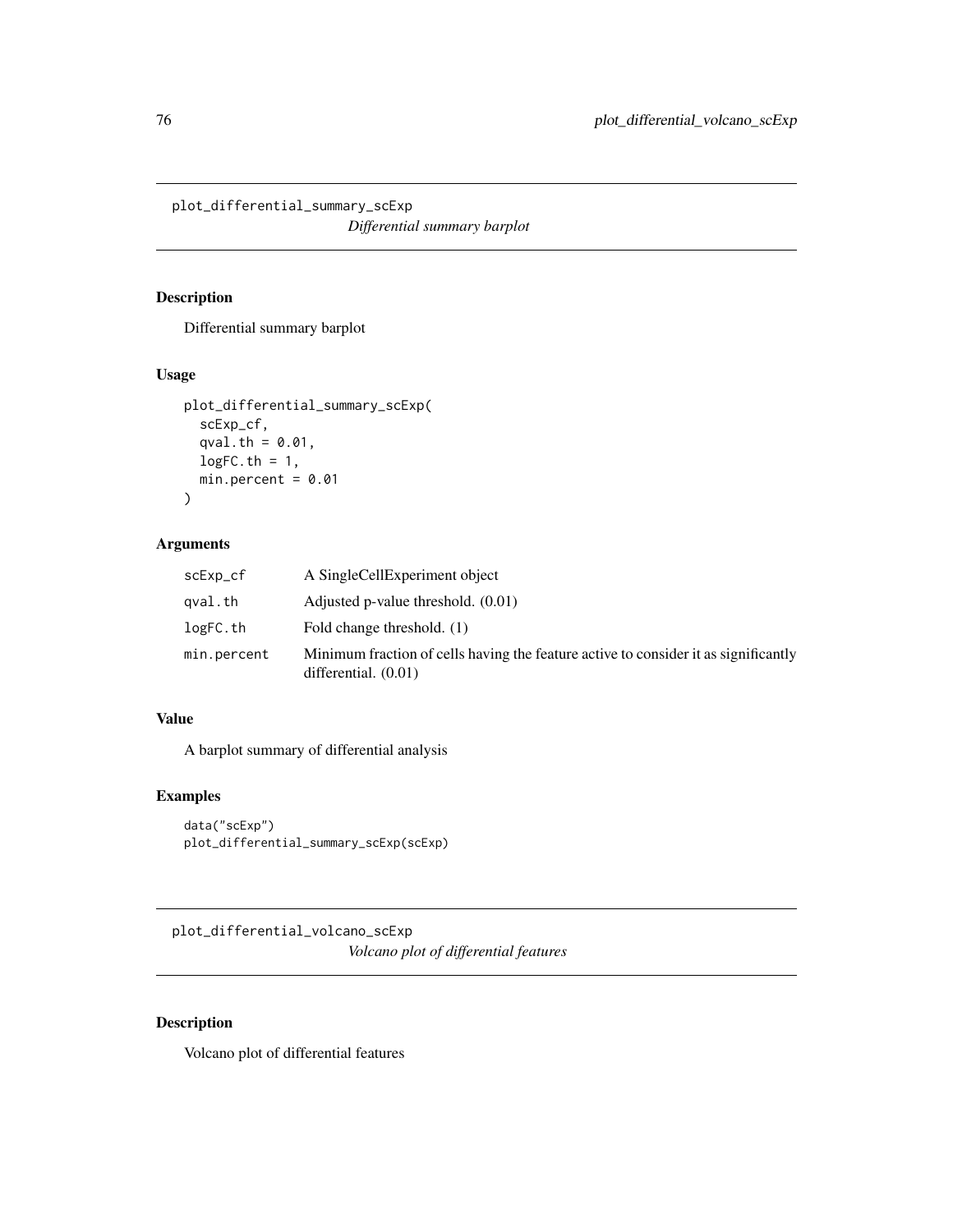# Usage

```
plot_differential_volcano_scExp(
  scExp_cf,
 group = "C1",logFC.th = 1,qval.th = 0.01,
 min.percent = 0.01)
```
# Arguments

| A SingleCellExperiment object                                                                                 |
|---------------------------------------------------------------------------------------------------------------|
| A character indicating the group for which to plot the differential volcano plot.<br>(TCl'')                  |
| Fold change threshold. (1)                                                                                    |
| Adjusted p-value threshold. (0.01)                                                                            |
| Minimum fraction of cells having the feature active to consider it as significantly<br>differential. $(0.01)$ |
|                                                                                                               |

# Value

A volcano plot of differential analysis of a specific cluster

# Examples

```
data("scExp")
plot_differential_volcano_scExp(scExp,"C1")
```
plot\_distribution\_scExp

*Plotting distribution of signal*

# Description

Plotting distribution of signal

#### Usage

```
plot_distribution_scExp(
  scExp,
  raw = TRUE,
  log10 = FALSE,pseudo_counts = 1,
  bins = 150
\mathcal{E}
```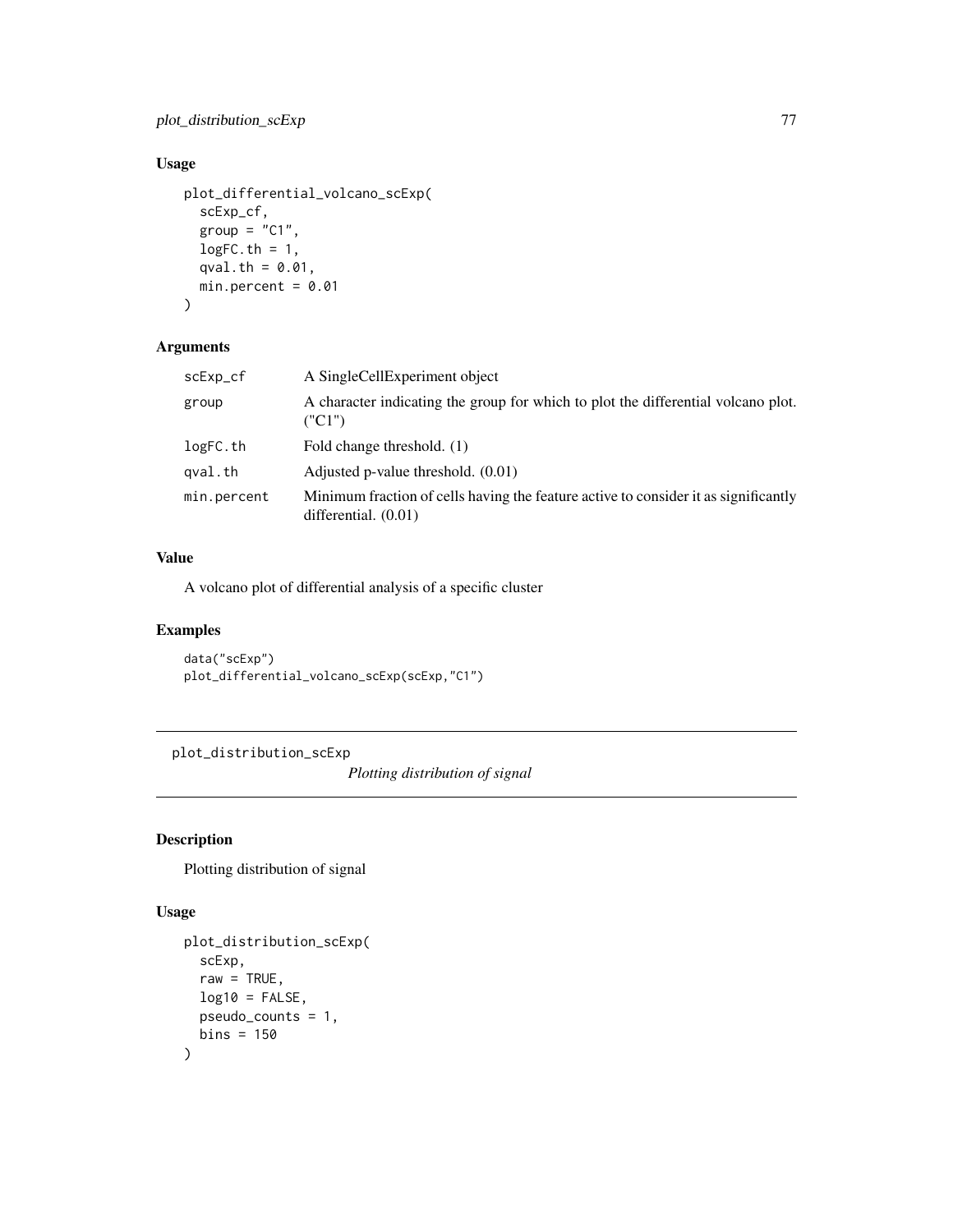# Arguments

| scExp         | A SingleCellExperiment Object      |
|---------------|------------------------------------|
| raw           | Use raw counts?                    |
| log10         | Transform using $log10$ ?          |
| pseudo_counts | Pseudo-count to add if using log10 |
| bins          | Number of bins in the histogram    |

# Value

A ggplot histogram representing the distribution of count per cell

## Examples

```
data("scExp")
plot_distribution_scExp(scExp)
```
plot\_gain\_or\_loss\_barplots *Plot Gain or Loss of cytobands of the most variables cytobands*

# Description

Plot Gain or Loss of cytobands of the most variables cytobands Plot Gain or Loss of cytobands of the most variables cytobands

# Usage

```
plot_gain_or_loss_barplots(scExp, cells = NULL, top = 20)
plot_gain_or_loss_barplots(scExp, cells = NULL, top = 20)
```
# Arguments

| scExp | A SingleCellExperiment with "logRatio_cytoBand" reducedDim slot filled. See<br>calculate_logRatio_CNA |
|-------|-------------------------------------------------------------------------------------------------------|
| cells | Cell IDs of the tumor samples to                                                                      |
| top   | Number of most variables cytobands to plot                                                            |

# Value

Plot the gains/lost in the selected cells of interest as multiple barplots Plot the gains/lost in the selected cells of interest as multiple barplots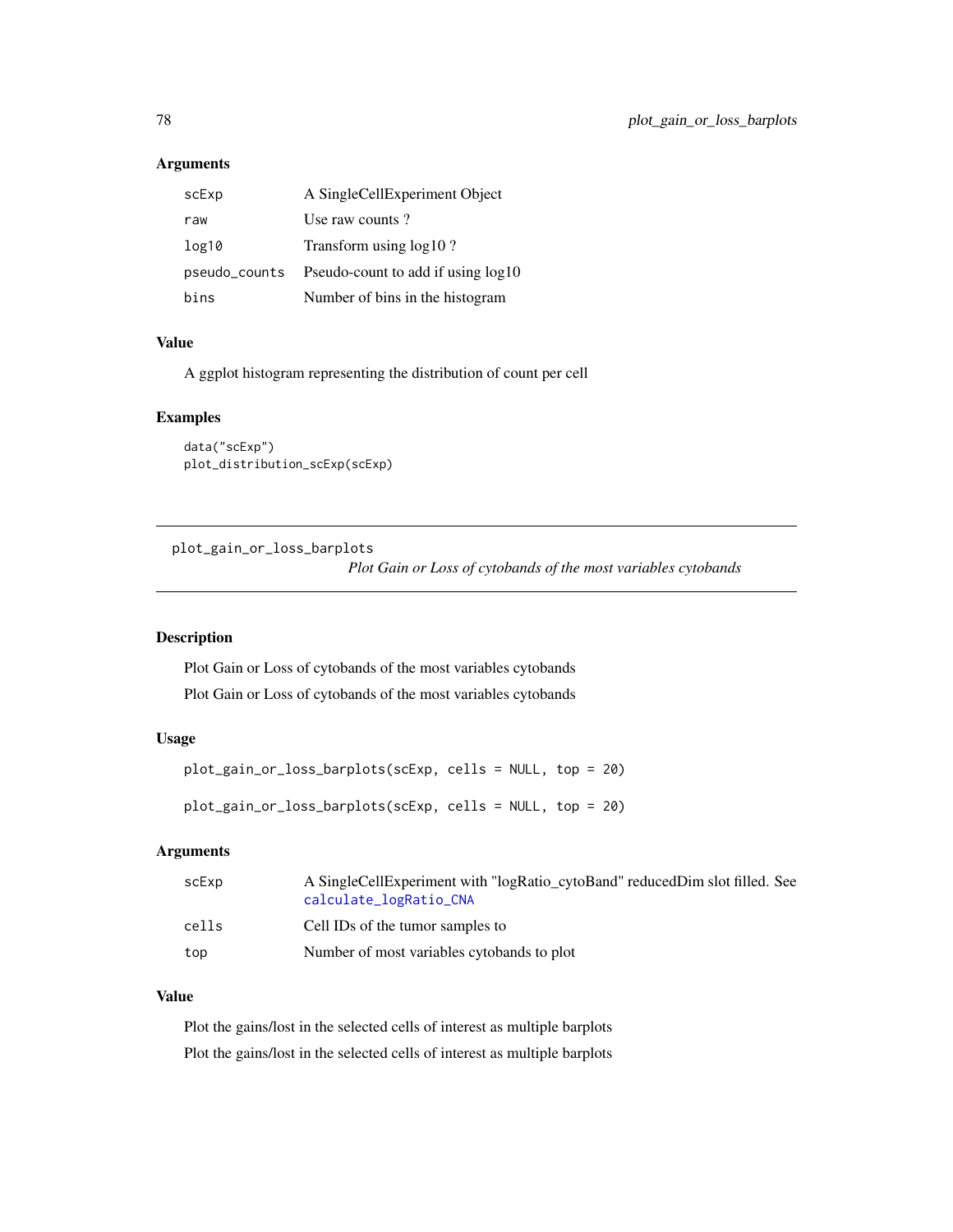# plot\_heatmap\_scExp 79

#### Examples

```
data("scExp")
scExp = calculate_CNA(scExp, control_samples = unique(scExp$sample_id)[1],
ref_genome="hg38", quantiles_to_define_gol = c(0.05,0.95))
plot_gain_or_loss_barplots(scExp, cells = scExp$cell_id[which(
scExp$sample_id %in% unique(scExp$sample_id)[2])])
data("scExp")
scExp = calculate_CNA(scExp, control_samples = unique(scExp$sample_id)[1],
```

```
ref_genome="hg38", quantiles_to_define_gol = c(0.05,0.95))
plot_gain_or_loss_barplots(scExp, cells = scExp$cell_id[which(
scExp$sample_id %in% unique(scExp$sample_id)[2])])
```
plot\_heatmap\_scExp *Plot cell correlation heatmap with annotations*

## Description

Plot cell correlation heatmap with annotations

#### Usage

```
plot_heatmap_scExp(
  scExp,
  name_hc = "hc_cor",
 corColors = (grDevices::colorRampPalette(c("royalblue", "white", "indianred1")))(256),
  color_by = NULL,
  downsample = 1000,
  hc_linkage = "ward.D"
)
```
# Arguments

| scExp      | A SingleCellExperiment Object                                     |
|------------|-------------------------------------------------------------------|
| name_hc    | Name of the holust contained in the SingleCellExperiment object   |
| corColors  | A palette of colors for the heatmap                               |
| color_by   | Which features to add as additional bands on top of plot          |
| downsample | Number of cells to downsample                                     |
| hc_linkage | A linkage method for hierarchical clustering. See cor. ('ward.D') |

# Value

A heatmap of cell to cell correlation, grouping cells by hierarchical clustering.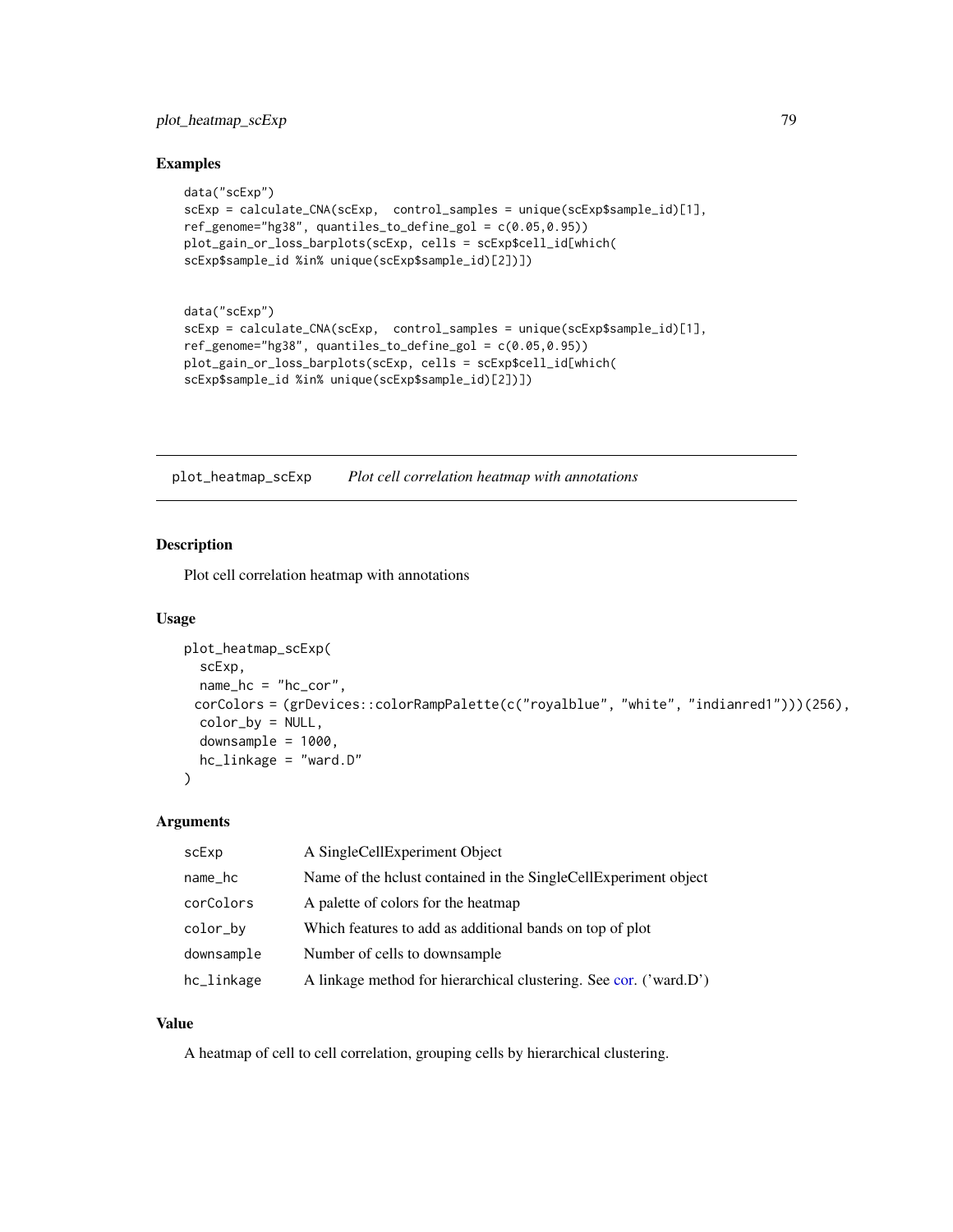# Examples

```
data("scExp")
plot_heatmap_scExp(scExp)
```
# plot\_inter\_correlation\_scExp

*Violin plot of inter-correlation distribution between one or multiple groups and one reference group*

## Description

Violin plot of inter-correlation distribution between one or multiple groups and one reference group

#### Usage

```
plot_inter_correlation_scExp(
  scExp_cf,
 by = c("sample_id", "cell_cluster")[1],
  jitter_by = NULL,
  reference_group = unique(scExp_cf[[by]])[1],
  other_groups = unique(scExp_cf[[by]]),
  downsample = 5000
)
```
# Arguments

| scExp_cf        | A SingleCellExperiment                                                                               |
|-----------------|------------------------------------------------------------------------------------------------------|
| by              | Color by sample_id or cell_cluster                                                                   |
| jitter_by       | Add jitter points of another layer (cell_cluster or sample_id)                                       |
| reference_group |                                                                                                      |
|                 | Character containing the reference group name to calculate correlation from.                         |
| other_groups    | Character vector of the other groups for which to calculate correlation with the<br>reference group. |
| downsample      | Downsample for plotting                                                                              |

#### Value

A violin plot of inter-correlation

#### Examples

data(scExp) plot\_intra\_correlation\_scExp(scExp)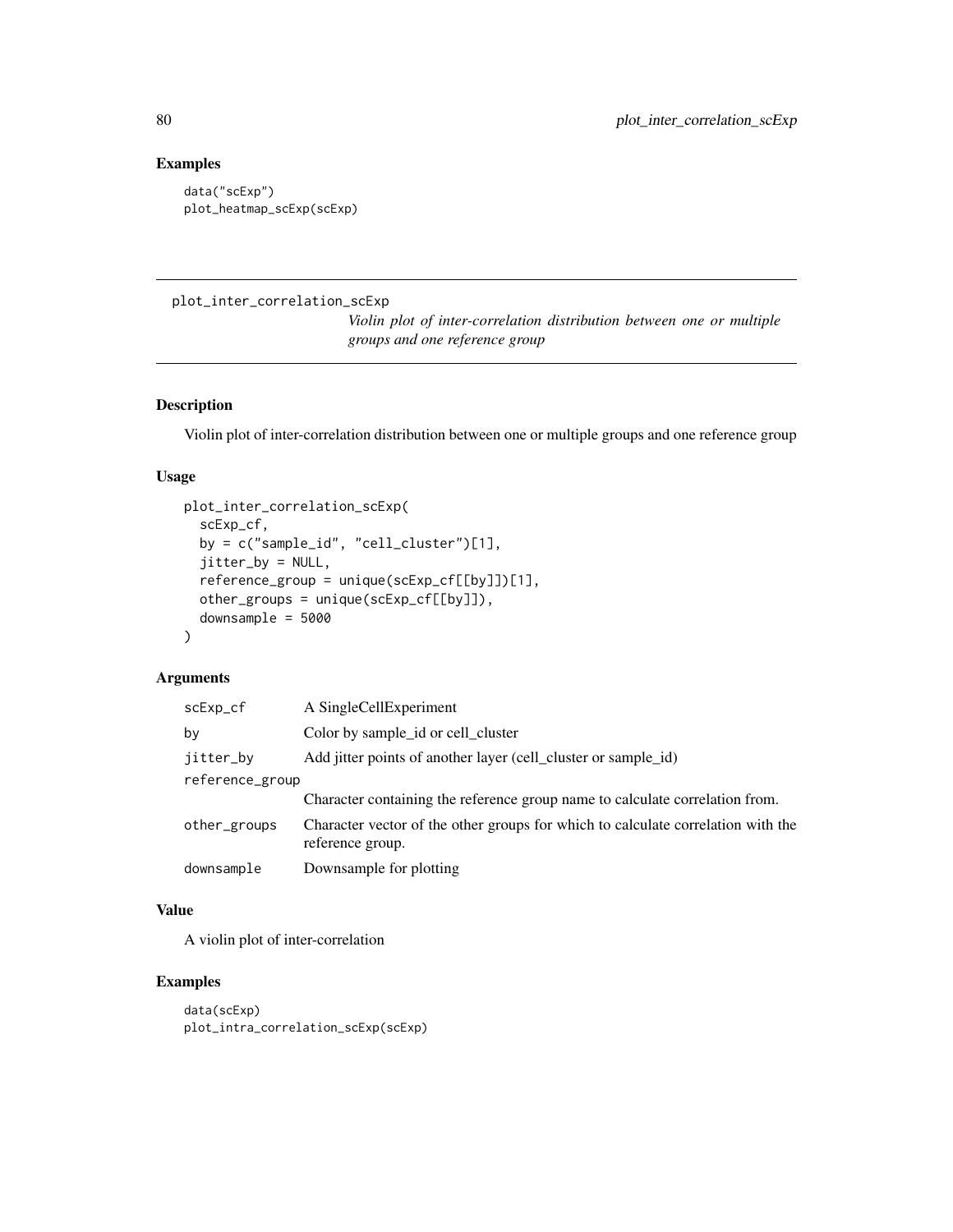plot\_intra\_correlation\_scExp

*Violin plot of intra-correlation distribution*

# Description

Violin plot of intra-correlation distribution

# Usage

```
plot_intra_correlation_scExp(
  scExp_cf,
 by = c("sample_id", "cell_cluster")[1],
  jitter_by = NULL,
 downsample = 5000
)
```
# Arguments

| scExp_cf   | A SingleCellExperiment                                         |
|------------|----------------------------------------------------------------|
| by         | Color by sample id or cell cluster                             |
| jitter_by  | Add jitter points of another layer (cell_cluster or sample_id) |
| downsample | Downsample for plotting                                        |

## Value

A violin plot of intra-correlation

# Examples

```
data(scExp)
plot_intra_correlation_scExp(scExp)
```
plot\_most\_contributing\_features *Plot Top/Bottom most contributing features to PCA*

# Description

Plot Top/Bottom most contributing features to PCA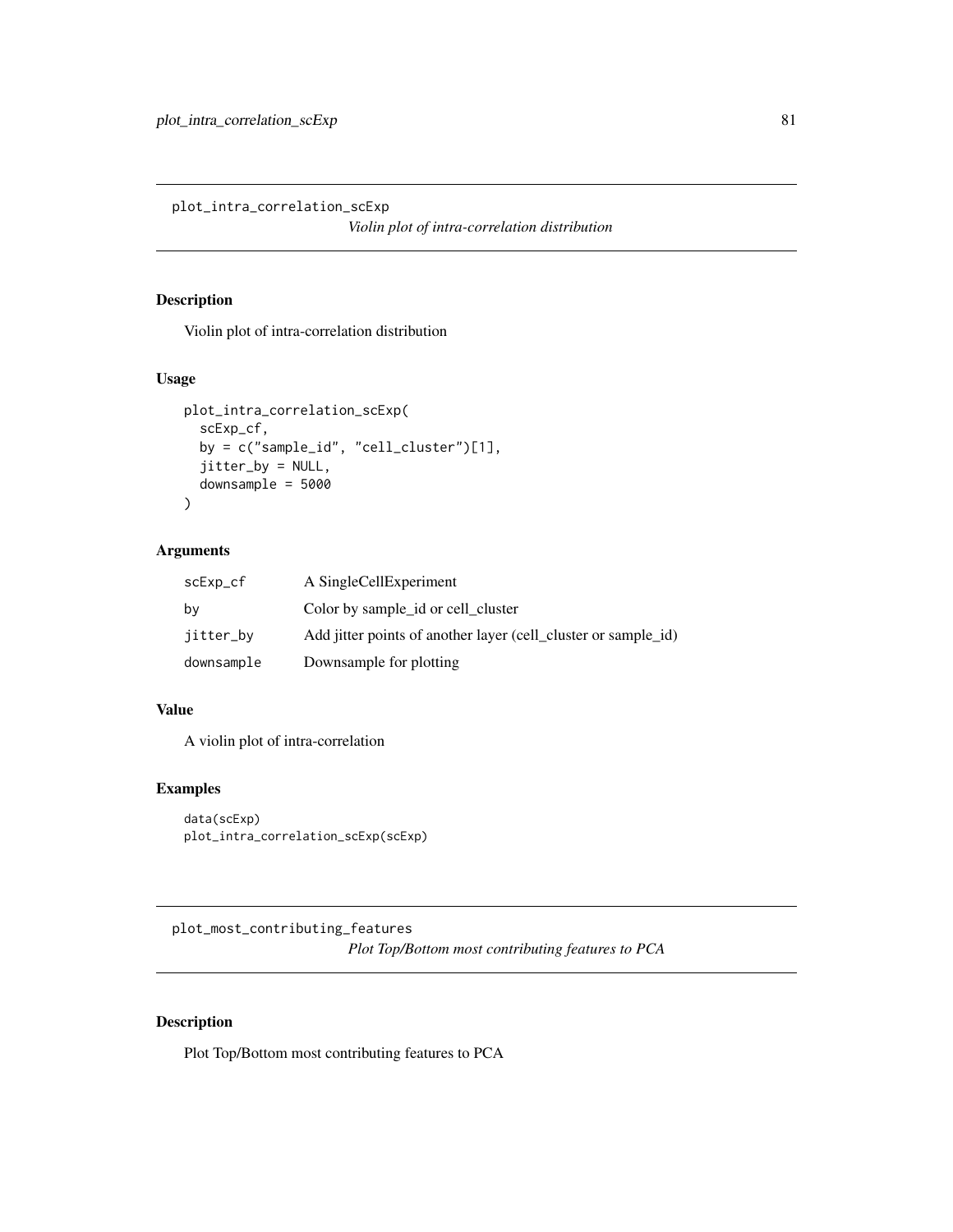# Usage

```
plot_most_contributing_features(
  scExp,
  component = "Component_1",
  n_t top_bot = 10
\lambda
```
# Arguments

| scExp     | A SingleCellExperiment containing "PCA" in reducedDims and gene annotation<br>in rowRanges |
|-----------|--------------------------------------------------------------------------------------------|
| component | The name of the component of interest                                                      |
| n_top_bot | An integer number of top and bot regions to plot                                           |

## Details

If a gene TSS is within 10,000bp of the region, the name of the gene(s) will be displayed instead of the region

#### Value

A barplot of top and bottom features with the largest absolute value in the component of interest

#### Examples

```
data(scExp)
plot_most_contributing_features(scExp, component = "Component_1")
```
plot\_pie\_most\_contributing\_chr

*Pie chart of top contribution of chromosomes in the 100 most contributing features to PCA #'*

# Description

Pie chart of top contribution of chromosomes in the 100 most contributing features to PCA #'

# Usage

```
plot_pie_most_contributing_chr(
  scExp,
 component = "Component_1",
  n_t top_bot = 100
)
```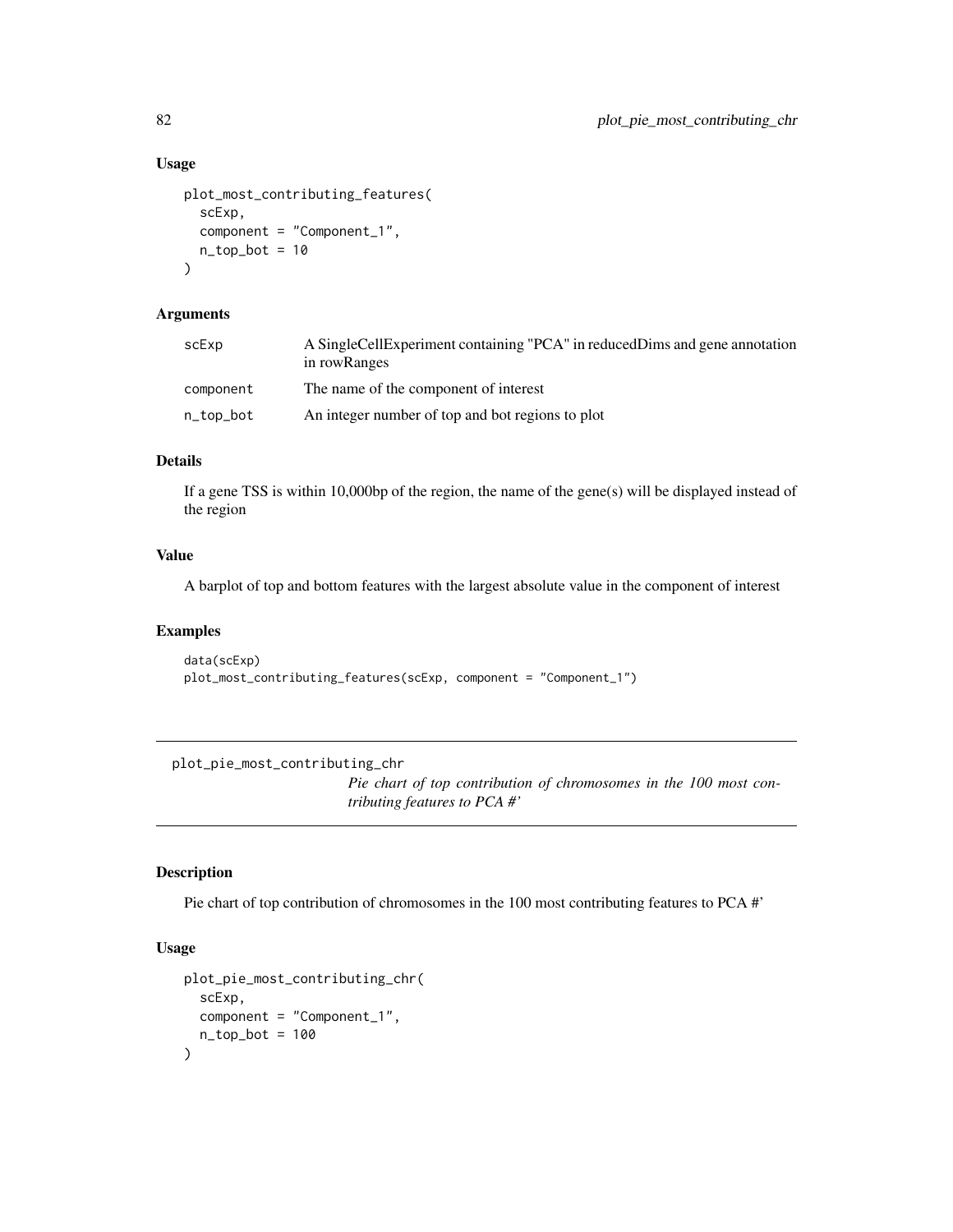## Arguments

| scExp     | A Single Cell Experiment containing "PCA" in reduced Dims and gene annotation<br>in rowRanges |
|-----------|-----------------------------------------------------------------------------------------------|
| component | The name of the component of interest                                                         |
| n_top_bot | An integer number of top and bot regions to plot (100)                                        |

# Value

A pie chart showing the distribution of chromosomes in the top features with the largest absolute value in the component of interest

# Examples

```
data(scExp)
plot_pie_most_contributing_chr(scExp, component = "Component_1")
```
plot\_reduced\_dim\_scExp

*Plot reduced dimensions (PCA, TSNE, UMAP)*

#### Description

Plot reduced dimensions (PCA, TSNE, UMAP)

# Usage

```
plot_reduced_dim_scExp(
  scExp,
  color_by = "sample_id",
  reduced_dim = c("PCA", "TSNE", "UMAP"),
  select_x = NULL,select_y = NULL,
  downsample = 5000,
  transparency = 0.6,
  size = 1,
 max_distanceToTSS = 1000,
  annotate_clusters = "cell_cluster" %in% colnames(colData(scExp)),
 min\_quantile = 0.01,
  max_quantile = 0.99)
```
#### Arguments

| scExp    | A SingleCellExperiment Object                                                                                           |  |
|----------|-------------------------------------------------------------------------------------------------------------------------|--|
| color_by | Character of eature used for coloration. Can be cell metadata ('total counts',<br>$'sample_id', \ldots$ or a gene name. |  |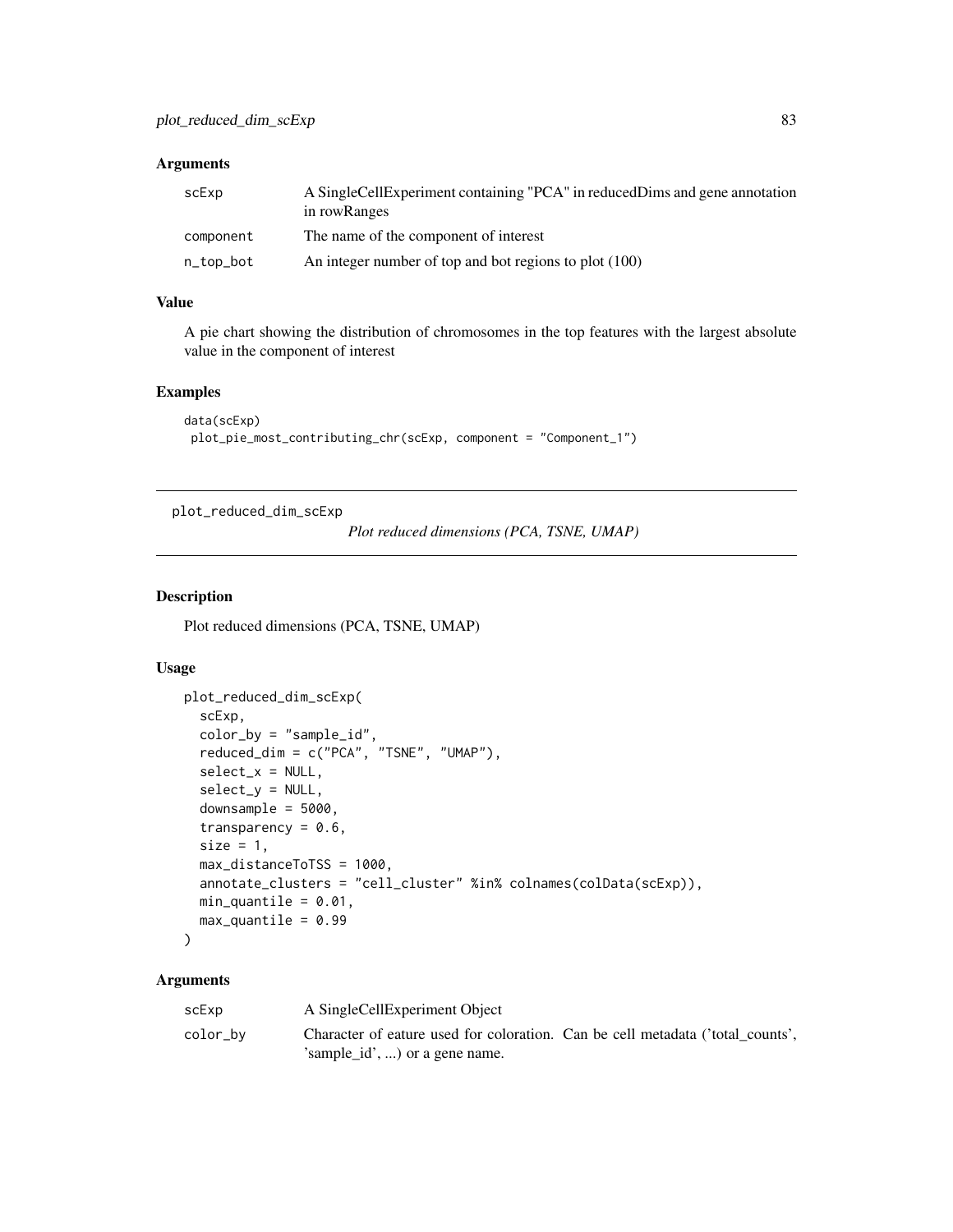| reduced_dim       | Reduced Dimension used for plotting                                                                              |  |
|-------------------|------------------------------------------------------------------------------------------------------------------|--|
| select_x          | Which variable to select for x axis                                                                              |  |
| select_y          | Which variable to select for y axis                                                                              |  |
| downsample        | Number of cells to downsample                                                                                    |  |
| transparency      | Alpha parameter, between 0 and 1                                                                                 |  |
| size              | Size of the points.                                                                                              |  |
| max_distanceToTSS |                                                                                                                  |  |
|                   | The maximum distance to TSS to consider a gene linked to a region. Used only<br>if "color by" is a gene name.    |  |
| annotate_clusters |                                                                                                                  |  |
|                   | A logical indicating if clusters should be labelled. The 'cell_cluster' column<br>should be present in metadata. |  |
| min_quantile      | The lower threshold to remove outlier cells, as quantile of cell embeddings (be-<br>tween $0$ and $0.5$ ).       |  |
| max_quantile      | The upper threshold to remove outlier cells, as quantile of cell embeddings (be-<br>tween $0.5$ and $1$ ).       |  |
|                   |                                                                                                                  |  |

# Value

A ggplot geom\_point plot of reduced dimension 2D reprensentation

# Examples

```
data("scExp")
plot_reduced_dim_scExp(scExp, color_by = "sample_id")
plot_reduced_dim_scExp(scExp, color_by = "total_counts")
plot_reduced_dim_scExp(scExp, reduced_dim = "UMAP")
plot_reduced_dim_scExp(scExp, color_by = "CD52", reduced_dim = "UMAP")
```
plot\_reduced\_dim\_scExp\_CNA

*Plot UMAP colored by Gain or Loss of cytobands*

# Description

Plot UMAP colored by Gain or Loss of cytobands

#### Usage

```
plot_reduced_dim_scExp_CNA(scExp, cytoBand)
```
#### Arguments

| scExp    | A SingleCellExperiment with "gainOrLoss_cytoBand" reducedDim slot filled. |
|----------|---------------------------------------------------------------------------|
|          | See calculate_gain_or_loss                                                |
| cytoBand | Which cytoBand to color cells by                                          |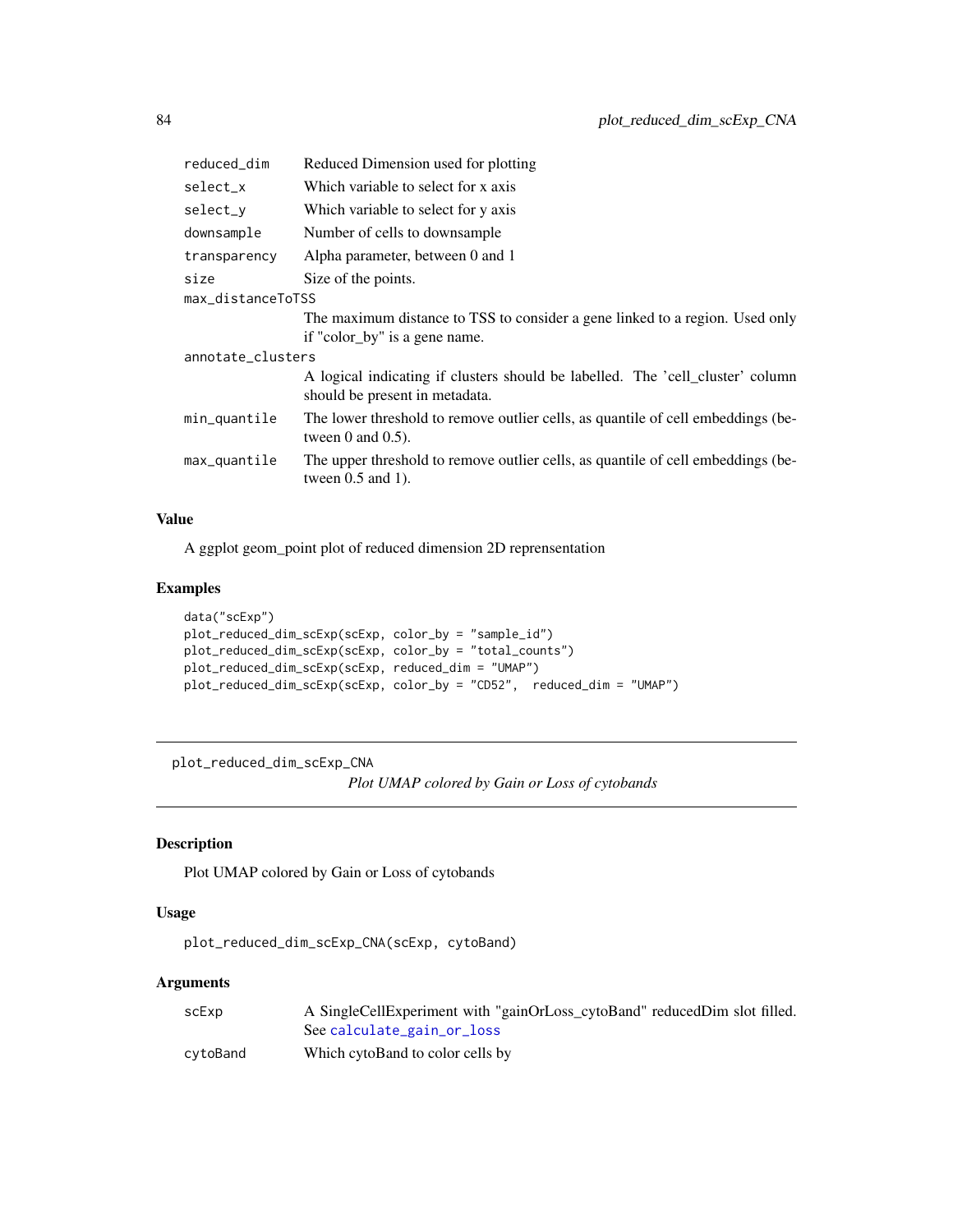# plot\_top\_TF\_scExp 85

# Value

Plot the gains/lost of the cytoband overlayed on the epigenetic UMAP.

# Examples

```
data("scExp")
scExp = calculate_CNA(scExp, control_samples = unique(scExp$sample_id)[1],
ref_genome="hg38", quantiles_to_define_gol = c(0.05,0.95))
plot_reduced_dim_scExp_CNA(scExp, get_most_variable_cyto(scExp)$cytoBand[1])
```
plot\_top\_TF\_scExp *Barplot of top TFs from ChEA3 TF enrichment analysis*

# Description

Barplot of top TFs from ChEA3 TF enrichment analysis

# Usage

```
plot_top_TF_scExp(
  scExp,
  group = unique(scExp$cell_cluster)[1],
  set = c("Differential", "Enriched", "Depleted")[1],
  type = c("Score", "nTargets", "nTargets_over_TF", "nTargets_over_genes")[1],
  n\_top = 25)
```
#### Arguments

| scExp | A SingleCellExperiment                                                                                                                                                                                                                                                                                                                                                                     |
|-------|--------------------------------------------------------------------------------------------------------------------------------------------------------------------------------------------------------------------------------------------------------------------------------------------------------------------------------------------------------------------------------------------|
| group | A character string specifying the differential group to display the top TFs                                                                                                                                                                                                                                                                                                                |
| set   | A character string specifying the set of genes in which the TF were enriched,<br>either 'Differential', 'Enriched' or 'Depleted'.                                                                                                                                                                                                                                                          |
| type  | A character string specifying the Y axis of the plot, either the number of differ-<br>ential targets or the ChEA3 integrated mean score. E.g. either "Score", "nTar-<br>gets", "nTargets_over_TF" for the number of target genes over the total number<br>of genes targeted by the TF or "nTargets_over_genes" for the number of target<br>genes over the number of genes in the gene set. |
| n_top | An integer specifying the number of top TF to display                                                                                                                                                                                                                                                                                                                                      |

#### Value

A bar plot of top TFs from ChEA3 TF enrichment analysis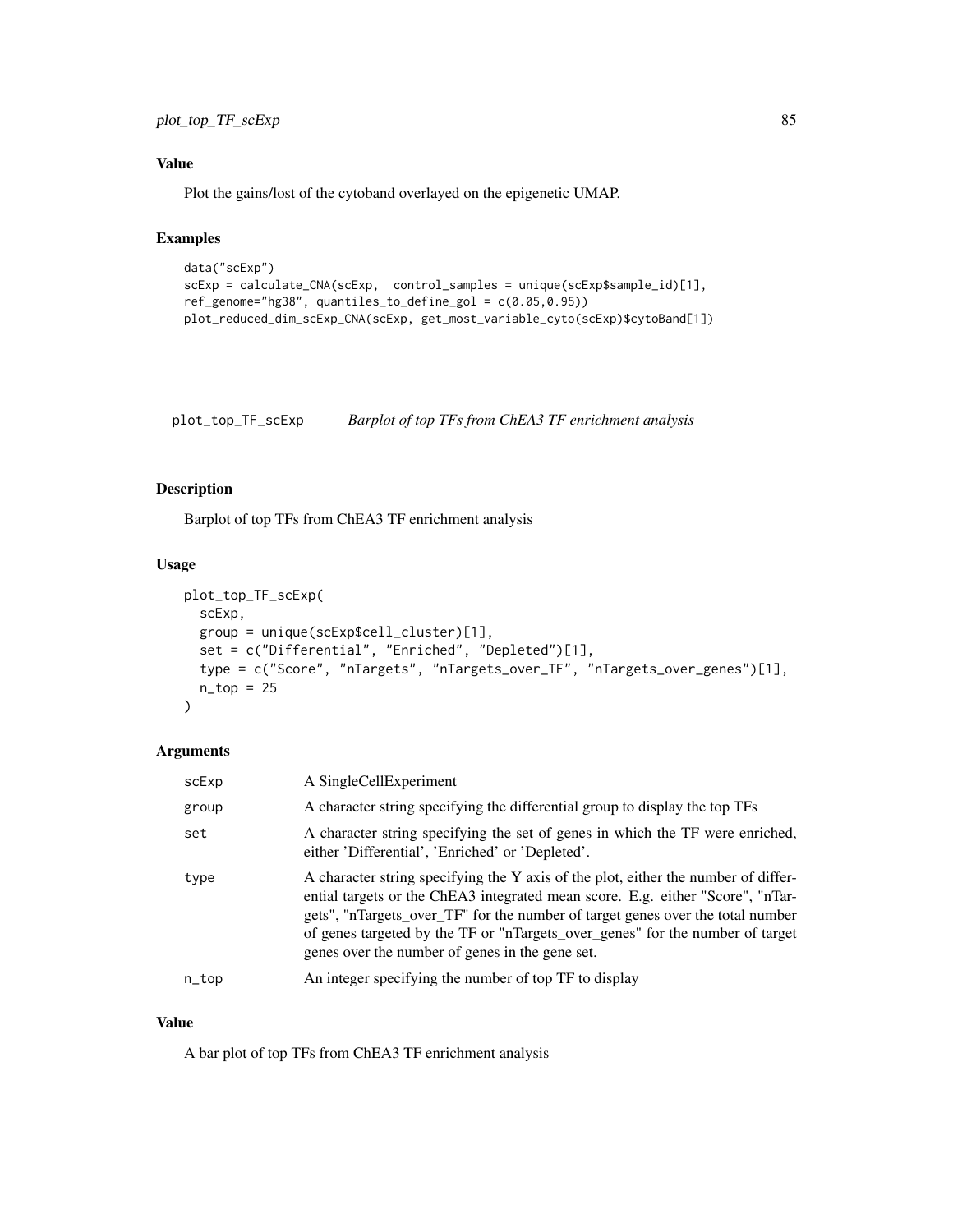# Examples

data("scExp")

```
plot_top_TF_scExp(
 scExp,
 group = "C1",set = "Differential",
  type = "Score",
   n_{top} = 10plot_top_TF_scExp(
 scExp,
 group = "C1",set = "Enriched",
  type = "nTargets_over_genes",
   n_top = 20)
```
plot\_violin\_feature\_scExp *Violin plot of features*

# Description

Violin plot of features

# Usage

```
plot_violin_feature_scExp(
  scExp,
  gene,
 by = c("cell_cluster", "sample_id")[1],
 downsample = 5000,
 max_distanceToTSS = 1000
)
```
# Arguments

| scExp             | A SingleCellExperiment                                                                       |  |
|-------------------|----------------------------------------------------------------------------------------------|--|
| gene              | A character specifying the gene to plot                                                      |  |
| bν                | Color violin by cell cluster or sample id ("cell cluster")                                   |  |
| downsample        | Downsample for plotting (5000)                                                               |  |
| max_distanceToTSS |                                                                                              |  |
|                   | Numeric. Maximum distance to a gene's TSS to consider a region linked to a<br>gene. $(1000)$ |  |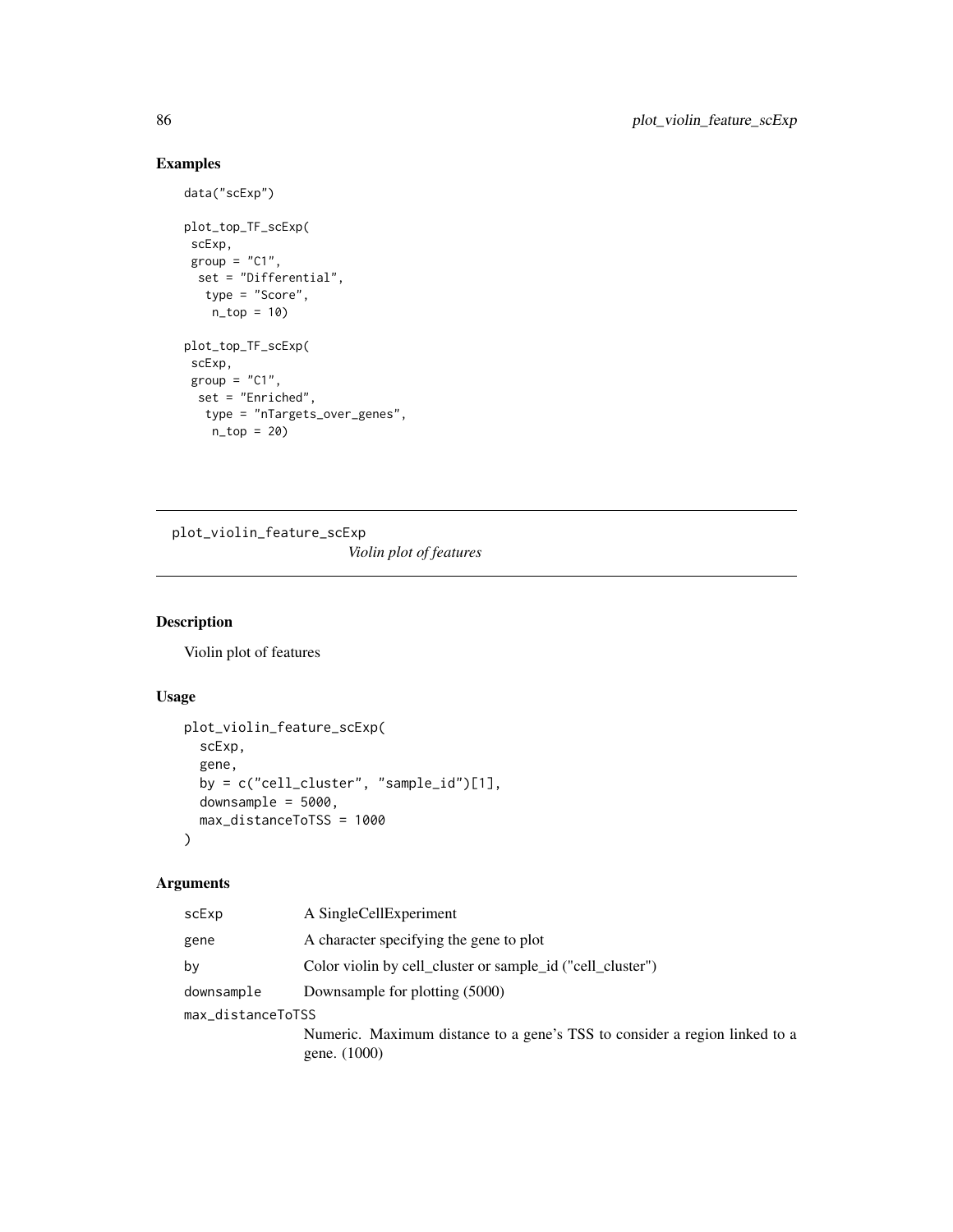# Value

A violin plot of intra-correlation

#### Examples

```
data(scExp)
plot_violin_feature_scExp(scExp, "UBXN10")
```
preprocessing\_filtering\_and\_reduction *Preprocess and filter matrix annotation data project folder to SCE*

# Description

Preprocess and filter matrix annotation data project folder to SCE

# Usage

```
preprocessing_filtering_and_reduction(
  datamatrix,
  annot_raw,
 min_reads_per_cell = 1600,
 max_quantile_read_per_cell = 95,
 n_top_features = 40000,
 norm_type = "CPM",
  remove_PC = NULL,
  subsample_n = NULL,
  ref_genome = "hg38",
  exclude_regions = NULL,
  doBatchCorr = FALSE,
 batch_sels = NULL
)
```
#### Arguments

| datamatrix                 | A sparse count matrix of features x cells.                               |
|----------------------------|--------------------------------------------------------------------------|
| annot_raw                  | A data.frame with barcode, cell_id, sample_id, batch_id, total_counts    |
| min_reads_per_cell         |                                                                          |
|                            | Minimum read per cell to keep the cell                                   |
| max_quantile_read_per_cell |                                                                          |
|                            | Upper count quantile threshold above which cells are removed             |
|                            | n_top_features Number of features to keep                                |
| norm_type                  | Normalization type c("CPM", "TFIDF", "RPKM", "TPM", "feature_size_only") |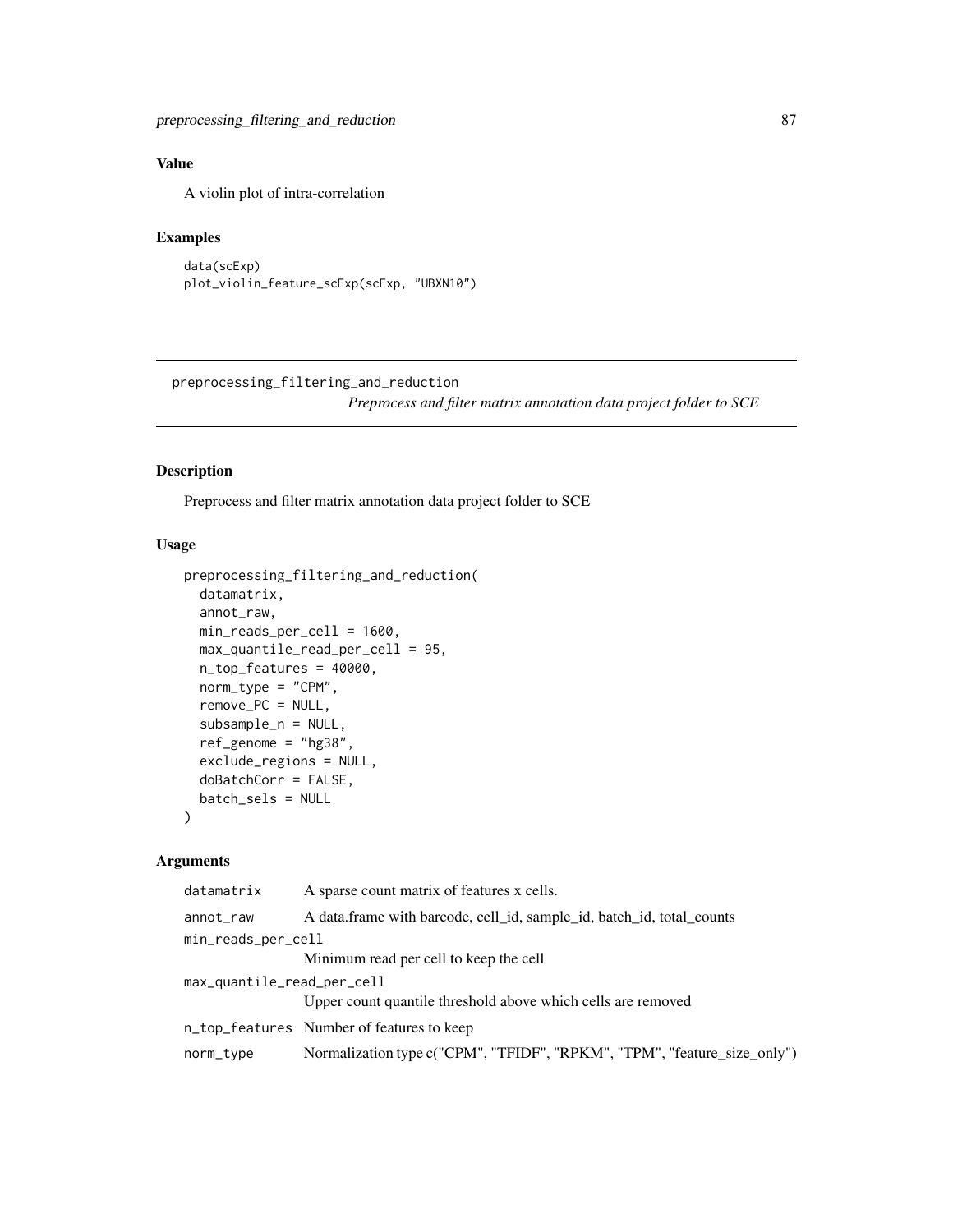| remove_PC       | A vector of string indicating which principal components to remove before<br>downstream analysis as probably correlated to library size. Should be under the |  |
|-----------------|--------------------------------------------------------------------------------------------------------------------------------------------------------------|--|
|                 | form : 'Component_1', 'Component_2',  Recommended when using 'TFIDF'<br>normalization method. (NULL)                                                         |  |
| subsample_n     | Number of cells to subsample.                                                                                                                                |  |
| ref_genome      | Reference genome ("hg38" or "mm10").                                                                                                                         |  |
| exclude_regions |                                                                                                                                                              |  |
|                 | GenomicRanges with regions to remove from the object.                                                                                                        |  |
| doBatchCorr     | Run batch correction? TRUE or FALSE                                                                                                                          |  |
| batch sels      | If doBatchCorr is TRUE, List of characters. Names are batch names, characters<br>are sample names.                                                           |  |

# Value

A SingleCellExperiment object containing feature spaces.

# Examples

```
raw <- create_scDataset_raw()
scExp = preprocessing_filtering_and_reduction(raw$mat, raw$annot)
```
preprocess\_CPM *Preprocess scExp - Counts Per Million (CPM)*

# Description

Preprocess scExp - Counts Per Million (CPM)

#### Usage

```
preprocess_CPM(scExp)
```
## Arguments

scExp A SingleCellExperiment Object

## Value

A SingleCellExperiment object.

# Examples

```
raw <- create_scDataset_raw()
scExp = create_scExp(raw$mat, raw$annot)
scExp = preprocess_CPM(scExp)
head(SingleCellExperiment::normcounts(scExp))
```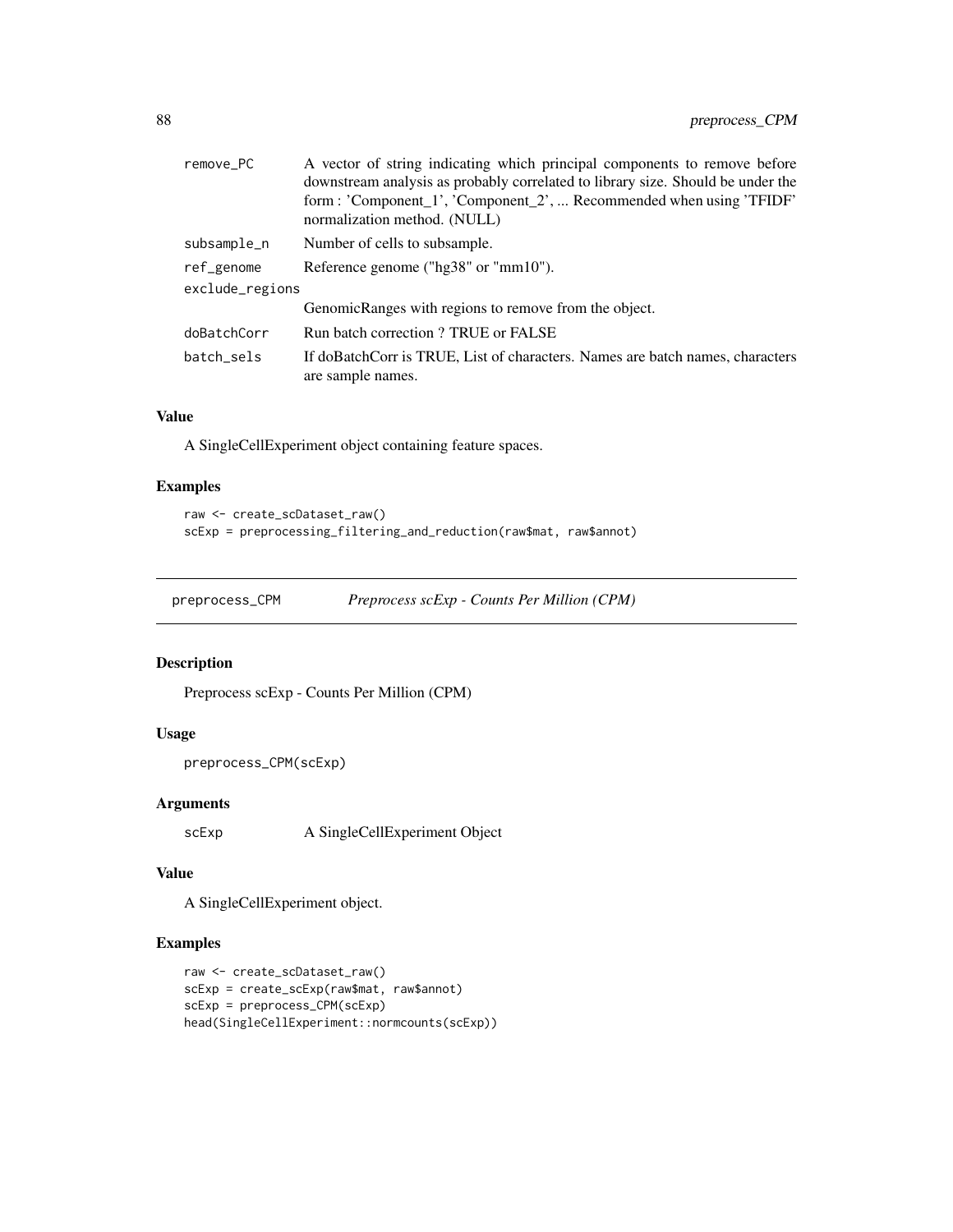preprocess\_feature\_size\_only

*Preprocess scExp - size only*

## Description

Preprocess scExp - size only

#### Usage

preprocess\_feature\_size\_only(scExp)

#### Arguments

scExp A SingleCellExperiment Object

# Value

A SingleCellExperiment object.

# Examples

```
raw <- create_scDataset_raw()
scExp = create_scExp(raw$mat, raw$annot)
scExp = preprocess_feature_size_only(scExp)
head(SingleCellExperiment::normcounts(scExp))
```
preprocess\_RPKM *Preprocess scExp - Read per Kilobase Per Million (RPKM)*

#### Description

Preprocess scExp - Read per Kilobase Per Million (RPKM)

#### Usage

```
preprocess_RPKM(scExp)
```
# Arguments

scExp A SingleCellExperiment Object

# Value

A SingleCellExperiment object.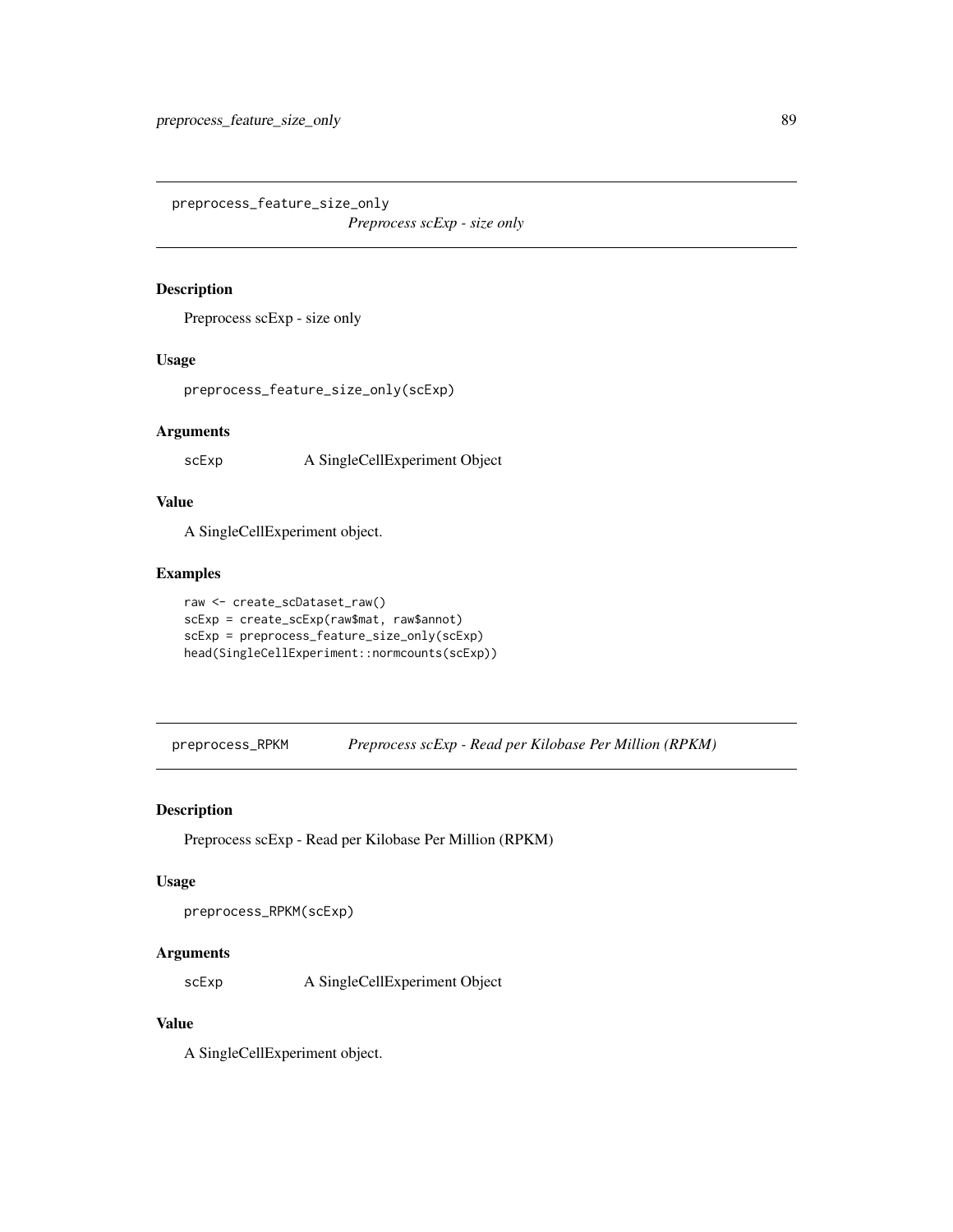# Examples

```
raw <- create_scDataset_raw()
scExp = create_scExp(raw$mat, raw$annot)
scExp = preprocess_RPKM(scExp)
head(SingleCellExperiment::normcounts(scExp))
```
preprocess\_TFIDF *Preprocess scExp - TF-IDF*

# Description

Preprocess scExp - TF-IDF

# Usage

preprocess\_TFIDF(scExp, scale = 10000, log = TRUE)

# Arguments

| scExp | A SingleCellExperiment Object                                                                                          |
|-------|------------------------------------------------------------------------------------------------------------------------|
| scale | A numeric to multiply the matrix in order to have human readeable numbers.<br>Has no impact on the downstream analysis |
| log   | Wether to use neperian log on the TF-IDF normalized data or not.                                                       |

# Value

A SingleCellExperiment object.

# Examples

```
raw <- create_scDataset_raw()
scExp = create_scExp(raw$mat, raw$annot)
scExp = preprocess_TFIDF(scExp)
head(SingleCellExperiment::normcounts(scExp))
```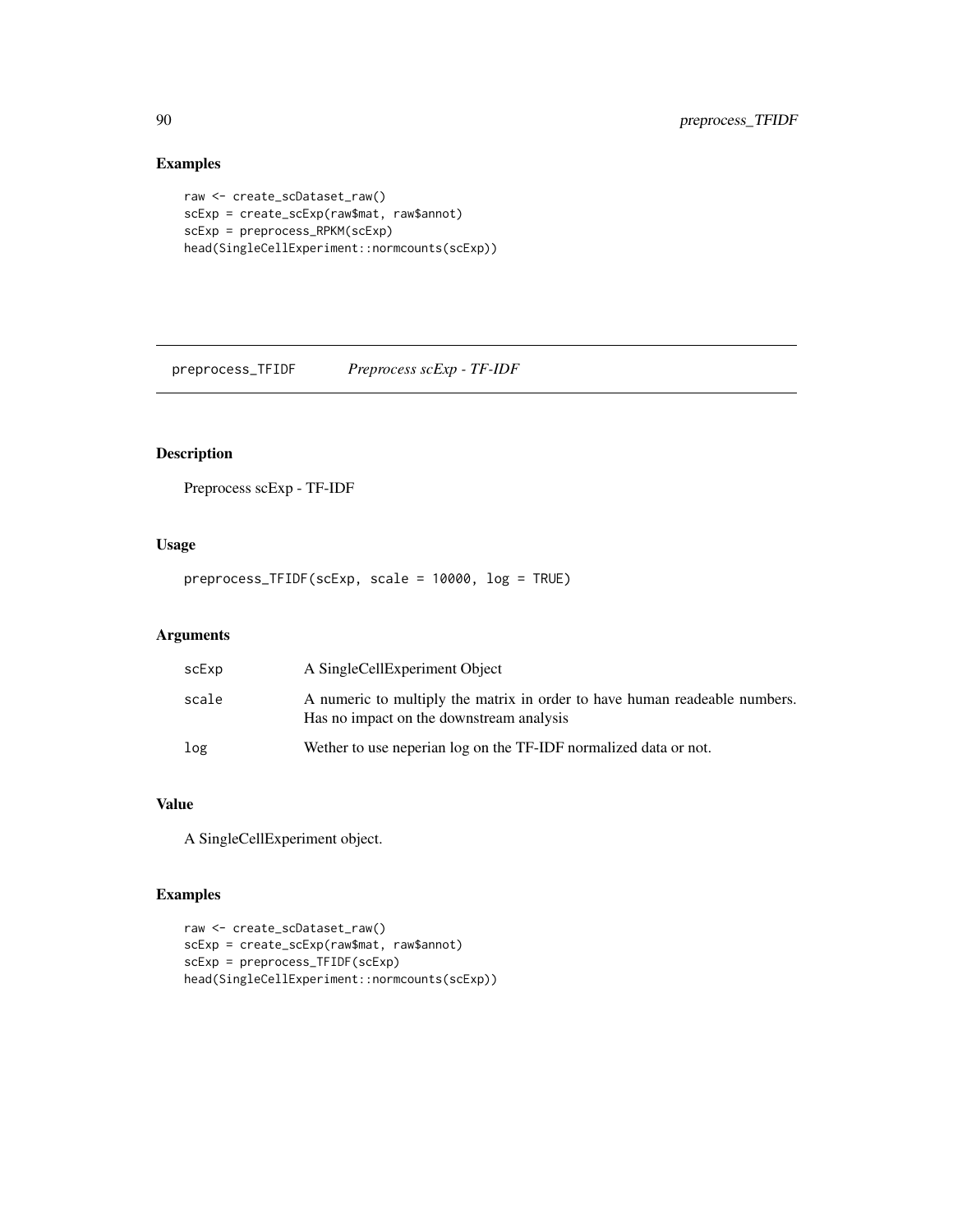preprocess\_TPM *Preprocess scExp - Transcripts per Million (TPM)*

# Description

Preprocess scExp - Transcripts per Million (TPM)

#### Usage

```
preprocess_TPM(scExp)
```
# Arguments

scExp A SingleCellExperiment Object

# Value

A SingleCellExperiment object.

## Examples

```
raw <- create_scDataset_raw()
scExp = create_scExp(raw$mat, raw$annot)
scExp = preprocess_TPM(scExp)
head(SingleCellExperiment::normcounts(scExp))
```

| rawfile_ToBigWig | rawfile_ToBigWig: reads in BAM file and write out BigWig coverage |
|------------------|-------------------------------------------------------------------|
|                  | file, normalized and smoothed                                     |

## Description

rawfile\_ToBigWig : reads in BAM file and write out BigWig coverage file, normalized and smoothed

## Usage

```
rawfile_ToBigWig(
  input,
 BigWig_filename,
  format = "BAM",bin_width = 150,
 n_smoothBin = 5,
 ref = "hg38",
  read_size = 101
\mathcal{E}
```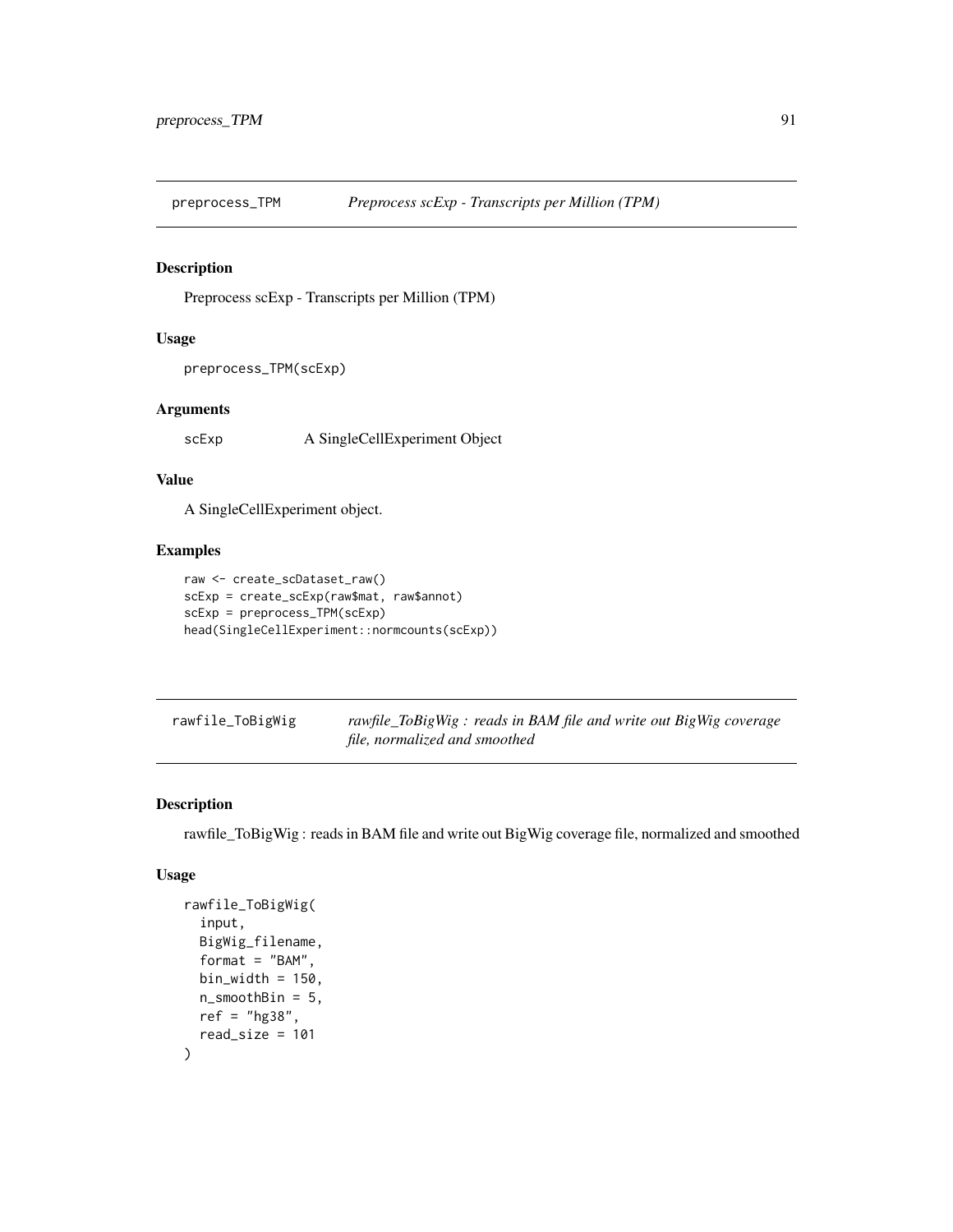#### Arguments

| input           | Path to the BAM file (with index) or BED file or raw matrix from which to<br>generate coverage (must be small bins). |
|-----------------|----------------------------------------------------------------------------------------------------------------------|
| BigWig_filename |                                                                                                                      |
|                 | Path to write the output BigWig file                                                                                 |
| format          | File format, either "BAM" or "BED"                                                                                   |
| bin_width       | Bin size for coverage                                                                                                |
| n_smoothBin     | Number of bins for smoothing values                                                                                  |
| ref             | Reference genome.                                                                                                    |
| read_size       | Length of the reads.                                                                                                 |

#### Value

Writes a BigWig file as output

raw\_counts\_to\_sparse\_matrix

*Create a sparse count matrix from various format of input data.*

## Description

This function takes three different type of single-cell input: - Single cell BAM files (sorted) - Single cell BED files (gzipped) - A combination of an index file, a peak file and cell barcode file (The index file is composed of three column: index i, index j and value x for the non zeroes entries in the sparse matrix.)

#### Usage

```
raw_counts_to_sparse_matrix(
  files_dir_list,
  file_type = c("scBED", "scBAM", "FragmentFile"),
 use_Signac = TRUE,
 peak_file = NULL,
  n_bins = NULL,
 bin_width = NULL,
  genebody = NULL,
  extendPromoter = 2500,
  verbose = TRUE,
  ref = c("hg38", "mm10")[1],
 progress = NULL,
 BPPARAM = BiocParallel::bpparam()
)
```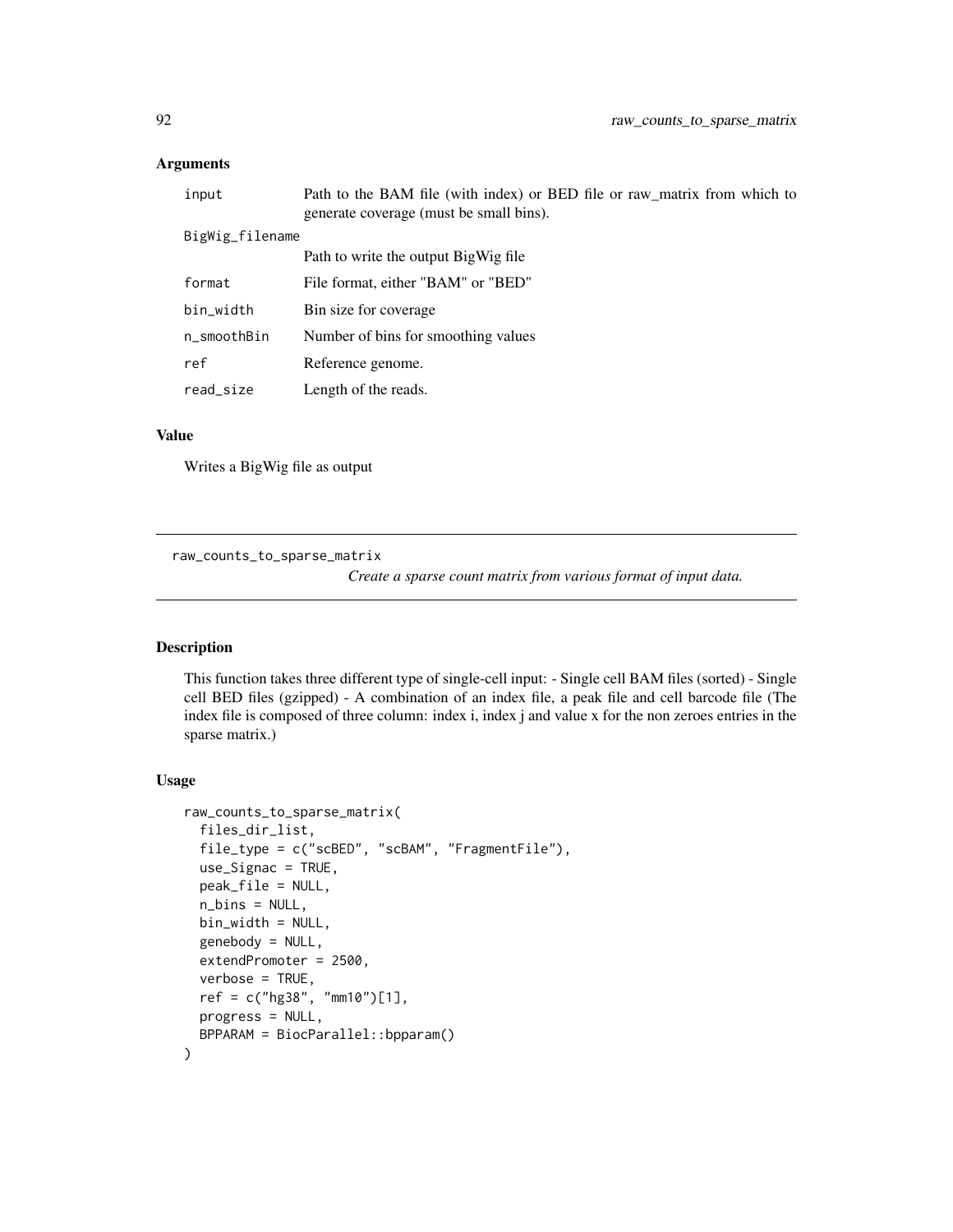# Arguments

|                | files_dir_list A named character vector of directories containing the files. The names corre-<br>spond to sample names.        |  |
|----------------|--------------------------------------------------------------------------------------------------------------------------------|--|
| file_type      | Input file(s) type(s) ('scBED','scBAM','FragmentFile')                                                                         |  |
| use_Signac     | Use Signac wrapper function 'FeatureMatrix' if the Signac package is installed<br>(TRUE).                                      |  |
| peak_file      | A file containing genomic location of peaks (NULL)                                                                             |  |
| n_bins         | The number of bins to tile the genome (NULL)                                                                                   |  |
| bin_width      | The size of bins to tile the genome (NULL)                                                                                     |  |
| genebody       | Count on genes (body + promoter) ? (NULL)                                                                                      |  |
|                | extendPromoter If counting on genes, number of base pairs to extend up or downstream of TSS<br>(2500).                         |  |
| verbose        | Verbose (TRUE)                                                                                                                 |  |
| ref            | reference genome to use (hg38)                                                                                                 |  |
| progress       | Progress object for Shiny                                                                                                      |  |
| <b>BPPARAM</b> | BPPARAM object for multiprocessing. See bpparam for more informations.<br>Will take the default BPPARAM set in your R session. |  |

#### Details

This functions re-counts signal on either fixed genomic bins, a set of user-defined peaks or around the TSS of genes.

#### Value

A sparse matrix of features x cells

# References

Stuart el al., Multimodal single-cell chromatin analysis with Signac bioRxiv [https://doi.org/](https://doi.org/10.1101/2020.11.09.373613) [10.1101/2020.11.09.373613](https://doi.org/10.1101/2020.11.09.373613)

read\_count\_mat\_with\_separated\_chr\_start\_end *Read a count matrix with three first columns (chr,start,end)*

# Description

Read a count matrix with three first columns (chr,start,end)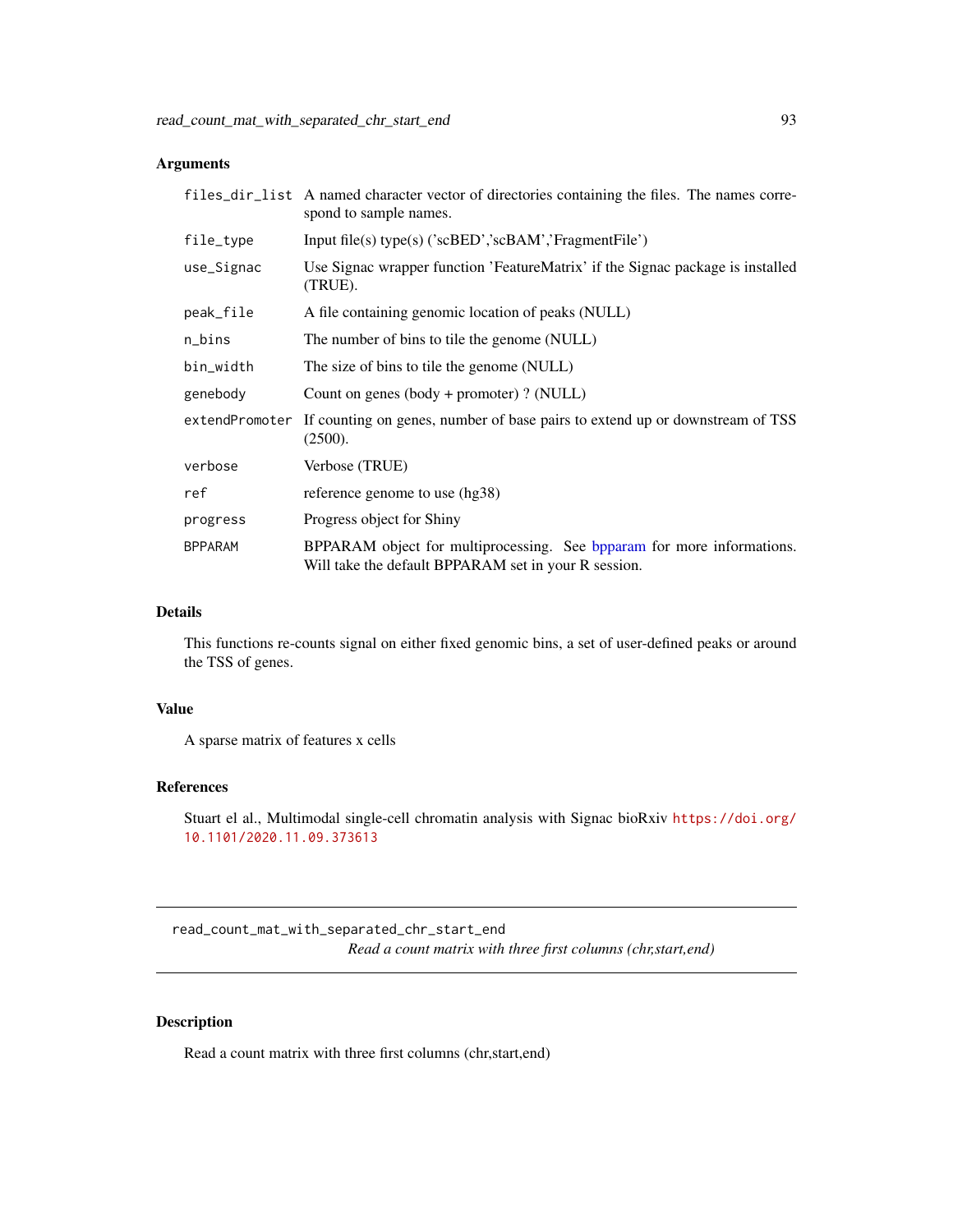#### Usage

```
read_count_mat_with_separated_chr_start_end(
  path_to_matrix,
  format_test,
  separator
)
```
### Arguments

|             | path_to_matrix Path to the count matrix |
|-------------|-----------------------------------------|
| format test | Sample of the read.table                |
| separator   | Separator character                     |

## Value

A sparseMatrix with rownames in the form "chr1:1222-55555"

read\_sparse\_matrix *Read in one or multiple sparse matrices (10X format)*

#### Description

Given one or multiple directories, look in each directory for a combination of the following files :

- A 'features' file containing unique feature genomic locations -in tab separated format ( \*\_features.bed / .txt / .tsv / .gz), e.g. chr, start and end
- A 'barcodes' file containing unique barcode names ( \_barcode.txt / .tsv / .gz)
- A 'matrix' A file containing indexes of non zero entries (\_matrix.mtx / .gz)

#### Usage

```
read_sparse_matrix(files_dir_list, ref = c("hg38", "mm10")[1], verbose = TRUE)
```
#### Arguments

|         | files_dir_list A named character vector containing the full path towards folders. Each folder<br>should contain only the Feature file, the Barcode file and the Matrix file (see<br>description). |
|---------|---------------------------------------------------------------------------------------------------------------------------------------------------------------------------------------------------|
| ref     | Reference genome (used to filter non-canonical chromosomes).                                                                                                                                      |
| verbose | Print?                                                                                                                                                                                            |

# Value

Returns a list containing a datamatrix and cell annotation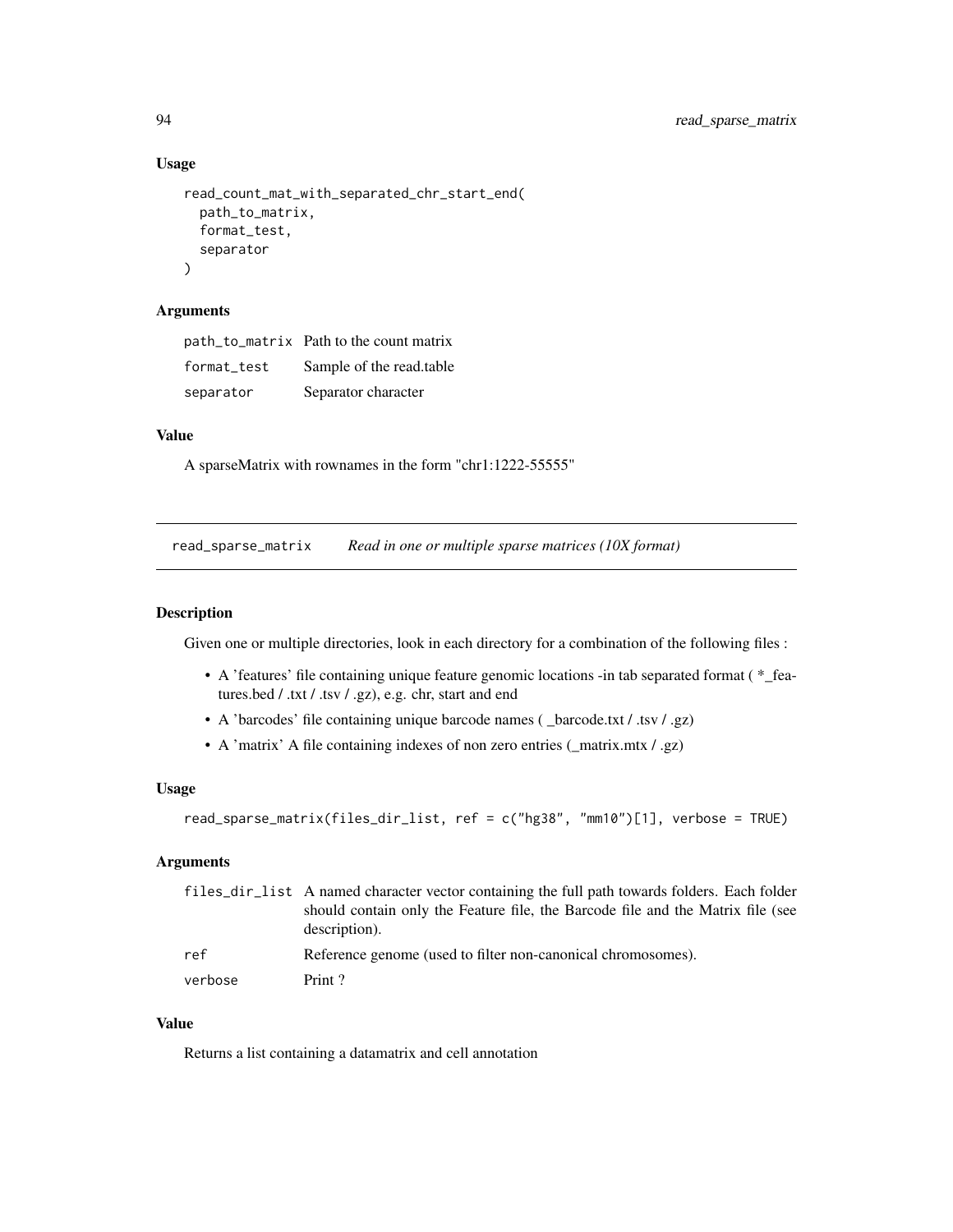## rebin\_matrix 95

#### Examples

```
## Not run:
sample_dirs = c("/path/to/folder1/", "/path/to/folder2/")
names(sample_dirs) = c("sample_1", "sample_2")
out <- read_sparse_matrix(sample_dirs, ref = "hg38")
head(out$datamatrix)
head(out$annot_raw)
```
## End(Not run)

| rebin matrix | Transforms a bins x cells count matrix into a larger bins x cells count |
|--------------|-------------------------------------------------------------------------|
|              | matrix.                                                                 |

#### Description

This functions is best used to re-count large number of small bins or peaks (e.g.  $\leq$  5000bp) into equal or larger sized bins. The genome is either cut in fixed bins (e.g. 50,000bp) or into an user defined number of bins. Bins are calculated based on the canconical chromosomes. Note that if peaks are larger than bins, or if peaks are overlapping multiple bins, the signal is added to each bin. Users can increase the minimum overlap to consider peaks overlapping bins (by default 150bp, size of a nucleosome) to disminish the number of peaks overlapping multiple region. Any peak smaller than the minimum overlapp threshold will be dismissed. Therefore, library size might be slightly different from peaks to bins if signal was duplicated into multiple bins or ommitted due to peaks smaller than minimum overlap.

#### Usage

```
rebin_matrix(
 mat,
 bin_width = 50000,
  custom_annotation = NULL,
 minoverlap = 500,
  verbose = TRUE,
  ref = "hg38"\lambda
```
#### Arguments

| A matrix of peaks x cells |
|---------------------------|
|                           |

bin\_width Width of bins to produce in base pairs (minimum 500) (50000)

custom\_annotation

A GenomicRanges object specifying the new features to count the matrix on instead of recounting on genomic bins. If not NULL, takes predecency over bin\_width.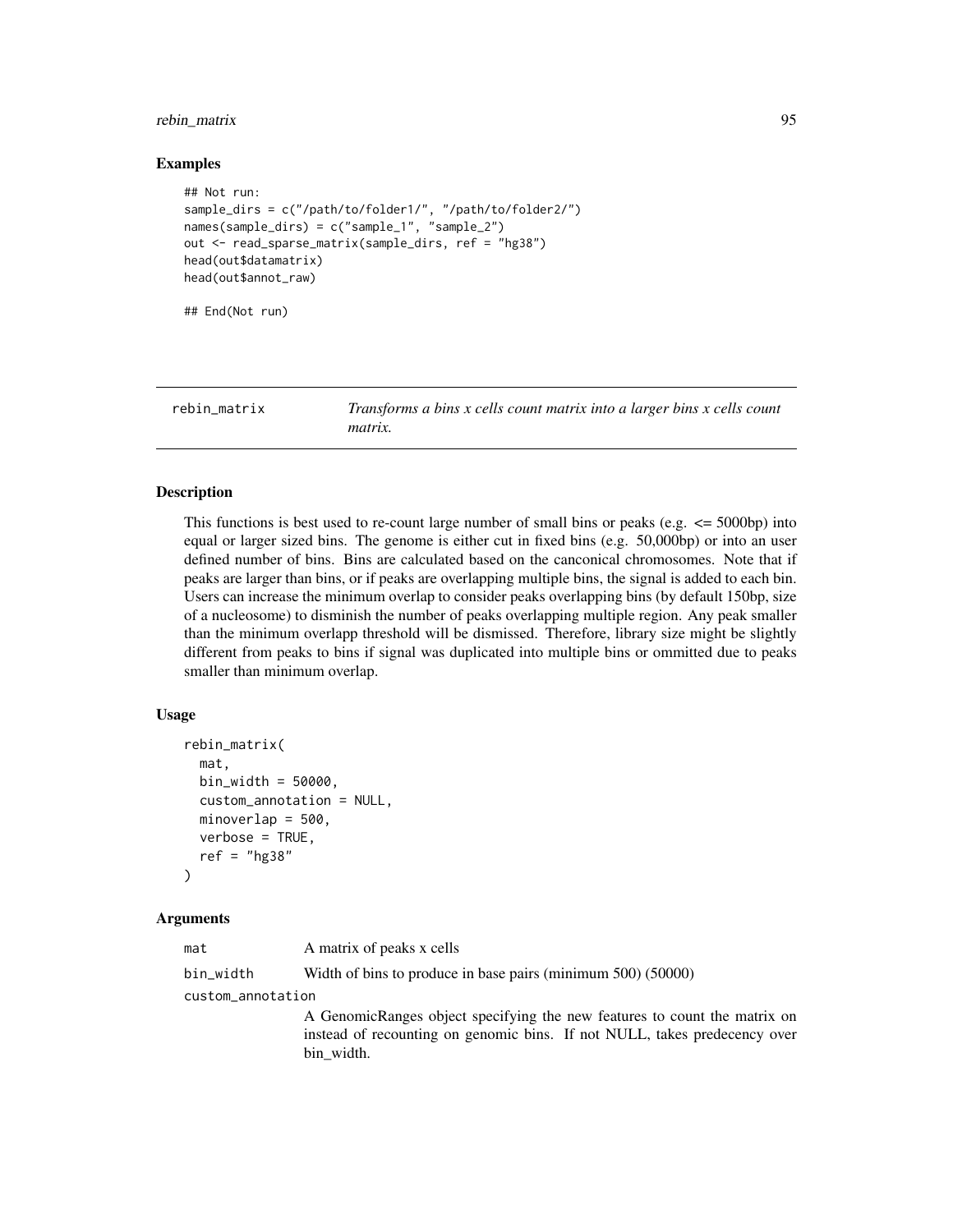| minoverlap | Minimum overlap between the original bins and the new features to consider the                                             |
|------------|----------------------------------------------------------------------------------------------------------------------------|
|            | peak as overlapping the bin. We recommand to put this number at exactly half                                               |
|            | of the original bin size (e.g. 500bp for original bin size of 1000bp) so that no<br>original bins are counted twice. (500) |
|            |                                                                                                                            |
| verbose    | Verbose                                                                                                                    |
| ref        | Reference genome to use (hg38)                                                                                             |

# Value

A sparse matrix of larger bins or peaks.

#### Examples

```
mat = create_scDataset_raw()$mat
binned_mat = rebin_matrix(mat,bin_width = 10e6)
dim(binned_mat)
```
reduce\_dims\_scExp *Reduce dimensions (PCA, TSNE, UMAP)*

# Description

Reduce dimensions (PCA, TSNE, UMAP)

## Usage

```
reduce_dims_scExp(
  scExp,
 dimension_reductions = c("PCA", "UMAP"),
 n = 10,
 batch_correction = FALSE,
 batch_list = NULL,
  remove_PC = NULL,
 verbose = TRUE
\lambda
```
#### Arguments

```
scExp A SingleCellExperiment object.
dimension_reductions
                A character vector of methods to apply. (c('PCA','TSNE','UMAP'))
n Numbers of dimensions to keep for PCA. (50)
batch_correction
               Do batch correction ? (FALSE)
batch_list List of characters. Names are batch names, characters are sample names.
```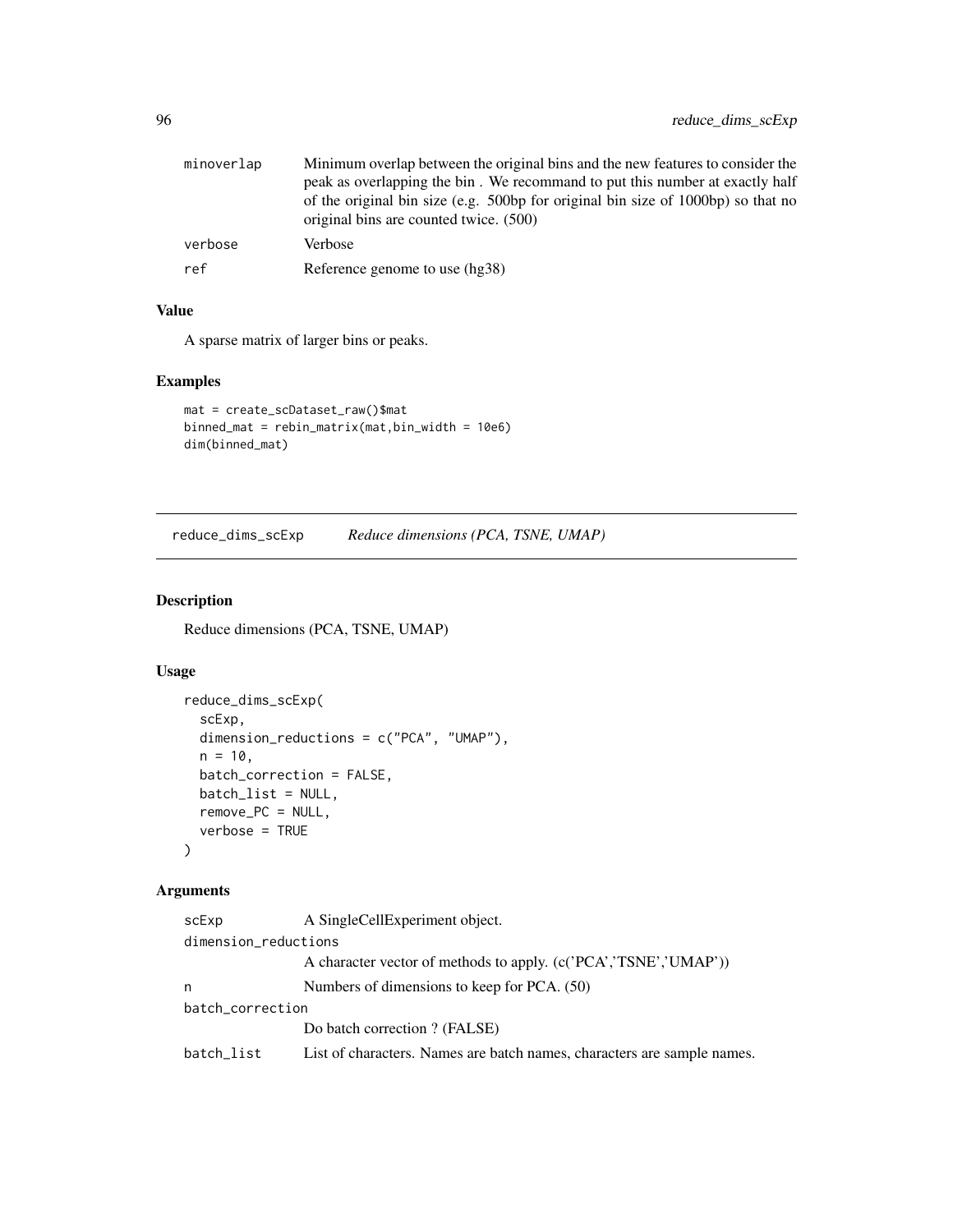| remove PC | A vector of string indicating which principal components to remove before<br>downstream analysis as probably correlated to library size. Should be under the |
|-----------|--------------------------------------------------------------------------------------------------------------------------------------------------------------|
|           | form : 'Component_1', 'Component_2',  Recommended when using 'TFIDF'<br>normalization method. (NULL)                                                         |
| verbose   | Print messages ?(TRUE)                                                                                                                                       |

# Value

A SingleCellExperiment object containing feature spaces. See ?reduceDims().

#### Examples

```
raw <- create_scDataset_raw()
scExp = create_scExp(raw$mat, raw$annot)
scExp = normalize_scExp(scExp, "CPM")
scExp = reduce_dims_scExp(scExp,dimension_reductions=c("PCA","UMAP"))
```
reduce\_dim\_batch\_correction

*Reduce dimension with batch corrections*

# Description

Reduce dimension with batch corrections

# Usage

reduce\_dim\_batch\_correction(scExp, mat, batch\_list, n)

# Arguments

| scExp      | SingleCellExperiment        |
|------------|-----------------------------|
| mat        | The normalized count matrix |
| batch list | List of batches             |
| n          | Number of PCs to keep       |

## Value

A list containing the SingleCellExperiment with batch info and the corrected pca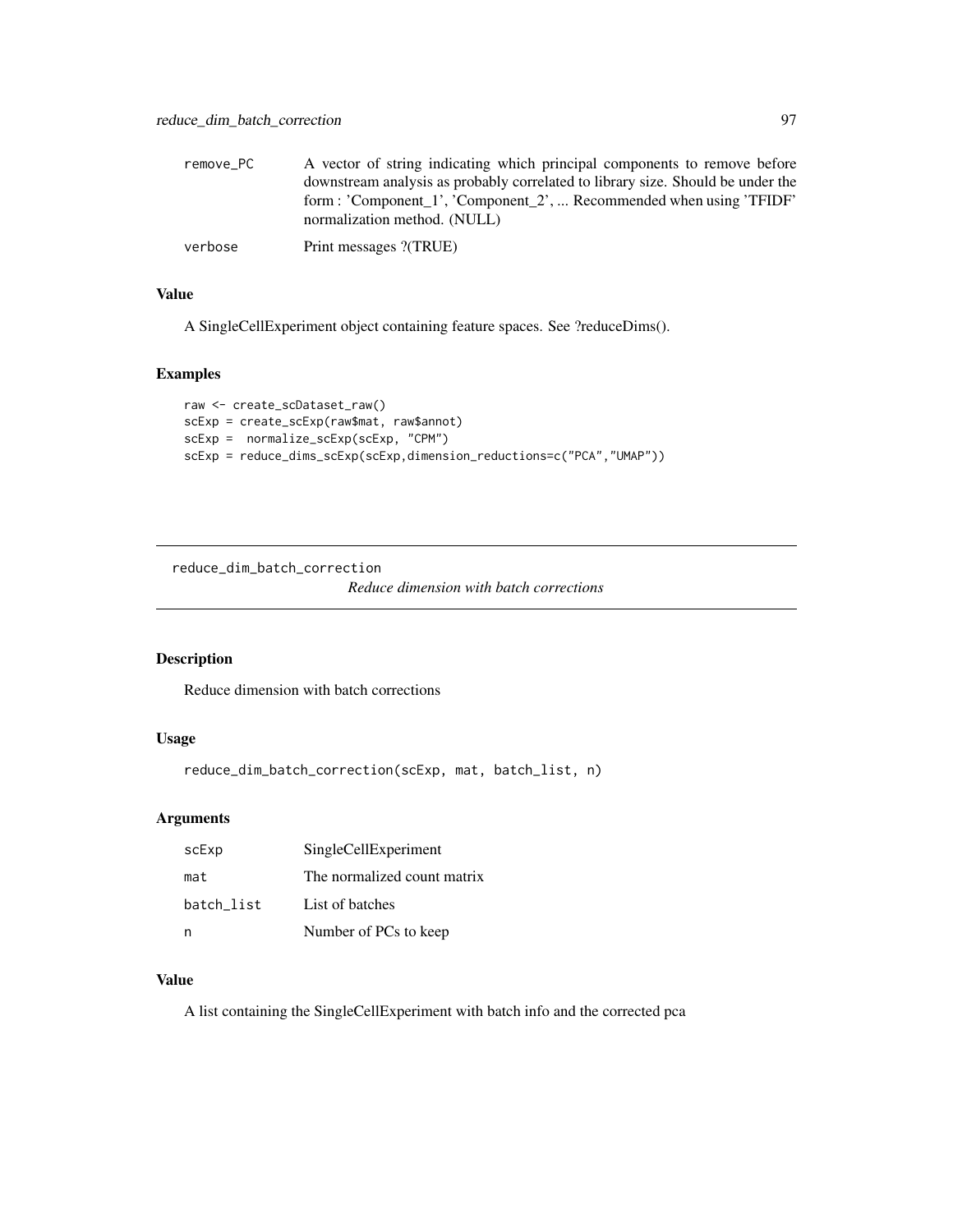remove\_chr\_M\_fun *Remove chromosome M from scExprownames*

## Description

Remove chromosome M from scExprownames

# Usage

```
remove_chr_M_fun(scExp, verbose)
```
# Arguments

| scExp   | A SingleCellExperiment |
|---------|------------------------|
| verbose | Print?                 |

## Value

A SingleCellExperiment without chromosome M (mitochondrial chr)

remove\_non\_canonical\_fun

*Remove non canonical chromosomes from scExp*

# Description

Remove non canonical chromosomes from scExp

# Usage

```
remove_non_canonical_fun(scExp, verbose)
```
# Arguments

| scExp   | A SingleCellExperiment |
|---------|------------------------|
| verbose | Print?                 |

# Value

A SingleCellExperiment without non canonical chromosomes (random,unknown, contigs etc...)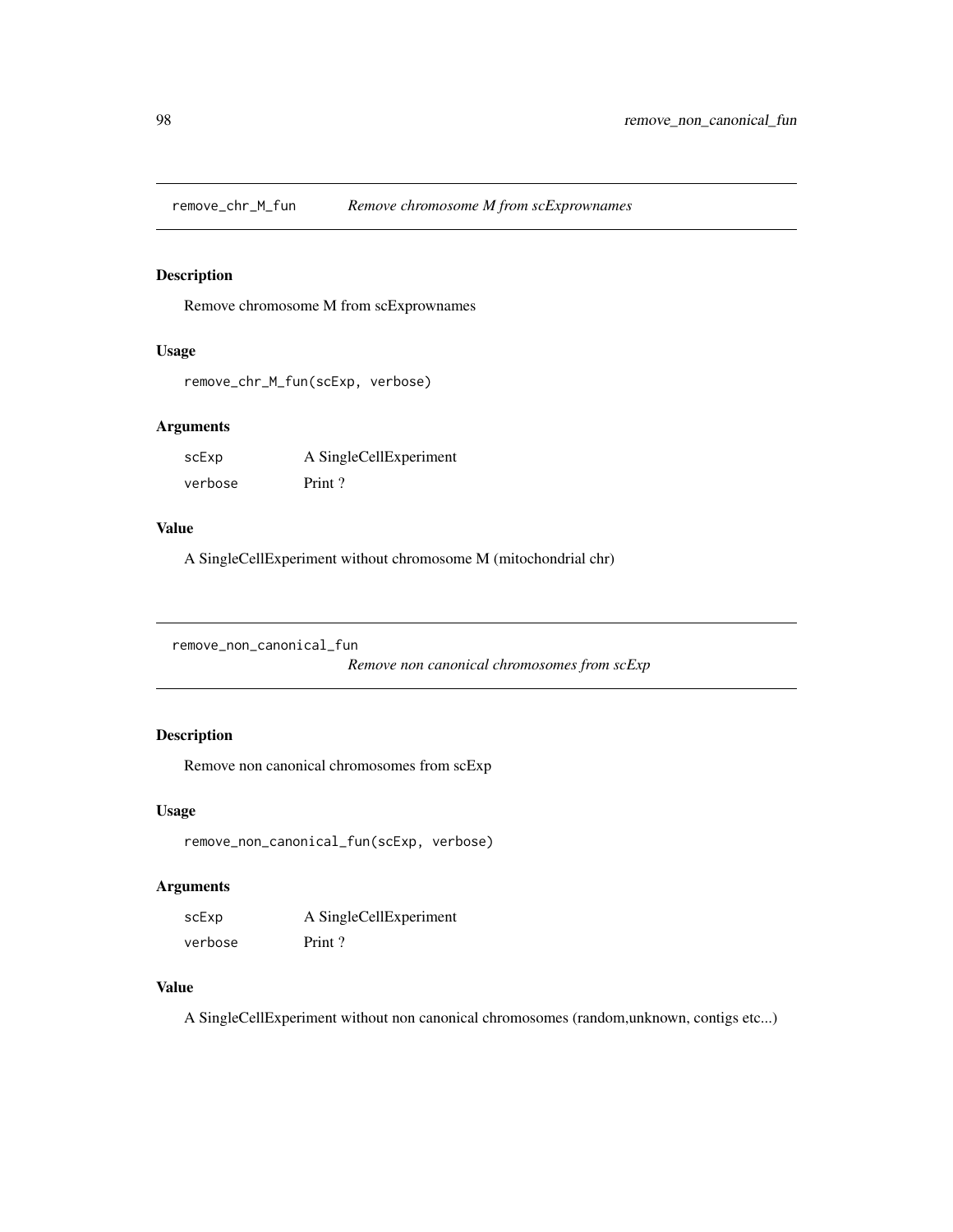results\_enrichmentTest

*Resutls of hypergeometric gene set enrichment test*

# Description

Run hypergeometric enrichment test and combine significant pathways into a data.frame

#### Usage

```
results_enrichmentTest(
  differentialGenes,
  enrichment_qval,
 GeneSets,
  GeneSetsDf,
  GenePool
)
```
# Arguments

| differentialGenes |                                                                             |
|-------------------|-----------------------------------------------------------------------------|
|                   | Genes significantly over / under expressed                                  |
| enrichment_qval   |                                                                             |
|                   | Adusted p-value threshold above which a pathway is considered significative |
| GeneSets          | List of pathways                                                            |
| GeneSetsDf        | Data.frame of pathways                                                      |
| GenePool          | Pool of possible genes for testing                                          |
|                   |                                                                             |

# Value

A data.frame with pathways passing q.value threshold

retrieve\_top\_bot\_features\_pca

*Retrieve Top and Bot most contributing features of PCA*

# Description

Retrieve Top and Bot most contributing features of PCA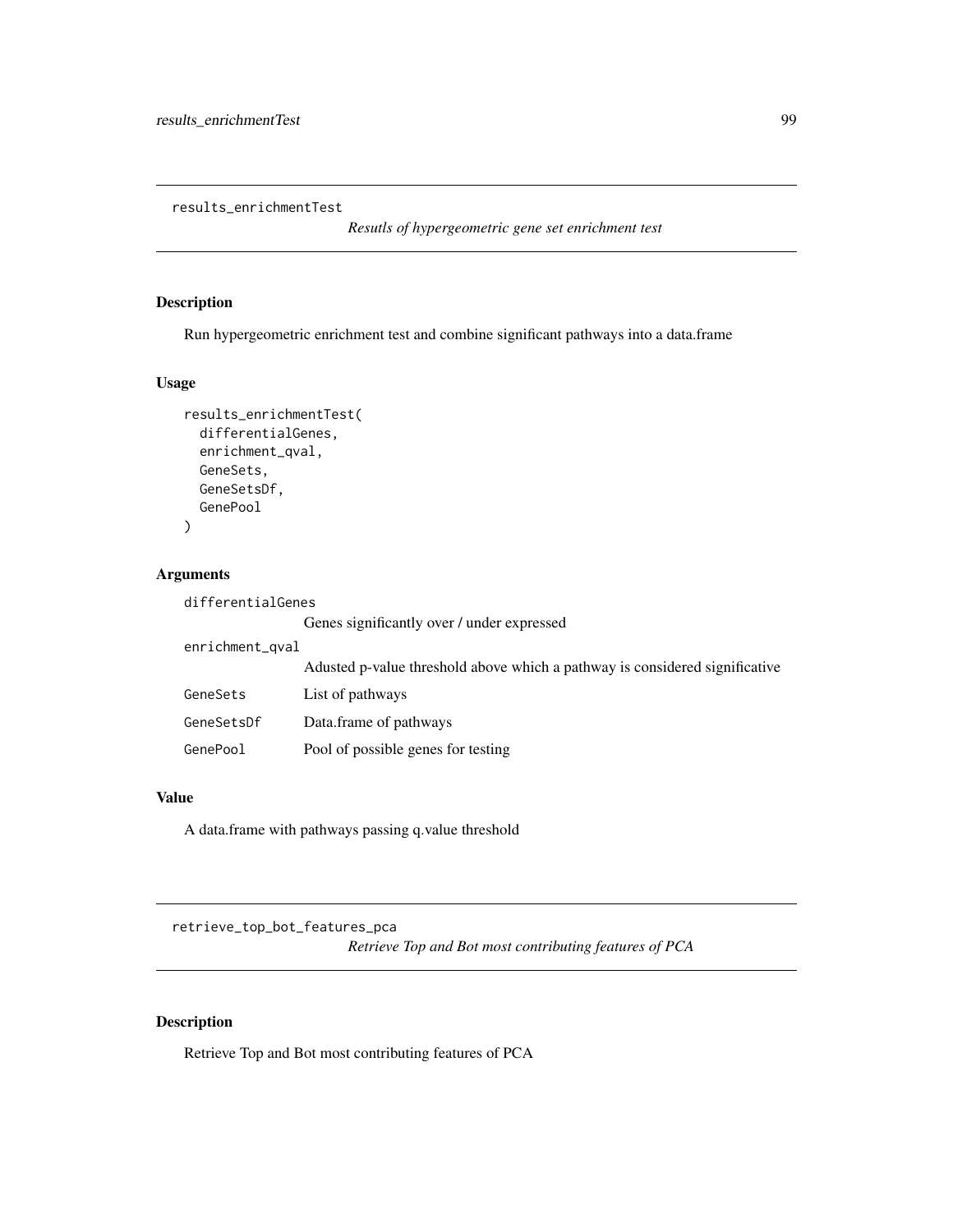# Usage

```
retrieve_top_bot_features_pca(
  pca,
  counts,
  component,
  n_top_bot,
  absolute = FALSE
\mathcal{L}
```
# Arguments

| pca       | A matrix/data.frame of rotated data                          |
|-----------|--------------------------------------------------------------|
| counts    | the normalized counts used for PCA                           |
| component | the componenent of interest                                  |
| n_top_bot | the number of top $\&$ bot features to take                  |
| absolute  | If TRUE, return the top features in absolute values instead. |

# Value

a data.frame of top bot contributing features in PCA

run\_pairwise\_tests *Run pairwise tests*

# Description

Run pairwise tests

# Usage

```
run_pairwise_tests(
 affectation,
 nclust,
 counts,
 feature,
 method,
 progress = NULL,
 BPPARAM = BiocParallel::bpparam()
\mathcal{L}
```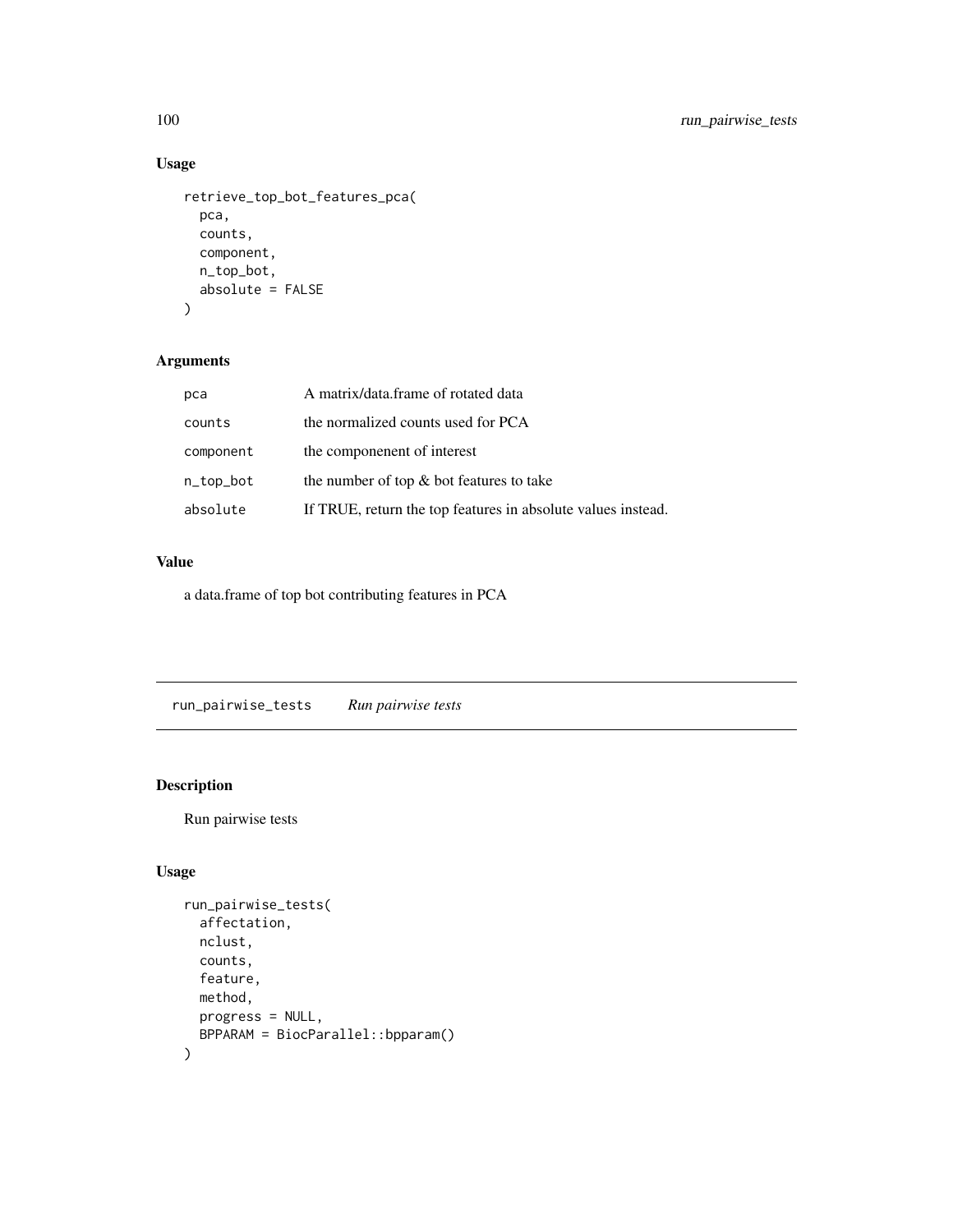# run\_tsne\_scExp 101

# Arguments

| affectation    | An annotation data.frame with cell_cluster and cell_id columins                                                                |
|----------------|--------------------------------------------------------------------------------------------------------------------------------|
| nclust         | Number of clusters                                                                                                             |
| counts         | Count matrix                                                                                                                   |
| feature        | Feature data frame                                                                                                             |
| method         | DA method, Wilcoxon or edgeR                                                                                                   |
| progress       | A shiny Progress instance to display progress bar.                                                                             |
| <b>BPPARAM</b> | BPPARAM object for multiprocessing. See bpparam for more informations.<br>Will take the default BPPARAM set in your R session. |

# Value

A list containing objects for DA function

run\_tsne\_scExp *Run tsne on single cell experiment*

# Description

Run tsne on single cell experiment

# Usage

```
run_tsne_scExp(scExp, verbose = FALSE)
```
# Arguments

| scExp   | A SingleCellExperiment Object |
|---------|-------------------------------|
| verbose | Print?                        |

# Value

A colored kable with the number of cells per sample for display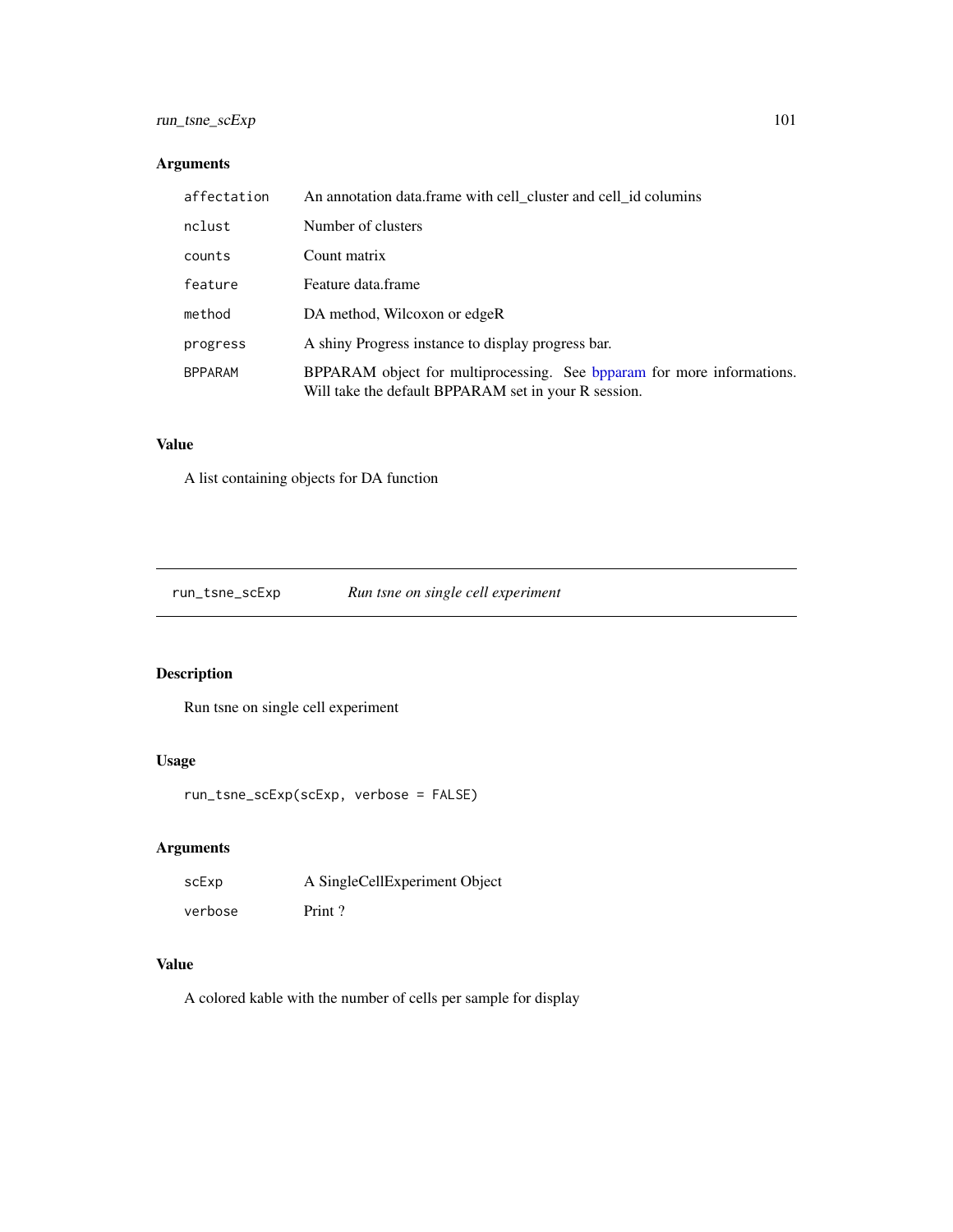# Description

Data from a single-cell ChIP-seq experiment against H3K4me3 active mark from two cell lines, Jurkat B cells and Ramos T cells from Grosselin et al., 2019. The count matrices, on 5kbp bins, were given to ChromSCape and the filtering parameter was set to 3% of cells active in regions and subsampled down to 150 cells per sample. After correlation filtering, the experiment is composed of respectively 51 and 55 cells from Jurkat & Ramos and 5499 5kbp-genomic bins where signal is located.

#### Usage

data("scExp")

# Format

scExp - a SingleCellExperiment with 106 cells and 5499 features (genomic bins) in hg38:

chr A SingleCellExperiment

#### Details

The scExp is composed of :

- counts and normcounts assays, PCA, UMAP, and Correlation matrix in reducedDims(scExp)
- Assignation of genes to genomic bins in rowRanges(scExp)
- Cluster information in colData(scExp) correlation
- Hierarchical clustering dengogram in metadata\$hc\_cor
- Consensus clustering raw data in metadata\$consclust
- Consensus clustering cluster-consensus and item consensus dataframes in metadata\$icl
- Differential analysis in metadata\$diff
- Gene Set Analysis in metadata\$enr

#### Examples

```
data("scExp")
plot_reduced_dim_scExp(scExp)
plot_reduced_dim_scExp(scExp,color_by = "cell_cluster")
plot_heatmap_scExp(scExp)
plot_differential_volcano_scExp(scExp, "C1")
plot_differential_summary_scExp(scExp)
```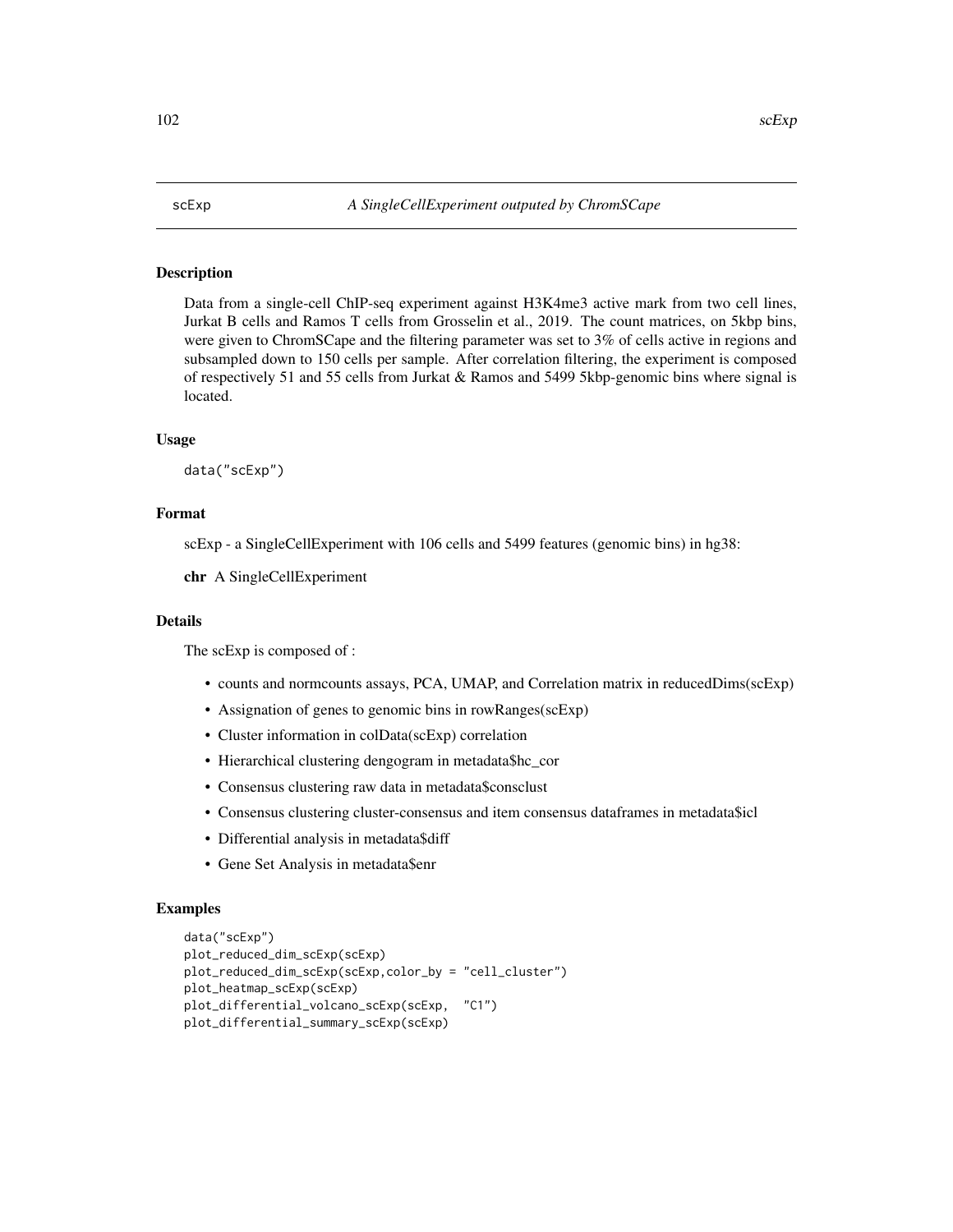separate\_BAM\_into\_clusters

*Separate BAM files into cell cluster BAM files*

# Description

Separate BAM files into cell cluster BAM files

# Usage

```
separate_BAM_into_clusters(affectation, odir, merged_bam)
```
# Arguments

| affectation | An annotation data frame containing cell id and cell cluster columns |
|-------------|----------------------------------------------------------------------|
| odir        | A valid output directory path                                        |
| merged_bam  | A list of merged bam file paths                                      |
|             | @importFrom Rsamtools filterBam ScanBamParam                         |

# Value

Create one BAM per cluster from one BAM per condition

separator\_count\_mat *Determine Count matrix separator ("tab" or ",")*

# Description

Determine Count matrix separator ("tab" or ",")

# Usage

separator\_count\_mat(path\_to\_matrix)

# Arguments

path\_to\_matrix A path towards the count matrix to check

## Value

A character separator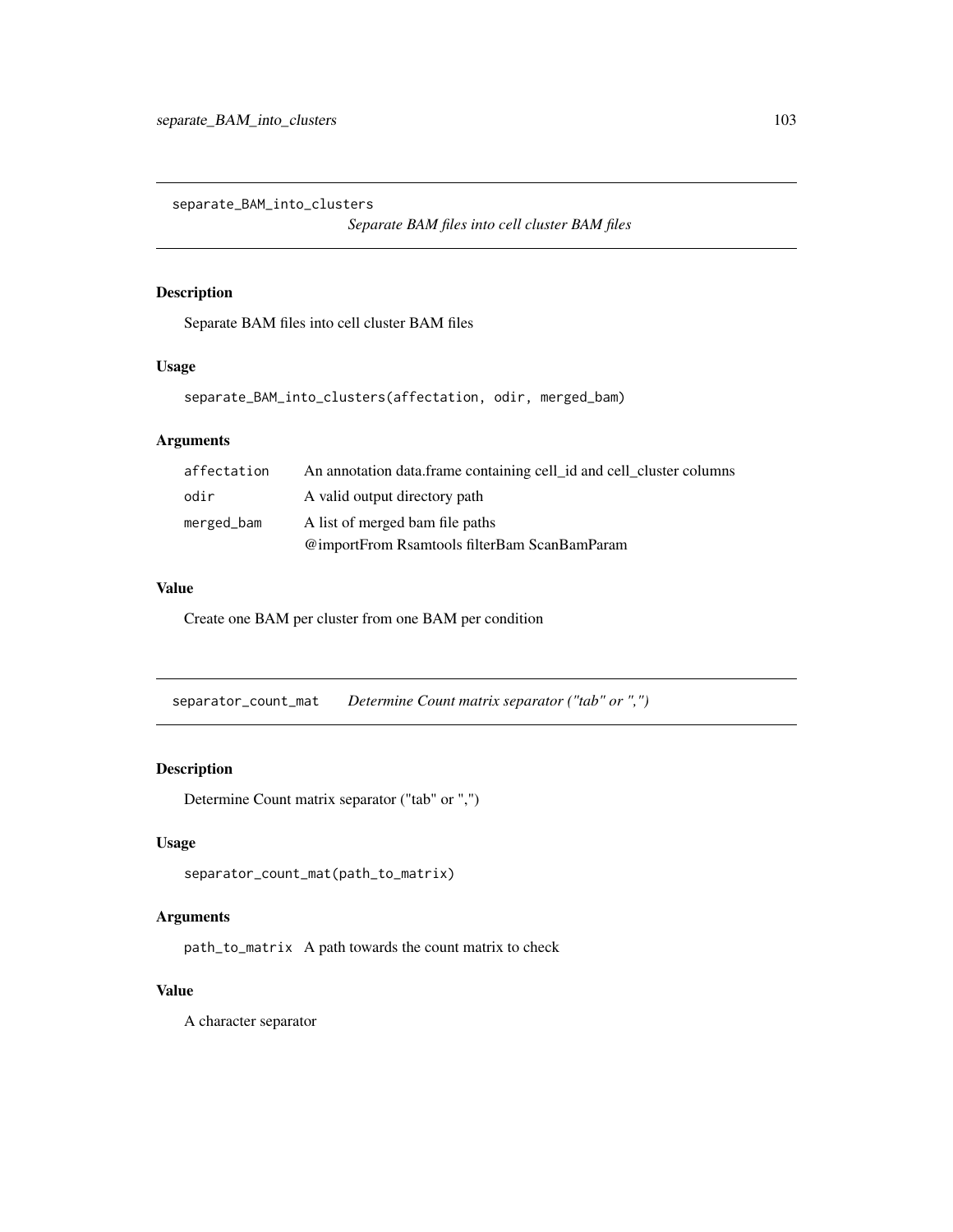#### Description

Smooth a vector of values with nb\_bins left and righ values

# Usage

```
smoothBin(bin_score, nb_bins = 10)
```
# Arguments

| bin score | A numeric vector of values to be smoothed |
|-----------|-------------------------------------------|
| nb bins   | Number of values to take left and right   |
|           | @importFrom BiocParallel bpvec            |

#### Value

A smooth vector of the same size

| subsample_scExp | Subsample scExp |  |
|-----------------|-----------------|--|
|-----------------|-----------------|--|

# Description

Randomly sample x cells from each sample in a SingleCellExperiment to return a subsampled SingleCellExperiment with all samples having maximum n cells. If n is higher than the number of cell in a sample, this sample will not be subsampled.

#### Usage

```
subsample_scExp(scExp, n_cell_per_sample = 500, n_cell_total = NULL)
```
## Arguments

| scExp             | A SingleCellExperiment                                                                          |
|-------------------|-------------------------------------------------------------------------------------------------|
| n_cell_per_sample |                                                                                                 |
|                   | An integer number of cells to subsample for each sample. Exclusive with n_cells_total.<br>(500) |
| n_cell_total      | An integer number of cells to subsample in total. Exclusive with n_cell_per_sample<br>(NULL).   |

# Value

A subsampled SingleCellExperiment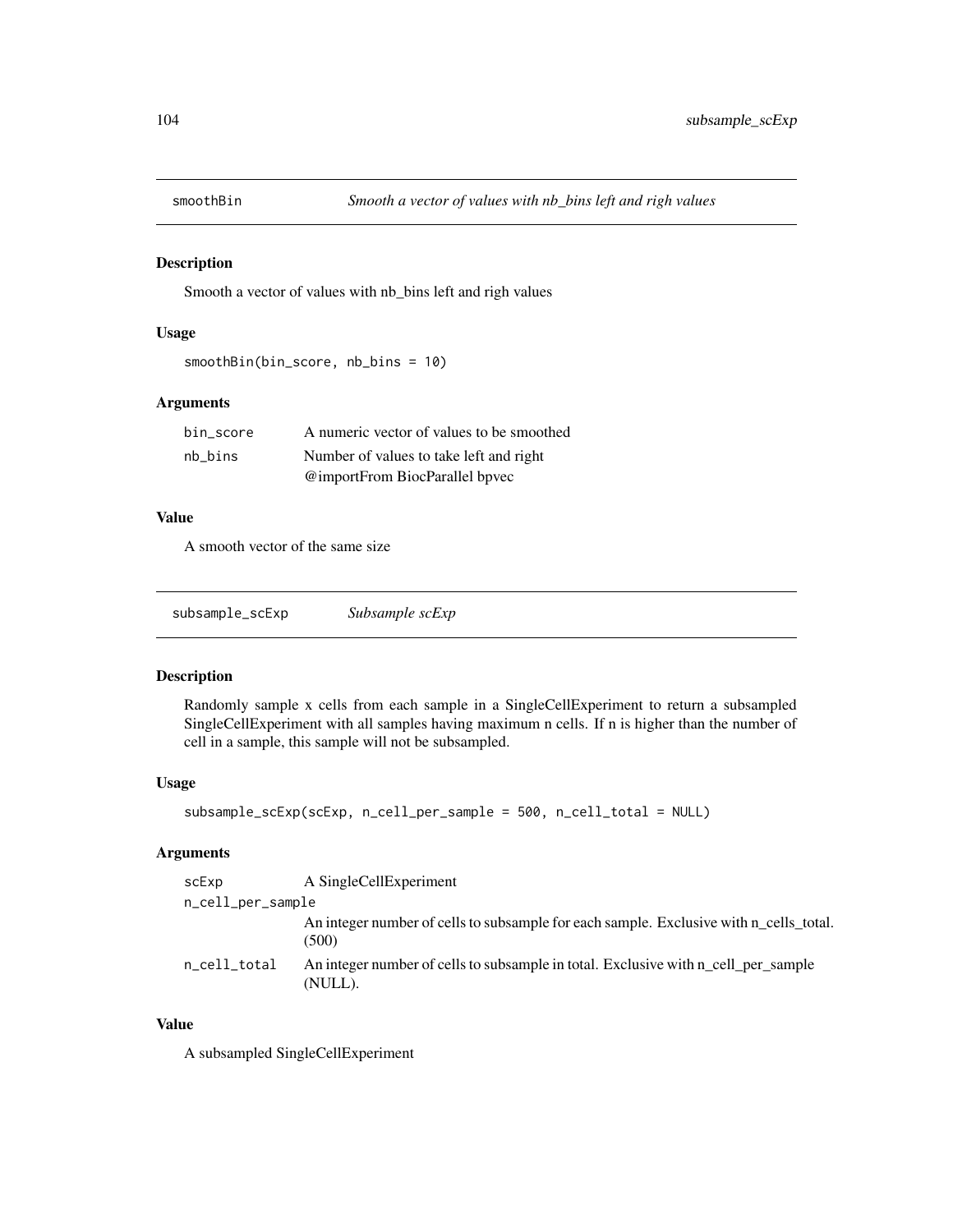#### Examples

```
raw <- create_scDataset_raw()
scExp = create_scExp(raw$mat, raw$annot)
scExp_sub = subsample_scExp(scExp,50)
## Not run: num_cell_scExp(scExp_sub)
```
subset\_bam\_call\_peaks *Peak calling on cell clusters*

#### Description

This functions does peak calling on each cell population in order to refine gene annotation for large bins. For instance, a 50000bp bins might contain the TSS of several genes, while in reality only one or two of these genes are overlapping the signal (peak). To do so, first in-silico cell sorting is applied based on previously defined clusters contained in the SingleCellExperiment. Taking BAM files of each sample as input, samtools pools then splits reads from each cell barcode into 1 BAM file per cell cluster (pseudo-bulk). Then MACS2 calls peaks on each cluster. The peaks are aggregated and merged if closer to a certain distance defined by user (10000bp). Then,

This function takes as input a SingleCellExperiment, that must contain a 'cell\_cluster' column in it's colData, an output directory where to store temporary files, the list of BAM files corresponding to each sample and containing the cell barcode information as a tag (for instance tag CB:Z:xxx, XB:Z:xxx or else...) or single-cell BED files containing the raw reads and corresponding to the 'barcode' column metadata, the p.value used by MACS2 to distinguish significant peaks, the reference genome (either hg38 or mm10), the maximal merging distance in bp and a data.frame containing gene TSS genomic cooridnates of corresponding genome (if set to NULL, will automatically load geneTSS). The output is a SingleCellExperiment with GRanges object containing ranges of each merged peaks that falls within genomic bins of the SingleCellExperiment, saving the bin range as additional column (window\_chr, window\_start, window\_end), as well as the closests genes and their distance relative to the peak. The peaks may be present in several rows if multiple genes are close / overlap to the peaks.

Note that the user must have MACS2 installed and available in the PATH. Users can open command terminal and type 'which macs2' to verify the availability of these programs. Will only work on unix operating system. Check operating system with 'print(.Platform)'.

## Usage

```
subset_bam_call_peaks(
  scExp,
  odir,
  input,
  format = "BAM".p.value = 0.05,
  ref = "hg38",peak_distance_to_merge = 10000,
  geneTSS_annotation = NULL,
```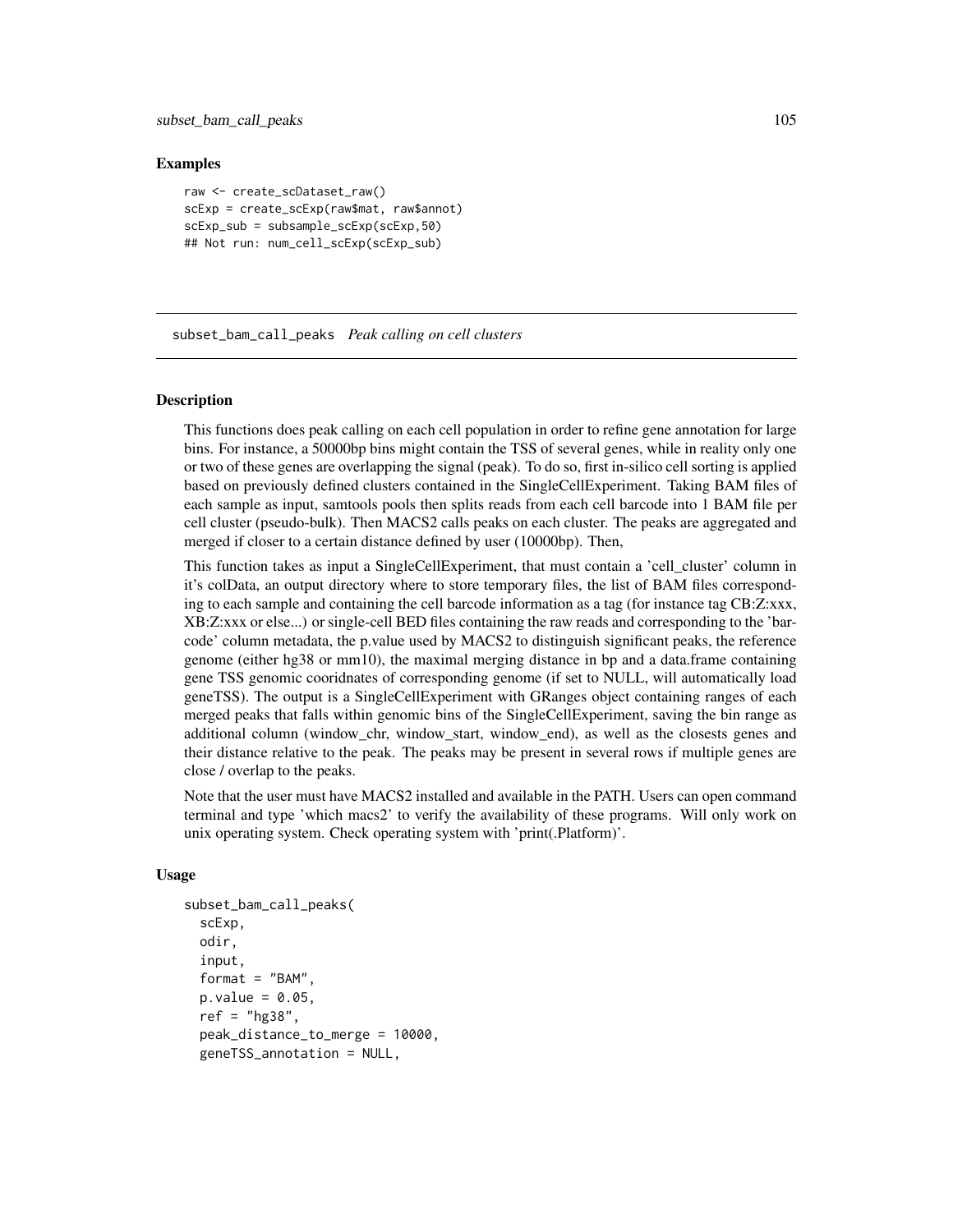```
run_coverage = FALSE,
 progress = NULL
)
```
# Arguments

| scExp                  | A SingleCellExperiment object                                                                                                                            |
|------------------------|----------------------------------------------------------------------------------------------------------------------------------------------------------|
| odir                   | Output directory where to write temporary files and each cluster's BAM file                                                                              |
| input                  | A character vector of file paths to each sample's BAM file, containing cell bar-<br>code information as tags. BAM files can be paired-end or single-end. |
| format                 | Format of the input data, either "BAM" or "scBED".                                                                                                       |
| p.value                | a p-value to use for MACS2 to determine significant peaks. $(0.05)$                                                                                      |
| ref                    | A reference genome, either hg38 or mm10. ('hg38')                                                                                                        |
| peak_distance_to_merge |                                                                                                                                                          |
|                        | Maximal distance to merge peaks together after peak calling, in bp. (10000)                                                                              |
| geneTSS_annotation     |                                                                                                                                                          |
|                        | A data.frame annotation of genes TSS. If NULL will automatically load Gen-<br>code list of genes fro specified reference genome.                         |
| run_coverage           | Create coverage tracks (.bw) for each cluster?                                                                                                           |
| progress               | A shiny Progress instance to display progress bar.                                                                                                       |

## Details

The BED files of the peaks called for each clusters, as well as the merged peaks are written in the output directory.

# Value

A SingleCellExperiment with refinded annotation

# Examples

```
## Not run:
data("scExp")
subset_bam_call_peaks(scExp, "path/to/out/", list("sample1" =
   "path/to/BAM/sample1.bam", "sample2" = "path/to/BAM/sample2.bam"),
  p.value = 0.05, ref = "hg38", peak_distance_to_merge = 10000,
   geneTSS_annotation = NULL)
```
## End(Not run)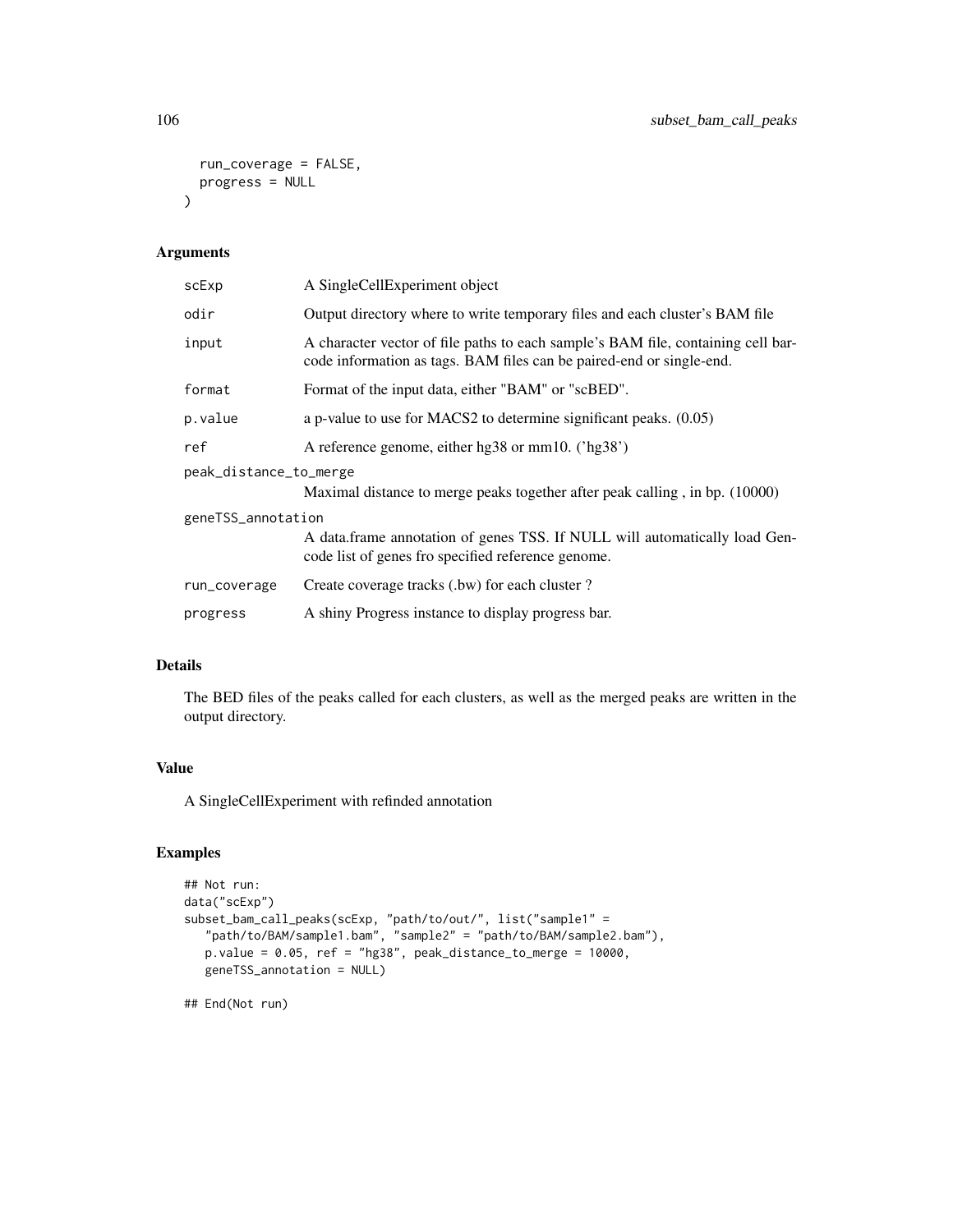# Description

Summary of the differential analysis

# Usage

```
summary_DA(scExp, qval.th = 0.01, logFC.th = 1, min.percent = 0.01)
```
# Arguments

| scExp       | A SingleCellExperiment object containing consclust with selected number of<br>cluster.                        |
|-------------|---------------------------------------------------------------------------------------------------------------|
| qval.th     | Adjusted p-value threshold. $(0.01)$                                                                          |
| logFC.th    | Fold change threshold. (1)                                                                                    |
| min.percent | Minimum fraction of cells having the feature active to consider it as significantly<br>differential. $(0.01)$ |

# Value

A table summary of the differential analysis

# Examples

data('scExp') summary\_DA(scExp)

swapAltExp\_sameColData

*Swap main & alternative Experiments, with fixed colData*

# Description

Swap main & alternative Experiments, with fixed colData

# Usage

swapAltExp\_sameColData(scExp, alt)

# Arguments

| scExp | A SingleCellExperiment             |
|-------|------------------------------------|
| alt   | Name of the alternative experiment |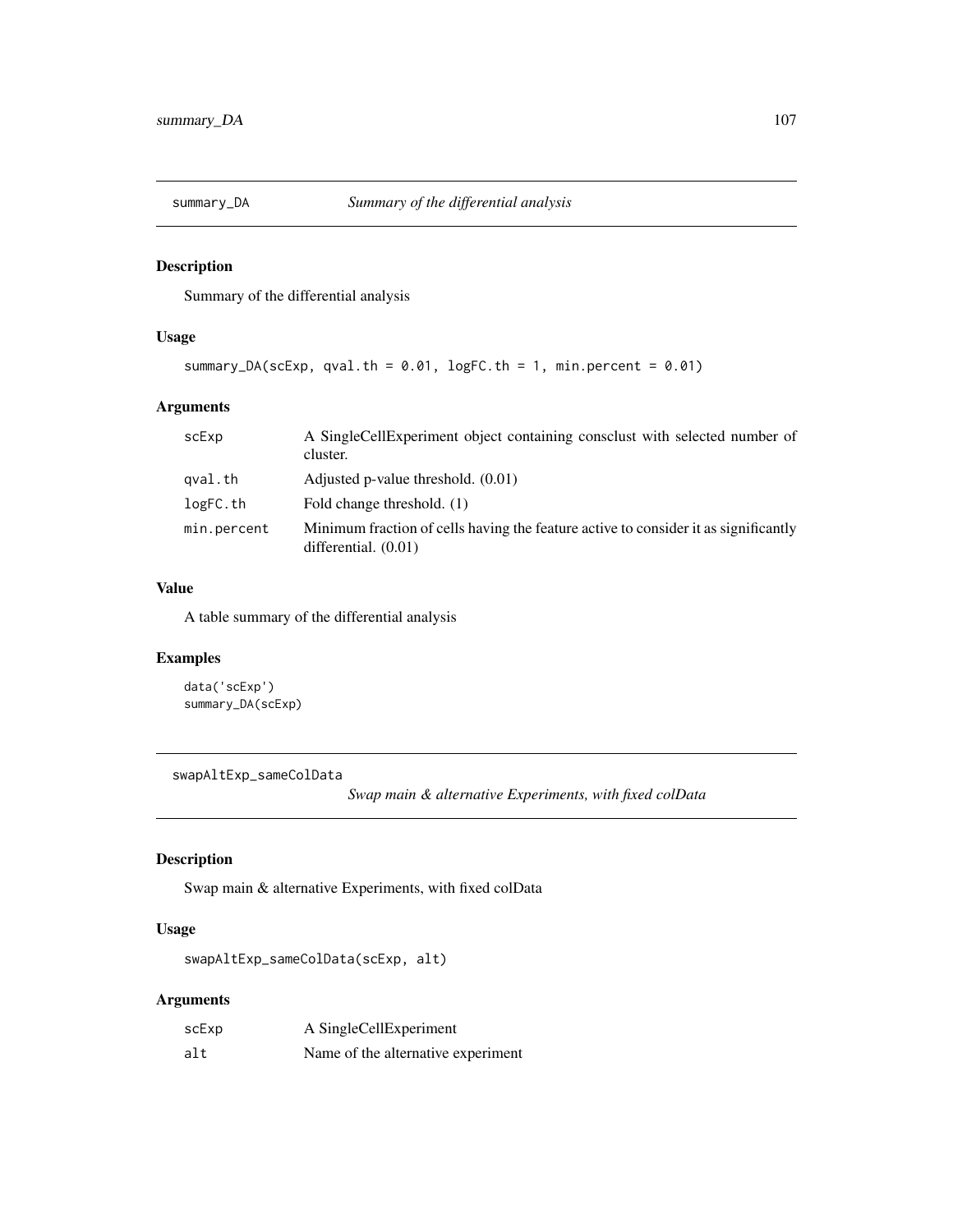# Value

A swapped SingleCellExperiment with the exact same colData.

#### Examples

```
data(scExp)
swapAltExp_sameColData(scExp, "peaks")
```
table\_enriched\_genes\_scExp

*Creates table of enriched genes sets*

# Description

Creates table of enriched genes sets

# Usage

```
table_enriched_genes_scExp(
  scExp,
  set = "Both",
  group = "C1",enr_class_sel = c("c1_positional", "c2_curated", "c3_motif", "c4_computational",
    "c5_GO", "c6_oncogenic", "c7_immunologic", "hallmark")
\mathcal{L}
```
#### Arguments

| scExp         | A SingleCellExperiment object containing list of enriched gene sets.                                                                  |
|---------------|---------------------------------------------------------------------------------------------------------------------------------------|
| set           | A character vector, either 'Both', 'Overexpressed' or 'Underexpressed'. ('Both')                                                      |
| group         | The "group" name from differential analysis. Can be the cluster name or the<br>custom name in case of a custom differential analysis. |
| enr_class_sel | Which classes of gene sets to show. $(c('c1_{positional'}, 'c2_{curated'}, )$                                                         |

### Value

A DT::data.table of enriched gene sets.

#### Examples

```
data("scExp")
## Not run: table_enriched_genes_scExp(scExp)
```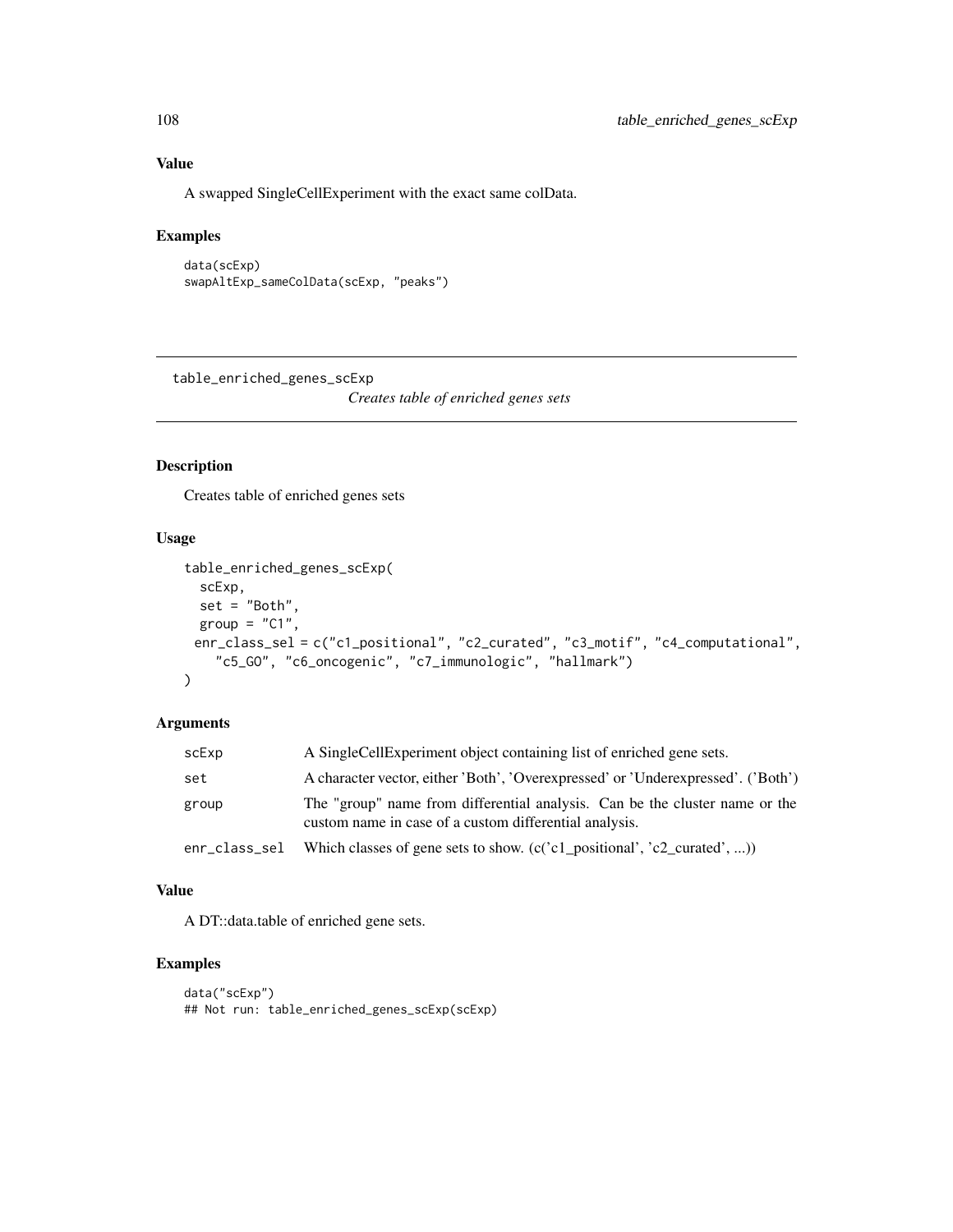<span id="page-108-0"></span>

## Description

Warning for differential\_analysis\_scExp

## Usage

warning\_DA(scExp, de\_type, method, block, group, ref)

## Arguments

| scExp   | A SingleCellExperiment object containing consclust with selected number of<br>cluster.                                                                |
|---------|-------------------------------------------------------------------------------------------------------------------------------------------------------|
| de_type | Type of comparisons. Either 'one_vs_rest', to compare each cluster against all<br>others, or 'pairwise' to make 1 to 1 comparisons. ('one_vs_rest')   |
| method  | Wilcoxon or edgerGLM                                                                                                                                  |
| block   | Use batches as blocking factors?                                                                                                                      |
| group   | If de_type is custom, the group to compare (data.frame), must be a one-column<br>data.frame with cell_clusters or sample_id as character in rows      |
| ref     | If de_type is custom, the reference to compare (data.frame), must be a one-<br>column data.frame with cell_clusters or sample_id as character in rows |

#### Value

Warnings or Errors if the input are not correct

warning\_filter\_correlated\_cell\_scExp *warning\_filter\_correlated\_cell\_scExp*

## Description

warning\_filter\_correlated\_cell\_scExp

#### Usage

```
warning_filter_correlated_cell_scExp(
  scExp,
  random_iter,
  corr_threshold,
  percent_correlation,
  run_tsne,
  downsample,
  verbose
\mathcal{E}
```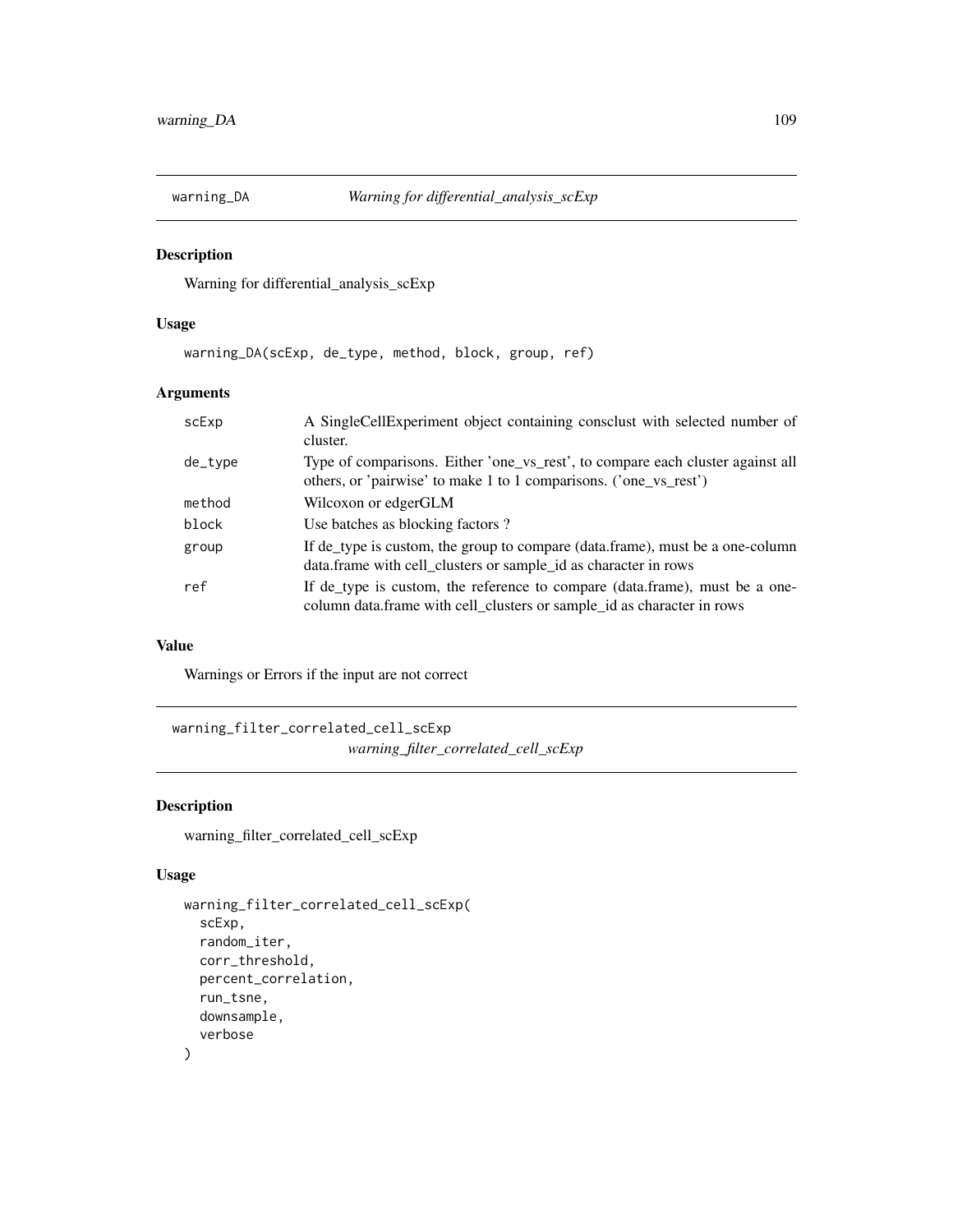# <span id="page-109-0"></span>Arguments

| scExp               | A SingleCellExperiment object containing 'Cor', a correlation matrix, in re-<br>ducedDims.                                         |  |
|---------------------|------------------------------------------------------------------------------------------------------------------------------------|--|
| random_iter         | Number of random matrices to create to calculate random correlation scores.<br>(50)                                                |  |
|                     | corr_threshold Quantile of random correlation score above which a cell is considered to be<br>'correlated' with another cell. (99) |  |
| percent_correlation |                                                                                                                                    |  |
|                     | Percentage of the cells that any cell must be 'correlated' to in order to not be<br>filtered. $(1)$                                |  |
| run_tsne            | Re-run tsne? (FALSE)                                                                                                               |  |
| downsample          | Number of cells to calculate correlation filtering threshold ? (2500)                                                              |  |
| verbose             | <b>TRUE)</b>                                                                                                                       |  |

# Value

Warnings or Errors if the input are not correct

warning\_plot\_reduced\_dim\_scExp

*A warning helper for plot\_reduced\_dim\_scExp*

## Description

A warning helper for plot\_reduced\_dim\_scExp

#### Usage

```
warning_plot_reduced_dim_scExp(
  scExp,
  color_by,
  reduced_dim,
  downsample,
  transparency,
  size,
 max_distanceToTSS,
 annotate_clusters,
 min_quantile,
 max_quantile
\mathcal{E}
```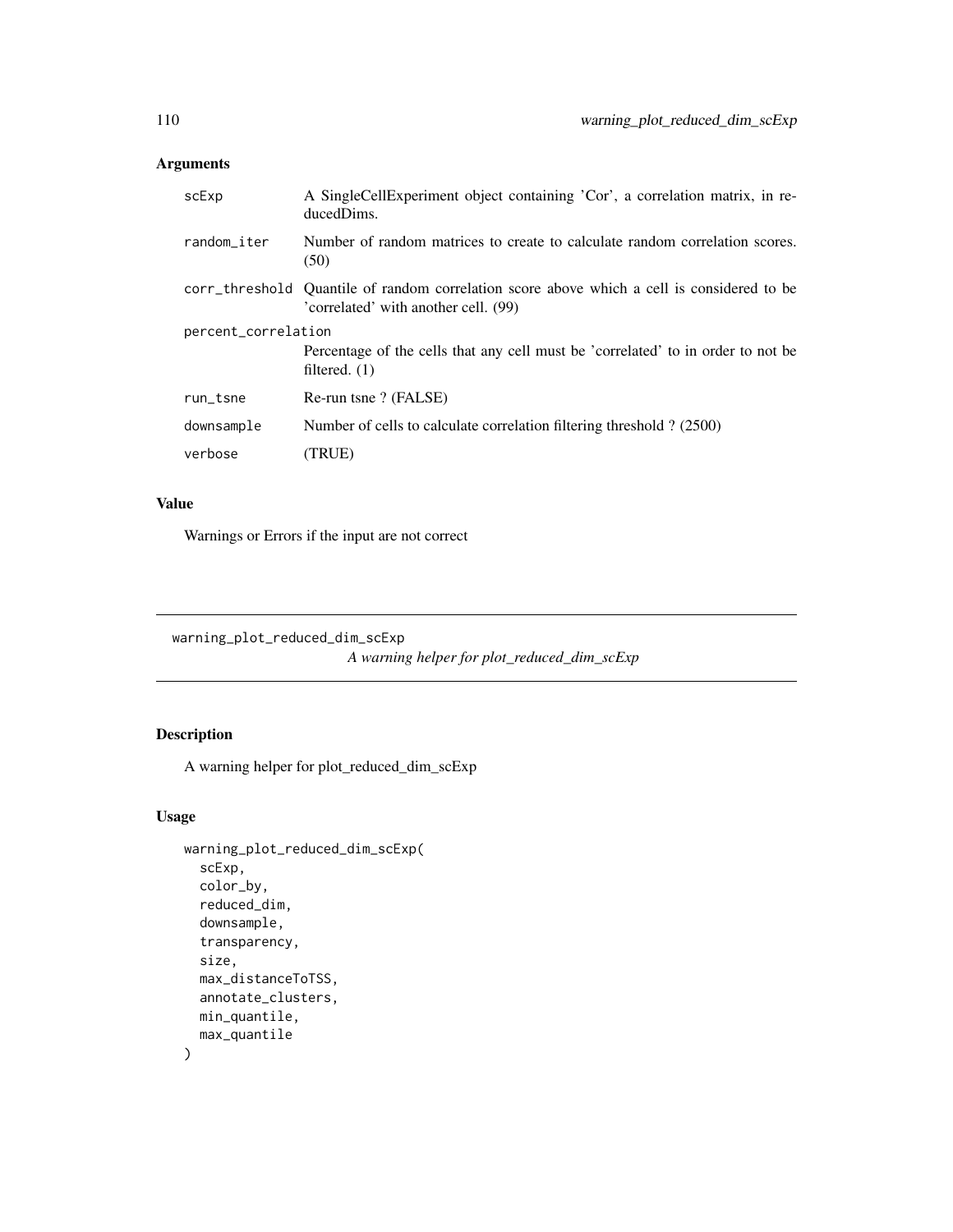#### <span id="page-110-0"></span>Arguments

| scExp             | A SingleCellExperiment Object                                                                                    |  |
|-------------------|------------------------------------------------------------------------------------------------------------------|--|
| color_by          | Feature used for coloration                                                                                      |  |
| reduced_dim       | Reduced Dimension used for plotting                                                                              |  |
| downsample        | Number of cells to downsample                                                                                    |  |
| transparency      | Alpha parameter, between 0 and 1                                                                                 |  |
| size              | Size of the points.                                                                                              |  |
| max_distanceToTSS |                                                                                                                  |  |
|                   | Numeric. Maximum distance to a gene's TSS to consider a region linked to a                                       |  |
|                   | gene.                                                                                                            |  |
| annotate_clusters |                                                                                                                  |  |
|                   | A logical indicating if clusters should be labelled. The 'cell cluster' column<br>should be present in metadata. |  |
| min_quantile      | The lower threshold to remove outlier cells, as quantile of cell embeddings (be-<br>tween $0$ and $0.5$ ).       |  |
| max_quantile      | The upper threshold to remove outlier cells, as quantile of cell embeddings (be-<br>tween $0.5$ and $1$ ).       |  |
|                   |                                                                                                                  |  |

## Value

Warning or errors if the inputs are not correct

warning\_raw\_counts\_to\_sparse\_matrix *Warning for raw\_counts\_to\_sparse\_matrix*

## Description

Warning for raw\_counts\_to\_sparse\_matrix

## Usage

```
warning_raw_counts_to_sparse_matrix(
  files_dir_list,
  file_type = c("scBAM", "scBED", "SparseMatrix"),
 peak_file = NULL,
 n_bins = NULL,
 bin_width = NULL,
 genebody = NULL,
 extendPromoter = 2500,
 verbose = TRUE,
  ref = "hg38"\mathcal{E}
```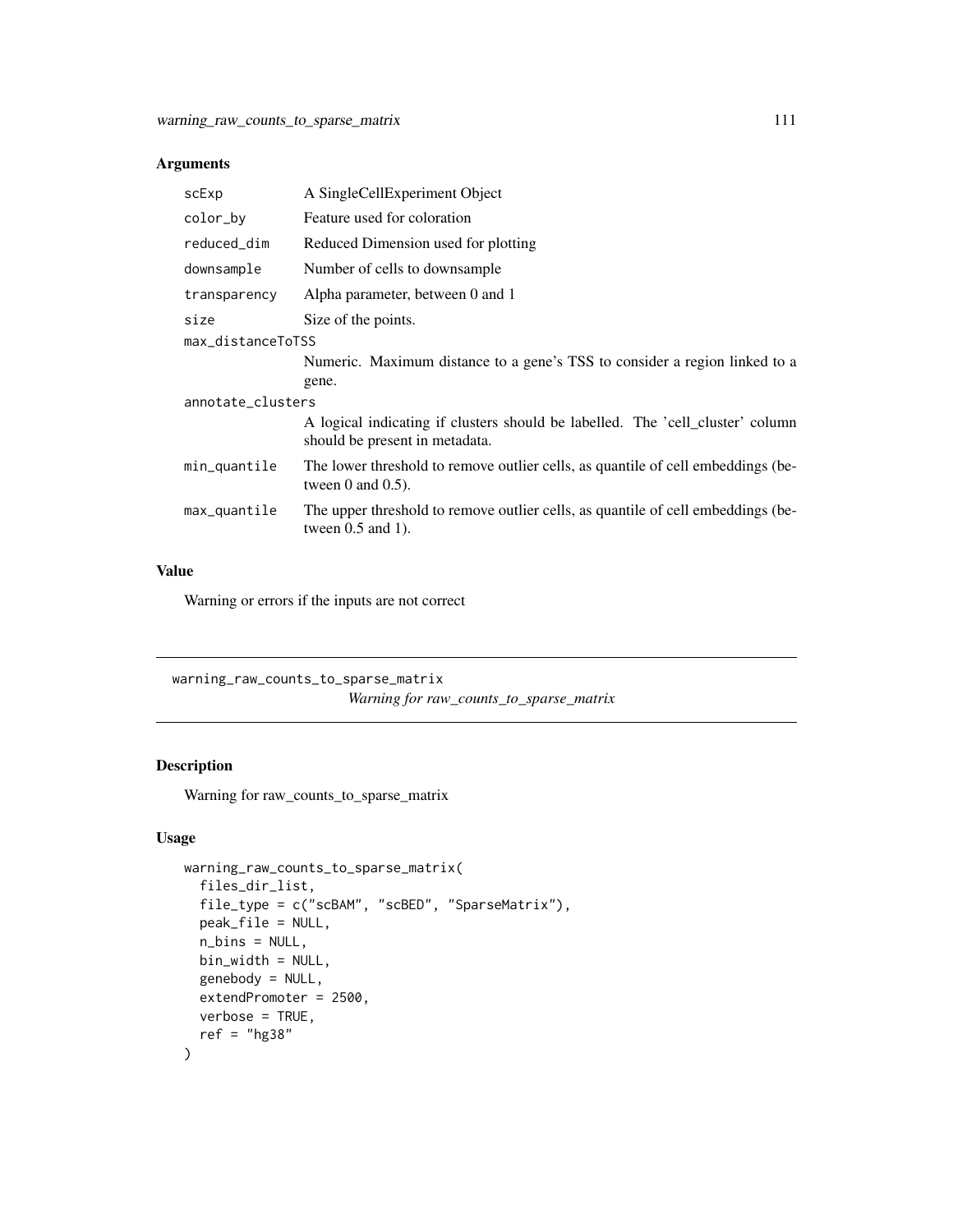# <span id="page-111-0"></span>Arguments

|           | files_dir_list A named character vector of directory containing the raw files                          |
|-----------|--------------------------------------------------------------------------------------------------------|
| file_type | Input file(s) type(s) ('scBED','scBAM','SparseMatrix')                                                 |
| peak_file | A file containing genomic location of peaks (NULL)                                                     |
| n_bins    | The number of bins to tile the genome (NULL)                                                           |
| bin_width | The size of bins to tile the genome (NULL)                                                             |
| genebody  | Count on genes (body + promoter) ? (NULL)                                                              |
|           | extendPromoter If counting on genes, number of base pairs to extend up or downstream of TSS<br>(2500). |
| verbose   | Verbose (TRUE)                                                                                         |
| ref       | reference genome to use (hg38)                                                                         |

#### Value

Error or warnings if the input are not correct

```
wrapper_Signac_FeatureMatrix
```
*Wrapper around 'FeatureMatrix' function from Signac Package*

## Description

Wrapper around 'FeatureMatrix' function from Signac Package

## Usage

```
wrapper_Signac_FeatureMatrix(
  files_dir_list,
 which,
  ref = "hg38",
 process_n = 2000,set_future_plan = TRUE,
 verbose = TRUE,
 progress = NULL
\mathcal{L}
```
## Arguments

|       | files_dir_list A named character vector of directories containing the files. The names corre-<br>spond to sample names.                                                 |
|-------|-------------------------------------------------------------------------------------------------------------------------------------------------------------------------|
| which | A Genomic Ranges containing the features to count on.                                                                                                                   |
| ref   | Reference genome to use (hg38). Chromosomes that are not present in the canon-<br>ical chromosomes of the given reference genome will be excluded from the ma-<br>trix. |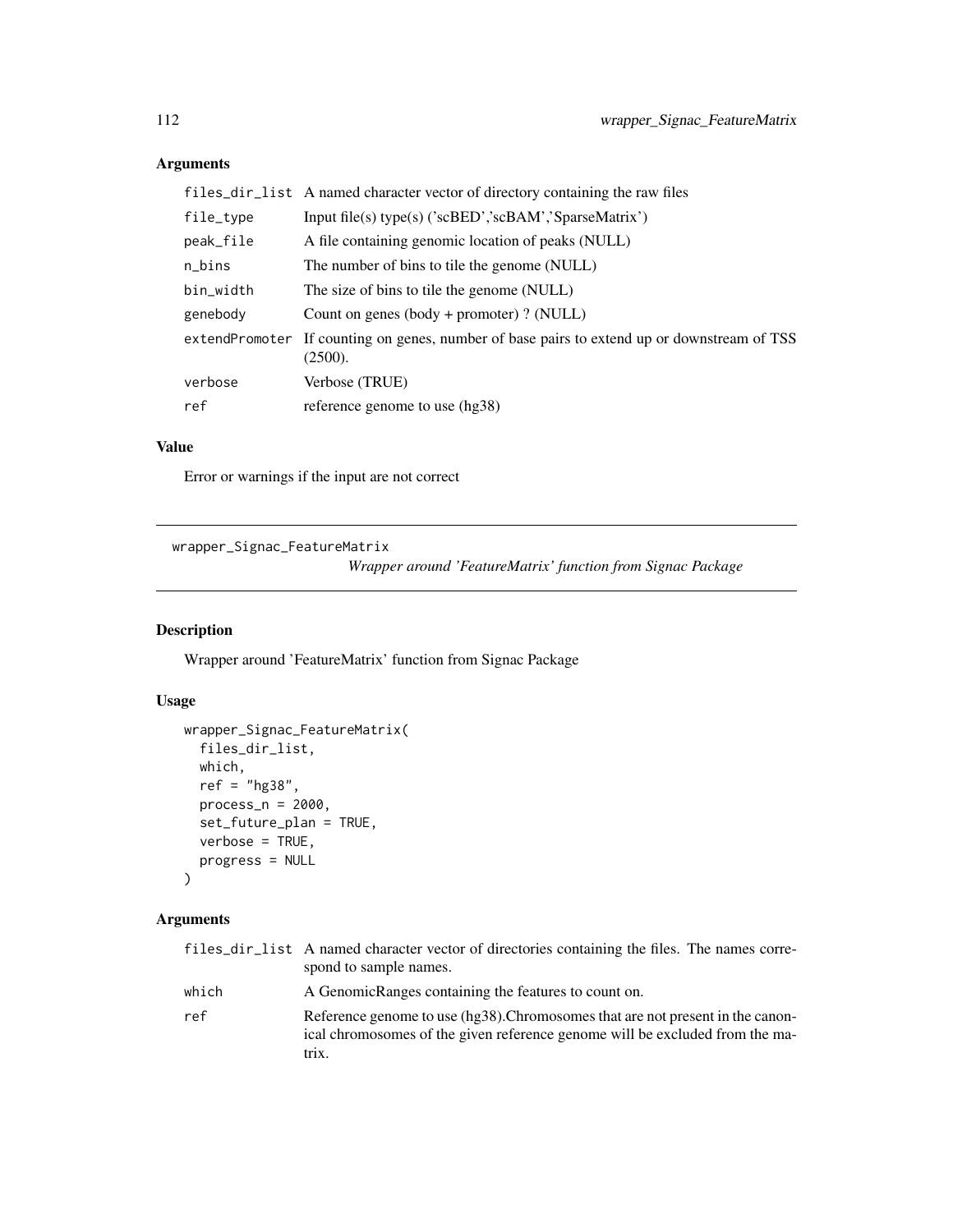| process_n       | Number of regions to load into memory at a time, per thread. Processing more<br>regions at once can be faster but uses more memory. (2000) |
|-----------------|--------------------------------------------------------------------------------------------------------------------------------------------|
| set_future_plan |                                                                                                                                            |
|                 | Set 'multisession' plan within the function (TRUE). If TRUE, the previous plan<br>$(e.g. future::plan())$ will be set back on exit.        |
| verbose         | Verbose (TRUE).                                                                                                                            |
| progress        | Progress object for Shiny.                                                                                                                 |

#### Details

Signac & future are not required packages for ChromSCape as they are required only for the fragment matrix calculations. To use this function, install Signac package first (future will be installed as a dependency). For the simplicity of the application & optimization, the function by defaults sets future::plan("multisession") with workers = future::availableCores(omit = 1) in order to allow parallel processing with Signac. On exit the plan is re-set to the previously set future plan. Note that future multisession may have trouble running when VPN is on. To run in parallel, first deactivate your VPN if you encounter long runtimes.

#### Value

A sparse matrix of features x cells

#### References

Stuart el al., Multimodal single-cell chromatin analysis with Signac bioRxiv [https://doi.org/](https://doi.org/10.1101/2020.11.09.373613) [10.1101/2020.11.09.373613](https://doi.org/10.1101/2020.11.09.373613)

#### Examples

```
## Not run:
gr_bins = define_feature("hg38", bin_width = 50000)
wrapper_Signac_FeatureMatrix("/path/to/dir_containing_fragment_files",
gr\_bins, ref = "hg38")
```
## End(Not run)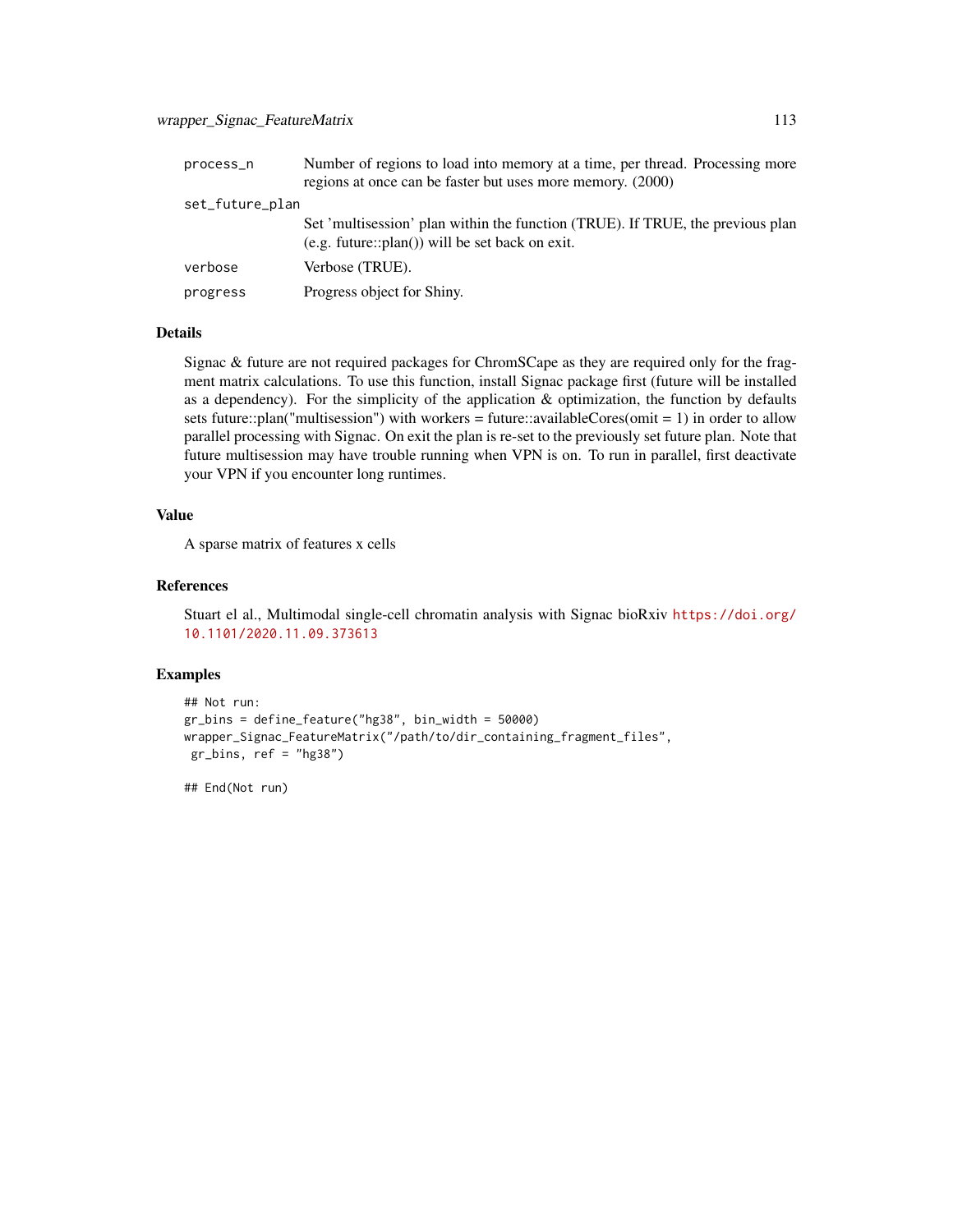# **Index**

∗ datasets CheA3\_TF\_nTargets, [14](#page-13-0) hg38.chromosomes, [59](#page-58-0) hg38.cytoBand, [59](#page-58-0) hg38.GeneTSS, [60](#page-59-0) mm10.chromosomes, [67](#page-66-0) mm10.cytoBand, [67](#page-66-0) mm10.GeneTSS, [68](#page-67-0) scExp, [102](#page-101-0) annotation\_from\_merged\_peaks, [5](#page-4-0) annotToCol2, [6](#page-5-0) anocol\_binary, [7](#page-6-0) anocol\_categorical, [7](#page-6-0) bams\_to\_matrix\_indexes, [8](#page-7-0) beds\_to\_matrix\_indexes, [8](#page-7-0) bpparam, *[8](#page-7-0)*, *[21](#page-20-0)*, *[30,](#page-29-0) [31](#page-30-0)*, *[35](#page-34-0)*, *[41](#page-40-0)*, *[44](#page-43-0)*, *[61](#page-60-0)*, *[93](#page-92-0)*, *[101](#page-100-0)* calculate\_CNA, [9](#page-8-0) calculate\_cyto\_mat, *[9](#page-8-0)*, [10,](#page-9-0) *[12](#page-11-0)* calculate\_gain\_or\_loss, *[9](#page-8-0)*, [11,](#page-10-0) *[84](#page-83-0)* calculate\_logRatio\_CNA, *[9](#page-8-0)*, *[11](#page-10-0)*, [12,](#page-11-0) *[78](#page-77-0)* call\_macs2\_merge\_peaks, [12](#page-11-0) changeRange, [13](#page-12-0) CheA3\_TF\_nTargets, [14](#page-13-0) check\_correct\_datamatrix, [15](#page-14-0) chisq.test, *[34](#page-33-0)* choose\_cluster\_scExp, [15,](#page-14-0) *[48](#page-47-0)* choose\_perplexity, [16](#page-15-0) col2hex, [16](#page-15-0) colors\_scExp, [17](#page-16-0) combine\_datamatrix, [18](#page-17-0) combine\_enrichmentTests, [18](#page-17-0) CompareedgeRGLM, [19](#page-18-0) CompareWilcox, [20](#page-19-0) concatenate\_scBed\_into\_clusters, [22](#page-21-0) consensus\_clustering\_scExp, [22](#page-21-0) ConsensusClusterPlus, *[22](#page-21-0)* cor, *[15](#page-14-0)*, *[24](#page-23-0)*, *[79](#page-78-0)*

correlation\_and\_hierarchical\_clust\_scExp, [24](#page-23-0) count\_coverage, [25](#page-24-0) create\_project\_folder, [25](#page-24-0) create\_sample\_name\_mat, [26](#page-25-0) create\_scDataset\_raw, [27](#page-26-0) create\_scExp, [28](#page-27-0) DA\_custom, [29](#page-28-0) DA\_one\_vs\_rest, [30](#page-29-0) DA\_pairwise, [31](#page-30-0) define\_feature, [32](#page-31-0) detect\_samples, [32](#page-31-0) differential\_activation, [33](#page-32-0) differential\_analysis\_scExp, *[34](#page-33-0)*, [34](#page-33-0)

enrich\_TF\_ChEA3\_genes, [37](#page-36-0) enrich\_TF\_ChEA3\_scExp, [37](#page-36-0) enrichmentTest, [36](#page-35-0) exclude\_features\_scExp, [39](#page-38-0)

distPearson, [36](#page-35-0)

feature\_annotation\_scExp, [40](#page-39-0) filter\_correlated\_cell\_scExp, [40](#page-39-0) filter\_genes\_with\_refined\_peak\_annotation, [42](#page-41-0) filter\_scExp, [42](#page-41-0) find\_clusters\_louvain\_scExp, [43](#page-42-0) find\_top\_features, [44](#page-43-0)

gene\_set\_enrichment\_analysis\_scExp, [51](#page-50-0) generate\_analysis, [45](#page-44-0) generate\_count\_matrix, [47](#page-46-0) generate\_coverage\_tracks, [48](#page-47-0) generate\_feature\_names, [49](#page-48-0) generate\_report, [50](#page-49-0) get\_color\_dataframe\_from\_input, [53](#page-52-0) get\_cyto\_features, [54](#page-53-0) get\_genomic\_coordinates, [55](#page-54-0) get\_most\_variable\_cyto, [55](#page-54-0)